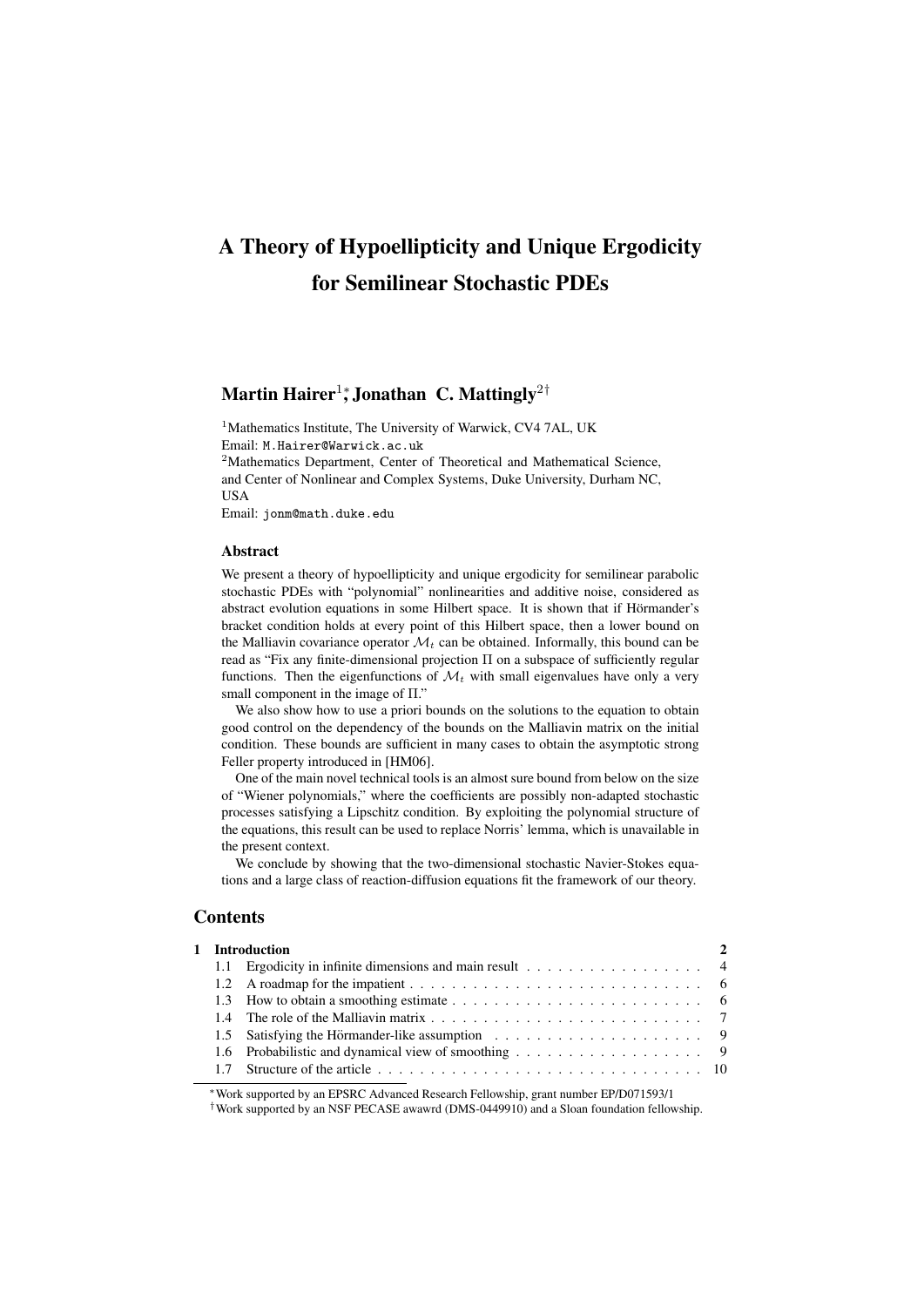| $\overline{2}$ | Abstract ergodic results                                                                                                                                                                                                                                                                                                                                                                                                                                                                                                                                                                                                                 | 10                                                             |
|----------------|------------------------------------------------------------------------------------------------------------------------------------------------------------------------------------------------------------------------------------------------------------------------------------------------------------------------------------------------------------------------------------------------------------------------------------------------------------------------------------------------------------------------------------------------------------------------------------------------------------------------------------------|----------------------------------------------------------------|
| 3              | <b>Functional analytic setup</b><br>3.1<br>3.2<br>A priori bounds on the solution $\ldots$ , , , , , , ,<br>3.3<br>3.4                                                                                                                                                                                                                                                                                                                                                                                                                                                                                                                   | 12<br>14<br>15<br>17<br>19                                     |
| 4              | <b>Malliavin calculus</b><br>4.1<br>4.2<br>4.3                                                                                                                                                                                                                                                                                                                                                                                                                                                                                                                                                                                           | 20<br>21<br>23<br>23                                           |
| 5              | <b>Smoothing in infinite dimensions</b><br>5.1<br>5.2<br>5.3<br>5.4<br>5.5<br>5.6                                                                                                                                                                                                                                                                                                                                                                                                                                                                                                                                                        | 25<br>27<br>28<br>30<br>31<br>33<br>36                         |
| 6              | Spectral properties of the Malliavin matrix<br>Bounds on the dynamic $\ldots \ldots \ldots \ldots \ldots \ldots \ldots \ldots \ldots \ldots$<br>6.1<br>6.2<br>6.3<br>Basic structure and idea of proof of Theorem 6.12<br>6.4<br>6.5<br>Transferring properties of $\varphi$ back from the terminal time<br>6.6<br>6.7<br>The smallness of $\mathcal{M}_T$ implies the smallness of $\mathcal{Q}_N(u_{T-\delta})$<br>The first step in the iteration $\ldots \ldots \ldots \ldots \ldots \ldots \ldots \ldots \ldots$<br>6.8<br>6.9<br>The iteration step $\ldots \ldots \ldots \ldots \ldots \ldots \ldots \ldots \ldots \ldots \ldots$ | 38<br>39<br>40<br>42<br>43<br>44<br>45<br>47<br>47<br>48<br>53 |
| 7              | <b>Bounds on Wiener polynomials</b>                                                                                                                                                                                                                                                                                                                                                                                                                                                                                                                                                                                                      | 53                                                             |
| 8              | <b>Examples</b><br>8.1<br>8.2<br>8.3<br>Unique ergodicity of the stochastic Ginzburg-Landau equation<br>8.4                                                                                                                                                                                                                                                                                                                                                                                                                                                                                                                              | 57<br>- 58<br>71                                               |

# 1 Introduction

The overarching goal of this article is to prove the unique ergodicity of a class of nonlinear stochastic partial differential equations (SPDEs) driven by a finite number of Wiener processes. The present greatly extends the articles [MP06, HM06, BM07] allowing one to consider general polynomial nonlinearities and more general forcing. To the best of our knowledge, this is the first infinite-dimensional generalization of Hörmander's "sum of squares" hypoellipticity theorem for a general class of parabolic SPDEs. Our goal is not to present any particularly compelling examples from the applied perspective, but rather give a sufficiently general framework which can be applied in many settings. At the end, we do give some examples to serve as roadmaps for the application of the results in this article. In this section, we give an overview of the setting and the results to come later without descending into all of the technical assumptions required to make everything precise. This imprecision will be rectified starting with Section 3 where the setting and basic assumptions will be detailed.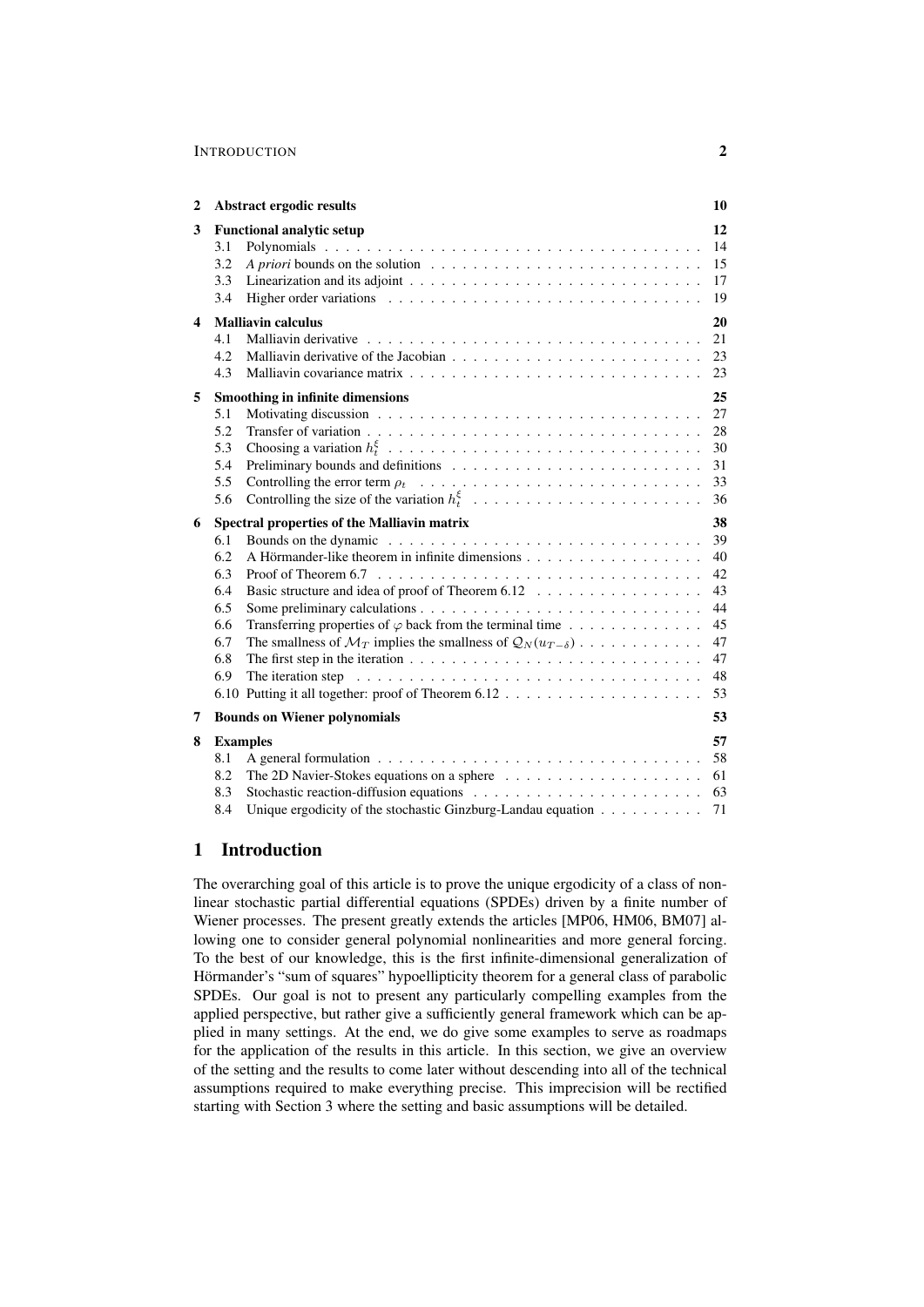In this article we will investigate non-linear equations of the form

$$
\partial_t u(x, t) + Lu(x, t) = N(u)(x, t) + \sum_{k=1}^d g_k(x) \dot{W}_k(t).
$$
 (1.1)

Here  $L$  will be some positive selfadjoint operator. Typical examples arising in applications are  $L = -\Delta$  or  $L = \Delta^2$ . N will be assumed to be a "polynomial" nonlinearity in the sense that  $N(u) = \sum_{k=1}^{m} N_k(u)$ , where  $N_k$  is k-multilinear. Examples of admissible nonlinearities are the Navier-Stokes nonlinearity  $(u \cdot \nabla)u$  or a reaction term such as  $u-u^3$ . The  $g_k$  are a collection of smooth, time independent functions which dictate the "directions" in which the randomness is injected. The  $\{\dot{W}_k : k = 1, \dots, d\}$  are a collection of mutually independent one-dimensional white noises which are understood as the formal derivatives of independent Wiener processes through the Itô calculus. We assume that the possible loss of regularity due to the nonlinearity is controlled by the smoothing properties of the semigroup generated by  $L$ . See Assumption A.1 below for a precise meaning.

On one hand, our concentration on a finite number of driving Wiener processes avoids technical difficulties generated by spatially rough solutions since  $W(x,t) =$  $\sum g_k(x)W_k(t)$  has the same regularity in x as the  $g_k$  which we take to be relatively smooth. On the other hand, the fact that  $W$  contains only a finite number of Wiener processes means that our dynamic is very far from being uniformly elliptic in any sense since for fixed t,  $u(\cdot, t)$  is an infinite-dimensional random variable and the noise acts only onto a finite number of degrees of freedom. To prove an ergodic theorem, we must understand how the randomness injected by W in the directions  $\{g_k : k = 1, \ldots, d\}$ spreads through the infinite dimensional phase space. To do this, we prove the nondegeneracy of the Malliavin covariance matrix under an assumption that the linear span of the successive Lie brackets<sup>1</sup> of vector fields associated to N and the  $q_k$  is dense in the ambient (Hilbert) space at each point. This is very reminiscent of the condition in the "weak" version of Hörmander's "sum of squares" theorem. It ensures that the randomness spreads to a dense set of direction despite being injected in only a finite number of directions. This is possible since although the randomness is injected in a finite number of directions it is injected over the entire interval of time from zero to the current time. The conditions which ensure the spread of randomness is closely related to Chow's theorem and controllability, open or solid. As such Section 6 is related to recent work on controllability of projections of PDEs studied in [AS05, AS08] and results proving the existence of densities for projections in [AKSS07] which build on these ideas. However, these results do not seem to be sufficient to prove an ergodic result which is the principal aim of this work. One seems to need quantitative control of the spectrum of the Malliavin matrix (or the Gramian matrix in control theory terms).

In finite dimensions, bounds on the norm of the inverse of the Malliavin matrix are the critical ingredient in proving ergodic theorems for diffusions which are only hypoelliptic rather than uniformly elliptic. This then shows that the system has a smooth density with respect to Lebesgue measure. In infinite dimensions, there is no measure which plays the "universal" role of Lebesgue measure. One must therefore pass through a different set of ideas. Furthermore, it is not so obvious how to generalise the notion of the 'inverse' of the Malliavin matrix. In finite dimension, a linear map has dense range if and only if it admits a bounded inverse. In infinite dimensions, these two

<sup>&</sup>lt;sup>1</sup>Recall that, when it is defined, the Lie bracket  $[G, H](u) = (DH)(u)G(u) - (DG)(u)H(u)$  for two functions  $G, H$  from the ambient Hilbert space  $H$  to itself. Here D is the Fréchet derivative.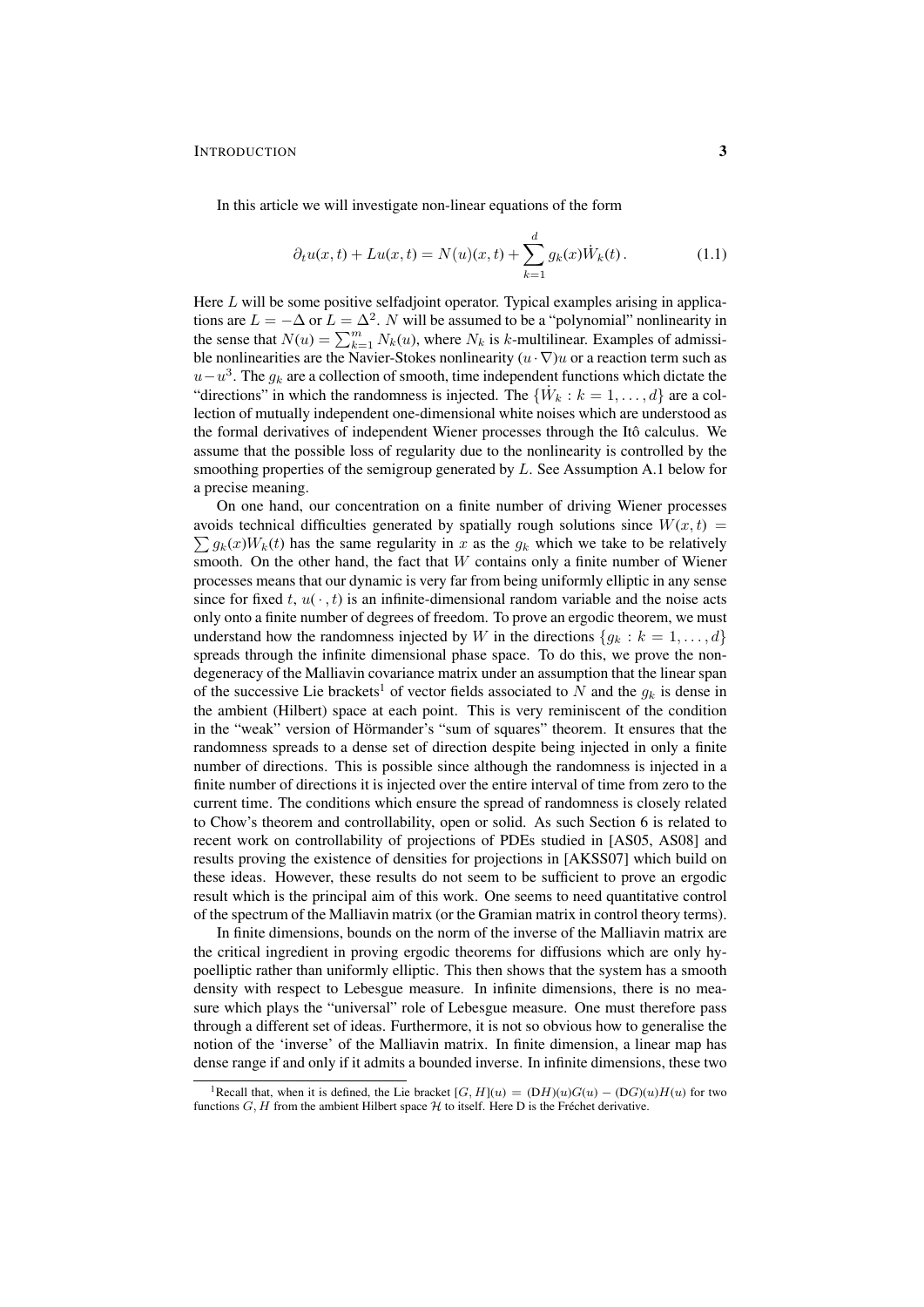notions are very far from equivalent and, while it is possible in some cases to show that the Malliavin matrix has dense range, it is hardly ever possible in a hypoelliptic setting to show that it is invertible, or at least to characterise its range in a satisfactory manner (See [MSVE07] for a linear example in which it is possible).

The important fact which must be established is that nearby points act similarly from a "measure theoretic perspective." One classical way to make this precise is to prove that the Markov process in question has the strong Feller property. For a continuous time Markov process this is equivalent to proving that the transition probabilities are continuous in the total variation norm. While this concept is useful in finite dimensions, it is much less useful in infinite dimensions. In particular, there are many natural infinite dimensional Markov processes whose transition probabilities do *not* converge in total variation to the system's unique invariant measure. (See examples 3.14 and 3.15 from [HM06] for more discussion of this point.) In these settings, this fact also precludes the use of "minorization" conditions such as  $\inf_{x \in \mathcal{C}} \mathcal{P}_t(x, \cdot) \geq c \nu(\cdot)$  for some fixed probability measure  $\nu$  and "small set" C. (see [MT93, GM06] for more and examples were this can be used.)

#### 1.1 Ergodicity in infinite dimensions and main result

In [HM06], the authors introduced the concept of an *Asymptotic Strong Feller* diffusion. Loosely speaking, it ensures that transition probabilities are uniformly continuous in a sequence of 1-Wasserstein distances which converge to the total variation distance as time progresses. For the precise definitions, we refer the reader to [HM06]. For our present purpose, it is sufficient to recall the following proposition:

**Proposition 1.1 (Proposition 3.12 from [HM06])** *Let*  $t_n$  *and*  $\delta_n$  *be two positive sequences with*  $\{t_n\}$  *non-decreasing and*  $\{\delta_n\}$  *converging to zero. A semigroup*  $\mathcal{P}_t$  *on a Hilbert space*  $H$  *is asymptotically strong Feller if, for all*  $\varphi : H \to \mathbf{R}$  *with*  $\|\varphi\|_{\infty}$  *and* kDϕk<sup>∞</sup> *finite one has*

$$
\|\mathcal{D}\mathcal{P}_{t_n}\varphi(u)\| \le C(\|u\|)(\|\varphi\|_{\infty} + \delta_n \|\mathcal{D}\varphi\|_{\infty})
$$
\n(1.2)

*for all* n *and*  $u \in H$ *, where*  $C: \mathbf{R}_{+} \to \mathbf{R}$  *is a fixed non-decreasing function.* 

The importance of the asymptotic strong Feller property is given by the following result which states that in this case, any two distinct ergodic invariant measures must have disjoint topological supports. Recalling that  $u$  belongs to the support of a measure  $\mu$  (denoted supp( $\mu$ )) if  $\mu(B_\delta(u)) > 0$  for every  $\delta > 0^2$ , we have:

**Theorem 1.2 (Theorem 3.16 from [HM06])** Let  $P_t$  be a Markov semigroup on a Pol*ish space* X admitting two distinct ergodic invariant measures  $\mu$  and  $\nu$ . If  $\mathcal{P}_t$  has the *asymptotic strong Feller property, then*  $\text{supp}(\mu) \cap \text{supp}(\nu)$  *is empty.* 

To better understand how the asymptotic strong Feller property can be used to connect topological properties and ergodic properties of  $\mathcal{P}_t$ , we introduce the following form of topological irreducibility.

**Definition 1.3** We say that a Markov semigroup  $P_t$  is *weakly topologically irreducible* if for all  $u_1, u_2 \in \mathcal{H}$  there exists a  $v \in \mathcal{H}$  so that for any A open set containing v there exists  $t_1, t_2 > 0$  with  $\mathcal{P}_{t_i}(u_i, A) > 0$ .

<sup>&</sup>lt;sup>2</sup>Here  $B_\delta(u) = \{v : ||u - v|| < \delta\}$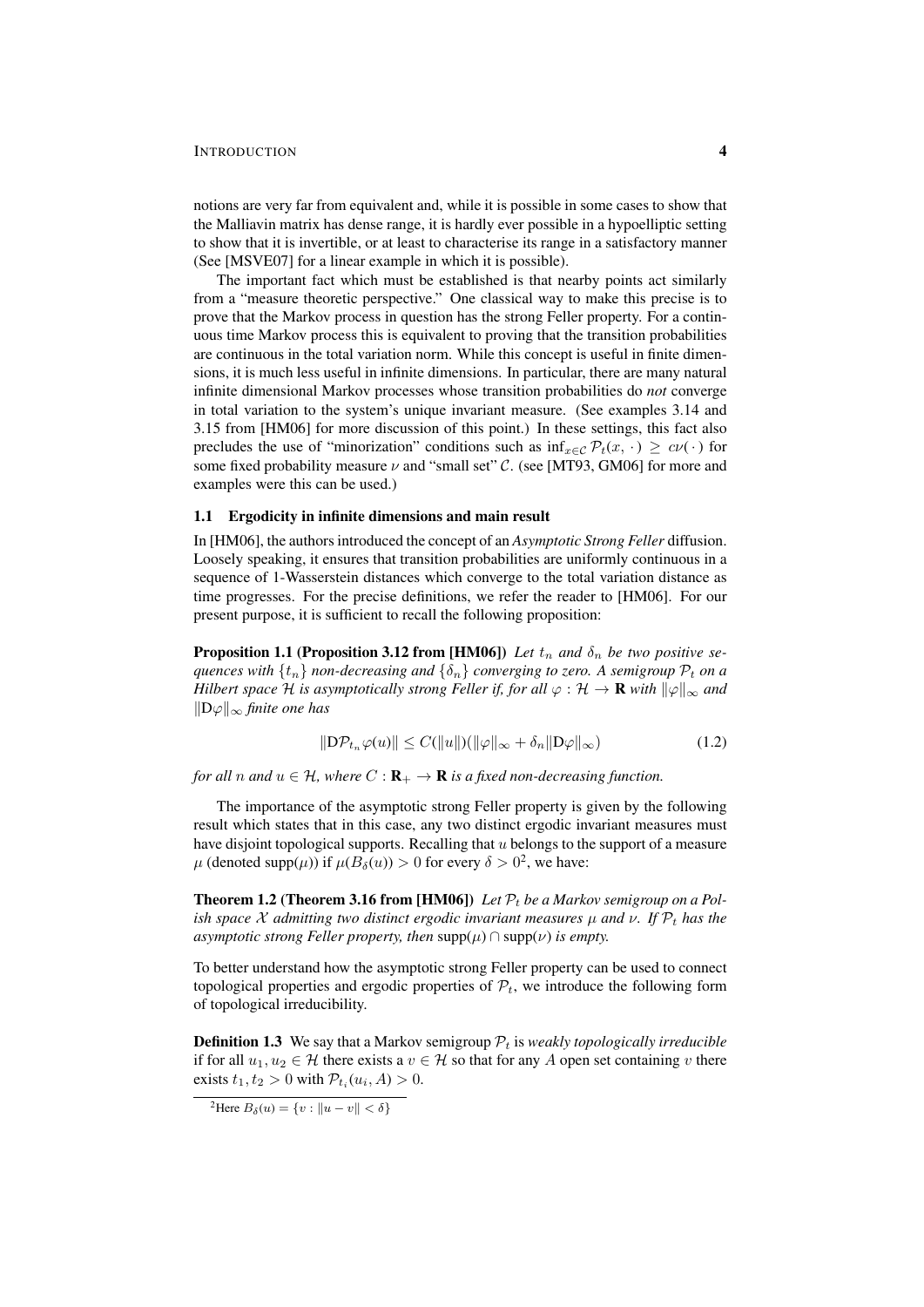Also recall that  $P_t$  is said to be *Feller* if  $P_t\varphi$  is continuous whenever  $\varphi$  is bounded and continuous. We then have the following corollary to Theorem 1.2 whose proof is given in Section 2.

Corollary 1.4 Any Markov semigroup  $P_t$  on Polish space which is Feller, weakly topo*logically irreducible and asymptotically strong Feller admits at most one invariant probability measure.*

The discussion of this section shows that unique ergodicity can be obtained for a Markov semigroup by showing that:

- 1. It satisfies the asymptotic strong Feller property.
- 2. There exists an "accessible point" which must belong to the topological support of every invariant probability measure.

It turns out that if one furthermore has some control on the speed at which solution return to bounded regions of phase space, one can prove the existence of spectral gaps in weighted Wasserstein-1 metrics [HM08, HMS10, HM10].

The present article will mainly concentrate on the first point. This is because, by analogy with the finite-dimensional case, one can hope to find a clean and easy way to verify condition along the lines of Hörmander's bracket condition that ensures a regularisation property like the asymptotic strong Feller property. Concerning the accessibility of points however, although one can usually use the Stroock-Varadhan support theorem to translate this into a deterministic question of approximate controllability, it can be a very hard problem even in finite dimensions. While geometric control theory can give qualitative information about the set of reachable points [Jur97, AS04], the verification of the existence of accessible points seems to rely in general on *ad hoc* considerations, even in apparently simple finite-dimensional problems. We will however verify in Section 8.4 below that for the stochastic Ginzburg-Landau equation there exist accessible points under very weak conditions on the forcing.

With this in mind, the aim of this article is to prove the following type of 'metatheorem':

Meta-Theorem 1.5 *Consider the setting of (1.1) on some Hilbert space* H *and define a sequence of subsets of* H *recursively by*  $A_0 = \{g_i : j = 1, ..., d\}$  *and* 

 $A_{k+1} = A_k \cup \{N_m(h_1, \ldots, h_m) : h_i \in A_k\}.$ 

*Under additional stability and regularity assumptions, if the linear span of*  $A_{\infty} \stackrel{\text{def}}{=}$  $\bigcup_{n>0} A_n$  is dense in H, then the Markov semigroup  $\mathcal{P}_t$  associated to (1.1) has the *asymptotic strong Feller property.*

The precise formulation of Meta-Theorem 1.5 will be given in Theorem 8.1 below, which in turn will be a consequence of the more general results given in Theorems 5.5 and 6.7. Note that our general results are slightly stronger than what is suggested in Meta-Theorem 1.5 since it also allows to consider arbitrary "non-constant" Lie brackets between the driving noises and the drift, see (1.4) below. As further discussed in Section 1.5 or 3.1,  $N_m(h_1, \ldots, h_m)$  is proportional to  $D_{h_1} \cdots D_{h_m} N(u)$  where  $D_h$  is the Fréchet derivative in the direction  $h$ . In turn, this is equal to the successive Liebrackets of N with the constant vector fields in the directions  $h_1$  to  $h_m$ .

Under the same structural assumtpions as Meta-Theorem 1.5, the existence of densities for the finite dimensional projections of  $\mathcal{P}_t(x, \cdot)$  was proven in [BM07]. The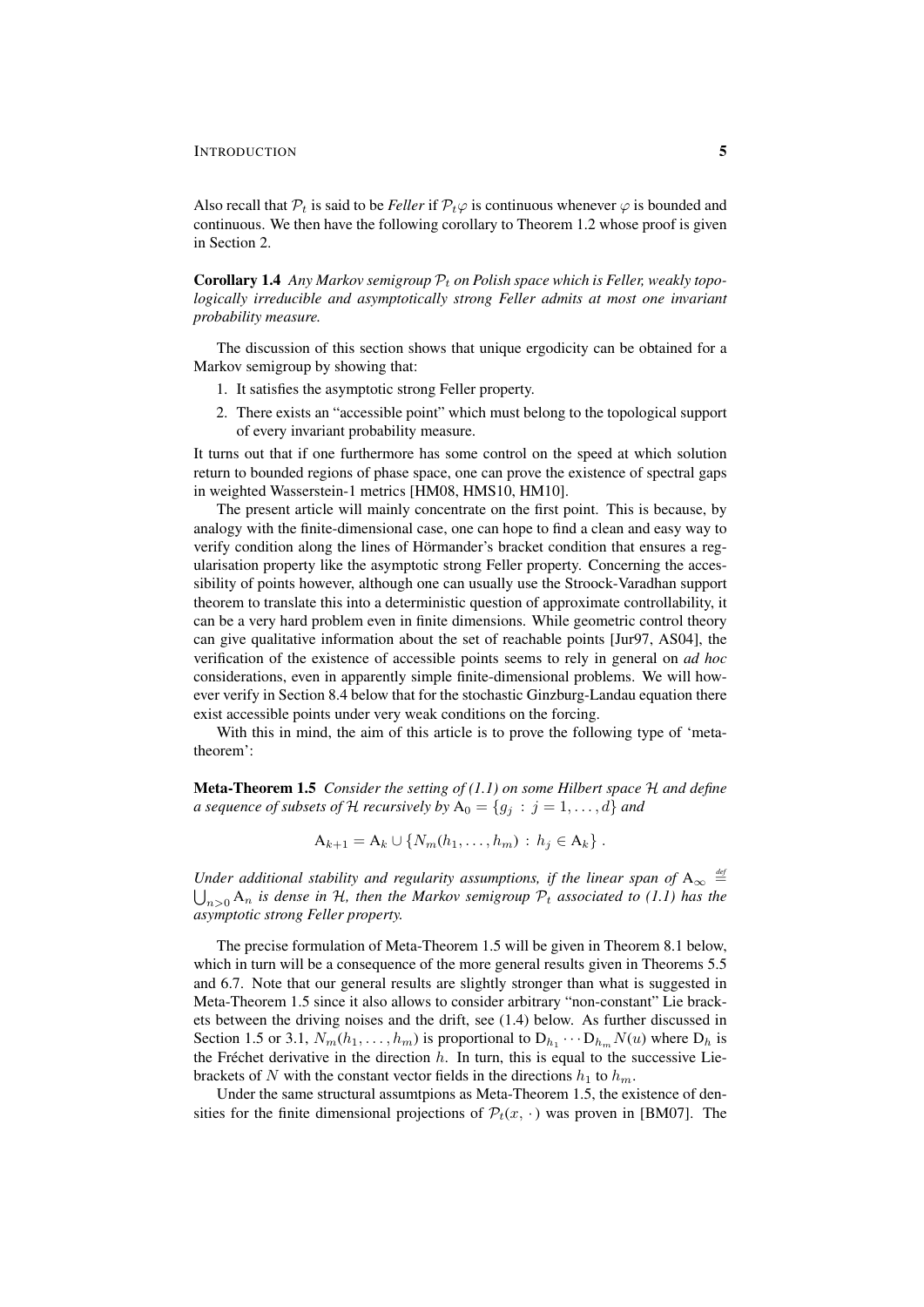smoothness of these densities was also discussed in [BM07], but unfortunately there were two errors in the proof of that article. While the arguments presented in the present article are close in sprit to those in [BM07], they diverge at the technical level. Our results on the smoothness of densities will be given in Sections 6 and 7.

The remainder of this section is devoted to a short discussion of the main techniques used in the proof of such a result and in particular on how to obtain a bound of the type 1.2 for a parabolic stochastic PDE.

#### 1.2 A roadmap for the impatient

Readers eager to get to the heart of this article but understandably reluctant to dig into too many technicalities may want finish reading Section 1, then jump directly to Section 5 and read up to the end of Section 5.3 to get a good idea of how (1.2) is obtained from bounds on the Malliavin matrix. Then they may want to go to the beginning of Section 6 and read to the end of Section 6.4 to see how these bounds can be obtained.

#### 1.3 How to obtain a smoothing estimate

A more technical overview of the techniques will be given in Section 5.2 below. In a nutshell, our aim is to generalise the arguments from [HM06] and the type of Malliavin calculus estimates developed in [MP06] to a large class of semilinear parabolic SPDEs with polynomial nonlinearities. Both previous works relied on the particular structure of the Navier-Stokes equations. The technique of proof can be interpreted as an "infinitesimal" version of techniques developed in [EMS01, KS00] and extended in [BKL01, MY02, Mat02, Hai02, BM05] combined with detailed lower bounds on the Malliavin covariance matrix of the solution.

In [EMS01] the idea was the following: take two distinct initial conditions  $u_0$  and  $u'_0$  for (1.1) and a realisation W for the driving noise. Try then to find a shift v belonging to the Cameron-Martin space of the driving process and such that  $||u(t) - u'(t)||$  → 0 as  $t \to \infty$ , where u' is the solution to (1.1) driven by the shifted noise  $W' = W + v$ . Girsanov's theorem then ensures that the two initial conditions induce equivalent measures on the infinite future. This in turn implies the unique ergodicity of the system. (See also [Mat08] for more details.)

The idea advocated in [HM06] is to consider an infinitesimal version of this construction. Fix again an initial condition  $u_0$  and Wiener trajectory W but consider now an *infinitesimal* perturbation ξ to the initial condition instead of considering a second initial condition at distance  $\mathcal{O}(1)$ . This produces an infinitesimal variation in the solution  $u_t$  given by its Fréchet derivative  $D_\varepsilon u_t$  with respect to  $u_0$ . Similarly to before, one can then consider the "control problem" of finding an *infinitesimal* variation of the Wiener process in a direction  $h$  from the Cameron-Martin space which, for large times t, compensates the effect of the variation  $\xi$ . Since the effect on  $u_t$  of an infinitesimal variation in the Wiener process is given by the Malliavin derivative of  $u_t$  in the direction h, denoted by  $\mathcal{D}_h u_t$ , the problem in this setting is to find an  $h(\xi, W) \in L^2([0,\infty], \mathbf{R}^d)$ with

$$
\mathbf{E} \|\mathbf{D}_{\xi} u_t - \mathcal{D}_h u_t\| \to 0 \text{ as } t \to \infty , \qquad (1.3)
$$

and such that the expected "cost" of  $h_t$  is finite. Here, the Malliavin derivative  $\mathcal{D}_h u_t$ is given by the derivative in  $\varepsilon$  at  $\varepsilon = 0$  of  $u_t(W + \varepsilon v)$ , with  $v(t) = \int_0^t h(s) ds$ . If  $h$  is adapted to the filtration generated by  $W$ , then the expected cost is simply  $\int_0^\infty \mathbf{E} ||h_s||^2 ds$ . If it is not adapted, one must estimate directly lim sup  $\mathbf{E} \|\int_0^t h_s dW_s\|$ where the integral is a Skorokhod integral. As will be explained in detail in Section 5.2,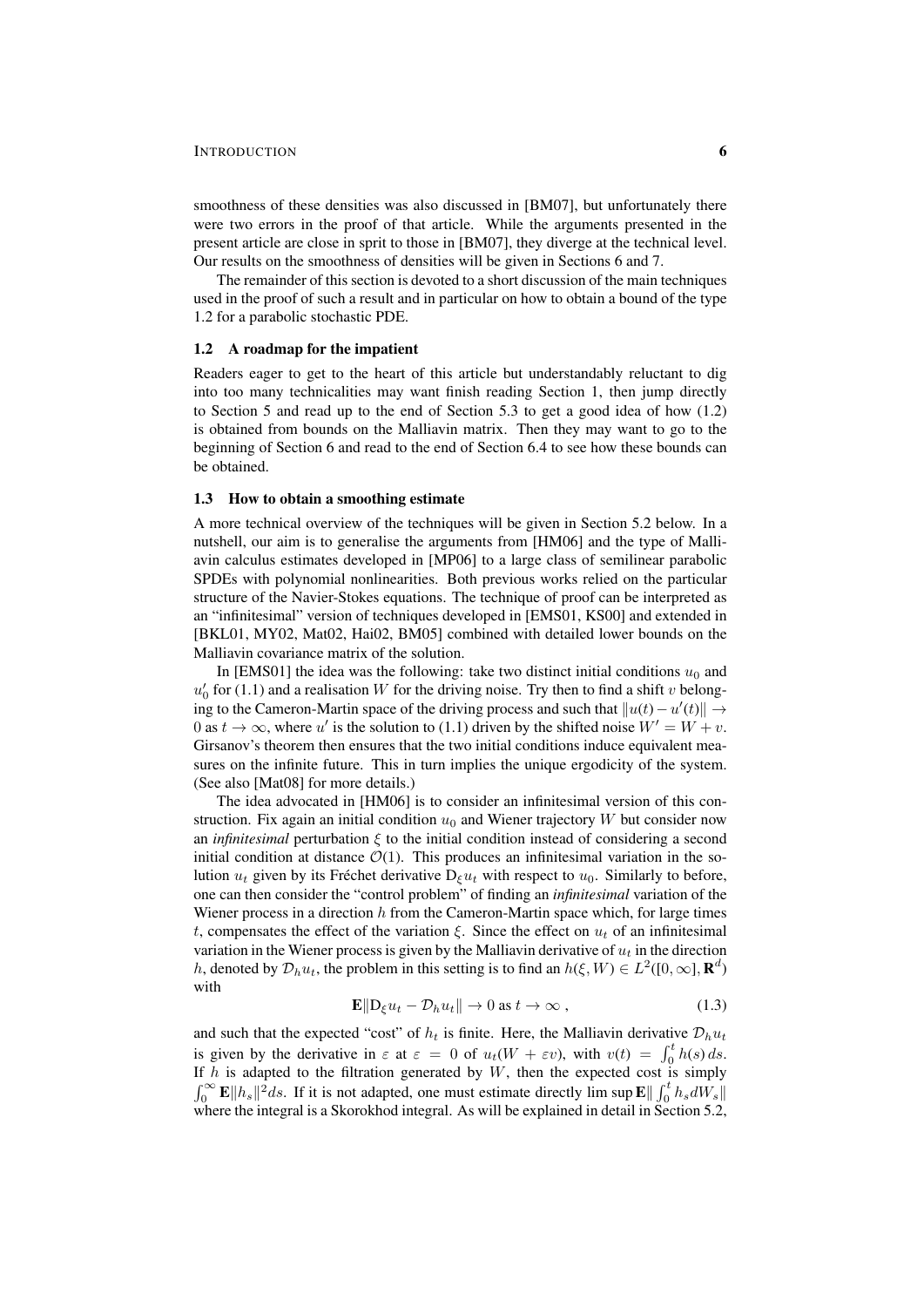once one establishes  $(1.3)$  with a finite expected cost h, the crucial estimate given in (1.2) (used to prove the asymptotic strong Feller property) follows by a fairly general procedure.

As this discussion makes clear, one of our main tasks will be to construct a shift  $h$ having the property (1.3). We will distinguish three cases of increasing generality (and technical difficulty). In the first case, which will be referred to as *strongly contracting* (see Section 5.1.1), the linearised dynamics contracts pathwise without modification (all Lyapunov exponents are negative). Hence  $h$  can be taken to be identically zero. The next level of complication comes when the system possesses a number of directions which are unstable on average. The simplest way to deal with this assumption is to assume that the complement of the span of the forced directions (the  $g_k$ 's) is contracting on average. This was the case in [EMS01, KS00, BKL01, MY02, Mat02, Hai02, BM05]. We refer to this as the "essentially elliptic" setting since the directions essential to determine the system's long time behavior, the unstable directions, are directly forced. This is a reflection of the maxim in dynamical systems that the long time behavior is determined by the behavior in the unstable directions. Since the noise affects all of these directions, it is not surprising that the system is uniquely ergodic, see Section 4.5 of [HM06] for more details.

The last case (i.e. when the set of forced directions does not contain all of the unstable directions) is the main concern of the present paper. In this setting, we study the interaction between the drift and the forced directions to understand precisely how randomness spreads to the system. The condition ensuring that one can gain sufficient control over the unstable directions, requires that the  $g_k$  together with a collection of Lie brackets (or commutators) of the form

$$
[F, g_k], [[F, g_k], g_j], [[F, g_k], F], [[[F, g_k], g_j], g_l], \cdots
$$
\n(1.4)

span all of the unstable direction. This condition will be described more precisely in Section 6.2 below. In finite dimensions, when this collection of Lie brackets spans the entire tangent space at every point, the system is said to satisfy the "weak Hörmander" condition. When this assumption holds for the unstable directions (along with some additional technical assumptions), we can ensure that the noise spreads sufficiently to the unstable directions to find a  $h$  capable of counteracting the expansion in the unstable directions and allowing one to prove (1.3) with a cost whose expectation is finite.

We will see however that the control  $h$  used will not be adapted to the filtration generated by the increments of the driving Wiener process, thus causing a number of technical difficulties. This stems from the seemingly fundamental fact that because we need some of the "bracketed directions" (1.4) in order to control the dynamic, we need to work on a time scale longer than the instantaneous one. In the "essentially elliptic" setting, on the other hand, we were able to work instantaneously and hence obtain an adapted control  $h$  and avoid this technicality.

#### 1.4 The role of the Malliavin matrix

Since the Malliavin calculus was developed in the 1970's and 1980's mainly to give a probabilistic proof of Hörmander's "sum of squares" theorem under the type of bracket conditions we consider, it is not surprising that the Malliavin matrix  $\mathcal{M}_t = \mathcal{D} u_t \mathcal{D} u_t^*$ plays a major role in the construction of the variation  $h$  in the "weak Hörmander" setting. A rapid introduction to Malliavin calculus in our setting is given in Section 4. In finite dimensions, the key to the proof of existence and smoothness of densities is the finiteness of moments of the inverse of the Malliavin matrix. This estimate encapsulates the fact the noise effects all of the directions with a controllable cost. In infinite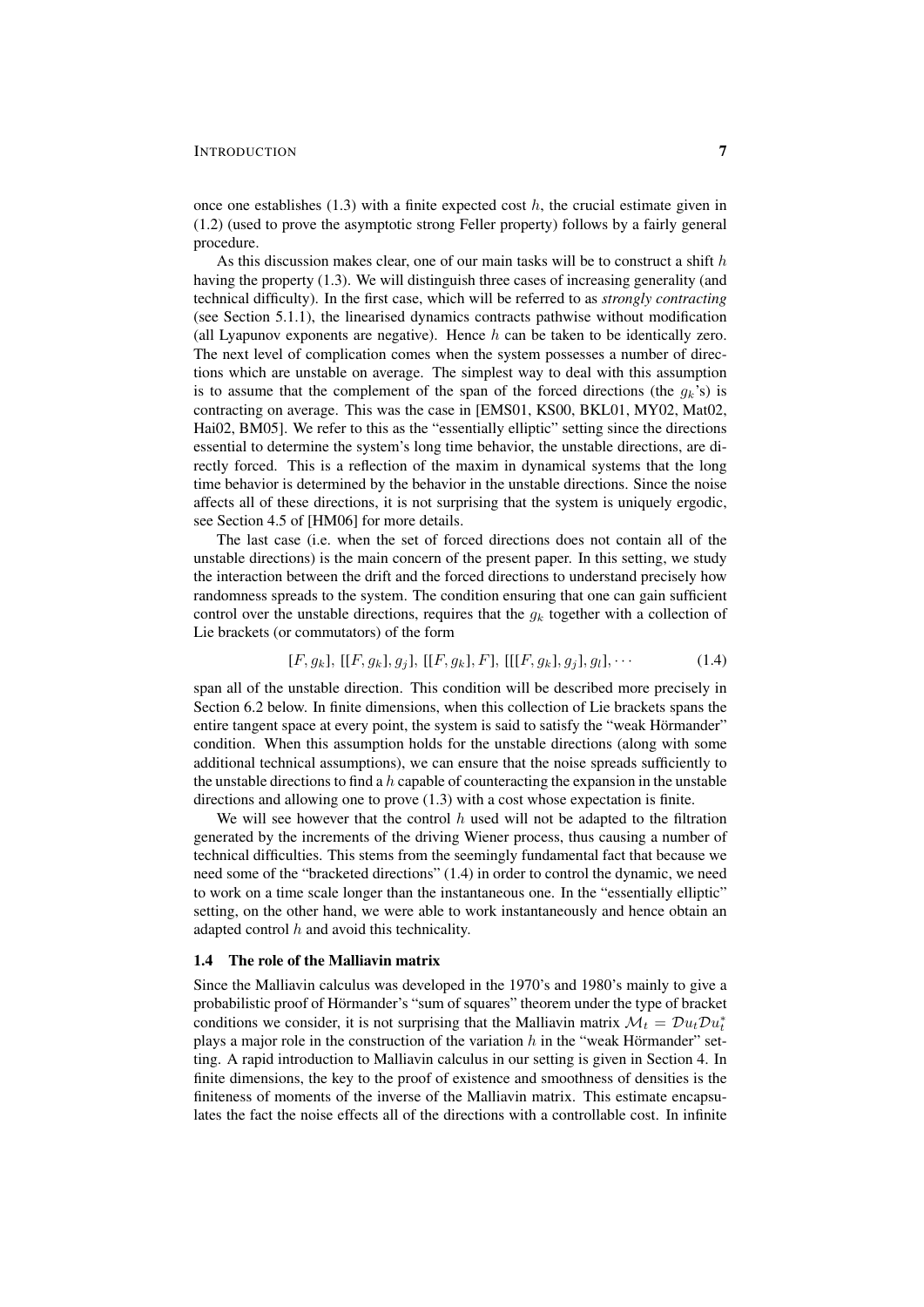dimensions while it is possible to prove that the Malliavin matrix is almost surely nondegenerate it seems very difficult to characterise its range. (With the exception of the linear case [DPZ96]. See also [DPEZ95, FM95, Cer99, EH01] for situations where the Malliavin matrix can be shown to be invertible on the range of the Jacobian.) However, in light of the preceding section, it is not surprising that we essentially only need the invertibility of the Malliavin matrix on the space spanned by the unstable directions, which is finite dimensional in all of our examples. More precisely, we need information about the likelihood of eigenvectors with sizable projections in the unstable directions to have small eigenvalues. Given a projection Π whose range includes the unstable directions we will show that the Malliavin matrix  $\mathcal{M}_t$  satisfies an estimate of the form

$$
\mathbf{P}\Big(\inf_{\substack{\varphi \in \mathcal{H} \\ \|\Pi\varphi\| \ge \frac{1}{2}\|\varphi\|}} \langle \mathcal{M}_t \varphi, \varphi \rangle > \varepsilon \|\varphi\|^2\Big) = o(\varepsilon^p) \tag{1.5}
$$

for all  $p > 1$ . Heuristically, this means we have control of the probabilistic cost to create motion in all of the directions in the range of Π without causing a too large effect in the complementary directions. We will pair such an estimate with the assumption that the remaining directions are stable in that the Jacobian (the linearization of the SPDE about the trajectory  $u_t$ ) satisfies a contractive estimate for the directions perpendicular to the range of Π. Together, these assumptions will let us build an infinitesimal Wiener shift  $h$  which approximately compensates for the component of the infinitesimal shift caused by the variation in the initial condition in the unstable directions. Once the variation in the unstable directions have been decreased, the assumed contraction in the stable directions will ensure that the variation in the stable directions will also decrease until it is commiserate in size with the remaining variation in the unstable directions. Iterating this argument we can drive the variation to zero.

Note that one feature of the bound (1.5) is that all the norms and scalar products appearing there are the same. This is a strengthening of the result from [MP06] which fixes an error in [HM06], see Section 6 for more details.

The basic structure of the sections on Malliavin calculus follows the presentation in [BM07] which built on the ideas and techniques from [MP06, Oco88]. As in all three of these works, as well as the present article, the time reversed adjoint linearization is used to develop an alternative representation of the Malliavin Covariance matrix. In [Oco88], only the case of linear drift and linear multiplicative noise was considered. In [MP06], a nonlinear equation with a quadratic nonlinearity and additive noise was considered. In [BM07], the structure was abstracted and generalized so that it was amenable to general polynomial nonlinearities. We follow that structure and basic line of argument here while strengthening the estimates and correcting some important errors.

Most existing bounds on the inverse of the Malliavin matrix in a hypoelliptic situation make use of some version of Norris' lemma [KS84, KS85a, Nor86, MP06, BH07]. In its form taken from [Nor86], it states that if a semimartingale  $Z(t)$  is small and one has some control on the roughness of both its bounded variation part  $A(t)$  and its quadratic variation process  $Q(t)$ , then both A and Q taken separately must be small. While the versions of Norris' lemma given in [MP06, BM07, BH07] are not precisely of this form (in both cases, one cannot reduce the problem to semimartingales, either because of the infinite-dimensionality of the problem or because one considers SDEs driven by processes that are not Wiener processes), they have the same flavour in that they state that if a process is composed of a "regular" part and an "irregular" part, then these two parts cannot cancel each other. This harkens back to the more explicit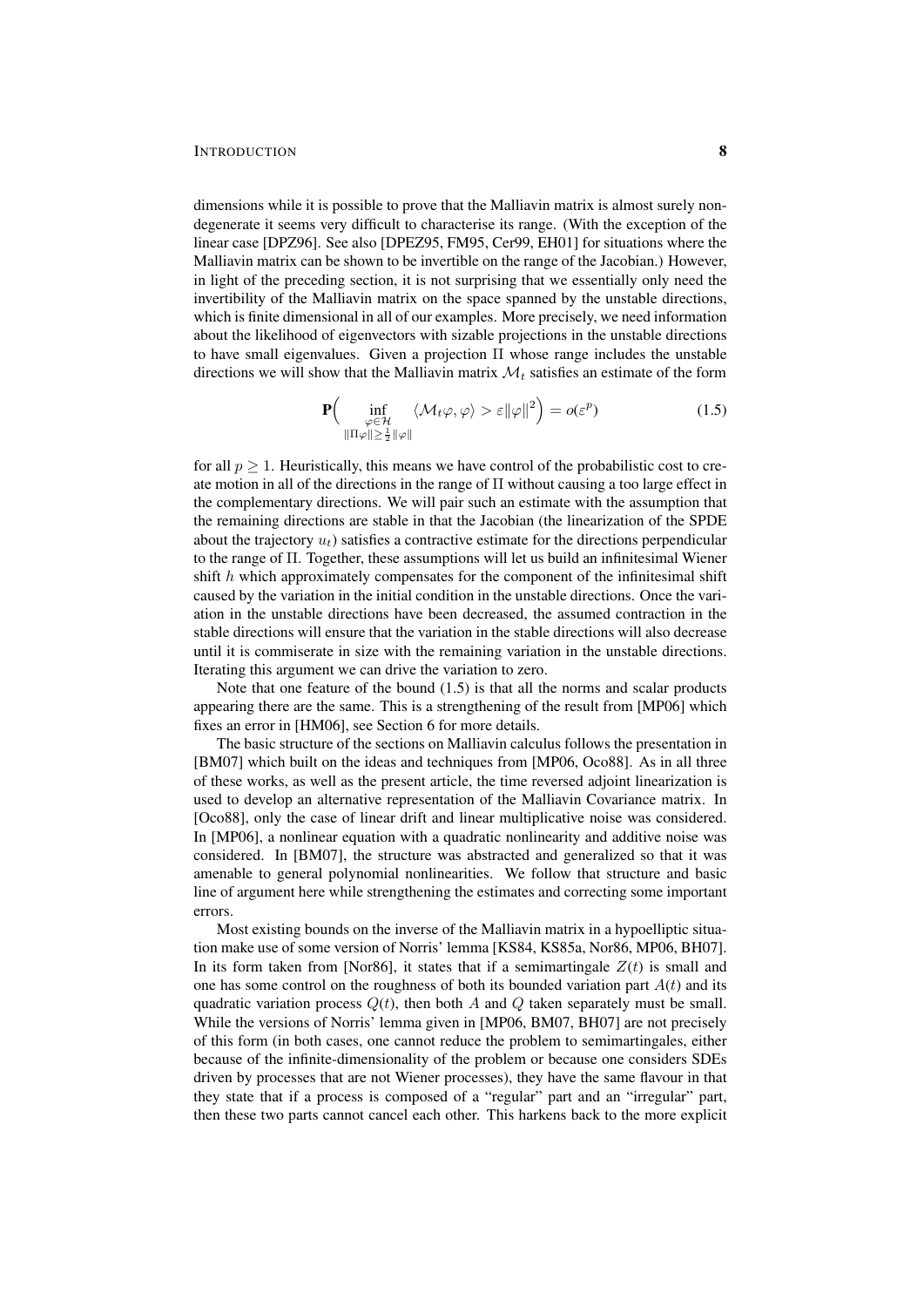estimates based on estimates of modulus of continuity found in [KS85b, Str83]. The replacement for Norris' lemma used in the present work covers the case where one is given a finite collection of Wiener process  $W_i$  and a collection of not necessarily adapted Lipschitz continuous processes  $A_{\alpha}(t)$  (for  $\alpha$  a multi-index) and considers the process

$$
Z(t) = A_{\phi}(t) + \sum_{\ell=1}^{M} \sum_{|\alpha|=\ell} A_{\alpha}(t) W_{\alpha_1}(t) \cdots W_{\alpha_{\ell}}(t).
$$

It then states that if Z is small, this implies that all of the  $A_{\alpha}$ 's with  $|\alpha| \leq M$  are small. For a precise formulation, see Section 7 below. It is in order to be able to use this result that we are restricted to equations with polynomial nonlinearities. This result on Wiener polynomials is a descendant of the result proven in [MP06] for polynomials of degree one. In [BM07], a result for general Wiener polynomials was also proven. Is was show there that if  $Z(t) = 0$  for  $t \in [0, T]$  then then  $A_{\alpha}(t) = 0$  for  $t \in [0, T]$ . This was used to prove the existence of a density for the finite dimensional projections of the transition semigroup. In the same article, the same quantitative version of this result as proven in the present article was claimed. Unfortunately, there was a error in the proof. Nonetheless the techniques used here are built on and refine those developed in [BM07].

#### 1.5 Satisfying the Hörmander-like assumption

At first glance the condition that the collection of functions given in (1.4) are dense in our state space may seem hopelessly strong. However, we will see that it is often not difficult to ensure. Recall that the nonlinearity  $N$  is a polynomial of order  $m$ , and hence, it has a leading order part which is  $m$ -homogeneous. We can view this leading order part as a symmetric m-linear map which we will denote by  $N_m$ . Then, at least formally, the Lie bracket of  $N$  with  $m$  constant vector fields is proportional to  $N_m$ , evaluated at the constant vector fields, that is  $N_m(h_1, \dots, h_m) \propto$  $[\cdots[[F,h_1],\cdots],h_m]$ , which is again a constant vector field. While the collection of vector fields generated by brackets of this form are only a subset of the possible brackets, it is often sufficient to obtain a set of dense vector fields. For example, if  $N(u) = u - u^3$  then  $N_3(v_1, v_2, v_3) = v_1v_2v_3$  and if the forced directions  $\{g_1, \dots, g_d\}$ are  $C^{\infty}$  then  $N_3(h_1, h_2, h_3) \in C^{\infty}$  for  $h_i \in \{g_1, \dots, g_d\}$ . As observed in [BM07], to obtain a simple sufficient criteria for the brackets to be dense, suppose that  $\Lambda \subset \mathcal{C}^{\infty}$ is a finite set of functions that generates, as a multiplicative algebra, a dense subset of the phase space. Then, if the forced modes  $A_0 = \{g_1, \dots, g_d\}$  contain the set  $\{h, h\overline{h} : h, \overline{h} \in \Lambda\}$ , the set  $A_{\infty}$  constructed as in Meta-Theorem 1.5 will span a dense subset of phase space.

#### 1.6 Probabilistic and dynamical view of smoothing

Implicit in (1.3) is the "transfer of variation" from the initial condition to the Wiener path. This is the heart of "probabilistic smoothing" and the source of ergodicity when it is fundamentally probabilistic in nature. The unique ergodicity of a dynamical system is equivalent to the fact that it "forgets its initial condition" with time. The two terms appearing on the right-hand side of (1.2) represent two different sources of this loss of memory. The first is due to the randomness entering the system. This causes nearby points to end up at the same point at a later time because they are following different noise realisations. The fact that different stochastic trajectories can arrive at the same point and hence lead to a loss of information is the hallmark of diffusions and unique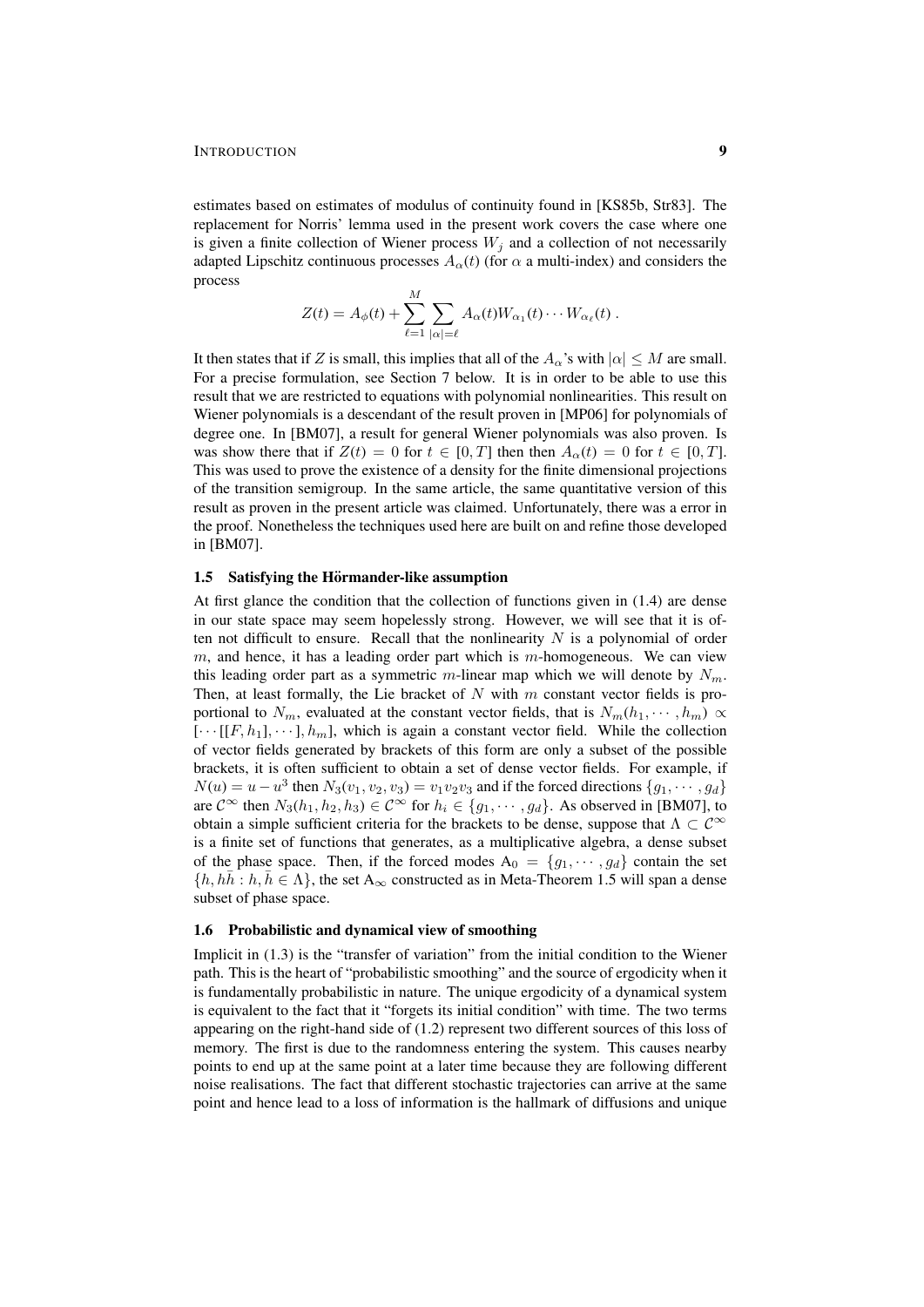ergodicity due to randomness. From the coupling point of view, since different realizations lead to the same point yet start at different initial conditions, one can couple in finite time.

The second term in (1.2) is due to "dynamical smoothing" and is one of the sources of unique ergodicity in deterministic contractive dynamical systems. If two trajectories converge towards each other over time then the level of precision needed to determine which initial condition corresponds to which trajectory also increases with time. This is another type of information loss and equally leads to unique ergodicity. However, unlike "probabilistic smoothing", the information loss is never complete at any finite time. Another manifestation of this fact is that the systems never couples in finite time, only at infinity. In Section 5.1.1 about the strongly dissipative setting, the case of pure dynamical smoothing is considered. In this case one has (1.2) with only the second term present. When both terms exist, one has a mixture of probabilistic and dynamical smoothing leading to a loss of information about the initial condition. In Section 2.2 of [HM08] it is shown how (1.2) can be used to construct a coupling in which nearby initial conditions converge to each other at time infinity. The current article takes a "forward in time" perspective, while [EMS01, BM05] pull the initial condition back to minus infinity. The two points of view are essentially equivalent. One advantage to moving forward in time is that it makes proving a spectral gap for the dynamic more natural. We provide such an estimate in Section 8.4 for the stochastic Ginzburg-Landau equation.

#### 1.7 Structure of the article

The structure of this article is as follows. In Section 2, we give a few abstract ergodic results both proving the results in the introduction and expanding upon them. In Section 3, we introduce the functional analytic setup in which our problem will be formulated. This setup is based on Assumption A.1 which ensures that all the operations that will be made later (differentiation with respect to initial condition, representation for the Malliavin derivative, etc) are well-behaved. Section 4 is a follow-up section where we define the Malliavin matrix and obtain some simple upper bounds on it. We then introduce some additional assumptions in Section 6.1 which ensure that we have suitable control on the size of the solutions and on the growth rate of its Jacobian.

In Section 5, we obtain the asymptotic strong Feller property under a partial invertibility assumption on the Malliavin matrix and some additional partial contractivity assumptions on the Jacobian. Section 6.3 then contains the proof that assumptions on the Malliavin matrix made in Section 5 are justified and can be verified for a large class of equations under a Hörmander-type condition. The main ingredient of this proof, a lower bound on Wiener polynomials, is proved in Section 7. Finally, we conclude in Section 8 with two examples for which our conditions can be verified. We consider the Navier-Stokes equations on the two-dimensional sphere and a general reactiondiffusion equation in three or less dimensions.

#### Acknowledgements

We are indebted to Hakima Bessaih who pushed us to give a clean formulation of Theorem 8.1.

# 2 Abstract ergodic results

We now expand upon the abstract ergodic theorems mentioned in the introduction which build on the asymptotic strong Feller property. We begin by giving the proof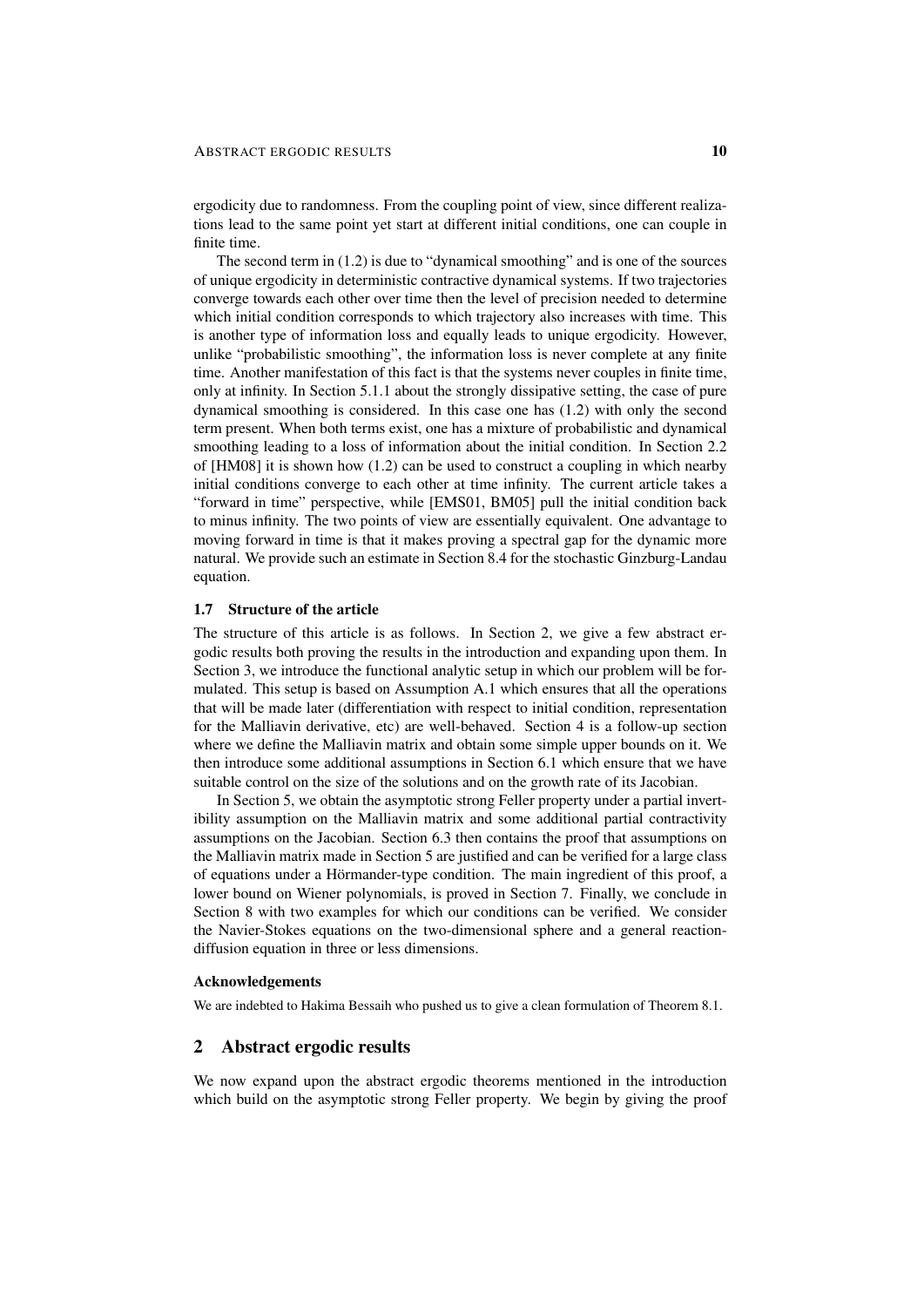of Corollary 1.4 from the introduction and then give a slightly different result (but with the same flavour) which will be useful in the investigation of the Ginzburg-Landau equation in Section 8.4. Throughout this section,  $P_t$  will be a Markov semigroup on a Hilbert space  $\mathcal H$  with norm  $\|\cdot\|$ .

*Proof of Corollary 1.4.* Since  $\mathcal{P}_t$  is Feller, we know that for any  $u \in \mathcal{H}$  and open set A with  $P_t(u, A) > 0$  there exists an open set B containing u so that

$$
\inf_{u \in B} \mathcal{P}_t(u, A) > 0.
$$

Combining this fact with the weak topological irreducibility, we deduce that for all  $u_1, u_2 \in \mathcal{H}$  there exists  $v \in \mathcal{H}$  so that for any  $\epsilon > 0$  there exists a  $\delta, t_1, t_2 > 0$  with

$$
\inf_{z \in B_{\delta}(u_i)} \mathcal{P}_{t_i}(z, B_{\epsilon}(v)) > 0
$$
\n(2.1)

for  $i = 1, 2$ .

Now assume by contradiction that we can find two distinct invariant probability measures  $\mu_1$  and  $\mu_2$  for  $\mathcal{P}_t$ . Since any invariant probability measure can be written as a convex combination of ergodic measures, we can take them to be ergodic without loss of generality. Picking  $u_i \in \text{supp}(\mu_i)$ , by assumption there exists a v so that for any  $\epsilon > 0$  there exists  $t_1, t_2$  and  $\delta > 0$  so that (2.1) holds. Since  $u_i \in \text{supp}(\mu_i)$  we know that  $\mu_i(B_\delta(u_i)) > 0$  and hence

$$
\mu_i(B_{\epsilon}(v)) = \int_{\mathcal{H}} \mathcal{P}_{t_i}(z, B_{\epsilon}(v)) \mu_i(dz) \ge \int_{B_{\delta}(u_i)} \mathcal{P}_{t_i}(z, B_{\epsilon}(v)) \mu_i(dz)
$$
  
\n
$$
\ge \mu_i(B_{\delta}(u_i)) \inf_{z \in B_{\delta}(u_i)} \mathcal{P}_{t_i}(z, B_{\epsilon}(v)) > 0.
$$

Since  $\epsilon$  was arbitrary, this shows that  $v \in \text{supp}(\mu_1) \cap \text{supp}(\mu_2)$ , which by Theorem 1.2 gives the required contradiction.  $\Box$ 

We now give a more quantitative version of Theorem 1.2. It shows that if one has access to the quantitative information embodied in (1.2), as opposed to only the asymptotic strong Feller property, then not only are the supports of any two ergodic invariant measures disjoint but they are actually separated by a distance which is directly related to the function  $C$  from  $(1.2)$ .

**Theorem 2.1** Let  $\{\mathcal{P}_t\}$  be a Markov semigroup on a separable Hilbert space H such *that (1.2) holds for some non-decreasing function C. Let*  $\mu_1$  *and*  $\mu_2$  *be two distinct ergodic invariant probability measures for*  $\mathcal{P}_t$ . *Then, the bound*  $||u_1 - u_2||$  >  $1/C(\|u_1\| \vee \|u_2\|)$  *holds for any pair of points*  $(u_1, u_2)$  *with*  $u_i \in \text{supp } \mu_i$ *.* 

*Proof.* The proof is a variation on the proof of Theorem 3.16 in [HM06]. We begin by defining for  $u, v \in \mathcal{H}$  the distance  $d_n(u, v) = 1 \wedge (\sqrt{\delta_n} || u - v ||)$  where  $\delta_n$  is the sequence of positive numbers from (1.2). As shown in the proof of Theorem 3.12 in [HM06], one has

$$
d_n(\mathcal{P}_t^* \delta_{u_1}, \mathcal{P}_t^* \delta_{u_2}) \le ||u_1 - u_2||C(||u_1|| \vee ||u_2||)(1 + \sqrt{\delta_n})
$$
\n(2.2)

where  $d_n$  is the 1-Wasserstein distance<sup>3</sup> on probability measures induced by the metric  $d_n$ . Observe that for all  $u, v \in \mathcal{H}$ ,  $d_n(u, v) \leq 1$  and  $\lim d_n(u, v) = \mathbf{1}_{\{u\}}(v)$ . Hence by

 $\int^3 d_n(\nu_1, \nu_2) = \sup \int \varphi d\nu_1 - \int \varphi d\nu_2$  where the supremum runs over functions  $\varphi : \mathcal{H} \to \mathbf{R}$  which have Lipschitz constant one with respect to the metric  $d_n$ .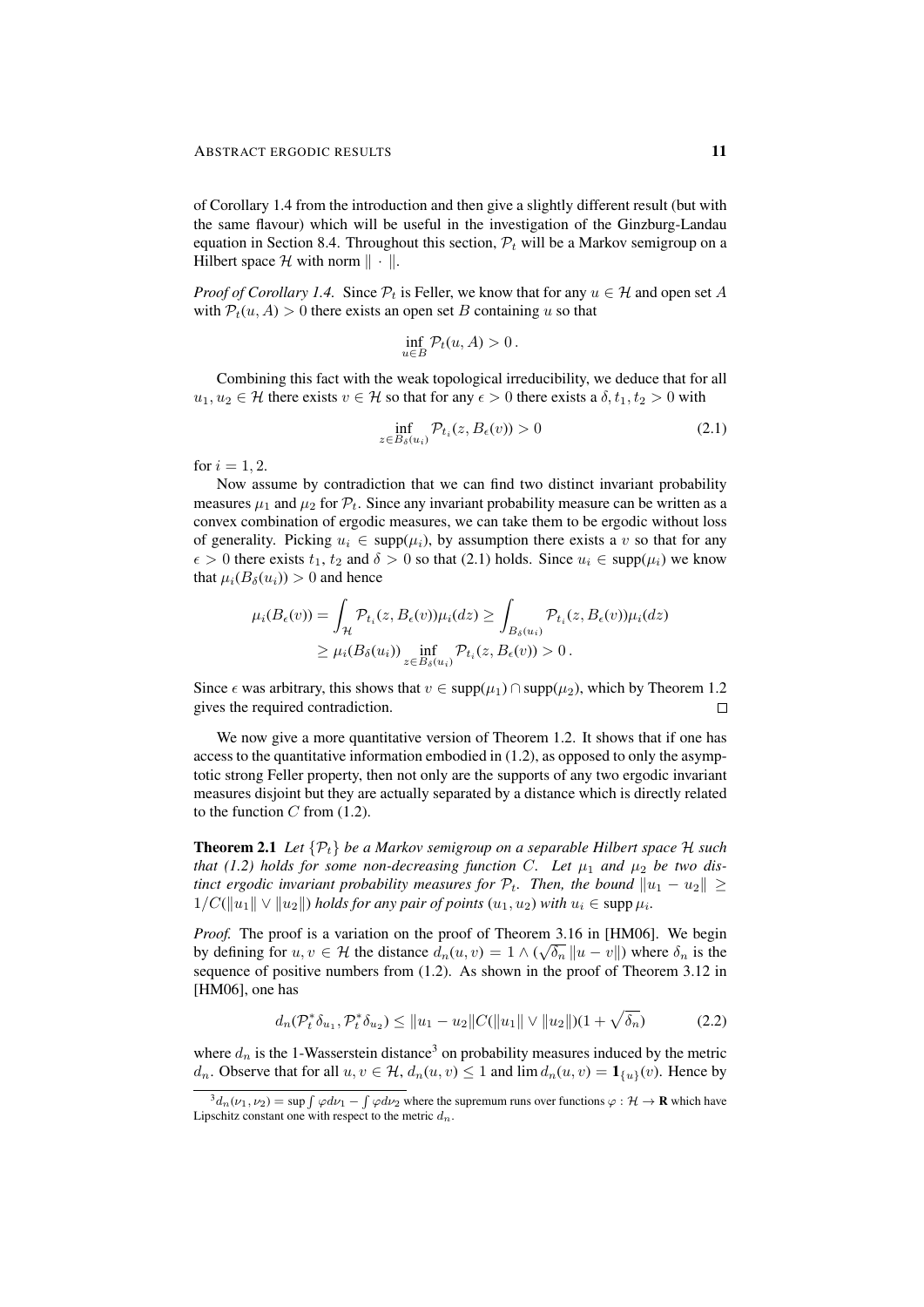in Lemma 3.4 of [HM06], for any probability measures  $\mu$  and  $\nu$ ,  $\lim_{n\to\infty} d_n(\mu, \nu) =$  $d_{\text{TV}}(\mu, \nu)$  where  $d_{\text{TV}}(\mu, \nu)$  is the total variation distance<sup>4</sup>.

Let  $\mu_1$  and  $\mu_2$  be two ergodic invariant measures with  $\mu_1 \neq \mu_2$ . By Birkhoff's ergodic theorem, we know that they are mutually singular and thus  $d_{TV}(\mu_1, \mu_2) = 1$ . We now proceed by contradiction. We assume that there exists a pair of points  $(u_1, u_2)$ with  $u_i \in \text{supp}(\mu_i)$  such that  $\|u_1 - u_2\| < C(\|u_1\| \vee \|u_2\|)$ . We will conclude by showing that this implies that  $d_{TV}(\mu_1, \mu_2) < 1$  and hence  $\mu_1$  and  $\mu_2$  are not singular which will be a contradiction.

Our assumption on  $u_1$  and  $u_2$  implies that there exists a set A containing  $u_1$  and  $u_2$  such that  $\alpha \stackrel{\text{def}}{=} \min(\mu_1(A), \mu_2(A)) > 0$  and  $\beta \stackrel{\text{def}}{=} \sup\{\|u - v\| : u, v \in A\}C(\|u_1\| \vee$  $||u_2||$  < 1. As shown in the proof of Theorem 3.16 in [HM06], for any n one has

$$
d_n(\mu_1, \mu_2) \le 1 - \alpha (1 - \sup_{v_i \in A} d_n(\mathcal{P}_t^* \delta_{v_1}, \mathcal{P}_t^* \delta_{v_2}))
$$
  
 
$$
\le 1 - \alpha (1 - \beta (1 + \sqrt{\delta_n}))
$$

where the last inequality used the bound in equation (2.2). Taking  $n \to \infty$  produces  $d_{\text{TV}}(\mu_1, \mu_2) \leq 1 - \alpha(1 - \beta)$ . Since  $\alpha \in (0, 1)$  and  $\beta < 1$  we concluded that  $d_{\text{TV}}(\mu_1, \mu_2)$  < 1. This implies a contradiction since  $\mu_1$  and  $\mu_2$  are mutually singular measures.  $\Box$ 

Paired with this stronger version of Theorem 1.2, we have the following version of Corollary 1.4 which uses an even weaker form of irreducibility. This is a general principle. If one has a stronger from of the asymptotic strong Feller property, one can prove unique ergodicity under a weaker form of topological irreducibility. The form of irreducibility used in Corollary 2.2 allows the point where two trajectories approach to move about, depending on the degree of closeness required. To prove unique ergodicity, the trade-off is that one needs some control of the "smoothing rate" implied by asymptotic strong Feller at different points in phase space.

**Corollary 2.2** Let  $\{\mathcal{P}_t\}$  be as in Theorem 2.1. Suppose that, for every  $R_0 > 0$ , it is *possible to find*  $R > 0$  *and*  $T > 0$  *such that, for every*  $\epsilon > 0$ *, there exists a point v with*  $||v|| \leq R$  *such that*  $\mathcal{P}_T(u, \mathcal{B}_{\varepsilon}(v)) > 0$  *for every*  $||u|| \leq R_0$ *. Then,*  $\mathcal{P}_t$  *can have at most one invariant probability measure.*

*Proof.* Assume by contradiction that there exist two ergodic invariant probability measures  $\mu_1$  and  $\mu_2$  for  $\mathcal{P}_t$ . Then, choosing  $R_0$  large enough so that the open ball of radius  $R_0$  intersects the supports of both  $\mu_1$  and  $\mu_2$ , it follows form the assumption, by similar reasoning as in the proof of Corollary 1.4, that supp  $\mu_i$  intersects  $\mathcal{B}_{\varepsilon}(v)$ . Since  $||v||$  is bounded uniformly in  $\varepsilon$ , making  $\varepsilon$  sufficiently small yields a contradiction with Theorem 2.1 above.  $\Box$ 

# 3 Functional analytic setup

In this section, we introduce the basic function analytic set-up for the rest of the paper. We will develop the needed existence and regularity theory to place the remainder of the paper of a firm foundation. We consider semilinear stochastic evolution equations

<sup>&</sup>lt;sup>4</sup>Different communities normalize the total variation distance differently. Our  $d_{TV}$  is half of the total variation distance as defined typically in analysis. The definition we use is common in probability as it is normalised in such a way that  $d_{TV}(\mu, \nu) = 1$  for mutually singular probability measures.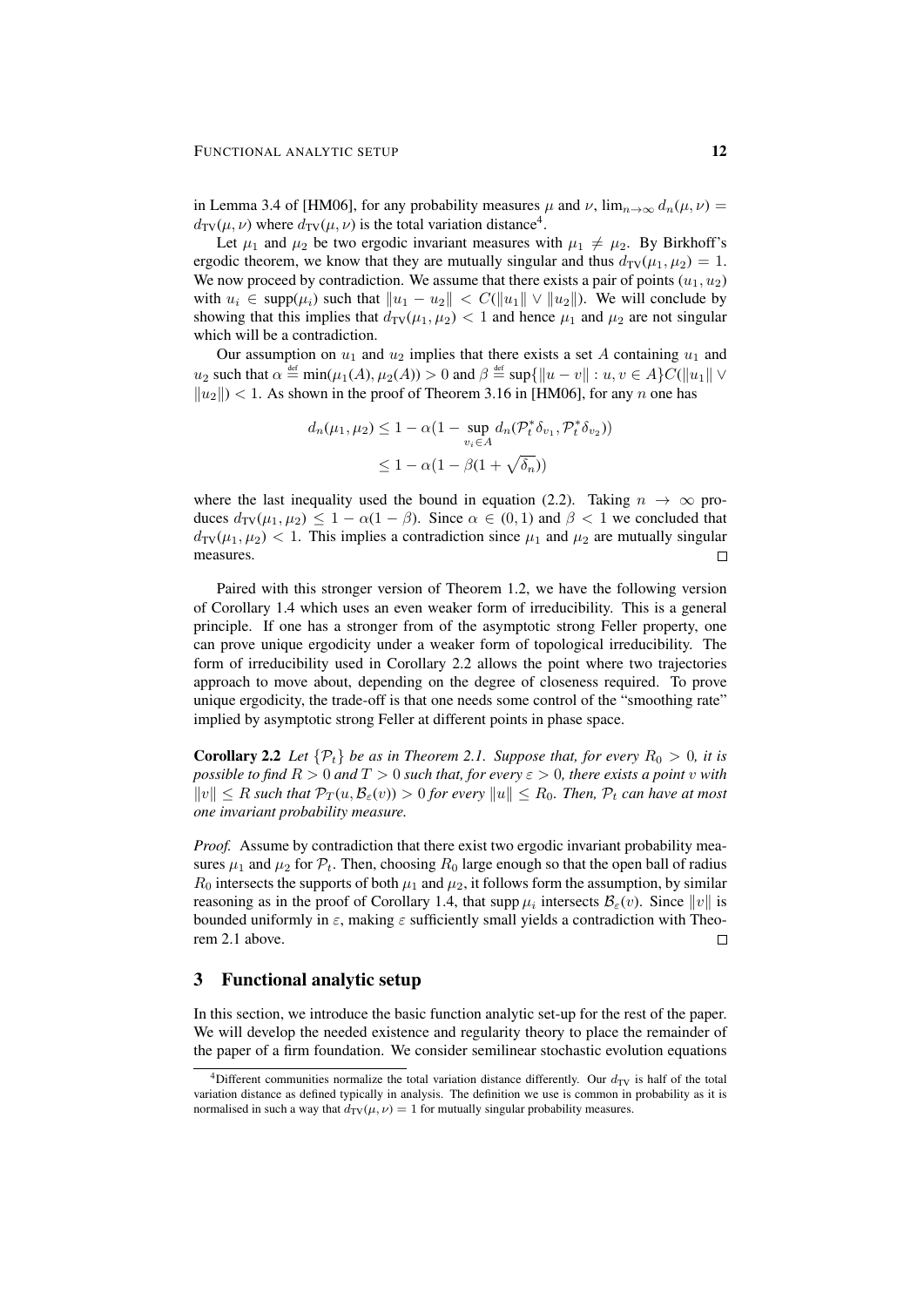with additive noise in a Hilbert space H (with norm  $\|\cdot\|$  and innerproduct  $\langle \cdot, \cdot \rangle$ ) of the form

$$
du = -Lu \, dt + N(u) \, dt + \sum_{k=1}^{d} g_k \, dW_k(t) \,, \quad u_0 \in \mathcal{H} \,.
$$
 (3.1)

Here, the  $W_k$  are independent real-valued standard Wiener processes over some probability space  $(\Omega, \mathbf{P}, \mathcal{F})$ . Our main standing assumption throughout this article is that L generates an analytic semigroup and that the nonlinearity  $N$  results in a loss of regularity of a powers of L for some  $a < 1$ . More precisely, we have:

**Assumption A.1** *There exists*  $a \in [0, 1)$  *and*  $\gamma_\star$ ,  $\beta_\star$  >  $-a$  *(either of them possibly infinite*) with  $\gamma_* + \beta_* > -1$  *such that:* 

- *1. The operator*  $L: \mathcal{D}(L) \to \mathcal{H}$  *is selfadjoint and satisfies*  $\langle u, Lu \rangle \ge ||u||^2$ *. We denote by*  $\mathcal{H}_\alpha$ ,  $\alpha \in \mathbf{R}$  *the associated interpolation spaces (i.e.*  $\mathcal{H}_\alpha$  *with*  $\alpha > 0$  *is the domain of* L <sup>α</sup> *endowed with the graph norm and* H<sup>−</sup><sup>α</sup> *is its dual with respect to the pairing in H). Furthermore,*  $\mathcal{H}_\infty$  *is the Fréchet space*  $\mathcal{H}_\infty = \bigcap_{\alpha>0} \mathcal{H}_\alpha$ *and*  $H_{-\infty}$  *is its dual.*
- 2. *There exists*  $n \geq 1$  *such that the nonlinearity* N *belongs to*  $Poly^{n}(\mathcal{H}_{\gamma+a}, \mathcal{H}_{\gamma})$  *for every*  $\gamma \in [-a, \gamma_*)$  *(see the definition of Poly in Section 3.1 below). In particular, from the definition of* Poly( $\mathcal{H}_{\gamma+a}$ ,  $\mathcal{H}_{\gamma}$ )*, it follows that it is continuous from*  $\mathcal{H}_{\infty}$ *to*  $\mathcal{H}_{\infty}$ *.*
- *3. For every*  $\beta \in [-a, \beta_\star)$  *there exists*  $\gamma \in [0, \gamma_\star + 1)$  *such that the adjoint (in* H) DN<sup>∗</sup> (u) *of the derivative* DN *of* N *at* u *(see again the definition in Section 3.1 below) can be extended to a continuous map from*  $\mathcal{H}_{\gamma}$  *to*  $\mathcal{L}(\mathcal{H}_{\beta+a}, \mathcal{H}_{\beta})$ *.*
- *4. One has*  $g_k \in \mathcal{H}_{\gamma_*+1}$  *for every*  $k$ *.*

**Remark 3.1** If  $\gamma_{\star} \geq 0$ , then the range  $\beta \in [-a, 0]$  for Assumption A.1.3 follows directly from Assumption A.1.2, since A.1.3 simply states that for  $u \in \mathcal{H}_{\gamma}$ ,  $DN(u)$  is a continuous linear map from  $\mathcal{H}_{-\beta}$  to  $\mathcal{H}_{-\beta-a}$ .

**Remark 3.2** The assumption  $\langle u, Lu \rangle \ge ||u||^2$  is made only for convenience so that  $L^{\gamma}$  is well-defined as a positive selfadjoint operator for every  $\gamma \in \mathbf{R}$ . It can always be realized by subtracting a suitable constant to  $L$  and adding it to  $N$ .

Similarly, non-selfadjoint linear operators are allowed if the antisymmetric part is sufficiently "dominated" by the symmetric part, since one can then consider the antisymmetric part as part of the nonlinearity N.

**Remark 3.3** It follows directly from the Calderón-Lions interpolation theorem [RS80, Appendix to IX.4] that if  $N \in Poly(\mathcal{H}_0, \mathcal{H}_{-a}) \cap Poly(\mathcal{H}_{\gamma_*+a}, \mathcal{H}_{\gamma_*})$  for some  $\gamma_* > -a$ , then  $N \in Poly(\mathcal{H}_{\gamma+a}, \mathcal{H}_{\gamma})$  for every  $\gamma \in [-a, \gamma_{\star}]$ . This can be seen by interpreting N as a sum of *linear* maps from  $\mathcal{H}_{\gamma+a}^{\otimes n}$  to  $\mathcal{H}_{\gamma}$  for suitable values of *n*.

It will be convenient in the sequel to define  $F$  by

$$
F(u) = -Lu + N(u) \,. \tag{3.2}
$$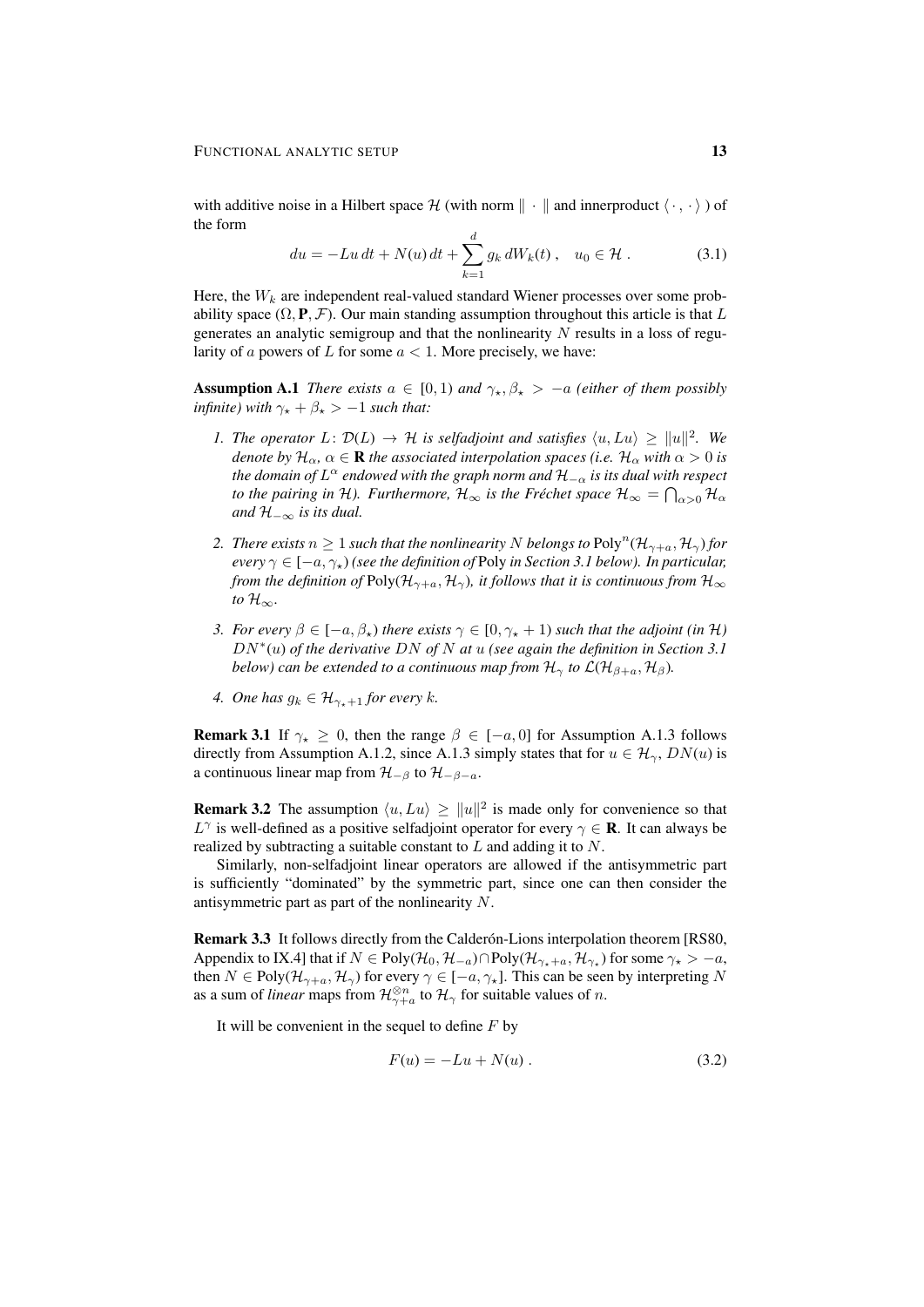Note that F is in Poly<sup>n</sup> $(\mathcal{H}_{\gamma+1}, \mathcal{H}_{\gamma})$  for every  $\gamma \in [-1, \gamma_{\star})$ . We also define a linear operator  $G: \mathbf{R}^d \to \mathcal{H}_{\infty}$  by

$$
Gv = \sum_{k=1}^d v_k g_k,
$$

for  $v = (v_1, \dots, v_d) \in \mathbf{R}^d$ . With these notations, we will sometimes rewrite (3.1) as

$$
du = F(u) dt + G dW(t), \quad u_0 \in \mathcal{H}, \tag{3.3}
$$

for  $W = (W_1, \ldots, W_d)$  a standard d-dimensional Wiener process.

#### 3.1 Polynomials

We now describe in what sense we mean that  $N$  is a "polynomial" vector field. Given a Fréchet space X, we denote by  $\mathcal{L}_s^n(X)$  the space of continuous symmetric *n*-linear maps from X to itself. We also denote by  $\mathcal{L}(X, Y)$  the space of continuous linear maps from  $X$  to  $Y$ . For the sake of brevity, we will make use of the two equivalent notations  $P(u)$  and  $P(u^{\otimes n})$  for  $P \in \mathcal{L}^n(X)$ .

Given  $Q \in \mathcal{L}_s^k$ , its *derivative* is given by the following  $n-1$ -linear map from X to  $\mathcal{L}(X,X)$ :

$$
DQ(u)v = kQ(u^{\otimes (k-1)} \otimes v) .
$$

We will also use the notation  $DQ^*: X \to \mathcal{L}(X', X')$  for the dual map given by

$$
\langle w, DQ^*(u)v \rangle = \langle v, DQ(u)w \rangle = k \langle v, Q(u^{\otimes (k-1)} \otimes w) \rangle.
$$

Given  $P \in \mathcal{L}_s^k$  and  $Q \in \mathcal{L}_s^{\ell}$ , we define the derivative  $DQ P$  of Q in the direction F as a continuous map from  $X \times X$  to X by

$$
DQ(u) P(v) = \ell Q(u^{\otimes (\ell-1)} \otimes P(v)).
$$

Note that by polarisation,  $u \mapsto DQ(u)P(u)$  uniquely defines an element on  $\mathcal{L}_s^{k+\ell-1}$ . This allows us to define a "Lie bracket"  $[P,Q] \in \mathcal{L}_s^{k+\ell-1}$  between P and Q by

$$
[P,Q](u) = DQ(u) P(u) - DP(u) Q(u) .
$$

We also define  $Poly^n(X)$  as the set of continuous maps  $P: X \to X$  of the form

$$
P(u) = \sum_{k=0}^{n} P^{(k)}(u) ,
$$

with  $P^{(k)} \in \mathcal{L}_s^k(X)$  (here  $\mathcal{L}_s^0(X)$  is the space of constant maps and can be identified with X). We also set  $Poly(X) = \bigcup_{n>0} Poly^n(X)$ . The Lie bracket defined above extends to a map from  $Poly(X) \times Poly(X) \rightarrow Poly(X)$  by linearity.

#### 3.1.1 Polynomials over  $H$

We now specialize to polynomials over  $H$ . We begin by choosing X equal to the Fréchet space  $\mathcal{H}_{\infty}$ , the intersection of  $\mathcal{H}_{a}$  over all  $a > 0$ . Next we define the space Poly( $\mathcal{H}_a$ ,  $\mathcal{H}_b$ )  $\subset$  Poly( $\mathcal{H}_{\infty}$ ) as the set of polynomials  $P \in \text{Poly}(\mathcal{H}_{\infty})$  such that there exists a continuous map  $\hat{P}$ :  $\mathcal{H}_a \to \mathcal{H}_b$  with  $\hat{P}(u) = P(u)$  for all  $u \in \mathcal{H}_{\infty}$ . Note that in general (unlike Poly( $\mathcal{H}_{\infty}$ )),  $P, Q \in Poly(\mathcal{H}_{a}, \mathcal{H}_{b})$  does not necessarily imply  $[P,Q] \in Poly(\mathcal{H}_a, \mathcal{H}_b)$ . We will make an abuse of notation and use the same symbol for both P and  $\hat{P}$  in the sequel.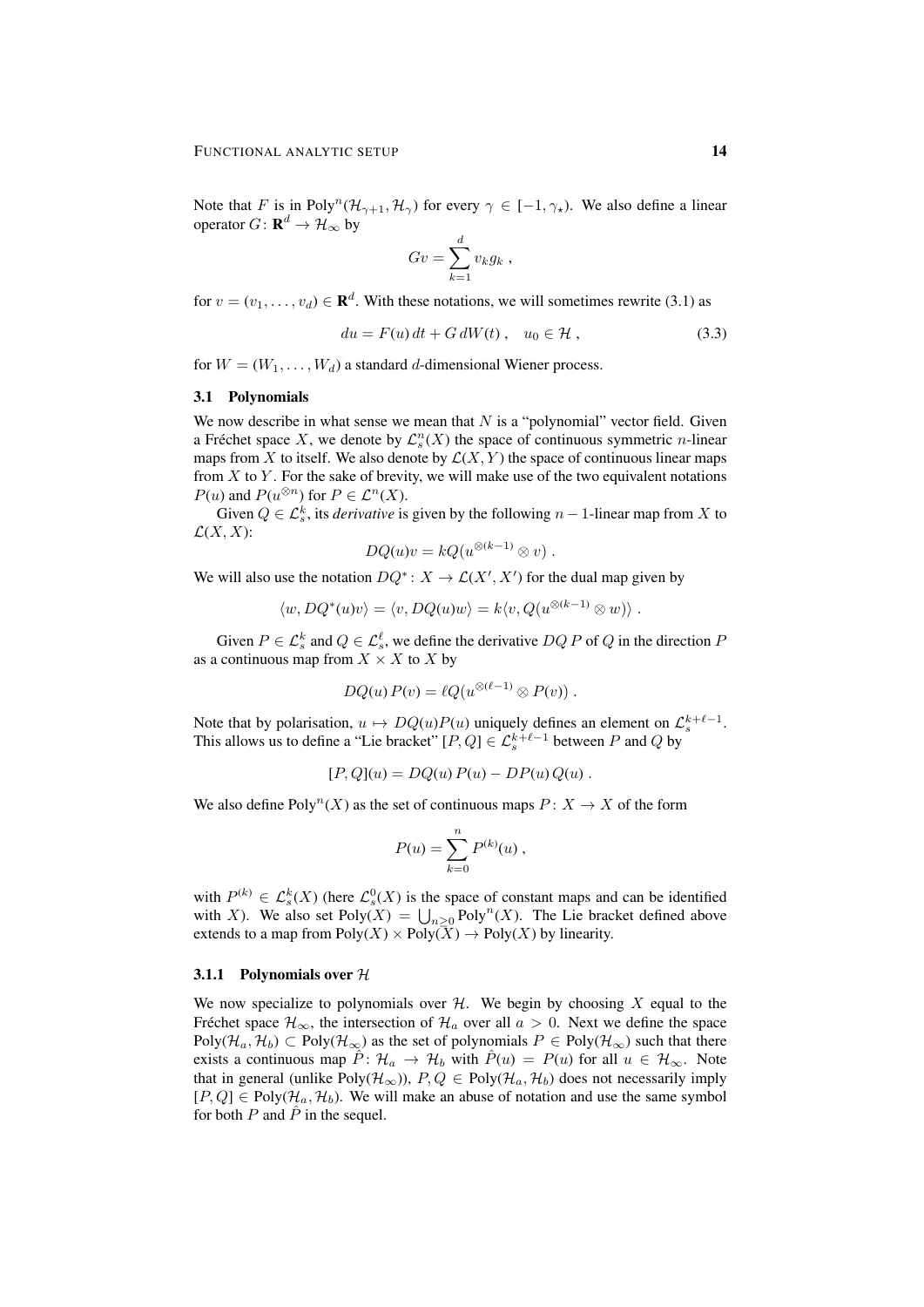#### 3.1.2 Taylor expansions and Lie brackets

We now consider the Taylor expansion of a polynomial  $Q$  in a direction g belonging to span $\{g_1, \dots, g_d\} \subset \mathcal{H}_{\gamma_*+1}$ . Fix  $Q \in \text{Poly}^m(\mathcal{H}_{\gamma}, \mathcal{H}_{\beta})$  for some  $\gamma \leq \gamma_*+1$  and any  $\beta \in \mathbf{R}$ . For  $v \in \mathcal{H}_{\gamma}$  and  $w = (w_1, \dots, w_d) \in \mathbf{R}^d$ , observe that there exist polynomials  $Q_{\alpha}$  such that

$$
Q(v + \sum_{k=1}^{d} g_k w_k) = \sum_{\alpha} Q_{\alpha}(v) w_{\alpha} , \quad w_{\alpha} = w_{\alpha_1} \cdots w_{\alpha_\ell} , \tag{3.4}
$$

where the summation runs over all multi-indices  $\alpha = (\alpha_1, \dots, \alpha_\ell), \ell \geq 0$  with values in the index set  $\{1, \ldots, d\}$ . It can be checked that the polynomials  $Q_{\alpha} \in$ Poly $^{m-|\alpha|}(\mathcal{H}_{\gamma},\mathcal{H}_{\beta})$  are given by the formula

$$
Q_{\alpha}(v) = \frac{1}{\alpha!} [[\dots [Q, g_{\alpha_1}] \dots], g_{\alpha_\ell}] = \frac{1}{\alpha!} D^{|\alpha|} Q(v) (g_{\alpha_1}, \dots, g_{\alpha_\ell}). \tag{3.5}
$$

Here,  $\alpha$ ! is defined by  $\alpha$ ! =  $\alpha(1)! \cdots \alpha(d)!$ , where  $\alpha(j)$  counts the number of occurences of the index j in  $\alpha$ . (By convention, we set  $Q_{\phi} = Q$  and  $Q_{\alpha} = 0$  if  $|\alpha| > m$ .)

We emphasize that multi-indices are *unordered* collections of  $\{1, \ldots, d\}$  where repeated elements are allowed. As such, the union of two multi-indices is a welldefined operation, as is the partial ordering given by inclusion.<sup>5</sup>

#### 3.2 *A priori* bounds on the solution

This section is devoted to the proof that Assumption A.1 is sufficient to obtain not only unique solutions to (3.1) (possibly up to some explosion time), but to obtain further regularity properties for both the solution and its derivative with respect to the initial condition. We do not claim that the material presented in this section is new, but while similar frameworks can be found in [DPZ92, Fla95], the framework presented here does not seem to appear in this form in the literature. Since the proofs are rather straightforward, we choose to present them for the sake of completeness, although in a rather condensed form.

We first start with a local existence and uniqueness result for the solutions to  $(3.1)$ :

**Proposition 3.4** *For every initial condition*  $u_0 \in \mathcal{H}$ *, there exists a stopping time*  $\tau > 0$ *such that (3.1) has a unique mild solution* u *up to time*  $\tau$ *, that is to say* u *almost surely satisfies*

$$
u_t = e^{-Lt}u_0 + \int_0^t e^{-L(t-s)} N(u_s) ds + \int_0^t e^{-L(t-s)} G dW(s), \qquad (3.6)
$$

*for all stopping times t with*  $t \leq \tau$ . Furthermore u is adapted to the filtration generated *by W* and is in  $C([0, \tau), \mathcal{H})$  *with probability one.* 

**Remark 3.5** Since we assume that N is locally Lipschitz continuous from H to  $\mathcal{H}_{-a}$ for some  $a < 1$  and since the bound  $||e^{-Lt}||_{\mathcal{H}_{-a} \to \mathcal{H}} \leq Ct^{-a}$  holds for  $t \leq T$ , the first integral appearing in (3.6) does converge in  $H$ . Therefore the right hand side of (3.6) makes sense for every continuous  $H$ -valued process  $u$ .

<sup>&</sup>lt;sup>5</sup>To be precise, one could identify a multi-index with its counting function  $\alpha$ :  $\{1, \ldots, d\} \rightarrow \mathbb{N}$ . With this identification, the union of two multi-indices corresponds to the sums of their counting functions, while  $\alpha \subset \beta$  means that  $\alpha(k) \leq \beta(k)$  for every k.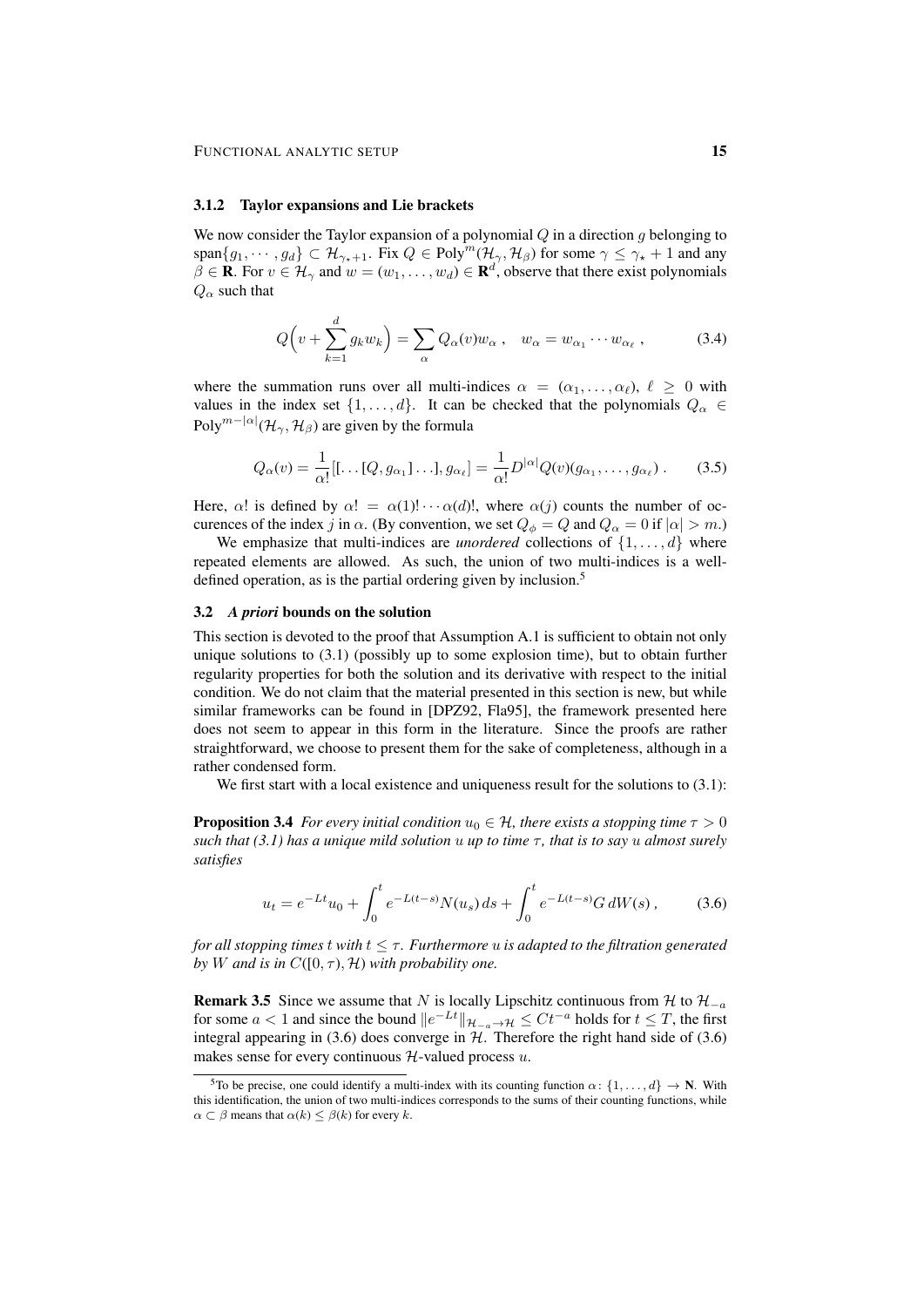For notational convenience, we denote by  $W_L(s,t) = \int_s^t e^{-L(t-r)} G dW(r)$  the "stochastic convolution." Since we assumed that  $g_k \in \mathcal{H}_{\gamma_*+1}$ , it is possible to obtain bounds on all exponential moments of  $\sup_{0\leq s < t \leq T}\|W_L(s,t)\|_\gamma$  for every  $T>0$  and every  $\gamma \leq \gamma_{\star} + 1$ .

*Proof.* Given a function  $\xi \colon \mathbf{R}_+ \to \mathcal{H}$  and a time  $T > 0$ , define a map  $\Phi_{T,\xi} \colon \mathcal{H} \times$  $C([0, T], \mathcal{H}) \to C([0, T], \mathcal{H})$  (endowed with the supremum norm) by

$$
\left(\Phi_{T,\xi}(u_0, u)\right)_t = e^{-Lt}u_0 + \xi(t) + \int_0^t e^{-L(t-s)} N(u_s) \, ds \tag{3.7}
$$

Since  $N \in Poly(\mathcal{H}, \mathcal{H}_{-a})$  by setting  $\gamma = -a$  in Assumption A.1.2, and suppressing the dependence on  $u_0$ , there exists a positive constant  $C$  such that

$$
\|\Phi_{T,\xi}(u) - \Phi_{T,\xi}(\tilde{u})\| \le \sup_{t \in [0,T]} C \int_0^t (t-s)^{-a} \|u_s - \tilde{u}_s\| (1 + \|u_s\| + \|\tilde{u}_s\|)^{n-1} ds
$$
  

$$
\le C \|u - \tilde{u}\| (1 + \|u\| + \|\tilde{u}\|)^{n-1} T^{1-a} .
$$

Recall that  $n$  is the degree of the polynomial nonlinearity  $N$ . It follows that, for every ξ, there exists  $T > 0$  and  $R > 0$  such that  $\Phi_{T,\xi}(u_0, \cdot)$  is a contraction in the ball of radius R around  $e^{-Lt}u_0 + \xi(t)$ . Setting  $\xi(t) = W_L(0, t)$ , this yields existence and uniqueness of the solution to (3.6) for almost every noise path  $W_L(0, t)$  by the Banach fixed point theorem. The largest such  $T$  is a stopping time since it only depends on the norm of  $u_0$  and on  $\xi$  up to time T. It is clear that  $\Phi_{T,\xi}(u_0, u)_t$  only depends on the noise  $W_L$  up to time t, so that the solution is adapted to the filtration generated by  $W$ , thus concluding the proof of the proposition.  $\Box$ 

The remainder of this section is devoted to obtaining further regularity properties of the solutions.

**Proposition 3.6** *Fix*  $T > 0$ *. For every*  $\gamma \in [0, \gamma_* + 1)$  *there exist exponents*  $p_{\gamma} \geq 1$ *and*  $q_{\gamma} \geq 0$  *and a constant C such that* 

$$
||u_t||_{\gamma} \le Ct^{-q_{\gamma}}(1 + \sup_{s \in [\frac{t}{2}, t]} ||u_s|| + \sup_{\frac{t}{2} \le s < r \le t} ||W_L(s, r)||_{\gamma})^{p_{\gamma}} \tag{3.8}
$$

*for all*  $t \in (0, T \wedge \tau]$ *, where*  $\tau = \sup\{t > 0 : ||u_t|| < \infty\}$ *. In particular, if*  $\gamma =$  $\sum_{j=0}^k \delta_j$  *for some*  $k \in \mathbf{N}$  *and*  $\delta_j \in (0, 1 - a)$  *then*  $q_\gamma \leq \sum_{j=1}^k \delta_j n^{j-1}$ *.* 

*Proof.* The proof follows a standard "bootstrapping argument" on  $\gamma$  in the following way. The statement is obviously true for  $\gamma = 0$  with  $p_{\gamma} = 1$  and  $q_{\gamma} = 0$ . Assume that, for some  $\alpha = \alpha_0 \in [1/2, 1)$  and for some  $\gamma = \gamma_0 \in [0, \gamma_* + a)$ , we have the bound

$$
||u_t||_{\gamma} \le Ct^{-q_{\gamma}} (1 + \sup_{s \in [\alpha t, t]} ||u_s|| + \sup_{\alpha t \le s < r \le t} ||W_L(s, r)||_{\gamma})^{p_{\gamma}}, \qquad (3.9)
$$

for all  $t \in (0, T]$ .

We will then argue that, for any arbitrary  $\delta \in (0, 1 - a)$ , the statement (3.9) also holds for  $\gamma = \gamma_0 + \delta$  (and therefore also for all intermediate values of  $\gamma$ ) and  $\alpha = \alpha_0^2$ . Since it is possible to go from  $\gamma = 0$  to any value of  $\gamma < \gamma_{\star} + 1$  in a finite number of steps (making sure that  $\gamma \leq 1 + a$  in every intermediate step) and since we are allowed to choose  $\alpha$  as close to 1 as we wish, the claim follows at once.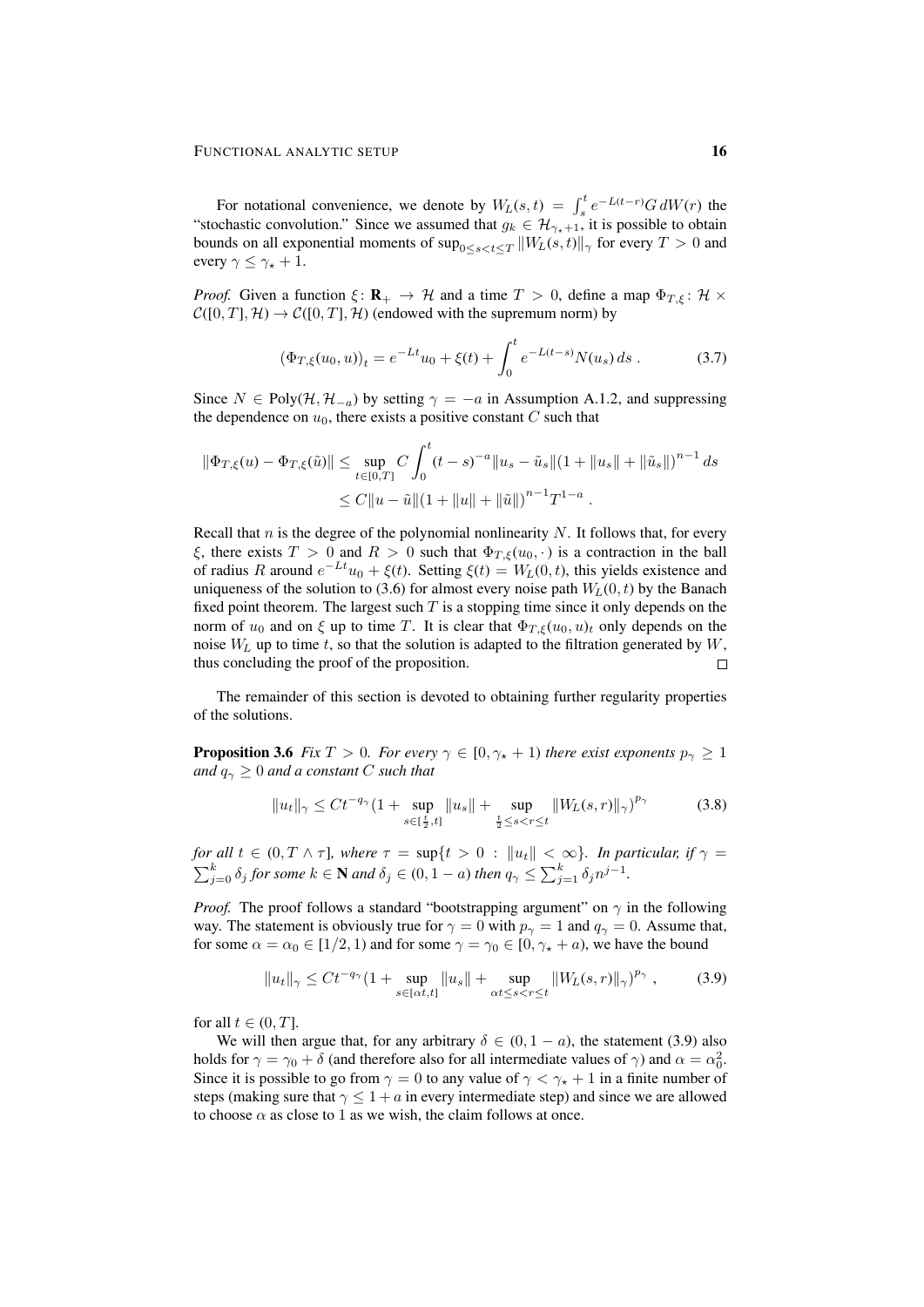Using the mild formulation (3.6), we have

$$
u_t = e^{-(1-\alpha)Lt}u_{\alpha t} + \int_{\alpha t}^t e^{-L(t-s)}N(u_s) ds + W_L(\alpha t, t).
$$

Since  $\gamma \in [0, \gamma_* + a)$ , one has  $N \in Poly(\mathcal{H}_{\gamma}, \mathcal{H}_{\gamma-a})$  by Assumption A.1.2. Hence, for  $t \in (0, T],$ 

$$
||u_t||_{\gamma+\delta} \le Ct^{-\delta} ||u_{\alpha t}||_{\gamma} + ||W_L(\alpha t, t)||_{\gamma} + C \int_{\alpha t}^t (t - s)^{-(\delta + a)} (1 + ||u_s||_{\gamma})^n ds
$$
  
\n
$$
\le C(t^{-\delta} + t^{1 - \delta - a}) \sup_{\alpha t \le s \le t} (1 + ||u_s||_{\gamma}^n) + ||W_L(\alpha t, t)||_{\gamma}
$$
  
\n
$$
\le Ct^{-\delta} \sup_{\alpha t \le s \le t} (1 + ||u_s||_{\gamma}^n) + ||W_L(\alpha t, t)||_{\gamma} .
$$

Here, the constant C depends on everything but t and  $u_0$ . Using the induction hypothesis, this yields the bound

$$
||u_t||_{\gamma+\delta} \le Ct^{-\delta-nq_{\gamma}}(1+\sup_{s\in[\alpha^2t,t]}||u_s||+\sup_{\alpha^2\le s
$$

thus showing that (3.9) holds for  $\gamma = \gamma_0 + \delta$  and  $\alpha = \alpha_0^2$  with  $p_{\gamma+\delta} = np_{\gamma}$  and  $q_{\gamma+\delta} = \delta + nq_{\gamma}$ . This concludes the proof of Proposition 3.6.  $\Box$ 

## 3.3 Linearization and its adjoint

In this section, we study how the solutions to (3.1) depend on their initial conditions. Since the map from  $(3.7)$  used to construct the solutions to  $(3.1)$  is Fréchet differentiable (it is actually infinitely differentiable) and since it is a contraction for sufficiently small values of  $t$ , we can apply the implicit functions theorem (see for example  $[RR04]$ for a Banach space version) to deduce that for every realisation of the driving noise, the map  $u_s \mapsto u_t$  is Fréchet differentiable, provided that  $t > s$  is sufficiently close to s.

Iterating this argument, one sees that, for any  $s \le t < \tau$ , the map  $u_s \mapsto u_t$  given by the solutions to  $(3.1)$  is Fréchet differentiable in  $H$ . Inspecting the expression for the derivative given by the implicit functions theorem, we conclude that the derivative  $J_{s,t}\varphi$  in the direction  $\varphi \in \mathcal{H}$  satisfies the following random linear equation in its mild formulation:

$$
\partial_t J_{s,t}\varphi = -L J_{s,t}\varphi + DN(u_t)J_{s,t}\varphi , \quad J_{s,s}\varphi = \varphi . \tag{3.10}
$$

Note that, by the properties of monomials, it follows from Assumption A.1.2 that

$$
||DN(u)v||_{\gamma} \leq C(1 + ||u||_{\gamma+a})^{n-1} ||v||_{\gamma+a} ,
$$

for every  $\gamma \in [-a, \gamma_{\star})$ . A fixed point argument similar to the one in Proposition 3.4 shows that the solution to (3.10) is unique, but note that it does not allow us to obtain bounds on its moments. We only have that for any  $T$  smaller than the explosion time to the solutions of  $(3.1)$ , there exists a (random) constant C such that

$$
\sup_{0 \le s < t < T} \sup_{\|\varphi\| \le 1} \|J_{s,t}\varphi\| \le C \,. \tag{3.11}
$$

The constant  $C$  depends exponentially on the size of the solution  $u$  in the interval  $[0, T]$ . However, if we obtain better control on  $J_{s,t}$  by some means, we can then use the following bootstrapping argument: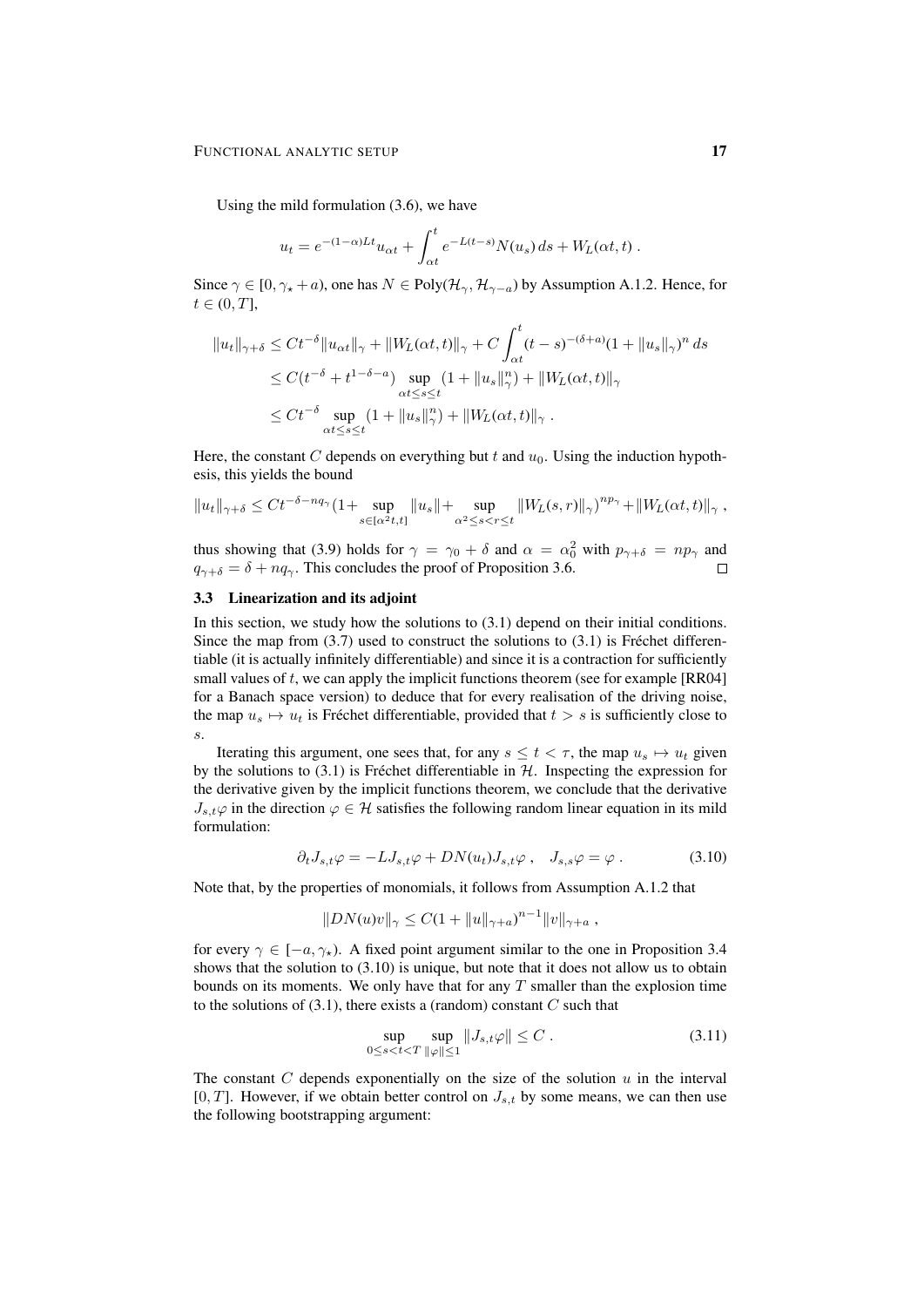**Proposition 3.7** *For every*  $\gamma \in (0, \gamma_* + 1)$ *, there exists an exponent*  $\tilde{q}_\gamma \geq 0$ *, and constants*  $C > 0$  *and*  $\gamma_0 < \gamma$  *such that we have the bound* 

$$
||J_{t,t+s}\varphi||_{\gamma} \leq Cs^{-\gamma} \sup_{r \in [\frac{s}{2},s]} (1+||u_{t+r}||_{\gamma_0})^{\tilde{q}_{\gamma}} ||J_{t,t+r}\varphi|| ,
$$
 (3.12)

*for every*  $\varphi \in \mathcal{H}$  *and every*  $t, s > 0$ *. If*  $\gamma < 1 - a$ *, then one can choose*  $\gamma_0 = 0$  *and*  $\tilde{q}_{\gamma} = n - 1.$ 

Since an almost identical argument will be used in the proof of Proposition 3.9 below, we refer the reader there for details. We chose to present that proof instead of this one because the presence of an adjoint causes slight additional complications.

For  $s \leq t$ , let us define operators  $K_{s,t}$  via the solution to the (random) PDE

$$
\partial_s K_{s,t} \varphi = L K_{s,t} \varphi - DN^*(u_s) K_{s,t} \varphi \,, \quad K_{t,t} \varphi = \varphi \,, \quad \varphi \in \mathcal{H} \,. \tag{3.13}
$$

Note that this equation runs *backwards* in time and is random through the solution  $u_t$  of (3.1). Here,  $DN^*(u)$  denotes the adjoint in H of the operator  $DN(u)$  defined earlier. Fixing the terminal time t and setting  $\varphi_s = K_{t-s,t} \varphi$ , we obtain a more usual representation for  $\varphi_s$ :

$$
\partial_s \varphi_s = -L\varphi_s + DN^*(u_{t-s})\varphi_s \,. \tag{3.14}
$$

The remainder of this subsection will be devoted to obtaining regularity bounds on the solutions to (3.13) and to the proof that  $K_{s,t}$  is actually the adjoint of  $J_{s,t}$ . We start by showing that, for  $\gamma$  sufficiently close to (but less than)  $\gamma_{\star} + 1$ , (3.13) has a unique solution for every path  $u \in \mathcal{C}(\mathbf{R}, \mathcal{H}_{\gamma})$  and  $\varphi \in \mathcal{H}$ .

**Proposition 3.8** *There exists*  $\gamma < \gamma_* + 1$  *such that, for every*  $\varphi \in \mathcal{H}$ *, equation* (3.13) *has a unique continuous* H-valued solution for every  $s < t$  and every  $u \in C(\mathbf{R}, \mathcal{H}_{\gamma})$ . *Furthermore,*  $K_{s,t}$  *depends only on*  $u_r$  *for*  $r \in [s,t]$  *and the map*  $\varphi \mapsto K_{s,t}\varphi$  *is linear and bounded.*

*Proof.* As in Proposition 3.4, we define a map  $\Phi_{T,u}$ :  $\mathcal{H} \times \mathcal{C}([0,T], \mathcal{H}) \to \mathcal{C}([0,T], \mathcal{H})$ by

$$
(\Phi_{T,u}(\varphi_0, \varphi))_t = e^{-Lt}\varphi_0 + \int_0^t e^{-L(t-s)}(DN^*(u_s))\varphi_s ds.
$$

It follows from Assumption A.1.3 with  $\beta = -a$  that there exists  $\gamma < \gamma_{*} + 1$  such that  $DN^*(u): \mathcal{H} \to \mathcal{H}_{-a}$  is a bounded linear operator for every  $u \in \mathcal{H}_{\gamma}$ . Proceeding as in the proof of Proposition 3.4, we see that  $\Phi$  is a contraction for sufficiently small T.  $\Box$ 

Similarly to before, we can use a bootstrapping argument to show that  $K_{s,t}\varphi$  actually has more regularity than stated in Proposition 3.8.

**Proposition 3.9** *For every*  $\beta \in (0, \beta_* + 1)$ *, there exists*  $\gamma < \gamma_* + 1$ *, an exponent*  $\bar{q}_\beta > 0$ , and a constant C such that

$$
||K_{t-s,t}\varphi||_{\beta} \le Cs^{-\beta} \sup_{r \in [\frac{s}{2},s]} (1+||u_{t-r}||_{\gamma})^{\bar{q}_{\beta}} ||K_{t-r,t}\varphi|| ,
$$
 (3.15)

*for every*  $\varphi \in \mathcal{H}$ *, every*  $t, s > 0$ *, and every*  $u \in \mathcal{C}(\mathbf{R}, \mathcal{H}_{\gamma})$ *.*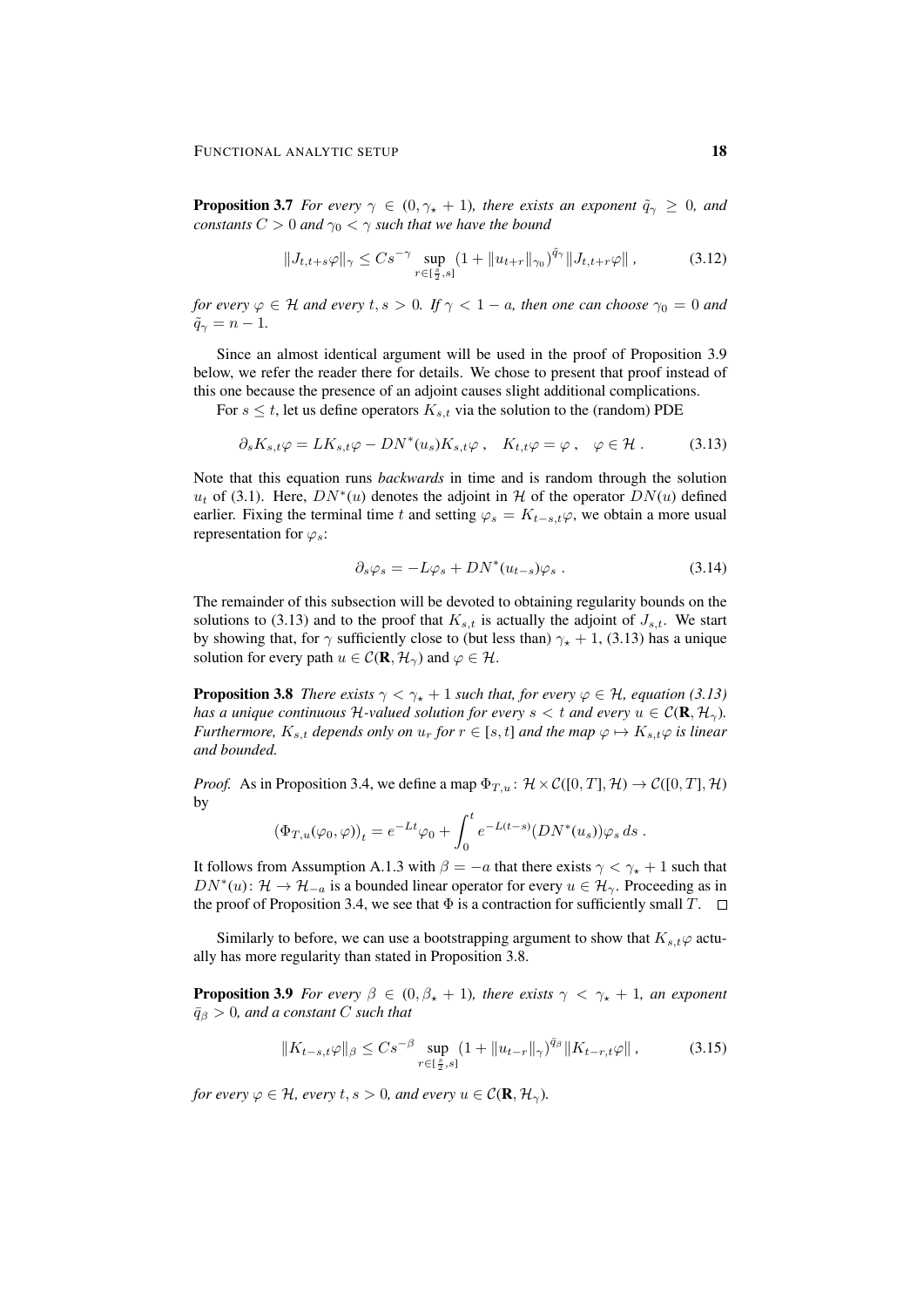*Proof.* Fix  $\beta < \beta_* + a$  and  $\delta \in (0, 1 - a)$  and assume that the bound (3.15) holds for  $||K_{s,t}\varphi||_{\beta}$ . Since we run s "backwards in time" from  $s = t$ , we consider again t as fixed and use the notation  $\varphi_s = K_{t-s,t} \varphi$ . We then have, for arbitrary  $\alpha \in (0,1)$ ,

$$
\|\varphi_s\|_{\beta+\delta} \leq Cs^{-\delta}\|\varphi_{\alpha s}\|_{\beta} + C \int_{\alpha s}^s (s-r)^{-(\delta+a)} \|DN^*(u_{t-r})\varphi_r\|_{\beta-a} dr,
$$

provided that  $\gamma$  is sufficiently close to  $\gamma_\star + 1$  such that  $DN^* \colon \mathcal{H}_{\gamma} \to \mathcal{L}(\mathcal{H}_{\beta}, \mathcal{H}_{\beta-a})$  by Assumption A.1.3. Furthermore, the operator norm of  $DN^*(v)$  is bounded by  $C(1 +$  $||v||_{\gamma}$ <sup>n-1</sup>, yielding

$$
\|\varphi_s\|_{\beta+\delta} \le Cs^{-\delta} \|\varphi_{\alpha s}\|_{\beta} + Cs^{-(\delta+a-1)} \sup_{r \in [\alpha s, s]} (1 + \|u_r\|_{\gamma})^{n-1} \|\varphi_r\|_{\beta}
$$
  

$$
\le Cs^{-\delta} \sup_{r \in [\alpha s, s]} (1 + \|u_r\|_{\gamma})^{n-1} \|\varphi_r\|_{\beta} .
$$

Iterating these bounds as in Proposition 3.6 concludes the proof.

The following lemma appears also in [MP06, BM07]. It plays a central role in establishing the representation of the Malliavin matrix given in (4.11) on which this article as well as [MP06, BM07] rely heavily.

**Proposition 3.10** *For every*  $0 \le s \le t$ ,  $K_{s,t}$  *is the adjoint of*  $J_{s,t}$  *in*  $H$ *, that is*  $K_{s,t}$  =  $J_{s,t}^*$ .

*Proof.* Fixing  $0 \le s < t$  and  $\varphi, \psi \in \mathcal{H}_{\infty}$ , we claim that the expression

$$
\langle J_{s,r}\varphi, K_{r,t}\psi \rangle \,, \tag{3.16}
$$

is independent of  $r \in [s, t]$ . Evaluating (3.16) at both  $r = s$  and  $r = t$  then concludes the proof.

We now prove that  $(3.16)$  is independent of r as claimed. It follows from  $(3.13)$ and Proposition 3.6 that, with probability one, the map  $r \mapsto K_{r,t} \varphi$  is continuous with values in  $\mathcal{H}_{\beta+1}$  and differentiable with values in  $\mathcal{H}_{\beta}$ , provided that  $\beta < \beta_{\star}$ . Similarly, the map  $r \mapsto J_{s,r}\psi$  is continuous with values in  $\mathcal{H}_{\gamma+1}$  and differentiable with values in  $\mathcal{H}_{\gamma}$ , provided that  $\gamma < \gamma_{*}$ . Since  $\gamma_{*} + \beta_{*} > -1$  by assumption, it thus follows that (3.16) is differentiable in r for  $r \in (s, t)$  with

$$
\partial_r \langle J_{s,r} \varphi, K_{r,t} \psi \rangle = \langle (L + DN(u_r)) J_{s,r} \varphi, K_{r,t} \psi \rangle - \langle J_{s,r} \varphi, (L + DN^*(u_r)) K_{r,t} \psi \rangle = 0.
$$

Since furthermore both  $r \mapsto K_{r,t}\varphi$  and  $r \mapsto J_{s,r}\psi$  are continuous in r on the closed interval, the proof is complete. See for example [DL92, p. 477] for more details.  $\Box$ 

#### 3.4 Higher order variations

We conclude this section with a formula for the higher-order variations of the solution. This will mostly be useful in Section 8 in order to obtain the smoothness of the density for finite-dimensional projections of the transition probabilities.

For integer  $n \ge 2$ , let  $\varphi = (\varphi_1, \dots, \varphi_n) \in \mathcal{H}^{\otimes n}$  and  $s = (s_1, \dots, s_n) \in [0, \infty)^n$ and define  $\vee s = s_1 \vee \cdots \vee s_n$ . We will now define the *n*-th variation of the equation  $J_{s,t}^{(n)}\varphi$  which intuitively is the cumulative effect on  $u_t$  of varying the value of  $u_{s_k}$  in the direction  $\varphi_k$ .

 $\Box$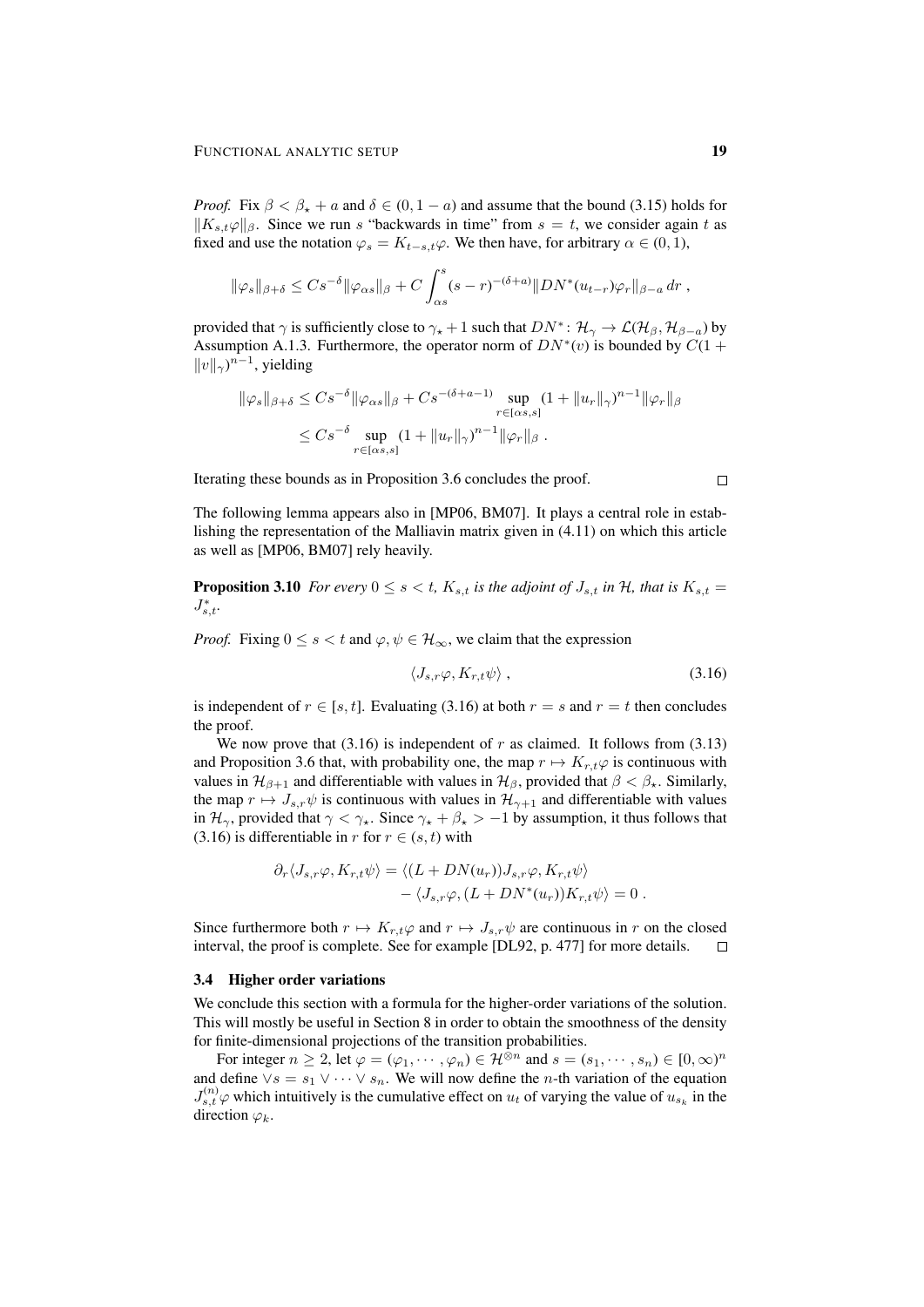If  $I = \{n_1 < \ldots < n_{|I|}\}\$ is an ordered subset of  $\{1, \ldots, n\}\$  (here |I| means the number of elements in I), we introduce the notation  $s_I = (s_{n_1}, \ldots, s_{n_{|I|}})$  and  $\varphi_I = (\varphi_{n_1}, \dots, \varphi_{n_{|I|}})$ . Now the *n*-th variation of the equation  $J_{s,t}^{(n)} \varphi$  solves

$$
\partial_t J_{s,t}^{(n)} \varphi = -L J_{s,t}^{(n)} \varphi + DN(u(t)) J_{s,t}^{(n)} \varphi + \mathcal{G}_{s,t}^{(n)} (u(t), \varphi), \quad t > \forall s,
$$
\n(3.17)  
\n
$$
J_{s,t}^{(n)} \varphi = 0, \quad t \le \forall s,
$$

where

$$
\mathcal{G}_{s,t}^{(n)}(u,\varphi) = \sum_{\nu=2}^{m \wedge n} \sum_{I_1,\dots,I_\nu} D^{(\nu)} N(u) \left( J_{s_{I_1},t}^{(|I_1|)} \varphi_{I_1},\dots,J_{s_{I_\nu},t}^{(|I_\nu|)} \varphi_{I_\nu} \right),\tag{3.18}
$$

and the second sum runs over all partitions of  $\{1, \ldots, n\}$  into disjoint, ordered nonempty sets  $I_1, \ldots, I_{\nu}$ .

The variations of constants formula then implies that

$$
J_{s,t}^{(n)}\varphi = \int_0^t J_{r,t}\mathcal{G}_{s,r}^{(n)}(u_r,\varphi)dr , \qquad (3.19)
$$

see also [BM07]. We obtain the following bound on the higher-order variations:

**Proposition 3.11** *If*  $\beta_{\star} > a - 1$  *then there exists*  $\gamma < \gamma_{\star} + 1$  *such that, for every*  $n > 0$ *, there exist exponents*  $N_n$  *and*  $M_n$  *such that* 

$$
||J_{s,t}^{(n)}\varphi|| \leq C \sup_{r \in [0,t]} (1+||u_r||_{\gamma})^{N_n} \sup_{0 \leq u < v \leq t} (1+||J_{u,v}||)^{M_n},
$$

*uniformly over all n-uples*  $\varphi$  *with*  $\|\varphi_k\| \leq 1$  *for every k.* 

*Proof.* We proceed by induction. As a shorthand, we set

$$
\mathcal{E}(M,N) = \sup_{r \in [0,t]} (1 + \|u_r\|_{\gamma})^N \sup_{0 \le u < v \le t} (1 + \|J_{u,v}\|)^M.
$$

The result is trivially true for  $n = 1$  with  $M_1 = 1$  and  $N_1 = 0$ . For  $n > 1$ , we combine (3.19) and (3.18), and we use Assumption A.1, part 2., to obtain

$$
||J_{s,t}^{(n)}\varphi|| \le C \int_0^t ||J_{r,t}||_{-a\to 0} \left(1 + ||u_r||^n + \sum_I ||J_{s_I,r}^{|I|}\varphi_I||^n\right) dr
$$
  

$$
\le C\mathcal{E}(nM_{n-1}, n(N_{n-1}+1)) \int_0^t ||K_{r,t}||_{0\to a} dr.
$$

To go from the first to the second line, we used the induction hypothesis, the fact that  $K_{r,t} = J_{r,t}^*$ , and the duality between  $\mathcal{H}_a$  and  $\mathcal{H}_{-a}$ .

It remains to apply Proposition 3.9 with  $\beta = a$  to obtain the required bound.  $\Box$ 

# 4 Malliavin calculus

In this section, we show that the solution to the SPDE (3.1) has a Malliavin derivative and we give an expression for it. Actually, since we are dealing with additive noise, we show the stronger result that the solution is Fréchet differentiable with respect to the driving noise. In this section, we will make the standing assumption that the explosion time  $\tau$  from Proposition 3.4 is infinite.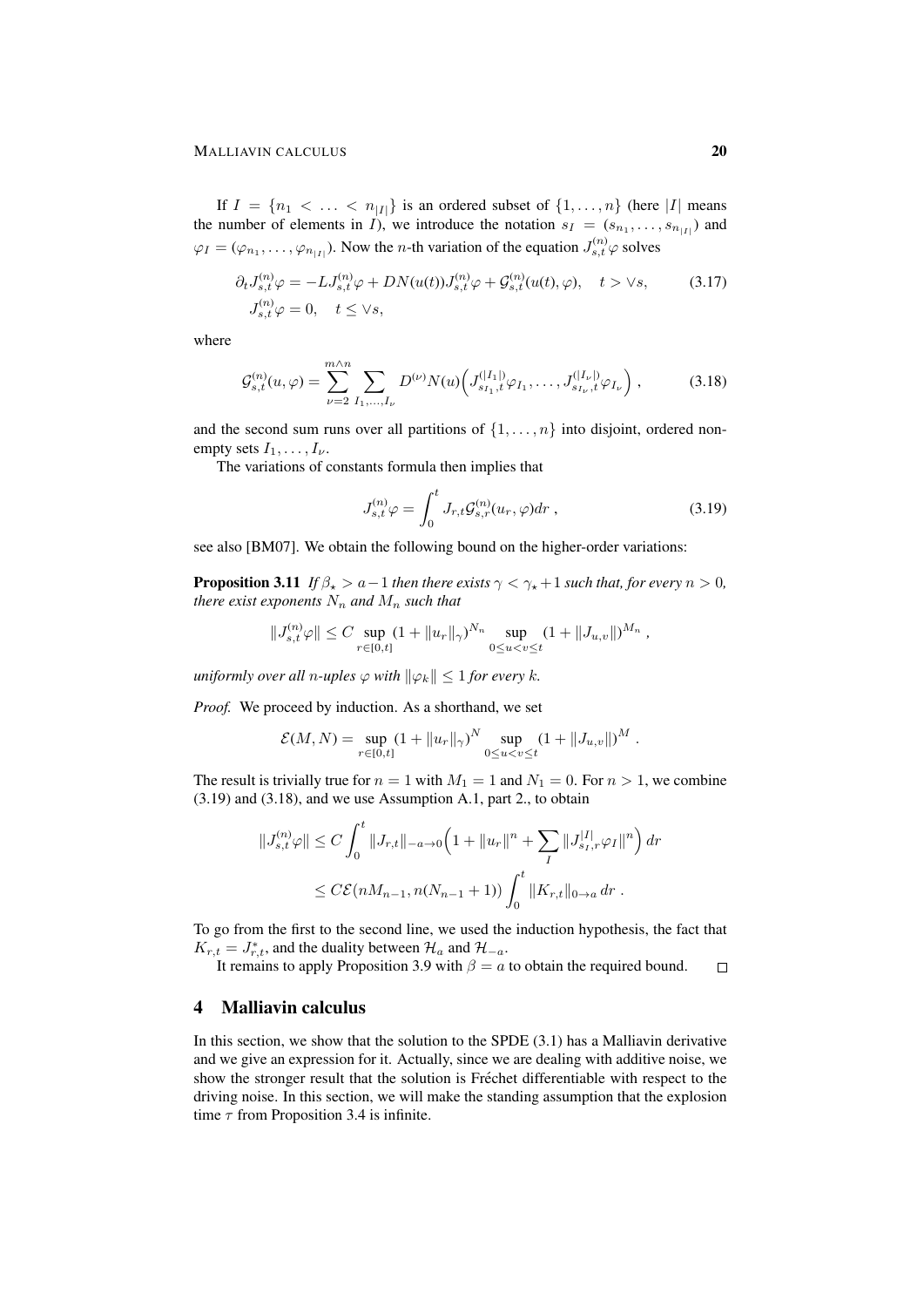#### 4.1 Malliavin derivative

In light of Proposition 3.4, for fixed initial condition  $u_0 \in \mathcal{H}$  there exists an "Itô map"  $\Phi_t^{u_0}$ :  $\mathcal{C}([0, t], \mathbf{R}^d) \to \mathcal{H}$  with  $u_t = \Phi_t^{u_0}(W)$ . We have:

**Proposition 4.1** *For every*  $t > 0$  *and every*  $u \in H$ *, the map*  $\Phi_t^u$  *is Fréchet differen*tiable and its Fréchet derivative  $D\Phi_t^uv$  in the direction  $v \in C(\mathbf{R}_+, \mathbf{R}^d)$  satisfies the *equation*

$$
d\mathbf{D}\Phi_t^u v = -L\mathbf{D}\Phi_t^u v \, dt + DN(u_t)\mathbf{D}\Phi_t^u v \, dt + Gdv(t) \tag{4.1}
$$

*in the mild sense.*

**Remark 4.2** Note that (4.1) has a unique  $H$ -valued mild solution for every continuous function v because it follows from our assumptions that  $Gv \in C(\mathbf{R}_+,\mathcal{H}_{\gamma})$  for some  $\gamma > 0$  and therefore  $\int_0^t e^{-L(t-s)} G dv(s) = Gv(t) - e^{-Lt} Gv(0) - \int_0^t L e^{-L(t-s)} Gv(s) ds$ is a continuous  $H$ -valued process.

*Proof of Proposition 4.1.* The proof works in exactly the same way as the arguments presented in Section 3.3: it follows from Remark 4.2 that for any given  $u_0 \in \mathcal{H}$  and  $t > 0$ , the map

$$
(W, u) \mapsto e^{-Lt}u_0 + \int_0^t e^{-L(t-s)} N(u(s)) ds + \int_0^t e^{-L(t-s)} G dW(s)
$$

is Fréchet differentiable in  $C([0, t], \mathbf{R}^d) \times C([0, t], \mathcal{H})$ . Furthermore, for t sufficiently small (depending on  $u$  and  $W$ ), it satisfies the assumptions of the implicit functions theorem, so that the claim follows in this case. The claim for arbitrary values of  $t$ follows by iterating the statement.  $\Box$ 

As a consequence, it follows from Duhamel's formula and the fact that  $J_{s,t}$  is the unique solution to (3.10) that

Corollary 4.3 *If* v *is absolutely continuous and of bounded variation, then*

$$
\mathcal{D}\Phi_t^u v = \int_0^t J_{s,t} G dv(s) , \qquad (4.2)
$$

*where the integral is to be understood as a Riemann-Stieltjes integral and the Jacobian*  $J_{s,t}$  *is as in (3.10).* 

In particular, (4.2) holds for every v in the *Cameron-Martin space*

$$
C\mathcal{M} = \{v : \partial_t v \in L^2([0,\infty), \mathbf{R}^d), \quad v(0) = 0\},\,
$$

which is a Hilbert space endowed with the norm  $||v||_{\mathcal{CM}}^2 = \int_0^\infty |\partial_t v(t)|_{\mathbf{R}^d}^2 dt \stackrel{\text{def}}{=} ||\partial_t v||^2$ . Obviously, CM is isometric to  $\mathcal{CM}' = L^2([0,\infty), \mathbf{R}^d)$ , so we will in the sequel use the notation

$$
\mathcal{D}_h \Phi_t^u \stackrel{\text{def}}{=} \mathbf{D} \Phi_t^u v = \int_0^t J_{s,t} G dv(s) = \int_0^t J_{s,t} G h(s) \, ds \;, \quad \text{if } \partial_t v = h \;. \tag{4.3}
$$

The representation (4.2) is still valid for arbitrary stochastic processes h such that  $h \in$  $CM'$  almost surely.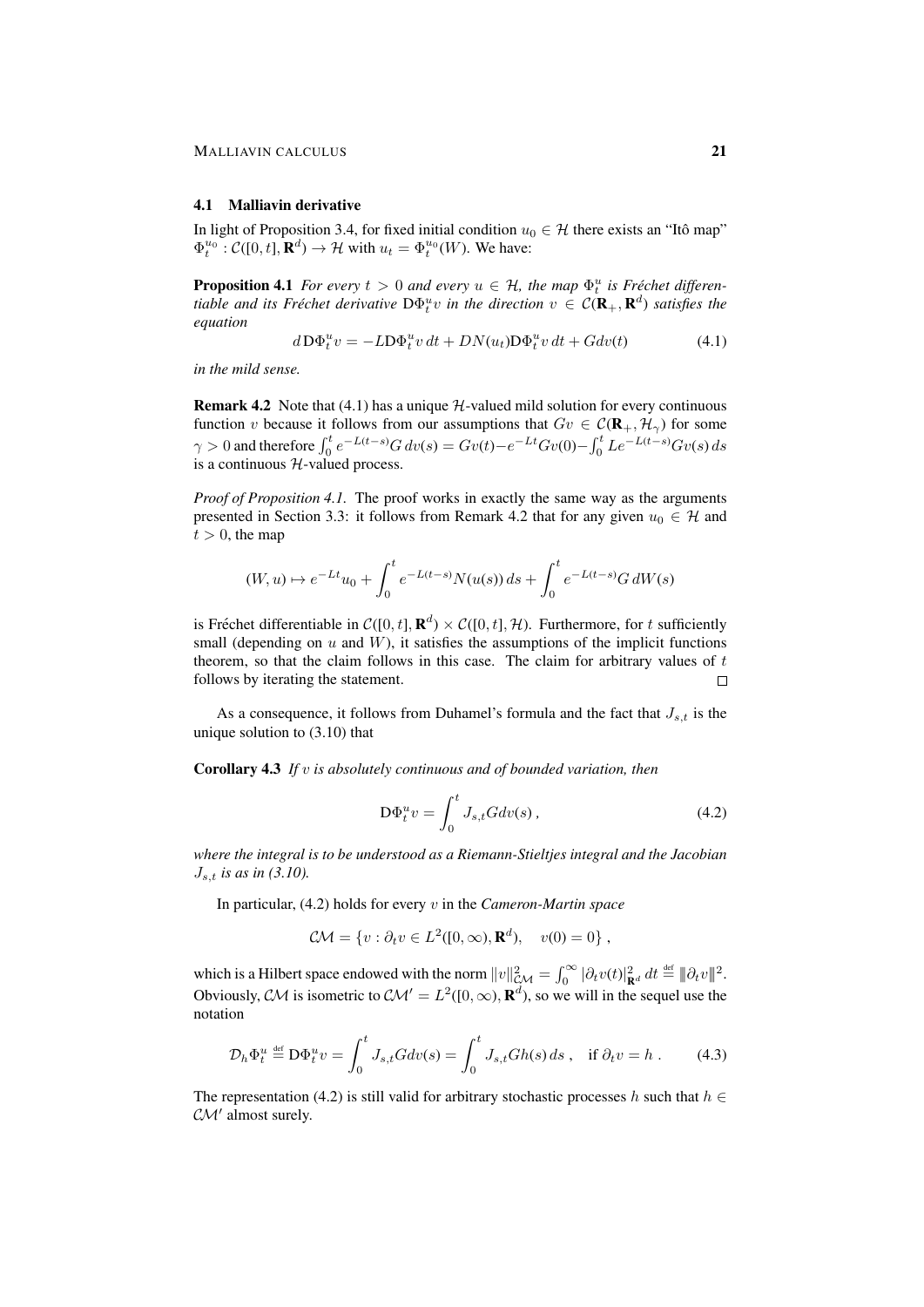Since  $G: \mathbf{R}^d \to \mathcal{H}_{\gamma_*+1}$  is a bounded operator whose norm we denote  $||G||$ , we obtain the bound

$$
\|\mathcal{D}_h\Phi_t^u\| \le \|G\| \int_0^t \|J_{s,t}\| |h(s)| ds \le C \|J_{\cdot,t}\|_{L^2(0,t,\mathcal{H})} \|h\|,
$$

valid for every  $h \in \mathcal{CM}'$ . In particular, by Riesz's representation theorem, this shows that there exists a (random) element  $\mathcal{D}\Phi_t^u$  of  $\mathcal{CM}' \otimes \mathcal{H}$  such that

$$
\mathcal{D}_h \Phi_t^u = \langle \mathcal{D} \Phi_t^u, h \rangle_{\mathcal{CM}'} = \int_0^\infty \mathcal{D}_s \Phi_t^u h(s) \, ds \,, \tag{4.4}
$$

for every  $h \in \mathcal{CM}'$ . This abuse of notation is partially justified by the fact that, at least formally,  $\mathcal{D}_s \Phi_t^u = \mathcal{D}_h \Phi_t^u$  with  $h(r) = \delta(s - r)$ . In our particular case, it follows from (4.2) that one has

$$
\mathcal{D}_s \Phi_t^u = J_{s,t} G \in \mathbf{R}^d \otimes \mathcal{H} , \quad t > s ,
$$

and  $\mathcal{D}_s \Phi_t^u = 0$  for  $s > t$ . With this notation, the identity (4.2) can be rewritten as  $\mathcal{D}_h u_t = \int_0^t \mathcal{D}_s u_t h(s) ds$ . It follows from the theory of Malliavin calculus, see for example [Mal97, Nua95] that, for any Hilbert space  $H$ , there exists a closed unbounded linear operator  $\mathcal{D}$ :  $L^2(\Omega, \mathbf{R}) \otimes \mathcal{H} \to L^2_{ad}(\Omega, \mathcal{F}_t, \mathcal{C}M') \otimes \mathcal{H}$  such that  $\mathcal{D}\Phi_t$  coincides with the object described above whenever  $\Phi_t$  is the solution map to (3.1). Here,  $\mathcal{F}_t$  is the  $\sigma$ -algebra generated by the increments of W up to time t and  $L^2_{ad}$  denotes the space of  $L^2$  functions adapted to the filtration  $\{\mathcal{F}_t\}.$ 

The operator  $D$  simply acts as the identity on the factor  $H$ , so that we really interpret it as an operator from  $L^2(\Omega, \mathbf{R})$  to  $L^2(\Omega, \mathcal{CM}')$ . The operator  $\mathcal D$  is called the "Malliavin derivative."

We define a family of random linear operators  $A_t: \mathcal{CM}' \to \mathcal{H}$  (depending also on the initial condition  $u_0 \in \mathcal{H}$  for (3.1)) by  $h \mapsto \langle \mathcal{D}\Phi_t^u, h \rangle$ . It follows from (4.3) that their adjoints  $\mathcal{A}_t^*$ :  $\mathcal{H} \to \mathcal{CM}'$  are given for  $\xi \in \mathcal{H}$  by

$$
(\mathcal{A}_t^*\xi)(s) = \begin{cases} G^* J_{s,t}^*\xi = G^* K_{s,t} \xi & \text{for } s \le t, \\ 0 & \text{for } s > t. \end{cases}
$$
 (4.5)

Similarly, we define  $A_{s,t}$ :  $\mathcal{CM}' \to \mathcal{H}$  by  $A_{t,s} h \stackrel{\text{def}}{=} A_t(h1_{[t,s]}) = \langle \mathcal{D} u_t, h1_{[t,s]} \rangle =$  $\int_s^t J_{r,t} G h_r dr$ . Observe that  $\mathcal{A}_{s,t}^* : \mathcal{H} \to \mathcal{CM}'$  is given for  $\xi \in \mathcal{H}$  by  $(\mathcal{A}_{s,t}^* \xi)(r) =$  $\widetilde{G}^*J_{r,t}^*\xi = G^*K_{r,t}\xi$  for  $r \in [s,t]$  and zero otherwise.

Recall that the Skorokhod integral  $h \mapsto \int_0^t h(s) \cdot dW(s) \stackrel{\text{def}}{=} \mathcal{D}^* h$  is *defined* as the adjoint of the Malliavin derivative operator (or rather of the part acting on  $L^2(\Omega, \mathcal{F}_t, \mathbf{R})$ and not on  $H$ ). In other words, one has the following identity between elements of  $H$ :

$$
\mathbf{E}\mathcal{D}_h \Phi_t^u = \mathbf{E}\langle \mathcal{D}\Phi_t^u, h \rangle = \mathbf{E}\left(\Phi_t^u \int_0^t h(s) \cdot dW(s)\right),\tag{4.6}
$$

for every  $h \in L^2(\Omega, \mathcal{CM}')$  belonging to the domain of  $\mathcal{D}^*$ .

It is well-established [Nua95, Ch. 1.3] that the Skorokhod integral has the following two important properties:

1. Every adapted process h with  $\mathbf{E} ||h||^2 < \infty$  belongs to the domain of  $\mathcal{D}^*$  and the Skorokhod integral then coincides with the usual Itô integral.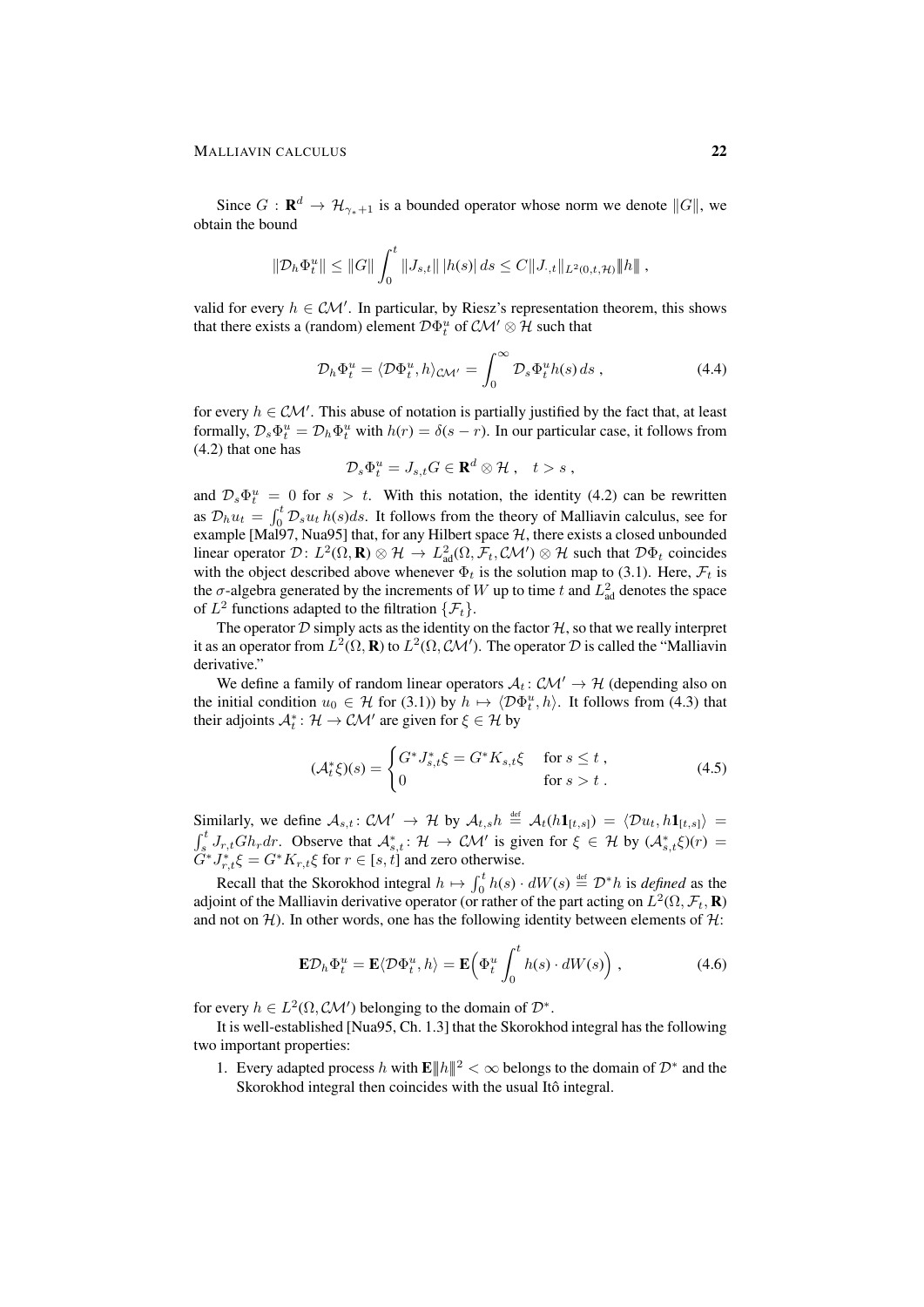#### MALLIAVIN CALCULUS 23

2. For non-adapted processes h, if  $h(s)$  belongs to the domain of  $D$  for almost every s and is such that

$$
\mathbf{E}\int_0^t\int_0^t |\mathcal{D}_s h(r)|_{\mathbf{R}^d}^2 ds = \mathbf{E}\int_0^t \| \mathcal{D}_s h \|^2 ds < \infty,
$$

then one has the following modification of the Itô isometry:

$$
\mathbf{E}\left(\int_0^t h(s) \cdot dW(s)\right)^2 = \mathbf{E} \int_0^t |h(s)|_{\mathbf{R}^d}^2 ds + \mathbf{E} \int_0^t \int_0^t \text{tr} \, \mathcal{D}_s h(r) \mathcal{D}_r h(s) \, ds \, dr \qquad (4.7)
$$

Note here that since  $h(s) \in \mathbf{R}^d$ , we interpret  $\mathcal{D}_r h(s)$  as a  $d \times d$  matrix.

### 4.2 Malliavin derivative of the Jacobian

By iterating the implicit functions theorem, we can see that the map that associates a given realisation of the Wiener process W to the Jacobian  $J_{s,t}\varphi$  is also Fréchet (and therefore Malliavin) differentiable. Its Malliavin derivative  $\mathcal{D}_h J_{s,t} \varphi$  in the direction  $h \in \mathcal{CM}'$  is given by the unique solution to

$$
\partial_t \mathcal{D}_h J_{s,t} \varphi = -L \mathcal{D}_h J_{s,t} \varphi + D N(u_t) \mathcal{D}_h J_{s,t} \varphi + D^2 N(u_t) (\mathcal{D}_h u_t, J_{s,t} \varphi) ,
$$

endowed with the initial condition  $\mathcal{D}_h J_{s,s} \varphi = 0$ . Just as the Malliavin derivative of the solution was related to its derivative with respect to the initial condition, the Malliavin derivative of  $J_{s,t}$  can be related to the second derivative of the flow with respect to the initial condition in the following way. Denoting by  $J_{s,t}^{(2)}(\varphi, \psi)$  the second derivative of  $u_t$  with respect to  $u_0$  in the directions  $\varphi$  and  $\psi$ , we see that as in (3.17),  $J_{s,t}^{(2)}(\varphi,\psi)$  is the solution to

$$
\partial_t J_{s,t}^{(2)}(\varphi,\psi) = -L J_{s,t}^{(2)}(\varphi,\psi) + DN(u_t)J_{s,t}^{(2)}(\varphi,\psi) + D^2N(u_t)(J_{s,t}\psi,J_{s,t}\varphi) ,
$$

endowed with the initial condition  $J_{s,s}^{(2)}(\varphi, \psi) = 0$ .

Assuming that h vanishes outside of the interval [s, t] and using the identities  $J_{r,t}J_{s,r} = J_{s,t}$  and  $\mathcal{D}_h u_t = \int_s^t J_{r,t} Gh(r) dr$ , we can check by differentiating both sides and identifying terms that one has the identity

$$
\mathcal{D}_h J_{s,t} \varphi = \int_s^t J_{r,t}^{(2)}(Gh(r), J_{s,r} \varphi) dr , \qquad (4.8)
$$

which we can rewrite as

$$
\mathcal{D}_r J_{s,t} \varphi = J_{r,t}^{(2)}(G, J_{s,r} \varphi)
$$
\n(4.9)

This identity is going to be used in Section 5.

#### 4.3 Malliavin covariance matrix

We now define and explore the properties of the Malliavin covariance matrix, whose non-degeneracy is central to our constructions.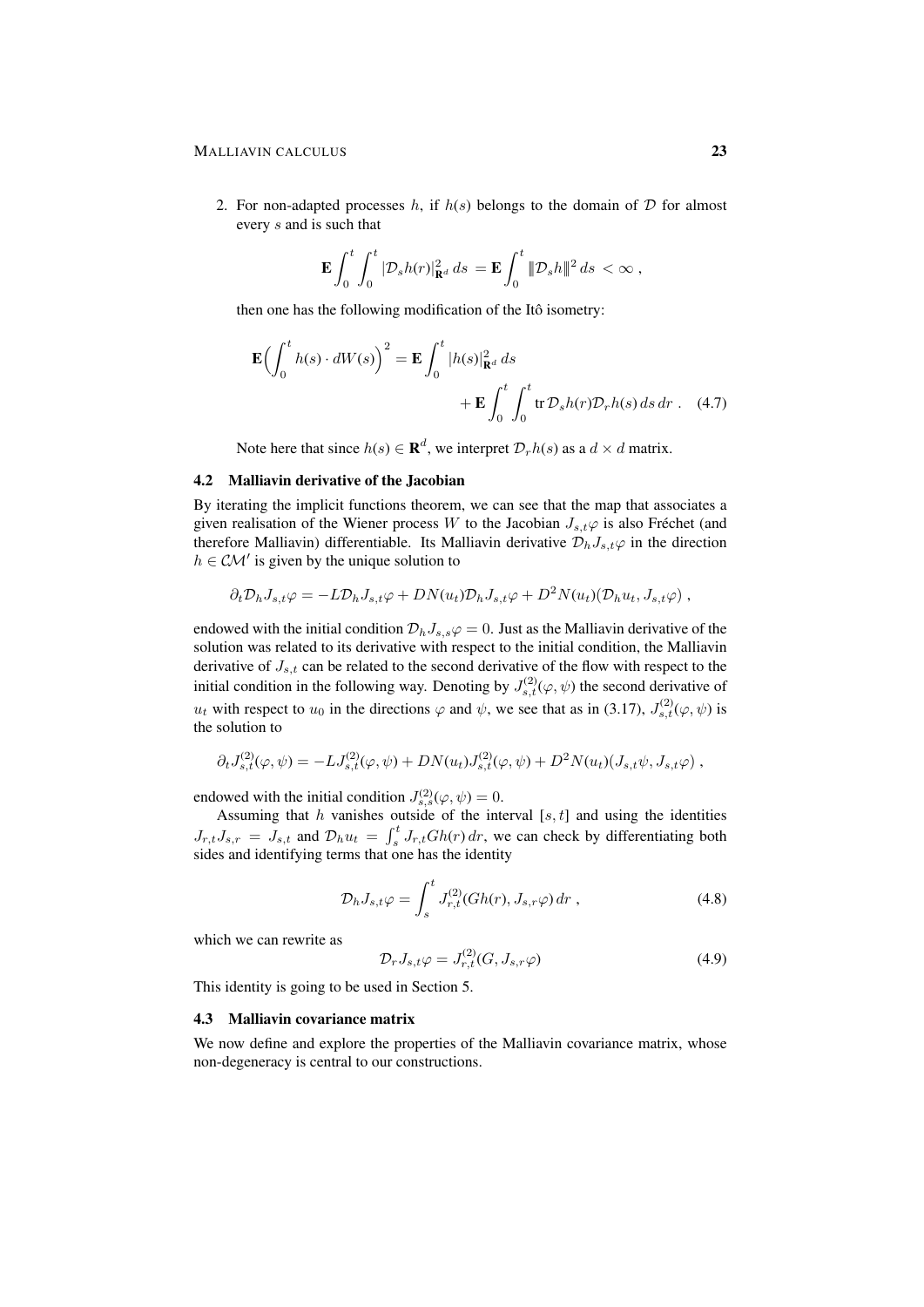**Definition 4.4** Assume that the explosion time  $\tau = \infty$  for every initial condition in H. Then, for any  $t > 0$ , the Malliavin matrix  $\mathcal{M}_t : \mathcal{H} \to \mathcal{H}$  is the linear operator defined by

$$
\mathcal{M}_t \varphi = \sum_{k=1}^d \int_0^t \langle J_{s,t} g_k, \varphi \rangle J_{s,t} g_k ds . \qquad (4.10)
$$

Observe that this is equivalent to

$$
\mathcal{M}_t = \mathcal{A}_t \mathcal{A}_t^* = \int_0^t J_{s,t} GG^* J_{s,t}^* ds = \int_0^t J_{s,t} GG^* K_{s,t} ds ,
$$

thus motivating the definition  $\mathcal{M}_{s,t} = \mathcal{A}_{s,t} \mathcal{A}_{s,t}^*$  for arbitrary time intervals  $0 \le s < t$ . From this it is clear that  $\mathcal{M}_{s,t}$  is a symmetric positive operator with

$$
\langle \mathcal{M}_t \varphi, \varphi \rangle = \sum_{k=1}^d \int_0^t \langle J_{s,t} g_k, \varphi \rangle^2 ds = \sum_{k=1}^d \int_0^t \langle g_k, K_{s,t} \varphi \rangle^2 ds \tag{4.11}
$$

for all  $\varphi \in \mathcal{H}$ .

The meaning of the Malliavin covariance matrix defined in (4.10) is rather intuitive, especially for the diagonal elements  $\langle \mathcal{M}_t\varphi, \varphi \rangle$ . If  $\langle \mathcal{M}_t\varphi, \varphi \rangle > 0$  then there exists some variation in the Wiener process on the time interval  $[0, t]$  which creates a variation of  $u_t$  in the direction  $\varphi$ .

It is also useful to understand on what spaces the operator norm of  $\mathcal{M}_t$  is bounded. As a simple consequence of Proposition 3.7, we have:

**Proposition 4.5** *For every*  $T > 0$  *and*  $\gamma \in [0, (1 - a) \wedge \frac{1}{2})$ ,  $\mathcal{M}_T$  *can be extended to a bounded (random) linear operator from*  $H_{-\gamma}$  *to*  $H_{\gamma}$  *with probability one. In particular,*  $\mathcal{M}_T$  *is almost surely a positive, self-adjoint linear operator on*  $\mathcal{H}$  *such that the bound* 

$$
\sup_{\substack{\varphi,\psi \in \mathcal{H}_{-\gamma} \\ \|\varphi\|_{-\gamma} = \|\psi\|_{-\gamma} = 1}} \langle \mathcal{M}_T \varphi, \psi \rangle \le T C \sup_{0 \le s < t \le T} \sup_{k} (1 + \|u_t\|)^{2n-2} \|J_{s,t} g_k\|^2
$$

*holds with some deterministic constant* C*.*

**Remark 4.6** If the linear operator  $L$  happens to have compact resolvent, which will be the case in most of the examples to which our theory applies, then the operator  $\mathcal{M}_T$ is automatically compact, since the embedding  $\mathcal{H}_{\gamma} \hookrightarrow \mathcal{H}$  is then compact for every  $\gamma > 0$ .

*Proof.* From (4.10) we have that

$$
\sup_{\substack{\varphi,\psi\in \mathcal{H}_{-\gamma}\\ \|\varphi\|_{-\gamma}=\|\psi\|_{-\gamma}=1}}\left\langle \mathcal{M}_t\varphi,\psi\right\rangle\leq \sum_{k=1}^d\int_0^t\|J_{s,t}g_k\|_{\gamma}^2ds\;.
$$

Since the  $g_k$  belong to H by assumption, the required bound now follows from Proposition 3.7, noting that the singularity at  $s = t$  is integrable by the assumption  $\gamma < \frac{1}{2}$ .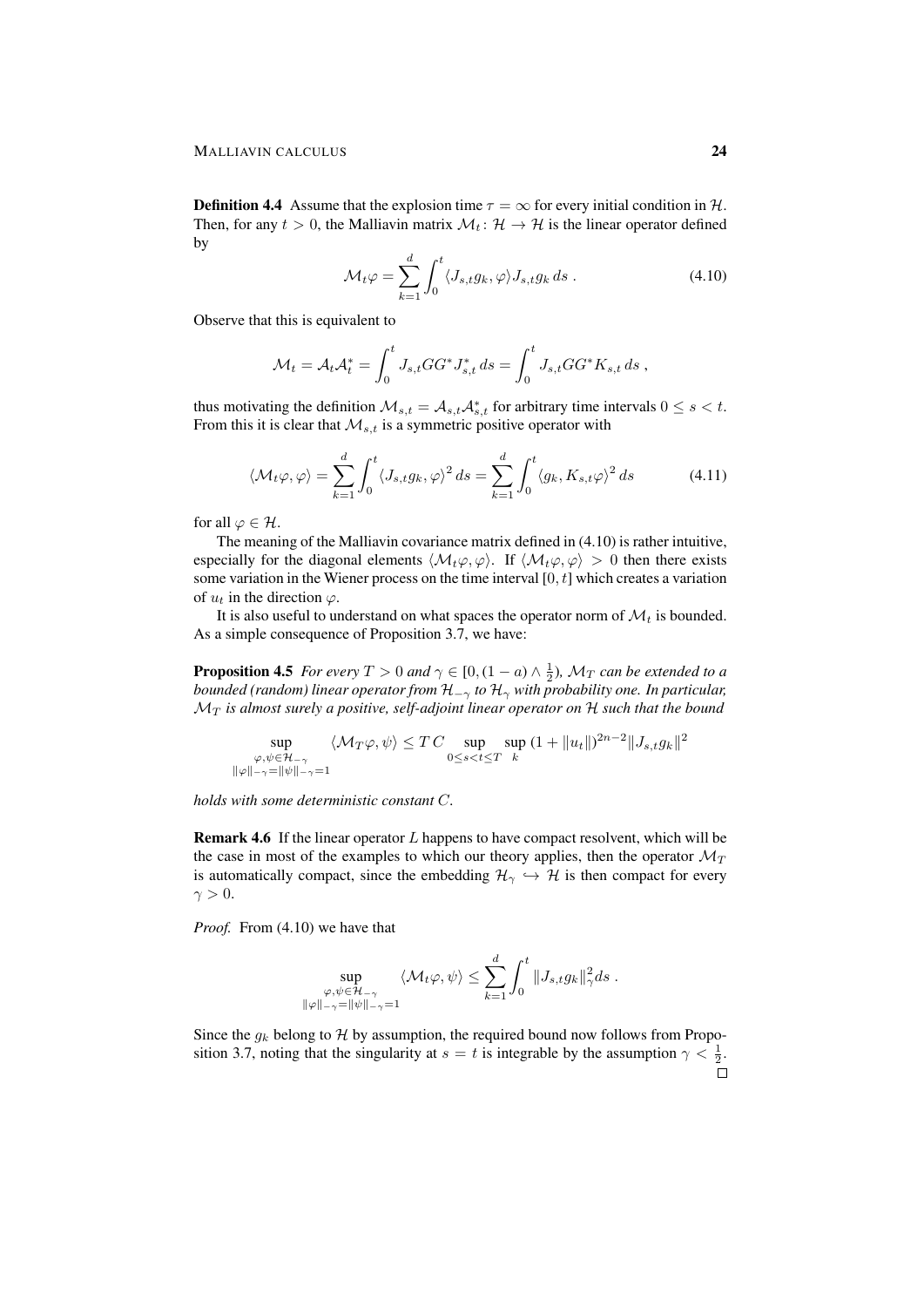### 5 Smoothing in infinite dimensions

We now turn our study of  $(3.3)$  to one of the principal goals of this article. As in the preceding section, we shall assume that all solutions are global in time and that the standing assumptions from Assumption A.1 continue to hold. The aim of this section is to prove "smoothing" estimates for the corresponding Markov semigroup  $P_t$  whose action on bounded test functions  $\varphi : \mathcal{H} \to \mathbf{R}$  is defined by

$$
\mathcal{P}_t\varphi(v)=\mathbf{E}_v\varphi(u_t)\ .
$$

Here, the subscript in the expectation refers to the initial condition for the solution  $u_t$ to (3.3). We begin with a brief discussion of the type of estimates we will prove and the ideas used in their proof. A long discussion on this can be found in [HM06] in which a number of the tools of this paper were developed or [Mat08] which has a longer motivating discussion.

Recall also that the Malliavin covariance matrix  $\mathcal{M}_t: \mathcal{H} \to \mathcal{H}$  for the solution to (3.3) was defined in (4.10) as  $\mathcal{M}_t = \mathcal{A}_t \mathcal{A}_t^*$  and that it is a random, self-adjoint operator on H. Since H is assumed to be infinite-dimensional,  $\mathcal{M}_t$  will in general not be invertible. However as discussed in the introduction we will only need it to be "approximately invertible" on some subspace paired with a assumption that the dynamics is counteractive off this subspace. The assumption of "approximate invertibility" on some subspace is formulated in Assumption B.1 below and the contractivity assumption is formulated in Assumption B.4. These are the two fundamental structural assumptions needed for this theory. In between the statement of these two assumption two other assumptions are given. They are more technical in nature and ensure that we can control various quantities.

**Assumption B.1 (Malliavin matrix)** *There exists a function*  $U: \mathcal{H} \to [1, \infty)$  *and an orthogonal projection operator*  $\Pi: \mathcal{H} \to \mathcal{H}$  *such that, for every*  $\alpha > 0$ *, the bound* 

$$
\mathbf{P}\Big(\inf_{\|\Pi\varphi\|\ge\alpha\|\varphi\|}\frac{\langle\varphi,\mathcal{M}_1\varphi\rangle}{\|\varphi\|^2}\le\varepsilon\Big)\le C(\alpha,p)\,U^p(u_0)\,\varepsilon^p\,,\tag{5.1}
$$

*holds for every*  $\varepsilon \leq 1$ ,  $p \geq 1$  *and*  $u_0 \in \mathcal{H}$ *. Furthermore for some*  $\bar{q} \geq 2$ *, there exist a constant*  $C_U$  *so that for every initial condition*  $u_0 \in \mathcal{H}$ *, the bound* 

$$
\mathbf{E}U^{\bar{q}}(u_n) \leq C_U^{\bar{q}}U^{\bar{q}}(u_0),
$$

*holds uniformly in*  $n \geq 0$ *.* 

We are also going to assume in this section that the solutions to (3.3) have the following Lyapunov-type structure, which is stronger than Assumption C.1 used in the previous section:

Assumption B.2 (Lyapunov structure) *Equation (3.3) has global solutions for every initial condition. Furthermore, there exists a function*  $V: \mathcal{H} \to \mathbf{R}_{+}$  *such that there exist constants*  $C_L > 0$  *and*  $\eta' \in [0, 1)$  *such that* 

$$
\mathbf{E} \exp(V(u_1)) \le \exp(\eta' V(u_0) + C_L) \,. \tag{5.2}
$$

**Assumption B.3 (Jacobian)** The Jacobian  $J_{s,t}$  and the second variation  $J_{s,t}^{(2)}$  satisfy *the bounds*

$$
\mathbf{E}||J_{s,t}||^{\bar{p}} \leq \exp(\bar{p}\eta V(u_0) + \bar{p}C_J),
$$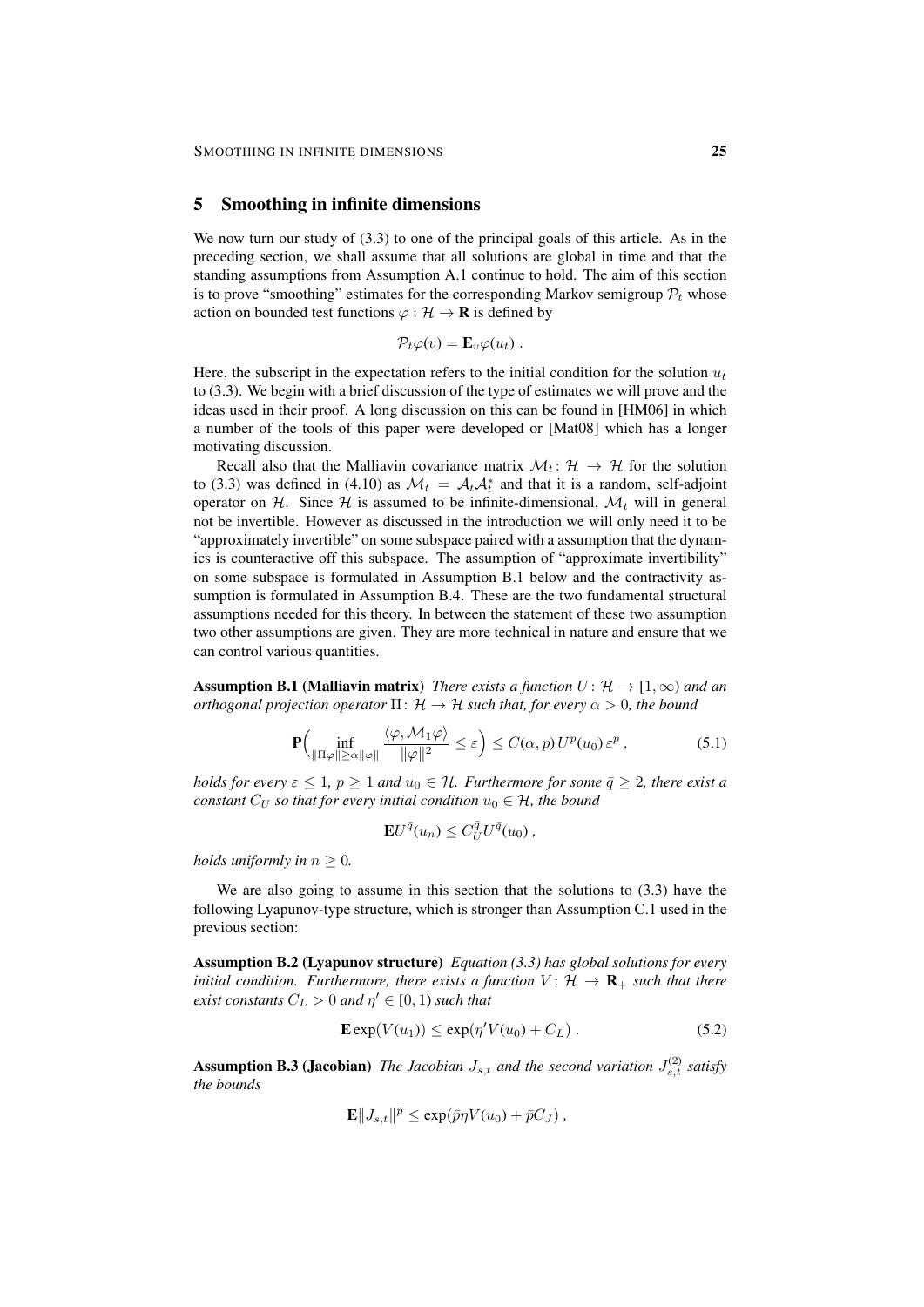$$
\mathbf{E}||J_{s,t}^{(2)}||^{\bar{p}} \le \exp(\bar{p}\eta V(u_0) + \bar{p}C_J^{(2)})\,,
$$

*for all*  $0 \le s \le t \le 1$  *and for some constants*  $\bar{p} \ge 10$  *and*  $\eta > 0$  *with*  $\bar{p}\eta < 1 - \eta'$  *and*  $2/\bar{q} + 10/\bar{p} \leq 1$ , where  $\eta'$  is the constant from Assumption B.2 and  $\bar{q}$  the constant from *Assumption B.1.*

**Remark 5.1** When we write  $||J^{(2)}||$  we mean the operator norm from  $\mathcal{H} \otimes \mathcal{H} \to \mathcal{H}$ , namely  $\sup_{\varphi,\psi\in\mathcal{H}}||J^{(2)}(\varphi,\psi)||/(||\varphi||||\psi||).$ 

We finally assume that the Jacobian of the solution has some "smoothing properties" in the sense that if we apply it to a function that belongs to the image of the orthogonal complement  $\Pi^{\perp} = 1 - \Pi$  of the projection operator  $\Pi$  then, at least for short times, its norm will on average be reduced:

Assumption B.4 (Smoothing) *One has the bound*

$$
\mathbf{E} \| J_{0,1} \Pi^{\perp} \|^{p} \le \exp(\bar{p}\eta V(u_0) - \bar{p}C_{\Pi}), \tag{5.3}
$$

for some constant  $C_{\Pi}$  such that  $C_{\Pi} - C_J > 2\kappa C_L$  where  $\kappa = \eta/(1-\eta')$ . The constants  $\eta$  and  $\bar{p}$  appearing in this bound are the same as the ones appearing in Assumption B.3, *the constant* η 0 *is the same as the one appearing in Assumption B.2, and the projection* Π *is the same as the one appearing in Assumption B.1.*

**Remark 5.2** The condition  $C_{\Pi} - C_J > 2\kappa C_L$  may seem particularly unmotivated. In the next section, we try to give some insight into its meaning.

Remark 5.3 We will see in the proof of Theorem 8.1 below that if we assume that the linear operator  $L$  has compact resolvent, then Assumption B.4 can always be satisfied by taking for  $\Pi$  the projection onto a sufficiently large number of eigenvectors of  $L$ .

**Remark 5.4** Notice that if Range( $\Pi$ )  $\subset$  span $\{g_1, \ldots, g_d\}$ , then in light of the last representation in  $(4.11)$  it is reasonable to expect  $(5.1)$  to hold as long as one has some control over moments the modulus of continuity of  $s \mapsto K_{s,t}$ . (This is made more precise in Lemma 6.18.) We refer to such an assumption on the range as the "essentially elliptic" setting since all of the directions whose (pathwise) dynamics are not controlled by Assumption B.4 are directly forced.

Under these assumptions we have the following result which is the fundamental "smoothing" estimate of this paper. It is the linchpin on which all of the ergodic results rest.

**Theorem 5.5** Let Assumptions A.1 and B.1-B.4 hold. Then for any  $\zeta \in [0, (C_{\Pi} (C_J)/2-\kappa C_L$ ) *there a exist positive constants* C *such that for all*  $n \in \mathbb{N}$  *and measurable*  $\varphi\colon\mathcal{H}\to\mathbf{R}$ 

$$
\|\mathcal{D}(\mathcal{P}_{2n}\varphi)(u)\| \le e^{4\kappa V(u_0)} \Big(CU^2(u_0)\sqrt{(\mathcal{P}_{2n}\varphi^2)(u)} + \gamma^{2n} \sqrt{(\mathcal{P}_{2n} \|\mathcal{D}\varphi\|^2)(u)}\Big) \tag{5.4}
$$

*where*  $\gamma = \exp(-\zeta)$ *.* 

**Remark 5.6** By  $(\mathcal{P}_t || D\varphi||^2)(u)$ , we simply mean  $\mathbf{E}_u(\sup_{||\xi||=1} |(D\varphi)(u_t)\xi|^2)$ .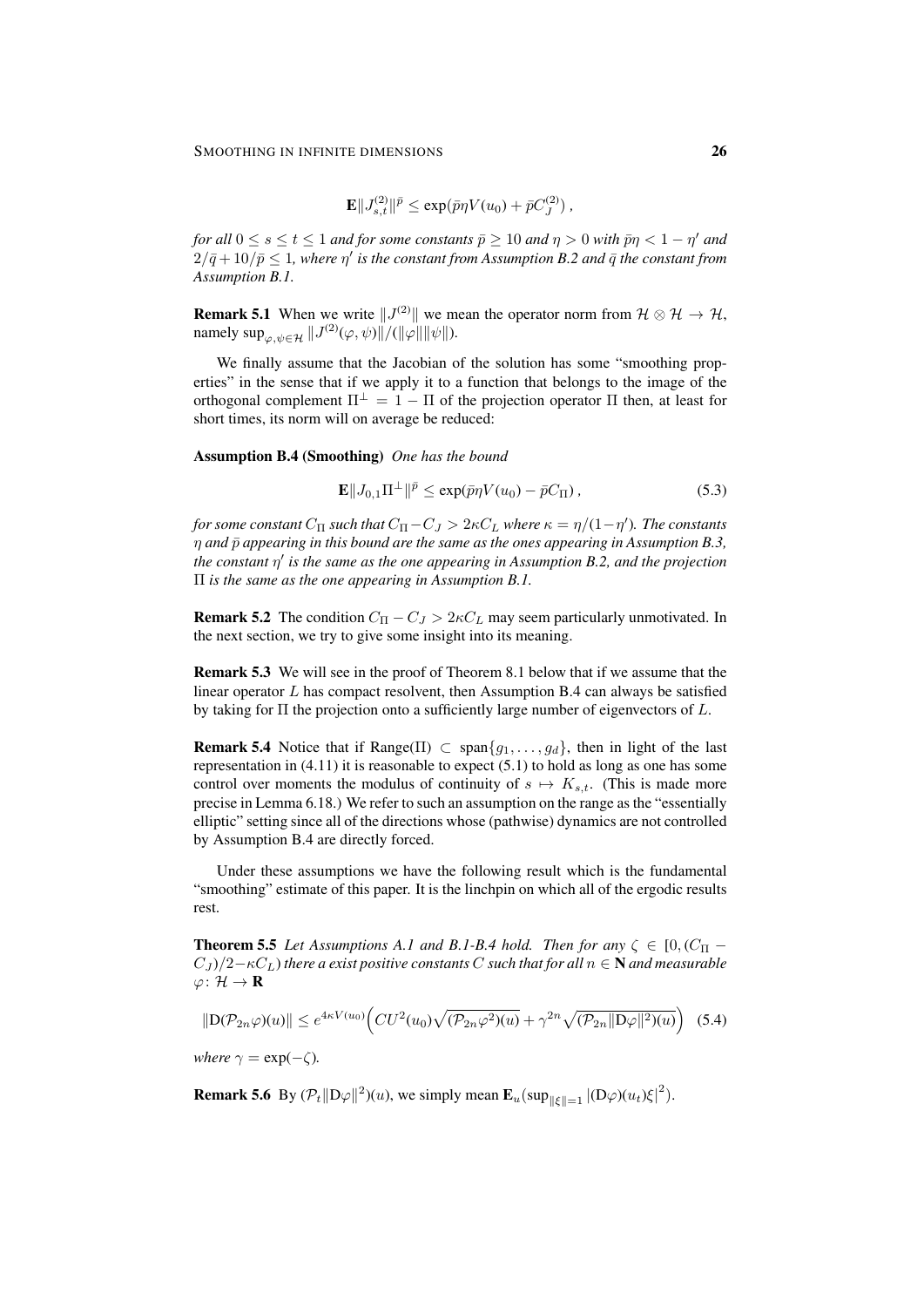**Remark 5.7** If  $\|\varphi\|_{\infty}$  or  $\|D\varphi\|_{\infty}$  are bounded by one then the corresponding terms under the square root are bounded by one. Furthermore, in light of Assumption B.2, if  $\varphi(u)^2 \le \exp(V(u))$ , then

$$
\sqrt{\mathcal{P}_{2n}\varphi^2(u)} \leq \|\varphi\|_{\infty} \sqrt{\mathbf{E} \exp(V(u_{2n}))} \leq \|\varphi\|_{\infty} \exp(\eta'V(u_0)/2 + C_L/(2-2\eta')).
$$

Of course, the same bound for holds for  $\sqrt{(\mathcal{P}_{2n}||D\varphi||^2)(u)}$ , provided that one has an estimate of the type  $||D\varphi||^2(u) \leq \exp(V(u))$ .

#### 5.1 Motivating discussion

We now discuss in what sense (5.4) implies smoothing. When the term "smoothing" is used in the mathematics literature to describe a linear operator  $T$ , it usually means that  $T\varphi$  belongs to a smoother function space than  $\varphi$ . This usually means that  $T\varphi$  is "more differentiable" then  $\varphi$ . A convenient way to express this fact analytically would be an estimate of the form

$$
||D(T\varphi)(u)|| \le C(u)||\varphi||_{\infty}.
$$
\n(5.5)

(Of course the "smoothing" property may improve the smoothness by less than a whole derivative, or one may consider functions  $\varphi$  that are not bounded, but let us consider (5.5) just for the sake of the argument.) This shows in a quantitative way that  $T\varphi$  is differentiable while  $\varphi$  need not be. In light of Remark 5.7, this is in line with the first term on the right hand side of (5.4).

The second term on the right hand side of (5.4) embodies smoothing of a different type. Suppose that  $T$  satisfies the estimate

$$
||D(T\varphi)||_{\infty} \le C||\varphi||_{\infty} + \gamma ||D\varphi||_{\infty}
$$
\n(5.6)

for some positive C and some  $\gamma \in (0,1)$ . (Note that this is a variation of what is usually referred to as the Lasota-Yorke inequality [LY73, Liv03] or the Ionescu-Tulcea-Marinescu inequality [ITM50].) Though (5.6) does not imply that  $T\varphi$  belongs to a smoother function space then  $\varphi$ , it does imply that the gradients of  $T\varphi$  are smaller then those of  $\varphi$ , at least as long as the gradients of  $\varphi$  are sufficiently steep. This is in line with a more colloquial idea of smoothing, though not in line with the traditional mathematical definition used.

#### 5.1.1 Strongly dissipative setting

Where does the assumption  $C_{\Pi} > C_J + 2\kappa C_L$  come from? This is easy to understand if we consider the "trivial" case  $\Pi = 0$ . In this case, Assumption B.1 is empty and the projection  $\Pi^{\perp}$  is the identity. Therefore, the left hand sides from Assumptions B.3 and B.4 coincide, so that one has  $C_J = -C_{\Pi}$  and our restriction becomes  $C_J + \kappa C_L < 0$ .

This turns out to be precisely the right condition to impose if one wishes to show that  $\mathbf{E}||J_{0,n}|| \to 0$  at an exponential rate:

**Proposition 5.8** Let Assumptions B.2 and B.3 hold. Then, for any  $p \in [0, \bar{p}/2]$ , one *has the bound*

 $\mathbf{E} \Vert J_{0,n} \Vert^{p} \leq \exp(p \kappa V(u_0) + pC_T n)$ ,

*with*  $\kappa = \eta/(1 - \eta')$  *and*  $C_T = C_J + \kappa C_L$ *.*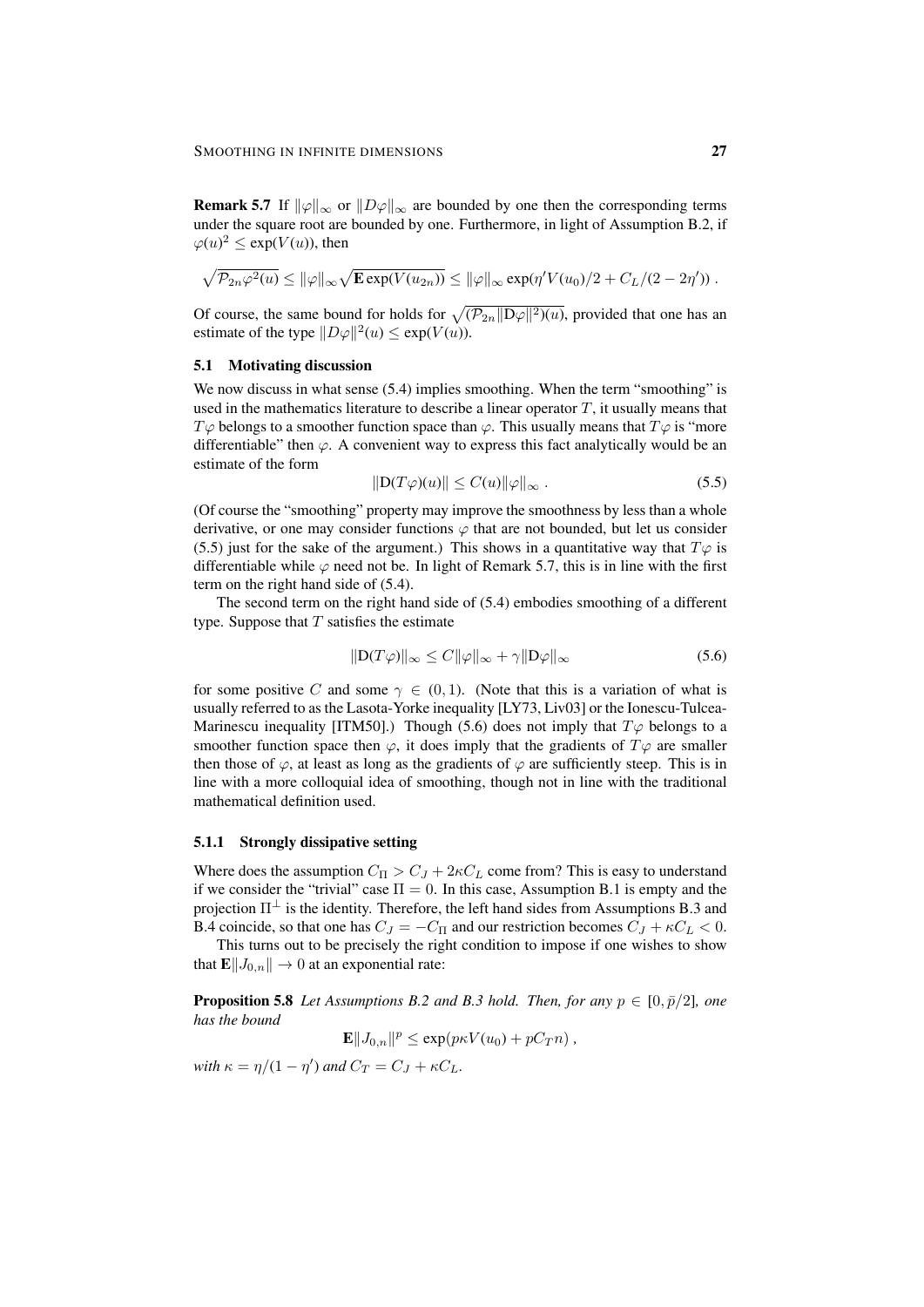*Proof.* Using the fact that  $||J_{0,n}|| \le ||J_{n-1,n}|| ||J_{0,n-1}||$ , we have the following recursion relation:

$$
\mathbf{E}(\exp(p\kappa V(u_n))||J_{0,n}||^p) \leq \mathbf{E}(\mathbf{E}(\exp(p\kappa V(u_n))||J_{n-1,n}||^p | \mathcal{F}_{n-1})||J_{0,n-1}||^p)
$$
  
\n
$$
\leq \mathbf{E}((\mathbf{E}(\|J_{n-1,n}\|^p | \mathcal{F}_{n-1}))^{\frac{p}{p}} (\mathbf{E}(\exp(\frac{p\bar{p}}{\bar{p}-p}\kappa V(u_n)) | \mathcal{F}_{n-1}))^{\frac{\bar{p}-p}{\bar{p}}} ||J_{0,n-1}||^p)
$$
  
\n
$$
\leq e^{pCr} \mathbf{E}(\exp(p\kappa V(u_{n-1})) ||J_{0,n-1}||^p),
$$

where we made use of Assumptions B.2 and B.3 in the second inequality. It now suffices to apply this *n* times and to use the fact that  $||J_{0,0}|| = 1$ . The assumptions  $\bar{p}\kappa < 1$  and  $p < \bar{p}/2$  ensure that  $p\bar{p} < \bar{p} - p$  so that the bound (5.2) can be used.  $\Box$ 

We now use this estimate to prove a version of Theorem 5.5 when the system is strongly dissipative:

**Proposition 5.9** Let Assumptions B.2 and B.3 hold and set  $C_T = C_J + \kappa C_L$  with  $\kappa = \eta/(1 - \eta')$  as before. Then, for any  $\varphi : \mathcal{H} \to \mathbf{R}$  and  $n \in \mathbf{N}$  one has

$$
||D(\mathcal{P}_n\varphi)(u)|| \leq \gamma^n e^{\kappa V(u)} \sqrt{\mathcal{P}_n ||D\varphi||^2(u)}.
$$

with  $\gamma = e^{C_T}$ . In particular, the semigroup  $\mathcal{P}_t$  has the asymptotic strong Feller prop*erty whenever*  $C_T < 0$ .

*Proof.* Fixing any  $\xi \in \mathcal{H}$  with  $\|\xi\| = 1$ , observe that

$$
D(\mathcal{P}_t\varphi)(u)\xi = \mathbf{E}_u(D\varphi)(u_t)J_{0,t}\xi \leq \sqrt{\mathbf{E}||J_{0,t}||^2}\sqrt{\mathbf{E}||D\varphi||^2(u_t)}.
$$

Applying Proposition 5.8 completes the proof.

Comparing this result to the bound (5.4) stated in Theorem 5.5 shows that, the combination of the smoothing Assumption B.4 with Assumption B.1 on the Malliavin matrix allows us to consider the system as if its Jacobian was contracting at an average rate  $(C_{\Pi} - C_J)/2$  instead of expanding at a rate  $C_J$ . This is precisely the rate that one would obtain by projecting the Jacobian with  $\Pi^{\perp}$  at every second step. The additional term containing  $\mathcal{P}_{2n}\varphi^2$  appearing in the right hand side of (5.4) should then be interpreted as the probabilistic "cost" of performing that projection. Since this "projection" will be performed by using an approximate inverse to the Malliavin matrix, it makes sense that the larger the lower bound on  $\mathcal{M}_t$  is, the lower the corresponding probabilistic cost.

Remark 5.10 It is worth mentioning, that nothing in this section required that the number of Wiener process be finite. Hence one is free to take  $d = \infty$ , as long as all of the solutions and linearization are well defined (which places conditions on the  $q_k$ ).

#### 5.2 Transfer of variation

Having analyzed the strongly dissipative setting, we now turn to the general setting. We would like to mimic the calculation used in Proposition 5.9, but we do not want to require the system to be "contractive" in the sense of being strongly dissipative. However, in settings where one can prove (5.5) there is usually no requirement of strong dissipativity but rather an assumption of hypoellipticity. This is because the variation

```
\Box
```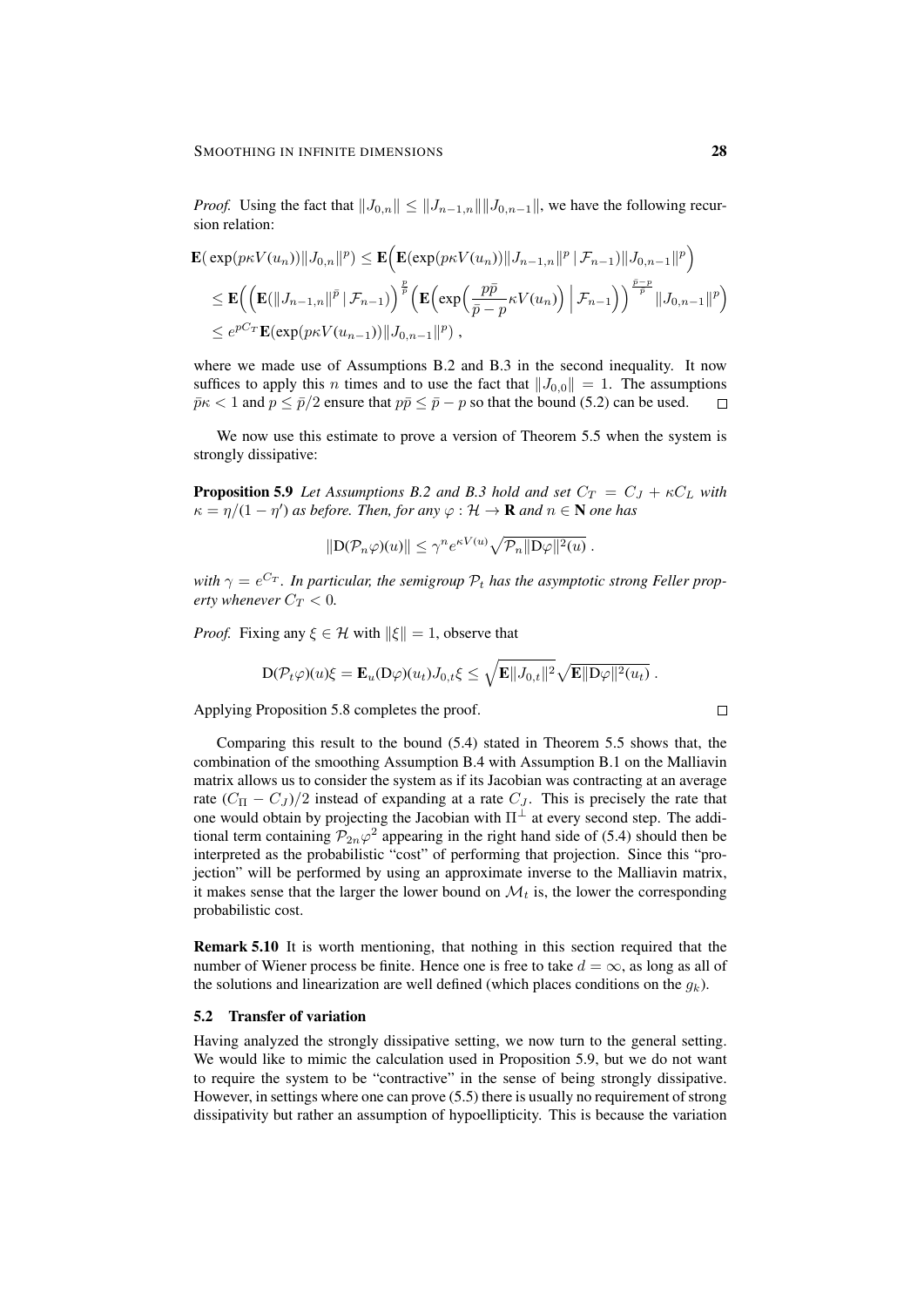in the initial condition is transferred to a variation in the Wiener space. Mirroring the discussion in [Mat08, HM06] (where more details can be found), we begin sketching a proof of (5.5) and then show how to modify it to obtain (5.6). The central idea is to compensate as much as possible the effect of an infinitesimal perturbation in the initial condition to an infinitesimal variation in the driving Wiener process. In short, to transfer one type of variation to another.

Denoting by  $S = \{ \xi \in \mathcal{H} : ||\xi|| = 1 \}$  the set of possible directions in H, let there be given a map from  $S \times C([0,\infty), \mathbf{R}^d) \to \mathcal{CM}'$  denoted by  $(\xi, W) \mapsto h^{\xi}(W)$ , mapping variations in the initial condition  $u$  to variations in the Wiener path  $W$ . We will worry about constructing a suitable map in the next sections; for the moment we just explore which properties of  $h^{\xi}$  might be useful. Fixing t, let us begin by assuming that the following identity holds:

$$
D_{\xi} \Phi_t^u(W) = \langle D\Phi_t^u(W), \xi \rangle = \langle D\Phi_t^u(W), h^{\xi}(W) \rangle = \mathcal{D}_{h^{\xi}} \Phi_t^u(W) . \tag{5.7}
$$

(The first and last equalities are just changes in notation.) Here,  $D_{\varepsilon}$  denotes derivative with respect to the initial condition in the direction  $\xi \in \mathcal{H}$ , while D denotes the (Malliavin) derivative with respect to the noise. In words, the middle equality states that the variation in  $u_t(W)$  caused by an infinitesimal shift in the initial condition in the direction  $\xi$  is equal to the variation in  $u_t$  caused by an infinitesimal shift of the Wiener process W in the direction  $h^{\xi}(W)$ . This is the basic reasoning behind smoothness estimates proved by Malliavin calculus. We begin as in the proof of Proposition 5.9. For any  $\xi \in \mathcal{S}$ , one has that

$$
D_{\xi}(\varphi(\Phi_t^u)) = (D\varphi)(\Phi_t^u)D_{\xi}\Phi_t^u = (D\varphi)(\Phi_t^u)\mathcal{D}_{h^{\xi}}\Phi_t^u = \mathcal{D}_{h^{\xi}}(\varphi(\Phi_t^u)).
$$
 (5.8)

Taking expectations and using the Malliavin integration by parts formula (4.6) to obtain the last equality yields

$$
D_{\xi} \mathcal{P}_{t} \varphi(u) = \mathbf{E} D_{\xi}(\varphi(\Phi_{t}^{u})) = \mathbf{E} \mathcal{D}_{h^{\xi}}(\varphi(\Phi_{t}^{u})) = \mathbf{E}_{u} \varphi(\Phi_{t}^{u}) \int_{0}^{t} h_{s}^{\xi} \cdot dW(s) .
$$

Applying the Cauchy-Schwartz inequality to the last term produces a term of the form of the first term on the right-hand side of (5.4) provided  $\mathbf{E} \left| \int_0^t h_s^{\xi} \cdot dW(s) \right|^2 < \infty$ . Taken alone, provided one can find a mapping  $(\xi, W) \mapsto h^{\xi}(W)$  satisfying (5.7) with  $\mathbf{E} \left| \int_0^t h_s^{\xi} \cdot dW(s) \right| < \infty$ , we have proven an inequality of the form (5.5).

In the infinite-dimensional SPDE setting of this paper, finding a map  $(\xi, W) \mapsto$  $h^{\xi}(W)$  satisfying (5.7) seems hopeless, unless the noise is infinite-dimensional itself and acts in a very non-degenerate way on the equation, see [Mas89, DPEZ95, EH01] or the monograph [DPZ96] for some results in this direction. Instead, we only "approximately compensate" for the variation due to differentiating in the initial direction  $\xi$  with a shift in the Wiener process. As such, given an mapping  $(\xi, W) \mapsto h^{\xi}(W)$ , we replace the requirement in (5.7) with the definition

$$
\rho_t(W) = D_{\xi} \Phi_t^u(W) - \mathcal{D}_{h^{\xi}} \Phi_t^u(W) \tag{5.9}
$$

and hope that we can choose  $h^{\xi}$  in such a way that  $\rho_t \to 0$  as  $t \to \infty$ . As before, we postpone choosing a mapping  $(\xi, W) \mapsto h^{\xi}(W)$  until the next section. For the moment we are content to explore the implications of finding such a mapping with desirable properties.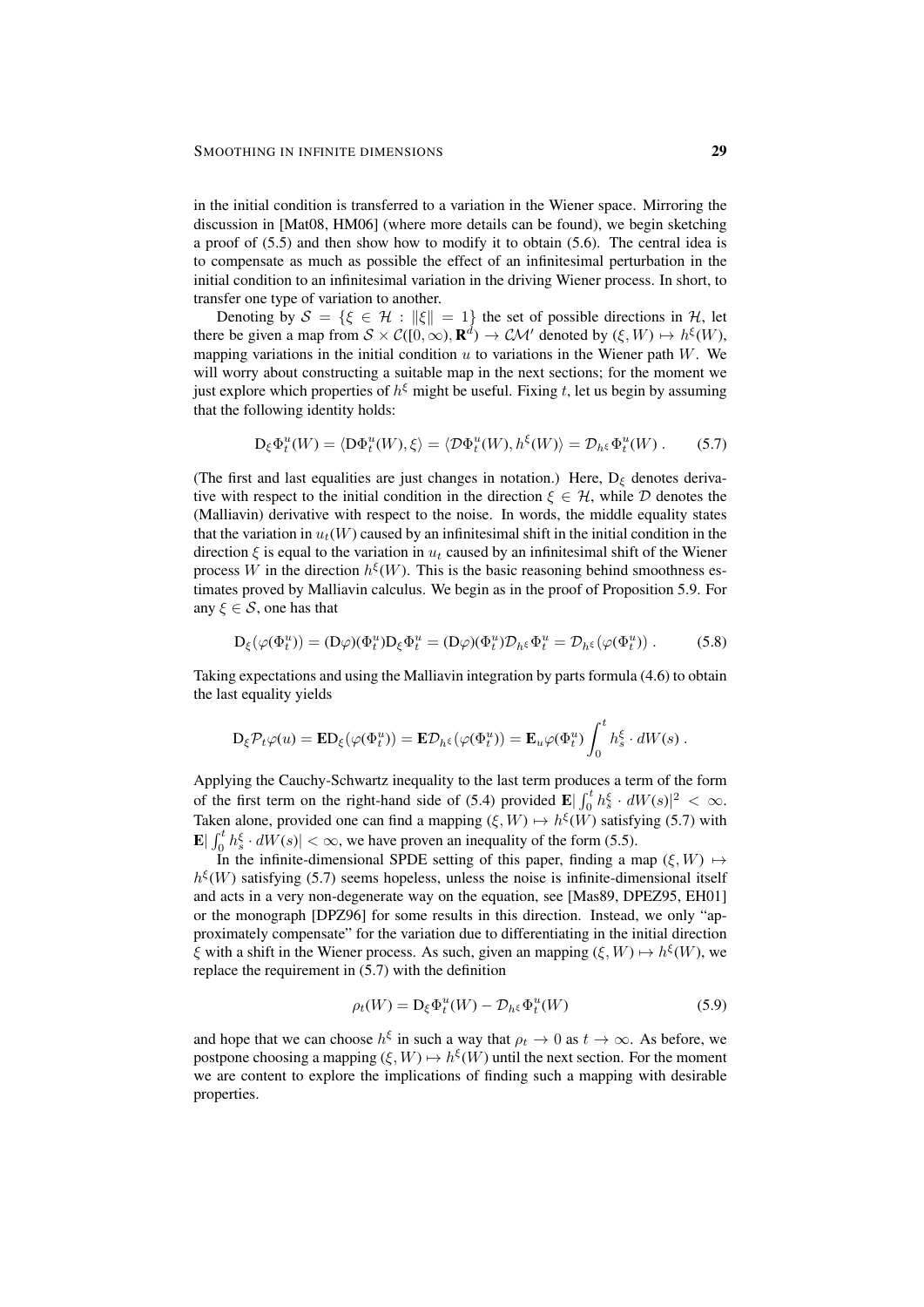#### SMOOTHING IN INFINITE DIMENSIONS 30

Returning to  $(5.8)$  but using  $(5.9)$ , we now have

$$
D_{\xi}(\varphi(\Phi_t^u)) = (D\varphi)(\Phi_t^u)D_{\xi}\Phi_t^u = (D\varphi)(\Phi_t^u)D_{h\xi}\Phi_t^u + (D\varphi)(\Phi_t^u)\rho_t
$$
  
=  $\mathcal{D}_{h\xi}(\varphi(\Phi_t^u)) + (D\varphi)(\Phi_t^u)\rho_t$ . (5.10)

Taking expectations of both sides and applying the Malliavin integration by parts the first term on the right-hand side produces

$$
D_{\xi} \mathcal{P}_{t} \varphi(u) = \mathbf{E} D_{\xi}(\varphi(\Phi_{t}^{u})) = \mathbf{E} \varphi(\Phi_{t}^{u}) \int_{0}^{t} h_{s}^{\xi} \cdot dW(s) + \mathbf{E}(D\varphi)(\Phi_{t}^{u}) \rho_{t}
$$

which in turn, after application of the Cauchy-Schwartz inequality twice, yields

$$
\|\mathcal{D}\mathcal{P}_t\varphi(u)\| \le C(t)\sqrt{(\mathcal{P}_t\varphi^2)(u)} + \Gamma(t)\sqrt{(\mathcal{P}_t\|\mathcal{D}\varphi\|^2)(u)}
$$
(5.11)

with  $C(t) = \sqrt{\mathbf{E} |\int_0^t h_s^{\xi} \cdot dW(s)|^2}$  and  $\Gamma(t) = \sqrt{\mathbf{E} |\rho_t|^2}$ . Observe that provided that

$$
\limsup_{n \in \mathbb{N}} C(n) < \infty \quad \text{and} \quad \limsup_{n \in \mathbb{N}} \Gamma(n) \gamma^{-n} < \infty \tag{5.12}
$$

for some  $\gamma \in (0, 1)$  we will have proved Theorem 5.5. Choosing a mapping  $(\xi, W) \mapsto$  $h^{\xi}(W)$  so that these two conditions hold is the topic of the next four sections.

# 5.3 Choosing a variation  $h_t^{\xi}$

As discussed in [HM06] and at length in [Mat08], if one looks for the variation  $h^{\xi}$  such that (5.7) holds and  $\int_0^t |h_s^{\xi}|^2 ds$  is minimized, then the answer is  $h_s^{\xi} = (A_t^* \mathcal{M}_t^{-1} J_t \xi)(s)$ which by the observation in (4.5) is simply  $h_s^{\xi} = G^* K_{s,t} \mathcal{M}_t^{-1} J_t \xi$ . While this is not quite the correct optimisation problem to solve since its solution  $h^{\xi}$  is not adapted to W and hence  $\mathbf{E} \left| \int_0^{\bar{t}} h_s^{\xi} \cdot dW(s) \right|^2 \neq \int_0^{\bar{t}} \mathbf{E} |u_s|^2 ds$ , it is in general a good enough choice.

A bigger problem is that the space on which  $\mathcal{M}_t$  can be inverted is far from evident. If the range of  $G$  was dense in  $H$  (which requires infinitely many driving Wiener processes), then there is some chance that  $Range(J_t) \subset Range(\mathcal{M}_t)$  and the above formula for  $h_t$  could be used. This is in fact the case where the Bismut-Elworthy-Li formula is often used and which might be refereed to as "truly elliptic." It this case the system *is* in fact strong Feller. We are precisely interested in the case when only a finite number of directions are forced (or the variance decays so fast that this is effectively true). One of the fundamental ideas used in this article is that we need only effective control of the system on a finite dimensional subspace since the dynamic pathwise control embodied in Assumption B.4 can control the remaining degrees of freedom.

While Theorem 6.7 of the next section gives conditions that ensure that  $\mathcal{M}_t$  is almost surely non-degenerate, it does not give much insight into the structure of the range since it only deals with finite dimensional projections. However, Assumption B.1 ensures that it is unlikely the eigenvectors with sizable projection in  $\Pi\mathcal{H}$  have small eigenvalues. As long as this is true, the "regularised inverse"  $(M_t + \beta)^{-1}$ , which always exists since  $\mathcal{M}_t$  is positive definite, will be a "good inverse" for  $\mathcal{M}_t$ , at least on  $\Pi\mathcal{H}$ . This suggests that we make the choice  $h_s^{\xi} = G^*K_{s,t}(\mathcal{M}_t + \beta)^{-1}J_t\xi$  for some very small  $\beta > 0$ . Observe that

$$
D_{\xi}u_t - \mathcal{D}_{h^{\xi}}u_t = J_t\xi - \mathcal{M}_t(\mathcal{M}_t + \beta)^{-1}J_t\xi = \beta(\mathcal{M}_t + \beta)^{-1}J_t\xi, \qquad (5.13)
$$

which will be expected to be small as long as  $J_t\xi$  has small projection (relative to the size of  $\beta$ ) in  $\Pi^{\perp}H$ . But in any case, the norm of the right hand side in (5.13) will never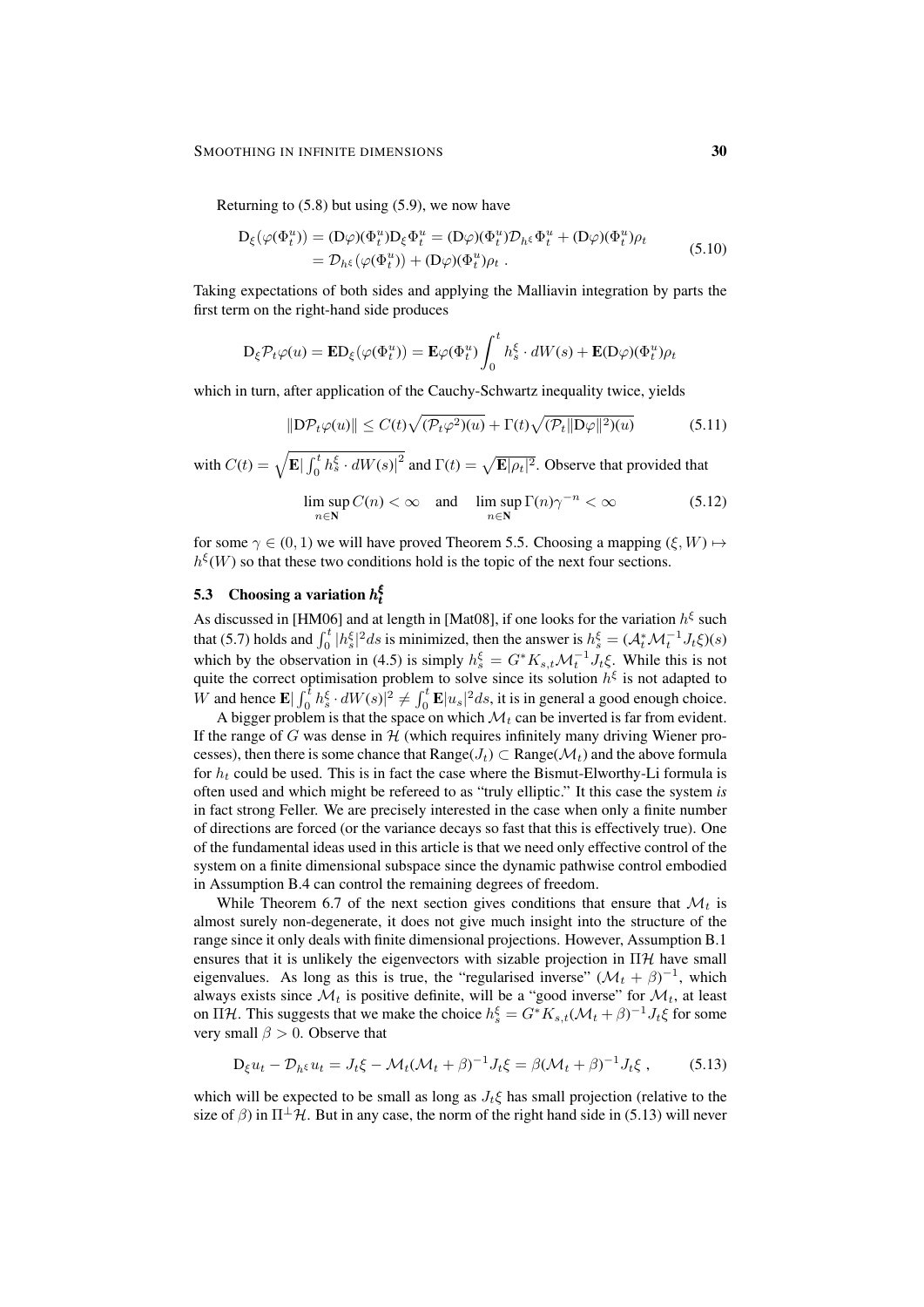exceed the norm of  $J_t \xi$ , so that for small values of  $\beta$ ,  $\|\mathbf{D}_{\xi} u_t - \mathcal{D}_{h\xi} u_t\|$  is expected to behave like  $\|\Pi^{\perp}J_t\xi\|.$ 

Assumption B.4 precisely states that if one projects the Jacobian onto  $\Pi^{\perp} \mathcal{H}$ , then the system behaves as if it was "strongly dissipative" as in Section 5.1.1. All together, this motivates alternating between choosing  $h^{\xi} = A_{n,n+1}^* (\mathcal{M}_{n,n+1} + \beta_n)^{-1} J_{n,n+1} \rho_n$ for even *n* and  $h^{\xi} \equiv 0$  on [*n*, *n* + 1] for odd *n*.

Since we will split time into intervals of length one, we introduce the following notations:

$$
J_n = J_{n,n+1} , \quad A_n = A_{n,n+1} , \quad \mathcal{M}_n = \mathcal{M}_{n,n+1} .
$$

We then define the map  $(\xi, W) \mapsto h^{\xi}(W)$  recursively by

$$
h_s^{\xi} = \begin{cases} (\mathcal{A}_{2n}^*(\beta_{2n} + \mathcal{M}_{2n})^{-1} J_t \rho_{2n})(s) & \text{for } s \in [2n, 2n+1) \text{ and } n \in \mathbf{N}, \\ 0 & \text{for } s \in [2n-1, 2n) \text{ and } n \in \mathbf{N}. \end{cases}
$$
(5.14)

Here, as before,  $\rho_0 = \xi$ ,  $\rho_t = J_{0,t}\xi - \mathcal{A}_{0,t}h_s^{\xi} = D_{\xi}u_t - \mathcal{D}_{h^{\xi}}u_t$ , and  $\beta_n$  is a sequence of positive random numbers measurable with respect to  $\mathcal{F}_n$  which will be chosen later.

Observe that these definitions are not circular since the construction of  $h_s^{\xi}$  for  $s \in$  $[n, n + 1)$  only requires the knowledge of  $\rho_n$ , which in turn depends only on  $h_s^{\xi}$  for  $s \in [0, n)$ . The remainder of this section is devoted to showing that this particular choice of  $h^{\xi}$  is "good" in the sense that it allows to satisfy (5.12). We are going to assume throughout this section that Assumptions A.1 and B.1-B.4 hold, so that we are in the setting of Theorem 5.5, and that  $h^{\xi}$  is defined as in (5.14).

#### 5.4 Preliminary bounds and definitions

We start by a stating a few straightforward consequences of Assumption B.2:

**Proposition 5.11** *For any*  $\alpha \leq 1$ *, one has the bound* 

$$
\mathbf{E} \exp(\alpha V(u_1)) \le \exp(\alpha \eta' V(u_0) + \alpha C_L) .
$$

*Furthermore, for*  $\eta > 0$  *and*  $p > 0$  *such that*  $\eta p \leq 1$ *, one has* 

$$
\mathbf{E} \exp(\eta p V(u_n)) \leq \exp(p \eta(\eta')^n V(u_0) + p \kappa C_L) .
$$

*Finally, setting*  $\kappa = \eta/(1 - \eta')$  *as before, one has the bound* 

$$
\mathbf{E} \exp \left( \eta p \sum_{k=0}^n V(u_k) \right) \leq \exp(p \kappa V(u_0) + p \kappa C_L n) ,
$$

*provided that*  $\kappa p \leq 1$ *.* 

*Proof.* The first bound follows immediately from Jensen's inequality. The second and third inequalities are shown by rewriting the estimate from Assumption B.2 as

$$
\mathbf{E}(\exp(\eta pV(u_n))|\mathcal{F}_{n-1}) \leq \exp(\eta p\eta'V(u_{n-1}) + \eta pC_L),
$$

and iterating it.

Similarly, we obtain a bound on the Jacobian and on the Malliavin derivative  $A_n$ of the solution flow between times n and  $n + 1$ :

 $\Box$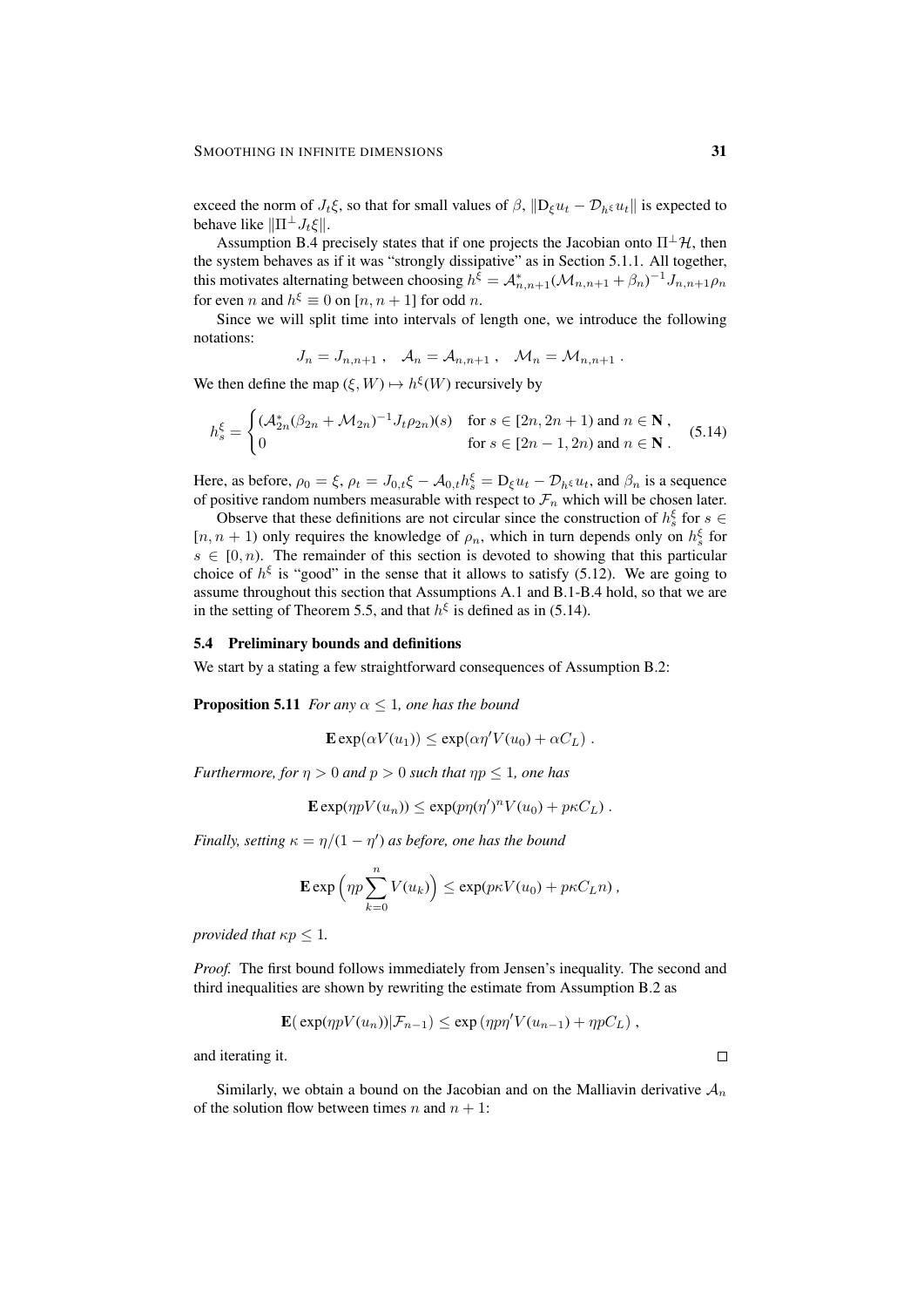**Proposition 5.12** *For any*  $p \in [0, \bar{p}]$ *, one has* 

$$
\sup_{n \le s < t \le n+1} \mathbf{E} \| J_{s,t} \|^p \le \exp(p(\eta')^n \eta V(u_0) + pC_J + p\kappa C_L) \tag{5.15}
$$

$$
\mathbf{E}||\mathcal{A}_n||^p \le ||G||^p \exp(p\eta(\eta')^n V(u_0) + p\kappa C_L + pC_J). \quad (5.16)
$$

Furthermore, (5.15) also holds for  $J_{s,t}^{(2)}$  with  $C_J$  replaced by  $C_J^{(2)}$ .

*Proof.* We only need to show the bound for  $p = \overline{p}$ , since lower values follow again from Jensen's inequality. The bound (5.15) is an immediate consequence of Assumption B.2 and Proposition 5.11. The second bound follows by writing

$$
\|\mathcal{A}_{n}h\|^{p} = \Big\|\int_{n}^{n+1} J_{r,n+1}Gh_{r}dr\Big\|^{p}
$$
  
\n
$$
\leq \|G\|^{p} \Big(\int_{n}^{n+1} \|J_{r,n+1}\|^{2} dr\Big)^{\frac{p}{2}} \Big(\int_{n}^{n+1} |h_{r}|^{2} dr\Big)^{\frac{p}{2}}
$$
  
\n
$$
\leq \|G\|^{p} \Big(\int_{n}^{n+1} \|J_{r,n+1}\|^{p} dr\Big) \|h\|_{n}^{p},
$$

and then applying the first bound.

In addition to these first Malliavin derivatives, we will need the control of the derivative of various objects involving the Malliavin derivative. The following lemma gives control over two objects related to the second Malliavin derivative:

**Lemma 5.13** *For all*  $p \in [0, \bar{p}/2]$ *, one has the bounds* 

$$
\sup_{s,r \in [n,n+1]} \mathbf{E} \|\mathcal{D}_s^i J_{r,n+1}\|^p \le \exp(2p\eta(\eta')^n V(u_0) + 2p\kappa C_L + pC_J + pC_J^{(2)}),
$$
  

$$
\sup_{s \in [n,n+1]} \mathbf{E} \|\mathcal{D}_s^i \mathcal{A}_n\|^p \le \|G\|^p \exp(2p\eta(\eta')^n V(u_0) + 2p\kappa C_L + pC_J + pC_J^{(2)}) .
$$

*Proof.* For this, we note that by (4.9) one has the identities

$$
\mathcal{D}_s^i J_{r,n+1} \xi = \begin{cases}\nJ_{s,n+1}^{(2)}(J_{r,s} \xi, g_i) & \text{for } r \le s, \\
J_{r,n+1}^{(2)}(J_{s,r} g_i, \xi) & \text{for } s \le r,\n\end{cases}
$$
\n
$$
\mathcal{D}_s^i \mathcal{A}_n v = \int_n^{n+1} \mathcal{D}_s^i J_{r,n+1} G v_r \, dr \ .
$$

Hence if  $p \in [0, \bar{p}/2]$  (which by the way also ensures that  $2p\kappa < 1$ ) it follows from Proposition 5.12 that

$$
\mathbf{E} \|\mathcal{D}_s^i J_{r,n+1}\|^p \leq (\mathbf{E} \|J_{s,n+1}^{(2)}\|^2 p \mathbf{E} \|J_{r,s}\|^2 p)^{\frac{1}{2}} \leq \mathbf{E} \exp(2p\eta V(u_n) + pC_J + pC_J^{(2)})
$$
  

$$
\leq \exp(2p\eta(\eta')^n V(u_0) + 2p\kappa C_L + pC_J + pC_J^{(2)})
$$

for  $r \leq s$  and similarly for  $s \leq r$ . Since, for  $p \geq 1$ , we can write

$$
\mathbf{E} \|\mathcal{D}_s^i \mathcal{A}_n\|^p \leq \|G\|^p \int_n^{n+1} \mathbf{E} \|\mathcal{D}_s^i J_{r,n+1}\|^p dr ,
$$

the second estimate then follows from the first one.

 $\Box$ 

 $\Box$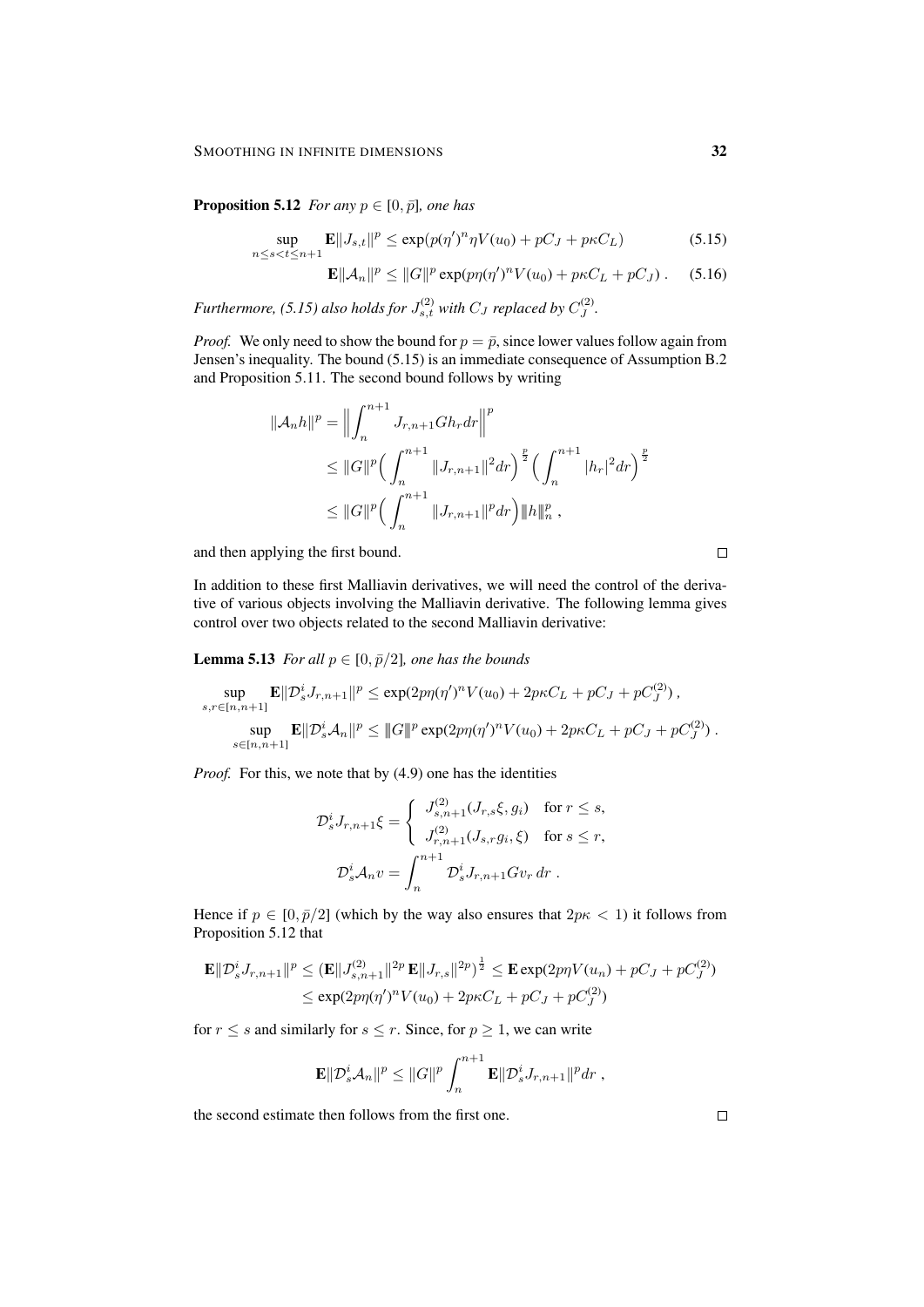#### 5.5 Controlling the error term  $\rho_t$

The purpose of this section is to show that the "error term"  $\rho_t = D_\xi u_t - D_{h\xi} u_t$  goes the zero as  $t \to \infty$ , provided that the "control"  $h^{\xi}$  is chosen as explained in Section 5.3. We begin by observing that for even integer times,  $\rho_n$  is given recursively by

$$
\rho_{2n+2} = J_{2n+1}\rho_{2n+1} = J_{2n+1}\mathcal{R}_{2n}^{\beta_{2n}}J_{2n}\rho_{2n} ,\qquad (5.17)
$$

where  $\mathcal{R}_k^{\beta}$  is the operator

$$
\mathcal{R}_k^{\beta} \stackrel{\text{def}}{=} 1 - \mathcal{M}_k(\beta + \mathcal{M}_k)^{-1} = \beta(\beta + \mathcal{M}_k)^{-1}.
$$

Observe that  $\mathcal{R}_k^{\beta}$  measures the error between  $\mathcal{M}_k(\beta + \mathcal{M}_k)^{-1}$  and the identity, which we will see is small for  $\beta$  very small. This recursion is of the form  $\rho_{2n+2} = \Xi_{2n+2}\rho_{2n}$ , with the (random) operator  $\Xi_{2n+2}$ :  $\mathcal{H} \to \mathcal{H}$  defined by  $\Xi_{2n+2} = J_{2n+1} \mathcal{R}_{2n}^{\beta_{2n}} J_{2n}$ . Notice that  $\Xi_{2n}$  is  $\mathcal{F}_{2n}$ -measurable and that  $\Xi_k$  is defined only for even integers k. Define the *n*-fold product of the  $\Xi_{2k}$  by

$$
\Xi^{(2n)} = \prod_{k=1}^n \Xi_{2k} ,
$$

so that  $\rho_{2n} = \Xi^{(2n)}\xi$ .

It is our aim to show that it is possible under the assumptions of Section 5 to choose the sequence  $\beta_n$  in an adapted way such that for a sufficiently small constant  $\bar{\eta}$  and  $p \in [0, \bar{p}/2]$  one has

$$
\mathbf{E} \|\rho_{2n}\|^p \le \mathbf{E}(\|\Xi^{(2n)}\|^p) \|\rho_0\|^p \le \exp(p\bar{\eta}V(u_0) - pn\tilde{\kappa}) \|\rho_0\|^p. \tag{5.18}
$$

for some  $\tilde{\kappa} > 0$ . This will give the needed control over the last term in (5.11).

By Assumption B.1, we have a bound on the Malliavin covariance matrix of the form

$$
\mathbf{P}\Big(\inf_{\|\Pi\varphi\|\ge\alpha\|\varphi\|}\langle\varphi,\mathcal{M}_k\varphi\rangle\le\varepsilon\|\varphi\|^2\,\Big|\,\mathcal{F}_k\Big)\le C(\alpha,p)\,U^p(u_k)\,\varepsilon^p\;.\tag{5.19}
$$

Here, by the Markov property, the quantities  $\varepsilon$  and  $\alpha$  do not necessarily need to be constant, but are allowed to be  $\mathcal{F}_k$ -measurable random variables.

In order to obtain (5.18), the idea is to decompose  $\Xi_{2n+2}$  as

$$
\Xi_{2n+2} = J_{2n+1} \mathcal{R}_{2n}^{\beta_{2n}} J_{2n} = (J_{2n+1} \Pi^{\perp}) \mathcal{R}_{2n}^{\beta_{2n}} J_{2n} + J_{2n+1} (\Pi \mathcal{R}_{2n}^{\beta_{2n}}) J_{2n}
$$
\n
$$
\stackrel{\text{def}}{=} I_{2n+2,1} + I_{2n+2,2} .
$$
\n(5.20)

The crux of the matter is controlling the term  $\Pi \mathcal{R}_{2n}^{\beta_{2n}}$  since  $J_{2n+1} \Pi^{\perp}$  is controlled by Assumption B.4 and we know that  $\|\mathcal{R}_{2n}^{\beta_{2n}}\| \leq 1$ . To understand and control the  $I_{2n+2,2}$ term, we explore the properties of a general operator of the form of  $\mathcal{R}^{\beta}_{2n}$ .

Lemma 5.14 *Let* Π *be an orthogonal projection on* H *and* M *be a self-adjoint, positive linear operator on*  $H$  *satisfying for some*  $\gamma > 0$  *and*  $\delta \in (0, 1]$ 

$$
\inf_{\xi \in \Lambda_{\delta}} \frac{\langle M\xi, \xi \rangle}{\|\xi\|^2} \ge \gamma \,, \tag{5.21}
$$

 $\omega$ *where*  $\Lambda_{\delta} = \{\xi : \|\Pi \xi\| \geq \delta \|\xi\|\}$ . Then, defining  $R = 1 - M(\beta + M)^{-1} = \beta(\beta + M)^{-1}$ *for some*  $\beta > 0$ *, one has*  $\|\Pi R\| \le \delta \vee \sqrt{\beta / \gamma}$ .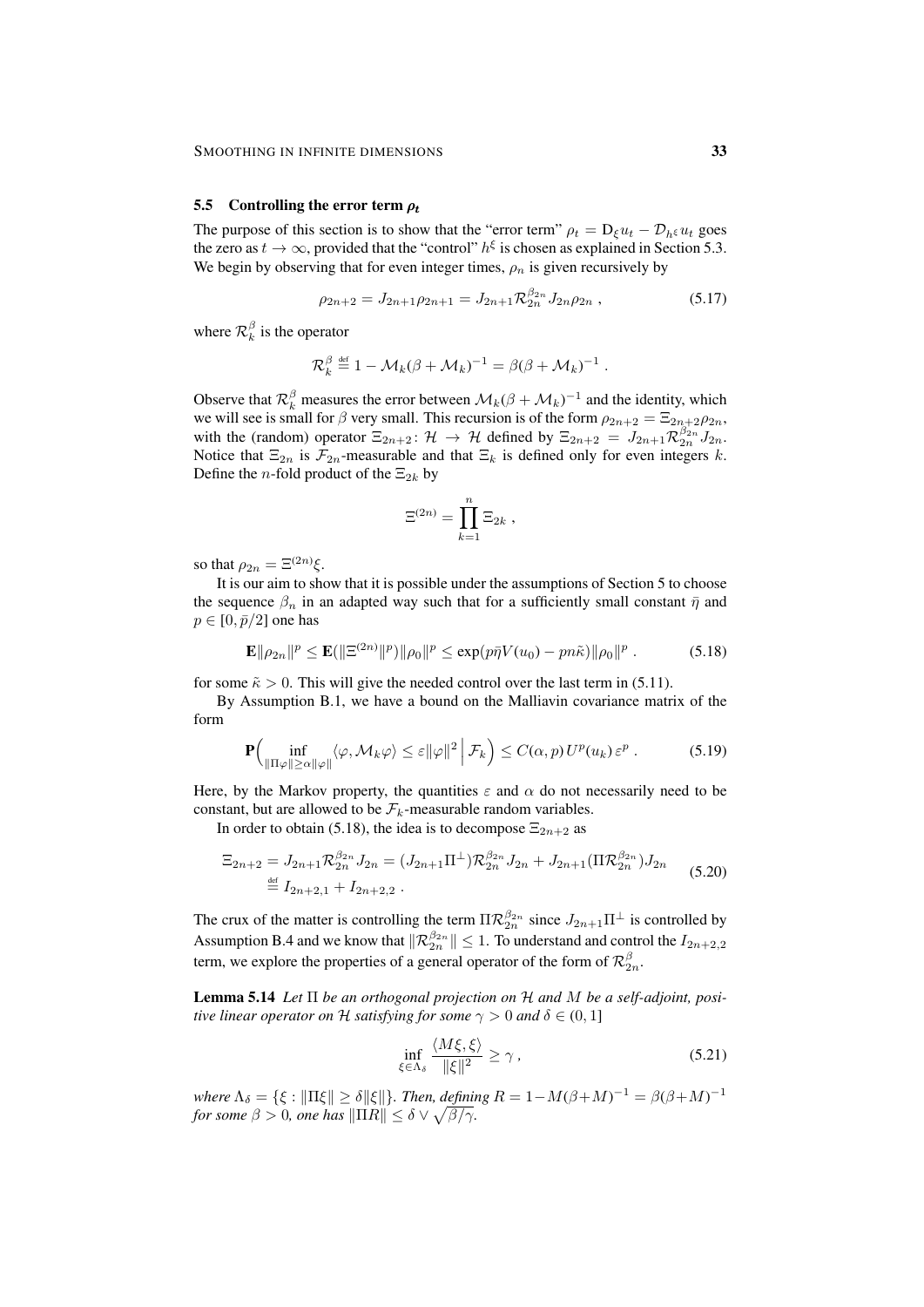*Proof.* Since  $||R|| \leq 1$ , for  $R\xi \in \Lambda_{\delta}^c$  one has

$$
\frac{\|\Pi R\xi\|}{\|\xi\|} \le \frac{\|\Pi R\xi\|}{\|R\xi\|} \le \delta.
$$

Now for  $R\xi \in \Lambda_{\delta}$ , we have by assumption (5.21)

$$
\gamma \frac{\|\Pi R \xi\|^2}{\|\xi\|^2} \leq \gamma \frac{\|R \xi\|^2}{\|\xi\|^2} \leq \frac{\langle MR \xi, R \xi\rangle}{\|\xi\|^2} \leq \frac{\langle (M+\beta)R \xi, R \xi\rangle}{\|\xi\|^2} = \beta \frac{\langle \xi, R \xi\rangle}{\|\xi\|^2} \leq \beta.
$$

Combining both estimates gives the required bound.

 $\Box$ 

This result can be applied almost directly to our setting in the following way:

**Corollary 5.15** *Let*  $M(\omega)$  *be a random operator satisfying the conditions of Lemma 5.14 almost surely for some random variable* γ*. If we choose* β *such that, for some (deterministic)*  $\delta \in (0,1)$ ,  $p \ge 1$  *and*  $C > 0$ , *one has the bound*  $P(\beta \ge \delta^2 \gamma) \le C\delta^p$ , *then*  $\mathbf{E} \|\Pi R\|^p \leq (1+C)\delta^p$ *.* 

*In particular, for any*  $\delta \in (0, 1)$ *, setting* 

$$
\beta_k = \frac{\delta^3}{U(u_k)C(\delta, \bar{p})^{\frac{1}{\bar{p}}}}\,,\tag{5.22}
$$

where C is the constant from (5.19), produces the bound  $\mathbf{E}(\|\Pi \mathcal{R}_{2n}^{\beta_{2n}}\|^p | \mathcal{F}_{2n}) \leq 2\delta^p$ , *valid for every*  $p \leq \bar{p}$ .

*Proof.* To see the first part define  $\Omega_0 = {\omega : \beta(\omega) \leq \delta^2 \gamma(\omega)}$ . It the follows from Lemma 5.14, the fact that  $\|\Pi R\| \leq 1$  and the assumption  $\mathbf{P}(\Omega_0^c) \leq C\delta^p$ , that

$$
\mathbf{E} \|\Pi R\|^p \le \mathbf{E} \bigg( \Big( \delta \vee \sqrt{\frac{\beta}{\gamma}} \Big)^p \mathbf{1}_{\Omega_0} + \mathbf{1}_{\Omega_0^c} \bigg) \le \delta^p + \mathbf{P}(\Omega_0^c) \le (1+C)\delta^p ,\qquad(5.23)
$$

as required.

To obtain the second statement, it is sufficient to consider (5.19) with  $\varepsilon = \beta_{2n}/\delta^2$ , so that one can take for  $\gamma$  the random variable equal to  $\varepsilon$  on the set for which the bound (5.19) holds and 0 on its complement. It then follows from the choice (5.22) for  $\beta_{2n}$ that the assumption for the first part are satisfied with  $C = 1$  and  $p = \bar{p}$ , so that the statement follows.  $\Box$ 

We now introduce a "compensator"

$$
\chi_{2n+2} = \exp(\eta V(u_{2n+1}) + \eta V(u_{2n})) ,
$$

and, in analogy to before, we set  $\chi^{(2n)} = \prod_{k=1}^{n} \chi_{2k}$ . Proposition 5.11 implies that for any  $p \in [0, \bar{p}]$ 

$$
\mathbf{E}(\chi^{(2n)})^p \le \exp(p\kappa V(u_0) + p\kappa C_L 2n), \qquad (5.24)
$$

where  $\kappa = \eta/(1 - \eta')$ . Note that Assumption B.3 made sure that  $\eta$  is sufficiently small so that  $\kappa \bar{p} \leq 1$ . With these preliminaries complete, we now return to the analysis of  $(5.20).$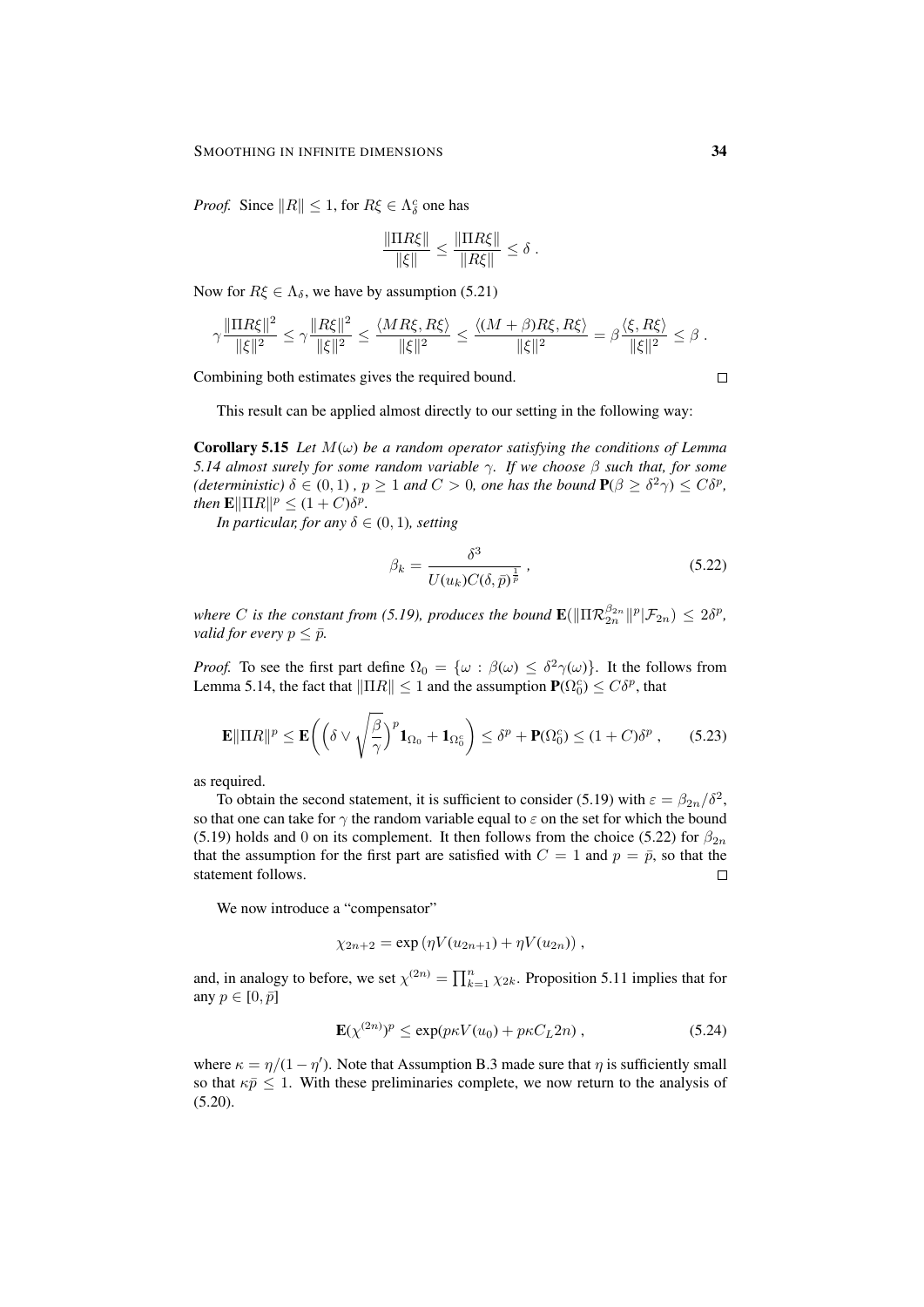**Lemma 5.16** *For any*  $\varepsilon > 0$  *and*  $p \in [0, \bar{p}/2]$ *, there exists a*  $\delta > 0$  *sufficiently small so that if one chooses*  $\beta_n$  *as in Corollary 5.15 and*  $\eta$  *such that*  $\kappa \bar{p} \leq 1$ *, one has* 

$$
\mathbf{E}(\|\Xi_{2n+2}\|^p \chi_{2n+2}^{-p}|\mathcal{F}_{2n}) \le \exp(pC_J - pC_{\Pi} + \varepsilon p).
$$

*Proof.* Since for every  $\varepsilon > 0$  there exists a constant  $C_{\varepsilon}$  such that  $|x+y|^p \le e^{p\varepsilon/2}|x|^p +$  $C_{\varepsilon}^p |y|^p$ , recalling the definition of  $I_{2n+2,1}$  and  $I_{2n+2,2}$  from (5.20) we have that

$$
\mathbf{E}(\|\Xi_{2n+2}\|^p \chi_{2n+2}^{-p}|\mathcal{F}_{2n}) \leq e^{\varepsilon p/2} \mathbf{E}(\|I_{2n+2,1}\|^p \chi_{2n+2}^{-p}|\mathcal{F}_{2n}) \n+ C_{\varepsilon}^p \mathbf{E}(\|I_{2n+2,2}\|^p \chi_{2n+2}^{-p}|\mathcal{F}_{2n}).
$$

We begin with the first term since it is the most straightforward one. Using the fact that  $\|\mathcal{R}_{2n}^{\beta_{2n}}\| \leq 1$  and that  $\bar{p}\eta < 1 - \eta'$  by the assumption on  $\eta$ , we obtain from Assumptions B.2 and B.3 that

$$
\mathbf{E}(\|I_{2n+2,1}\|^p \chi_{2n+2}^{-p}|\mathcal{F}_{2n}) \le \exp(-p\eta V(u_{2n})) \mathbf{E}\Big(\mathbf{E}(\|J_{2n+1}\Pi^{\perp}\|^p|\mathcal{F}_{2n+1})\Big) \times \exp(-p\eta V(u_{2n+1})) \|J_{2n}\|^p \Big|\mathcal{F}_{2n}\Big) \le \exp(pC_J - pC_{\Pi}).
$$

Turning to the second term, we obtain for any  $\delta \in (0,1)$  the bound

$$
\mathbf{E}(\|I_{2n+2,2}\|^p \chi_{2n+2}^{-p}|\mathcal{F}_{2n}) \le \exp(-p\eta V(u_{2n})) \sqrt{\mathbf{E}(\|\Pi \mathcal{R}_{2n}^{\beta_{2n}}\|^{2p}|\mathcal{F}_{2n})}
$$
  
\$\times \sqrt{\mathbf{E}\Big(\mathbf{E}(\|J\_{2n+1}\|^{2p}|\mathcal{F}\_{2n+1})\exp(-2p\eta V(u\_{2n+1}))\|J\_{2n}\|^{2p}|\mathcal{F}\_{2n}\Big)\$} \$< \exp(p2C\_J)\delta^p\sqrt{2} ,

provided that we choose  $\beta_n$  as in Corollary 5.15. Choosing now  $\delta$  sufficiently small (it suffices to choose it such that  $\delta^p \leq \frac{\varepsilon p}{2\sqrt{n}}$  $\frac{\varepsilon p}{2\sqrt{2}} C_{\varepsilon}^{-p} e^{-pC_J - pC_{\Pi}}$  for every  $p \le \bar{p}/2$ ) we obtain the desired bound.  $\Box$ 

Combining Lemma 5.16 with (5.24), we obtain the needed result which ensures that the "error term"  $\rho_t$  from (5.11) goes to zero.

**Lemma 5.17** *For any*  $p \in [0, \bar{p}/4]$  *and*  $\tilde{\kappa} \in [0, C_{\Pi} - C_J - 2\kappa C_L)$  *there exists a choice of the*  $\beta_n$  *of the form* (5.22) *so that* 

$$
\mathbf{E} \|\Xi^{(2n+2)}\|^p \le \exp\left(p\kappa V(u_0) - p\tilde{\kappa}n\right),\,
$$

*for all*  $u_0 \in \mathcal{H}$ *.* 

*Proof.* Since

$$
\mathbf{E} \|\Xi^{(2n+2)}\|^p \leq \left(\mathbf{E} \|\Xi^{(2n+2)}\|^{2p} (\chi^{(2n+2)})^{-2p}\right)^{\frac{1}{2}} \left(\mathbf{E}(\chi^{(2n+2)})^{2p}\right)^{\frac{1}{2}},
$$

the result follows by combining Lemma 5.16 with (5.24).

 $\Box$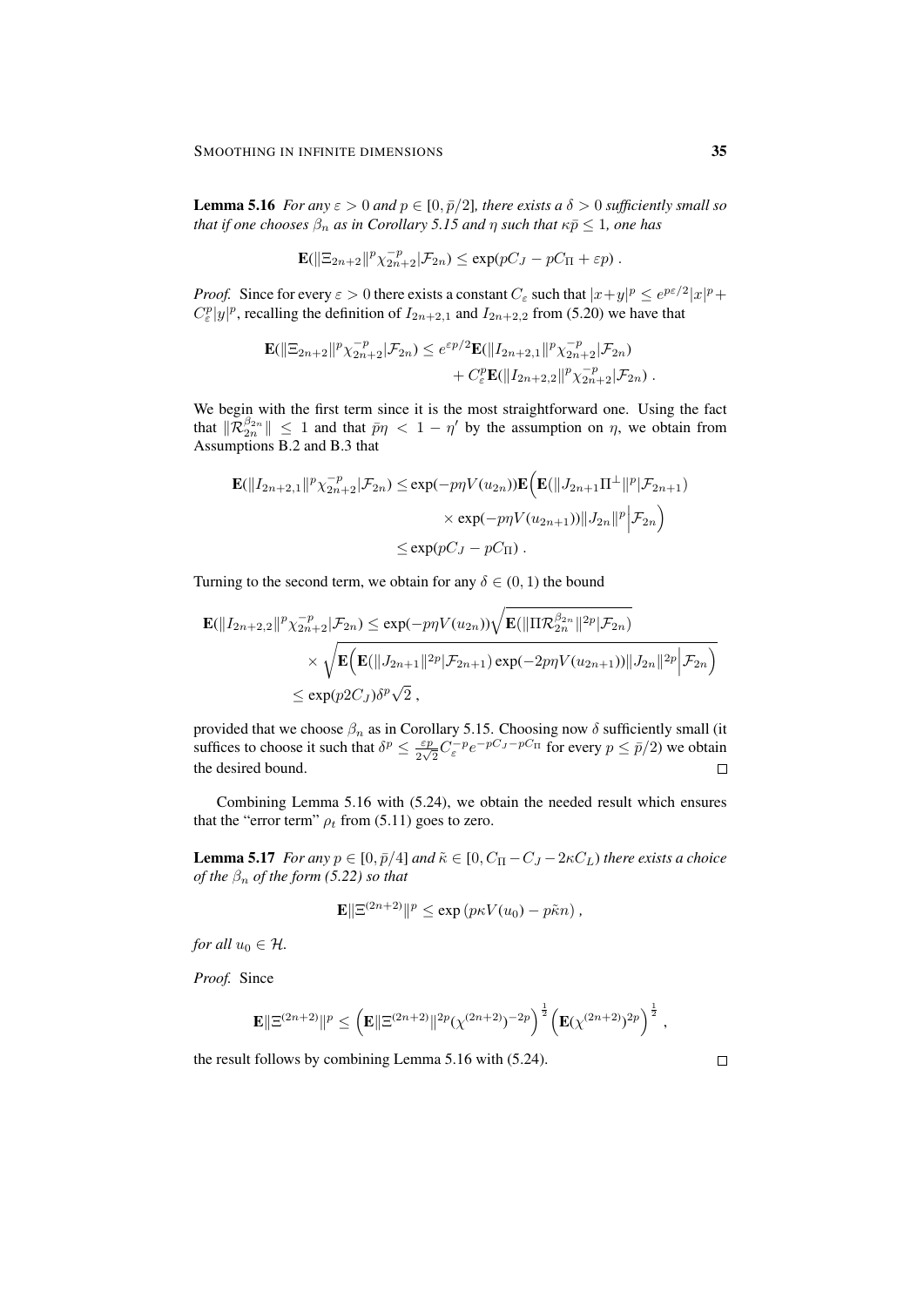# **5.6** Controlling the size of the variation  $h_t^{\xi}$

We now turn to controlling the size of

$$
\mathbf{E}\Big|\int_0^n \langle h_s^{\xi}, dW_s \rangle \Big|^2 , \qquad (5.25)
$$

uniformly as  $n \to \infty$ . We assume throughout this section that  $h_t^{\xi}$  was constructed as in Section 5.3 with  $\beta_n$  as in (5.22).

Since our choice of  $h_s^{\xi}$  is not adapted to the  $W_s$ , this does *not* follow from a simple application of Itô's isometry. However, the situation is not as bad as it could be, since the control is "block adapted." By this we mean that  $h_n$  is adapted to  $\mathcal{F}_n$  for every integer value of *n*. For non-integer values  $t \in (n, n + 1]$ ,  $h_t$  has no reason to be  $\mathcal{F}_t$ measurable in general, but it is nevertheless  $\mathcal{F}_{n+1}$ -measurable. The stochastic integral in  $(5.25)$  is accordingly not an Itô integral, but a Skorokhod integral. Hence to estimate (5.25) we must use its generalization given in (4.7) which produces

$$
\mathbf{E} \Big| \int_0^{2n} \langle h_s^{\xi}, dW_s \rangle \Big|^2 \le \mathbf{E} \| h^{\xi} \|_{[0,2n]}^2 + \sum_{k=0}^{n-1} \int_{2k}^{2k+1} \int_{2k}^{2k+1} \mathbf{E} \| \mathcal{D}_s h_t \|_{\text{HS}}^2 ds \, dt \quad (5.26)
$$

where  $||f||_I^2 = \int_I |f(s)|^2 ds$  and  $||M||_{HS}$  denotes the Hilbert-Schmidt norm on linear operators from  $\mathbf{R}^d$  to  $\mathbf{R}^d$ . We see the importance of the "block adapted" structure of  $h_s$ . If not for this structure, the integrand appearing in the second term above would need to decay both in  $s$  and  $t$  to be finite.

The main result of this section is

**Proposition 5.18** *Let Assumptions B.1–B.4 hold. Then, if one chooses*  $\beta_n$  *as in (5.22), there exists a constant* C > 0 *such that*

$$
\lim_{n\to\infty} \mathbf{E} \Big| \int_0^n \langle h_s^{\xi}, dW_s \rangle \Big|^2 \leq C \exp((8\eta + 2\kappa)V(u_0))U^2(u_0) \|\xi\|^2.
$$

*Proof of Proposition 5.18.* In the interest of brevity we will set  $\widetilde{\mathcal{M}}_n = \mathcal{M}_n + \beta_n$  and  $I_n = [n, n+1]$ . We will also write  $||h||_I$  for the norm on  $L^2(I, \mathbf{R}^d)$  viewed as a subset of  $\mathcal{CM}'$  and we will use  $\|\cdot\|$  and  $\|\cdot\|_I$  to denote respectively the induced operator norm on linear maps from  $H$  to  $H$  and  $CM'$  to  $H$ . Hopefully without too much confusion, we will also use  $\|\cdot\|_I$  to denote the induced operator norm on linear maps from H to  $\mathcal{CM}'$ . In all cases, we will further abbreviate  $||h||_{I_n}$  to  $||h||_{n}$ .

Observe now that the definitions of  $\widetilde{\mathcal{M}}_n$  and  $\mathcal{A}_n$  imply the following almost sure bounds:

$$
\|\widetilde{\mathcal{M}}_n^{-1/2}\mathcal{A}_n\|_n \le 1, \qquad \|\mathcal{A}_n^*\widetilde{\mathcal{M}}_n^{-1/2}\|_n \le 1, \qquad \|\widetilde{\mathcal{M}}_n^{-1/2}\| \le \beta_n^{-1/2}. \tag{5.27}
$$

We start by bounding the first term on the right hand-side of (5.26). Observe that

$$
\|h\|_{[0,2n]}^2 = \sum_{k=0}^n \|h\|_{2k}^2.
$$
 (5.28)

Using the bound on  $\mathcal{A}_k^* \widetilde{\mathcal{M}}_k^{-1}$  from (5.27), we obtain

$$
||h||_{2k} = ||A_{2k}^* \widetilde{\mathcal{M}}_{2k}^{-1} J_{2k} \rho_{2k}||_{2k} \leq \beta_{2k}^{-1/2} ||J_{2k}|| ||\rho_{2k}||.
$$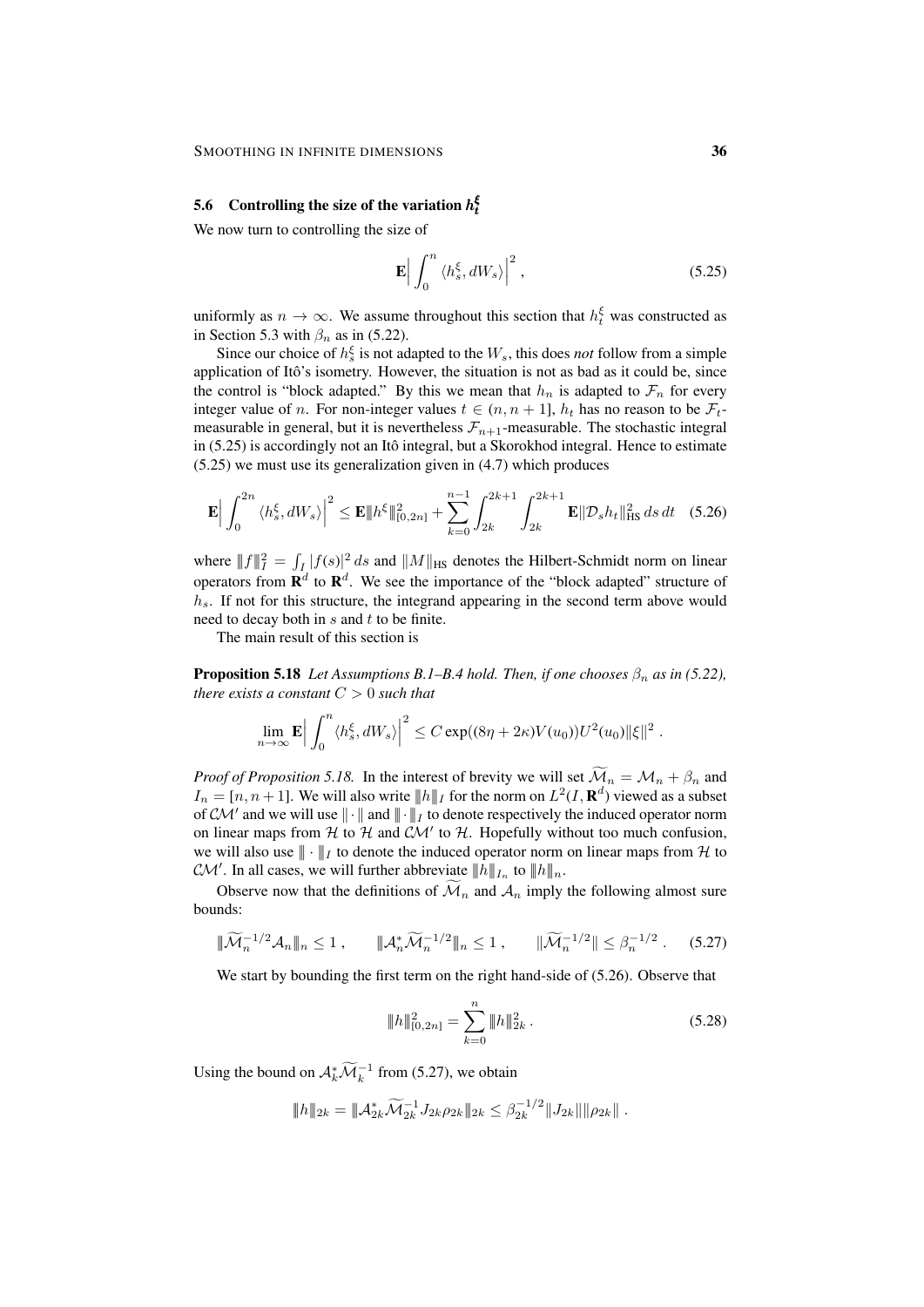By our assumption that  $10/\bar{p} + 2/\bar{q} \leq 1$  we can find  $1/q + 1/r + 1/p = 1$  with  $q \leq \bar{q}$ ,  $2r \leq \bar{p}$  and  $2p \leq \bar{p}$ . By the Hölder inequality we thus have

$$
\mathbf{E} ||h||_{2k}^2 \leq (\mathbf{E}\beta_{2k}^{-q})^{1/q} (\mathbf{E} ||J_{2k}||^{2r})^{1/r} (\mathbf{E} ||\rho_{2k}||^{2p})^{1/p}.
$$

From Proposition 5.12, Assumption B.1 and Lemma 5.17, we obtain the existence of a positive constant C (depending only on the choice made for  $\tilde{\kappa}$  and on the bounds given by our standing assumptions) such that one has the bounds

$$
\begin{aligned} \left(\mathbf{E}||J_{2k}||^{2r}\right)^{1/r} &\leq \exp(2\eta(\eta')^{2k}V(u_0) + 2C_J + 2\kappa C_L) \;,\\ \left(\mathbf{E}\beta_{2k}^{-q}\right)^{1/q} &\leq CU(u_0) \;,\\ \left(\mathbf{E}||\rho_{2k}||^{2p}\right)^{1/p} &\leq \exp(2\kappa V(u_0) - 2\tilde{\kappa}k) ||\xi||^2 \;. \end{aligned} \tag{5.29}
$$

combining these bounds and summing over  $k$  yields

$$
\mathbf{E} \|h\|_{[0,2n]}^2 \leq CU(u_0) \exp(2(\eta + \kappa)V(u_0)) \|\xi\|^2 , \qquad (5.30)
$$

uniformly in  $n \geq 0$ .

We now turn to bound the second term on the right hand side of  $(5.26)$ . Since the columns of the matrix representation of the integrand are just  $\mathcal{D}_s^i$ , the *i*th component of the Malliavin derivative, we have

$$
\int_{2k}^{2k+1} \int_{2k}^{2k+1} \| \mathcal{D}_s h_t \|_{\text{HS}}^2 ds \, dt = \sum_{i=1}^m \int_{2k}^{2k+1} \| \mathcal{D}_s^i h \|_{2k}^2 \, ds \,. \tag{5.31}
$$

From the definition of  $h_t$ , Lemma 5.13, the relation  $\widetilde{\mathcal{M}}_{2k} = \mathcal{A}_{2k}\mathcal{A}_{2k}^* + \beta_{2k}$ , and the fact that both  $\rho_{2k}$  and  $\beta_{2k}$  are  $\mathcal{F}_{2k}$ -measurable, we have that for fixed  $s \in I_{2k}, \mathcal{D}_s^i h$  is an element of  $L^2(I_{2k}, \mathbf{R}) \subset \mathcal{CM}'$  with:

$$
\mathcal{D}_s^i h = (\mathcal{D}_s^i \mathcal{A}_{2k}^*) \widetilde{\mathcal{M}}_{2k}^{-1} J_{2k} \rho_{2k} + \mathcal{A}_{2k}^* \widetilde{\mathcal{M}}_{2k}^{-1} (\mathcal{D}_s^i J_{2k}) \rho_{2k} - \mathcal{A}_{2k}^* \widetilde{\mathcal{M}}_{2k}^{-1} ((\mathcal{D}_s^i \mathcal{A}_{2k}) \mathcal{A}_{2k}^* + \mathcal{A}_{2k} (\mathcal{D}_s^i \mathcal{A}_{2k}^*)) \widetilde{\mathcal{M}}_{2k}^{-1} J_{2k} \rho_{2k}.
$$
\n(5.32)

For brevity we suppress the subscripts  $k$  on the operators and norms for a moment. It then follows from (5.27) that one has the almost sure bounds

$$
\|\widetilde{\mathcal{M}}^{-1}\mathcal{A}\| \le \|\widetilde{\mathcal{M}}^{-1/2}\| \|\widetilde{\mathcal{M}}^{-1/2}\mathcal{A}\| \le \beta^{-1/2} ,
$$
  

$$
\|\mathcal{A}^*\widetilde{\mathcal{M}}^{-1}\| \le \|\mathcal{A}^*\widetilde{\mathcal{M}}^{-1/2}\| \|\widetilde{\mathcal{M}}^{-1/2}\| \le \beta^{-1/2} ,
$$
  

$$
\|(\mathcal{D}_s^i \mathcal{A}^*)\widetilde{\mathcal{M}}^{-1}J\| \le \|\mathcal{D}_s^i \mathcal{A}^*\| \|\widetilde{\mathcal{M}}^{-1}\| \|J\| \le \beta^{-1} \|\mathcal{D}_s^i \mathcal{A}\| \|J\| ,
$$
  

$$
\|\mathcal{A}^*\widetilde{\mathcal{M}}^{-1}(\mathcal{D}_s^i J)\| \le \|\mathcal{A}^*\widetilde{\mathcal{M}}^{-1}\| \|\mathcal{D}_s^i J\| \le \beta^{-1/2} \|\mathcal{D}_s^i J\| .
$$

In particular, this yields the bounds

$$
\|\mathcal{A}^*\widetilde{\mathcal{M}}^{-1}(\mathcal{D}_s^i\mathcal{A})\mathcal{A}^*\widetilde{\mathcal{M}}^{-1}J\| \le \|\mathcal{A}^*\widetilde{\mathcal{M}}^{-1}\|^2 \|\mathcal{D}_s^i\mathcal{A}\| \|J\| \le \beta^{-1} \|\mathcal{D}_s^i\mathcal{A}\| \|J\| \|\mathcal{A}^*\widetilde{\mathcal{M}}^{-1}\mathcal{A}(\mathcal{D}_s^i\mathcal{A}^*)\widetilde{\mathcal{M}}^{-1}J\| \le \|\mathcal{A}^*\widetilde{\mathcal{M}}^{-1/2}\|^2 \|\mathcal{D}_s^i\mathcal{A}^*\| \|\widetilde{\mathcal{M}}^{-1}\| \|J\| \le \beta^{-1} \|\mathcal{D}_s^i\mathcal{A}\| \|J\|.
$$

Applying all of these estimates to (5.32) we obtain the bound

$$
\|\mathcal{D}_s^i h\|_{2k} \leq 3\beta_{2k}^{-1} \|\mathcal{D}_s^i \mathcal{A}_{2k}\|_{2k} \|J_{2k}\| \|\rho_{2k}\| + \beta_{2k}^{-1/2} \|\mathcal{D}_s^i J_{2k}\| \|\rho_{2k}\|.
$$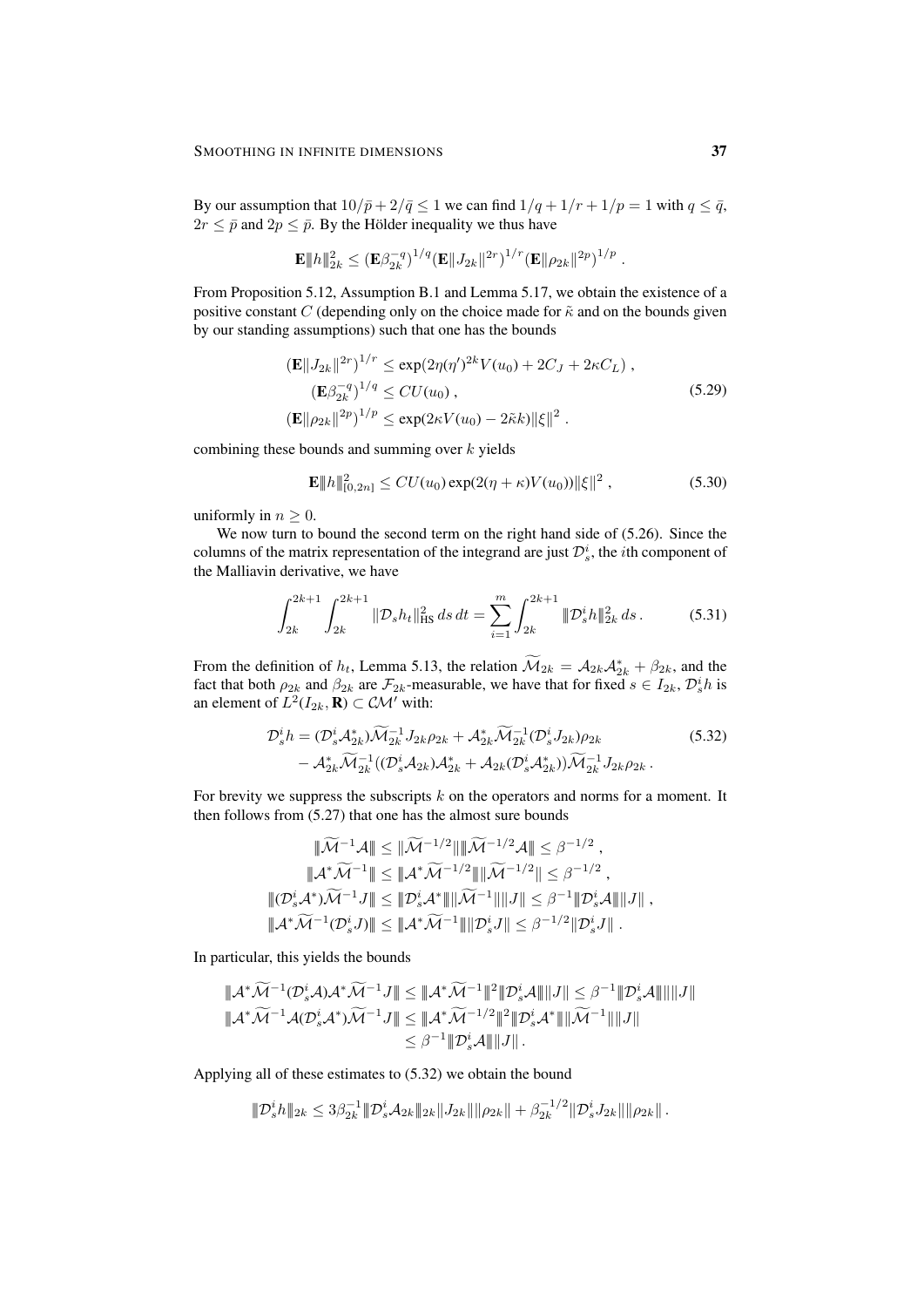The assumption that  $10/\bar{p} + 2/\bar{q} \leq 1$  ensures that we can find  $q \leq \bar{q}/2$ ,  $r \leq \bar{p}/2$  and  $p \leq \bar{p}/4$  with  $1/r + 2/p + 1/q = 1$ . Applying Hölder's inequality to the preceding products yields:

$$
\mathbf{E} \|\mathcal{D}_s^i h\|_{2k}^2 \leq 18 (\mathbf{E} \beta_{2k}^{-2q})^{1/q} (\mathbf{E} \|\mathcal{D}_s^i \mathcal{A}_{2k}\|_{2k}^{2p} \mathbf{E} \|\rho_{2k}\|^{2p})^{1/p} (\mathbf{E} \|J_{2k}\|^{2r})^{1/r} + 2 (\mathbf{E} \beta_{2k}^{-q})^{1/q} (\mathbf{E} \|\mathcal{D}_s^i J_{2k}\|^{2p} \mathbf{E} \|\rho_{2k}\|^{2p})^{1/p} .
$$

We now use previous estimates to control each term. From Lemma 5.13 and Proposition 5.12, we have the bounds

$$
\begin{aligned} \left(\mathbf{E} \|\mathcal{D}_s^i J_{2k}\|^{2p}\right)^{1/p} &\leq \exp(4\eta(\eta')^{2k} V(u_0) + 4\kappa C_L + 2C_J + 2C_J^{(2)}) \,,\\ \left(\mathbf{E} \|\mathcal{D}_s^i \mathcal{A}_{2k}\|_{2k}^{2p}\right)^{1/p} &\leq \|G\|^2 \exp(4\eta(\eta')^{2k} V(u_0) + 4\kappa C_L + 2C_J + 2C_J^{(2)}) \,. \end{aligned}
$$

Recall furthermore the bounds on  $\rho_{2k}$  and  $J_{2k}$  already mentioned in (5.29). Lastly, from Assumption B.1 we have that, similarly as before, there exists a positive constant  $C$  such that

$$
(\mathbf{E}\beta_{2k}^{-q})^{1/q} \leq (\mathbf{E}\beta_{2k}^{-2q})^{1/q} \leq CU^2(u_0) .
$$

Combining all of these estimates produces

$$
\sum_{i=1}^m \int_{2k}^{2k+1} \| \mathcal{D}_s^i h \|_{2k}^2 ds \leq C \exp((8\eta + 2\kappa)V(u_0))U^2(u_0) ,
$$

for some different constant C depending only on  $C_J, C_J^{(2)}, C_L, \eta, \kappa, \tilde{\kappa}$  and the choice of  $\delta$  in (5.22). Combining this estimate with (5.30) and (5.26) concludes the proof.  $\Box$ 

# 6 Spectral properties of the Malliavin matrix

The results in this section build on the ideas and techniques from [MP06] and [BM07]. In the first, the specific case of the 2D-Navier Stokes equation was studied using similar ideas. The time reversed representation of the Malliavin matrix used there is also the basis of our analysis here (see also [Oco88]). In the context for the 2D-Navier Stokes equations, a result analogous to Theorem 6.7 was proven. As here, one of the key results needed is a connection between the typical size of a non-adapted Wiener polynomial and the typical size of its coefficients. In [MP06], since the non-linearity was quadratic, only Wiener polynomials of degree one were considered and the calculations and formulation were made a coordinate dependent fashion. In [BM07], the calculations were reformulated in a basis free fashion which both made possible the extension to more complicated non-linearities and the inclusion of forcing which was not diagonal in the chosen basis. Furthermore in [BM07], a result close to Theorem 6.7 was claimed. Unfortunately, the auxiliary Lemma 9.12 in that article contains a mistake, which left the proof of this result incomplete.

That being said, the techniques and presentation used in this and the next section build on and refine those from [BM07]. One technical, but important, distinction between Theorem 6.7 and the preceding versions is that Theorem 6.7 allows for rougher test functions. This is accomplished by allowing  $K_{t,T}$  to have a singularity in a certain interpolation norm as  $t \to T$ . See equation (6.3a) for the precise form. This extension is important in correcting an error in [HM06] which requires control of the Malliavin matrix of a type given by Theorem 6.7, that is with test functions rougher than those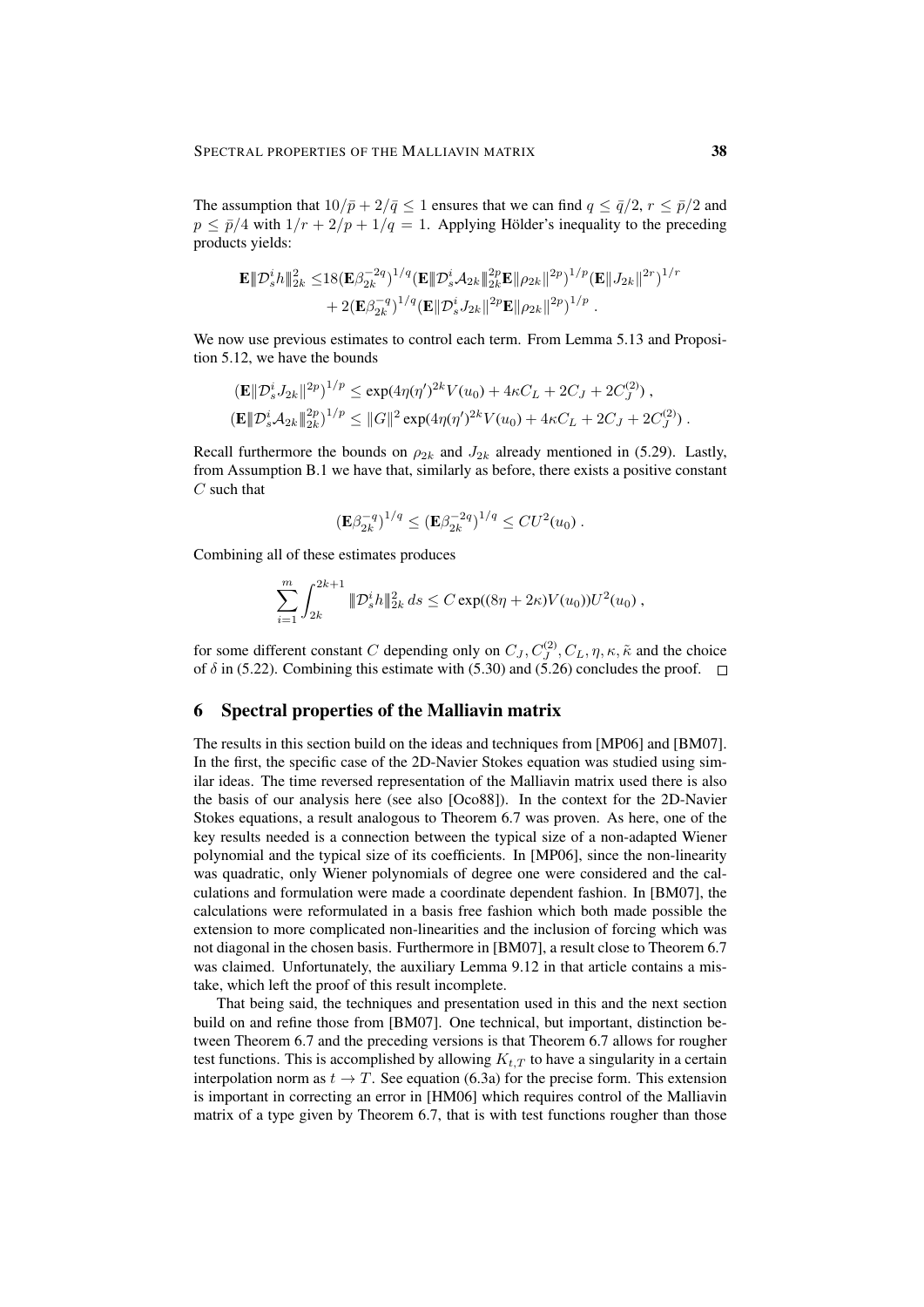allowed in [MP06]. Indeed, the second inequality in equation (4.25) of [HM06] is not justified, since the operator  $M_0$  is only selfadjoint in  $L^2$  and not in  $H^1$ . Theorem 6.7 rectifies the situation by dropping the requirement to work with  $H^1$  completely.

## 6.1 Bounds on the dynamic

As the previous sections have shown, it is sufficient to have control on the moments of u and J in  $H$  to control their moments in many stronger norms. This motivates the next assumption. For the entirety of this section we fix a  $T_0 > 0$ .

**Assumption C.1** *There exists a continuous function*  $\Psi_0: \mathcal{H} \to [1,\infty)$  *such that, for every*  $T \in (0, T_0]$  *and every*  $p \geq 1$  *there exists a constant* C *such that* 

$$
\mathbf{E} \sup_{T \le t \le 2T} \|u_t\|^p \le C\Psi_0^p(u_0),
$$
  

$$
\mathbf{E} \sup_{T \le s < t \le 2T} \|J_{s,t}\|^p \le C\Psi_0^p(u_0),
$$

*for every*  $u_0 \in \mathcal{H}$ *. Here,*  $||J||$  *denotes the operator norm of J from*  $\mathcal{H}$  *to*  $\mathcal{H}$ *.* 

Under this assumption, we immediately obtain control over the adjoint  $K_{s,t}$ .

**Proposition 6.1** *Under Assumption C.1 for every*  $T \in (0, T_0]$  *and every*  $p \ge 1$  *there exists a constant* C *such that*

$$
\mathbf{E} \sup_{T \le s < t \le 2T} \|K_{s,t}\|^p \le C \Psi_0^p(u_0),
$$

*for every*  $u_0 \in \mathcal{H}$ *.* 

*Proof.* By Proposition 3.10 we know that  $K_{s,t}$  is the adjoint of  $J_{s,t}$  in  $H$ . Combined with Assumption C.1 this implies the result.  $\Box$ 

In the remainder of this section, we will study the solution to (3.1) away from  $t = 0$  and up to some terminal time  $T$  which we fix from now on. We also introduce the interval  $I_{\delta} = [\frac{T}{2}, T - \delta]$  for some  $\delta \in (0, \frac{T}{4}]$  to be determined later. Given  $u_t$  a solution to (3.1), we also define a process  $v_t$  by  $v_t = u_t - GW(t)$ , which is more regular in time. Using Assumption C.1 and the a priori estimates from the previous sections, we obtain:

**Proposition 6.2** *Let Assumption C.1 hold and*  $\Psi_0$  *be the function introduced there. For any fixed*  $\gamma < \gamma_*$  *and*  $\hat{\beta} < \beta_*$  *there exists a positive q so that if*  $\Psi = \Psi_0^q$  *then the solutions to (3.1) satisfy the following bounds for every initial condition*  $u_0 \in \mathcal{H}$ :

$$
\mathbf{E} \sup_{t \in I_{\delta}} \|u_t\|_{\gamma+1}^p \le C_p \Psi^p(u_0) \,, \tag{6.1a}
$$

$$
\mathbf{E} \sup_{t \in I_{\delta}} \|\partial_t v_t\|_{\gamma}^p \le C_p \Psi^p(u_0) \,. \tag{6.1b}
$$

*Furthermore, its linearization*  $J_{0,t}$  *is bounded by* 

E sup  $t \in I_{\delta}$ sup  $\sup_{\|\varphi\| \le 1} \|J_{0,t}\varphi\|_{\gamma+1}^p \le C_p \Psi^p(u_0)$ , (6.2a)

$$
\mathbf{E} \sup_{t \in I_{\delta}} \sup_{\|\varphi\| \le 1} \|\partial_t J_{0,t} \varphi\|_{\gamma}^p \le C_p \Psi^p(u_0) \,. \tag{6.2b}
$$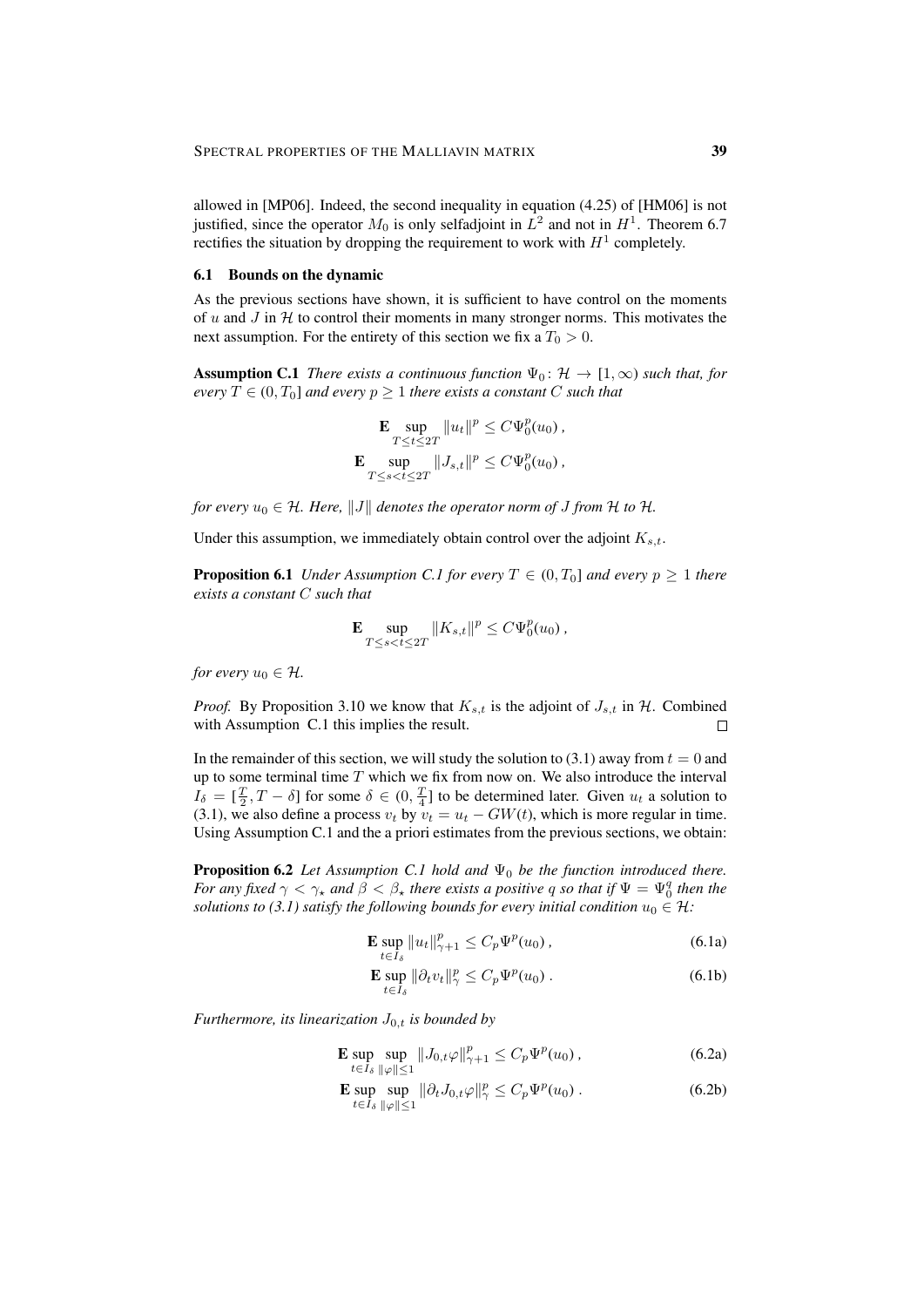*Finally, the adjoint*  $K_{t,T}$  *to the linearization satisfies the bounds* 

$$
\mathbf{E} \sup_{t \in I_{\delta}} \sup_{\|\varphi\| \le 1} \|K_{t,T}\varphi\|_{\beta+1}^p \le \frac{C_p \Psi^p(u_0)}{\delta^{\bar{p}_{\beta}p}} , \qquad (6.3a)
$$

$$
\mathbf{E} \sup_{t \in I_{\delta}} \sup_{\|\varphi\| \le 1} \|\partial_t K_{t,T} \varphi\|_{\beta}^p \le \frac{C_p \Psi^p(u_0)}{\delta^{\bar{p}_{\beta} p}} , \qquad (6.3b)
$$

*where*  $\bar{p}_\beta$  *is as in Proposition 3.9. In all these bounds,*  $C_p$  *is a constant depending only on* p *and on the details of the equation (3.1).*

Remark 6.3 One can assume without loss of generality, and we will do so from now on, that the exponent q defining  $\Psi$  is greater or equal to n, the degree of the nonlinearity. This will be useful in the proof of Lemma 6.16 below.

*Proof.* It follows immediately from Assumption C.1 that

$$
\mathbf{E} \sup_{t \in [T/4, T]} \|u_t\|^p \le C\Psi_0^p(u_0) .
$$

Combining this with Proposition 3.6 yields the first of the desired bounds with  $q = p_{\gamma}$ . Here,  $\Psi_0$  is as in Assumption C.1 and  $p_\gamma$  is as in Proposition 3.6.

Turning to the bound on  $\partial_t v_t$ , observe that v satisfies the random PDE

$$
\partial_t v_t = F(v_t + GW(t)) = F(u_t), \quad v_0 = u_0.
$$

It follows at once from Proposition 3.6 and Assumption A.1.2 that the quoted estimate holds with  $q = p_{\gamma+1}$ . More precisely, it follows from Proposition 3.6 that  $u_t \in \mathcal{H}_\alpha$  for every  $\alpha < \gamma_* + 1$ . Therefore,  $Lu_t \in \mathcal{H}_\gamma$  for  $\gamma < \gamma_*$ . Furthermore,  $N \in Poly(\mathcal{H}_{\gamma+1}, \mathcal{H}_{\gamma})$  by Assumption A.1.2, so that  $N(u_t) \in \mathcal{H}_{\gamma}$  as well. The claim then follows from the *a priori* bounds obtained in Proposition 3.6.

Concerning the bound (6.2a) on the linearization  $J_{0,t}$ , Proposition 3.7 combined with Assumption C.1 proves the result with  $q = \bar{q}_{\gamma} + 1$ . The line of reasoning used to bound  $\|\partial_t v_t\|_{\gamma}$  also controls  $\|\partial_t J_{s,t}\|_{\gamma}$  for  $s < t$  and  $s, t \in I_{\delta}$ , since  $\partial_t J_{s,t}$  $-LJ_{s,t} + DN(u_t)J_{s,t}.$ 

Since Proposition 6.1 give an completely analogous bound for  $K_{s,t}$  in H as for  $J_{s,t}$ the results on K follow from the *a priori* bounds in Proposition 3.9.  $\Box$ 

#### 6.2 A Hörmander-like theorem in infinite dimensions

In this section, we are going to formulate a lower bound on the Malliavin covariance matrix  $\mathcal{M}_t$  under a condition that is very strongly reminiscent of the bracket condition in Hörmanders celebrated "sums of squares" theorem [Hör85, Hör67]. The proof of the result presented in this section will be postponed until Section 6.3 and constitutes the main technical result of this work.

Throughout all of this section and Section 6.3, we are going to make use of the bounds outlined in Proposition 6.2. We therefore now fix once and for all some choice of constants

$$
\gamma \in [-a, \gamma_{\star}) \quad \text{and} \quad \beta \in [-a, \beta_{\star}) \quad \text{satisfying} \quad \gamma + \beta \ge -1 \,. \tag{6.4}
$$

From now on, we will only ever use Proposition 6.2 with this fixed choice for  $\gamma$  and  $\beta$ . This is purely a convenience for expositional clarity since we will need these bounds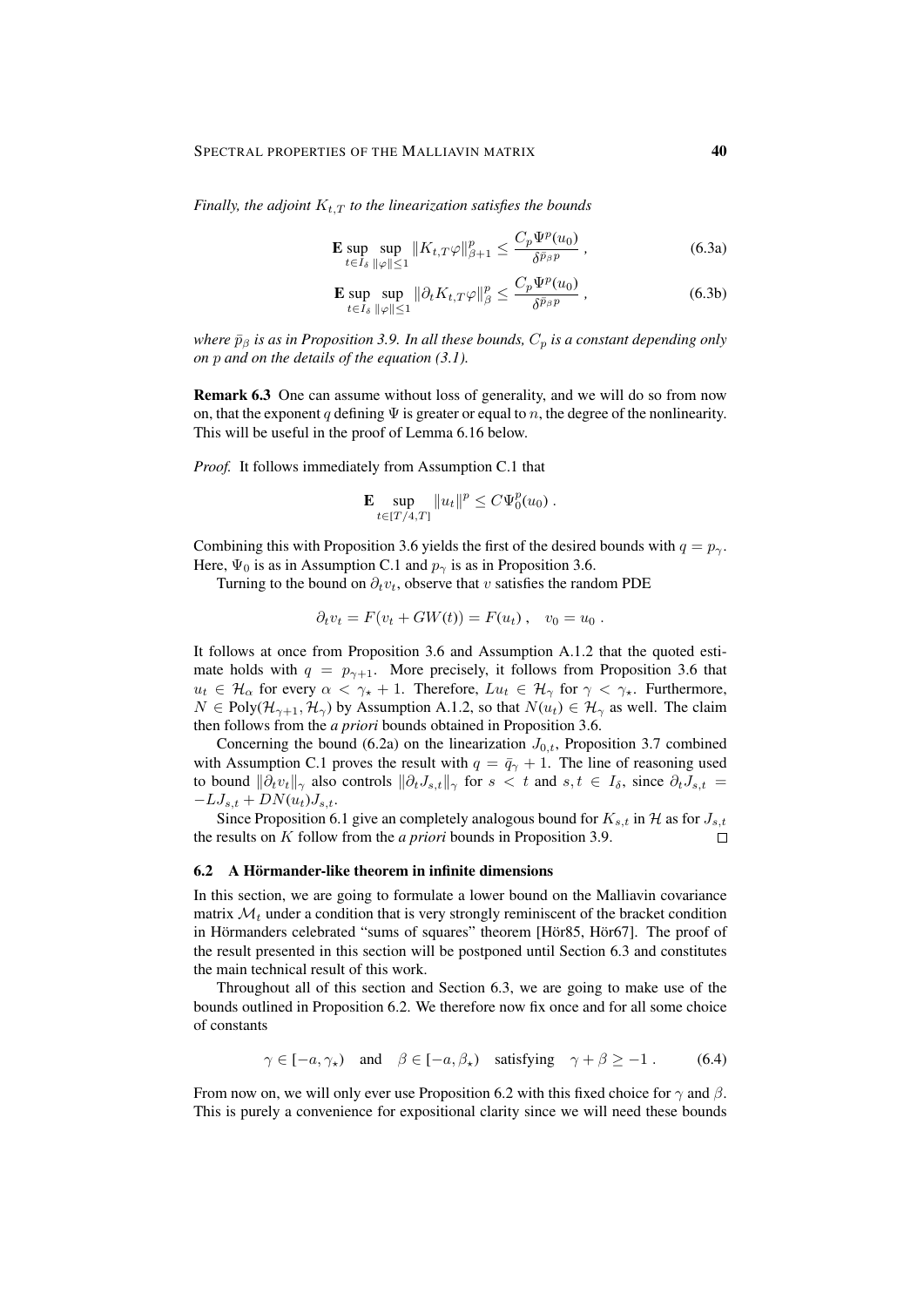only finitely many times. As a side remark, note that one should think of these constants as being arbitrarily close to  $\gamma_{\star}$  and  $\beta_{\star}$  respectively.

With  $\gamma$  and  $\beta$  fixed as in (6.4), we introduce the set

$$
Poly(\gamma, \beta) \stackrel{\text{def}}{=} Poly(\mathcal{H}_{\gamma}, \mathcal{H}_{-\beta - 1}) \cap Poly(\mathcal{H}_{\gamma + 1}, \mathcal{H}_{-\beta})
$$
(6.5)

for notational convenience. (For integer m, Poly<sup>m</sup>( $\gamma$ ,  $\beta$ ) is defined analogously.) A polynomial  $Q \in Poly(\gamma, \beta)$  is said to be *admissible* if

$$
[Q_{\alpha}, F_{\sigma}] \in \text{Poly}(\gamma, \beta) ,
$$

for *every* pair of multi-indices  $\alpha$ ,  $\sigma$ . Here,  $Q_{\alpha}$  and  $F_{\sigma}$  are defined as in (3.4) and F is the drift term of the SPDE (3.1) defined in (3.2).

This definition allows us to define a family of increasing subsets  $A_i \subset Poly(\gamma, \beta)$ by the following recursion:

$$
A_1 = \{g_k, k = 1, ..., d\} \subset \mathcal{H}_{\gamma_*+1} \approx \text{Poly}^0(\mathcal{H}_{\gamma_*+1}) \subset \text{Poly}(\gamma, \beta),
$$
  

$$
A_{i+1} = A_i \cup \{Q_\alpha, [F_\sigma, Q_\alpha] : Q \in A_i, Q \text{ admissible, and } \alpha, \sigma \text{ multi-indices}\}.
$$

**Remark 6.4** Recall from (3.5) that  $Q_{\alpha}$  is proportional to the iterated "Lie bracket" of Q with  $g_{\alpha_1}, g_{\alpha_2}$  and so forth. Similarly,  $[F_{\sigma}, Q_{\alpha}]$  is the Lie bracket between two different iterated Lie brackets. As such, except for the issue of admissibility, the set of brackets considered here is exactly the same as in the traditional statement of Hörmander's theorem, only the order in which they appear is slightly different.

To each  $A_N$  we associate a positive symmetric quadratic form-valued function  $\mathcal{Q}_N$  by

$$
\langle \varphi, \mathcal{Q}_N(u)\varphi \rangle = \sum_{Q \in \mathcal{A}_N} \langle \varphi, Q(u) \rangle^2.
$$

Lastly for  $\alpha \in (0, 1)$ , and for a given orthogonal projection  $\Pi: \mathcal{H} \to \mathcal{H}$ , we define  $\mathcal{S}_\alpha \subset \mathcal{H}$  by

$$
S_{\alpha} = \{ \varphi \in \mathcal{H} \setminus \{0\} : \|\Pi \varphi\| \ge \alpha \|\varphi\| \} . \tag{6.6}
$$

With this notation, we make the following non-degeneracy assumption:

**Assumption C.2** *For every*  $\alpha > 0$ *, there exists*  $N > 0$  *and a function*  $\Lambda_{\alpha} : \mathcal{H} \to$  $[0, \infty)$  *such that* 

$$
\inf_{\varphi \in \mathcal{S}_{\alpha}} \frac{\langle \varphi, \mathcal{Q}_N(u)\varphi \rangle}{\|\Pi\varphi\|^2} \geq \Lambda_{\alpha}^2(u) \,,
$$

*for every*  $u \in \mathcal{H}_a$ *. Furthermore, for every*  $p \geq 1$ *,*  $t > 0$  *and every*  $\alpha \in (0, 1)$ *, there exists C* such that  $\mathbf{E} \Lambda_{\alpha}^{-p}(u_t) \leq C \Psi^p(u_0)$  for every initial condition  $u_0 \in \mathcal{H}$ .

Remark 6.5 Assumption C.2 is in some sense weaker than the usual non-degeneracy condition of Hörmander's theorem, since it only requires  $\mathcal{Q}_N$  to be sufficiently nondegenerate on the range of  $\Pi$ . In particular, if  $\Pi = 0$ , then Assumption C.2 is void and always holds with  $\Lambda_{\alpha} = 1$ , say. This is the reason why, by choosing for  $\Pi$  a projector onto some finite-dimensional subspace of  $H$ , one can expect Assumption C.2 to hold for a finite value of  $N$ , even in our situation where  $A_N$  only contains finitely many elements.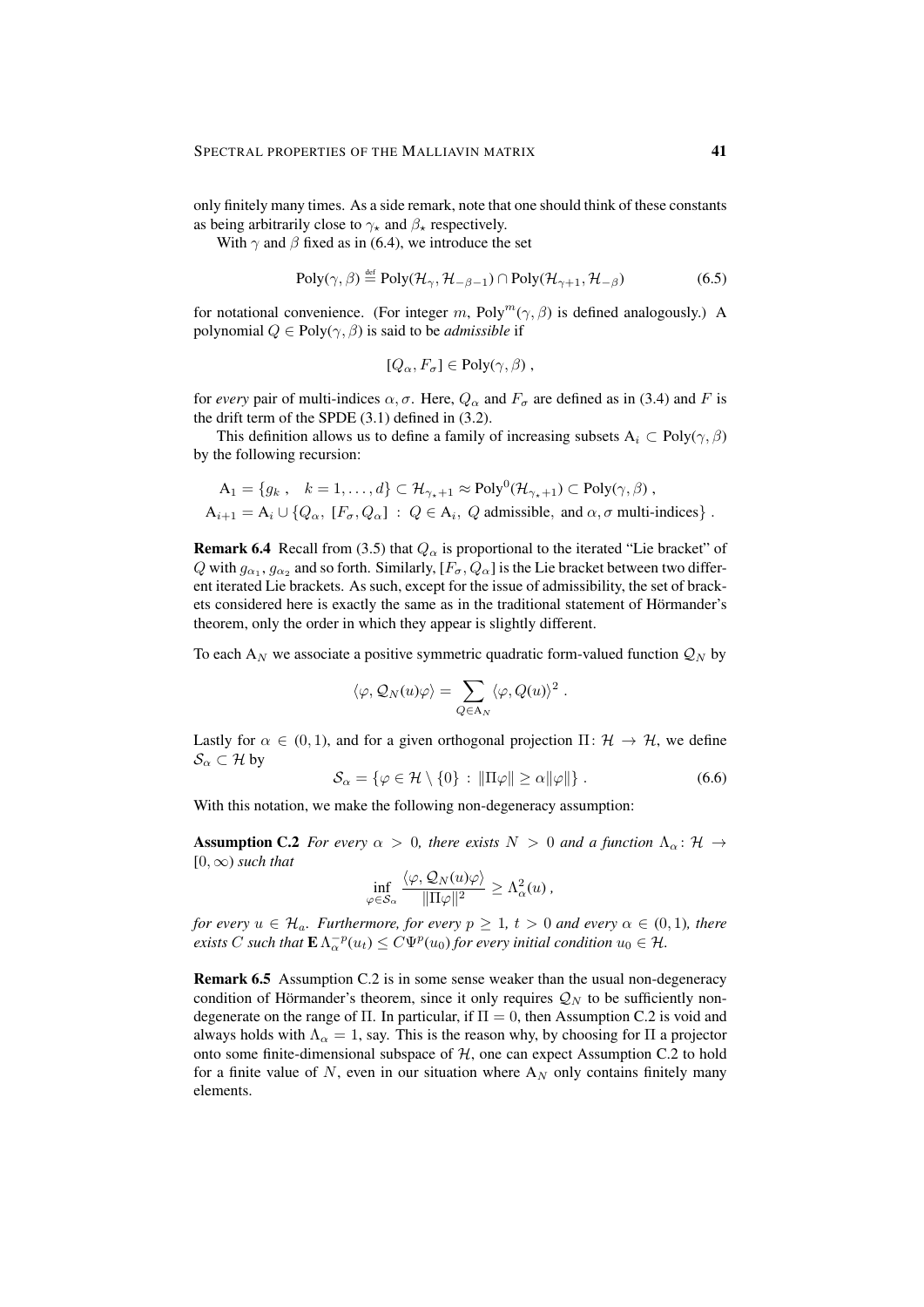**Remark 6.6** As will be seen in Section 8, it is often possible to choose  $\Lambda_{\alpha}$  to be a constant, so that the second part of Assumption C.2 is automatically satisfied.

When Assumption C.2 holds, we have the following result whose proof is given in Section 6.3.

Theorem 6.7 *Consider an SPDE of the type (3.1) such that Assumptions A.1 and C.1 hold. Let furthermore the Malliavin matrix*  $\mathcal{M}_t$  *be defined as in (4.10) and*  $\mathcal{S}_{\alpha}$  *as in (6.6). Let* Π *be a finite rank orthogonal projection satisfying Assumption C.2. Then, there exists*  $\theta > 0$  *such that, for every*  $\alpha \in (0, 1)$ *, every*  $p \ge 1$  *and every*  $t > 0$  *there exists a constant* C *such that the bound*

$$
\mathbf{P}\Big(\inf_{\varphi\in\mathcal{S}_{\alpha}}\frac{\langle\varphi,M_t\varphi\rangle}{\|\varphi\|^2}\leq\varepsilon\Big)\leq C\Psi^{\theta p}(u_0)\varepsilon^p,
$$

*holds for every*  $u_0 \in \mathcal{H}$  *and every*  $\varepsilon \leq 1$ *.* 

Remark 6.8 If Π is a finite rank orthogonal projection satisfying Assumption C.2 then Theorem 6.7 provides the critically ingredient to prove the smoothness of the density of  $(\mathcal{P}_t^*\delta_x)\Pi^{-1}$  with respect to Lebesgue measure. Though [BM07] contains a few unfortunate errors, it still provides the framework needed to deduce smoothness of these densities from Theorem 6.7. In particular, one needs to prove that  $\Pi u_t$  is infinitely Malliavin differentiable. Section 5.1 of [BM07] shows how to accomplish this in a setting close to ours, see also [MP06].

#### 6.3 Proof of Theorem 6.7

While the aim of this section is to prove Theorem 6.7, we begin with some preliminary definitions which will simplify its presentation. Many of the arguments used will rely on the construction of "exceptional sets" of small probability outside of which certain intuitive implications hold. This justifies the introduction of the following notational shortcut:

**Definition 6.9** Given a collection  $H = \{H^{\varepsilon}\}_{\varepsilon \leq 1}$  of subsets of the ambient probability space  $\Omega$ , we will say that "H is a family of negligible events" if, for every  $p \ge 1$  there exists a constant  $C_p$  such that  $P(H^{\varepsilon}) \leq C_p \varepsilon^p$  for every  $\varepsilon \leq 1$ .

Given such a family H and a statement  $\Phi_{\varepsilon}$  depending on a parameter  $\varepsilon > 0$ , we will say that " $\Phi_{\varepsilon}$  holds modulo H" if, for every  $\varepsilon \leq 1$ , the statement  $\Phi_{\varepsilon}$  holds on the complement of  $H^{\varepsilon}$ .

We will say that the family  $H$  is "universal" if it does not depend on the problem at hand. Otherwise, we will indicate which parameters it depends on.

Given two families  $H_1$  and  $H_2$  of negligible sets, we write  $H = H_1 \cup H_2$  as a shortcut for the sentence " $H^{\varepsilon} = H_1^{\varepsilon} \cup H_2^{\varepsilon}$  for every  $\varepsilon \leq 1$ ." Let us state the following useful fact, the proof of which is immediate:

**Lemma 6.10** *Let*  $H_n^{\varepsilon}$  *be a collection of events with*  $n \in \{1, ..., C\varepsilon^{-\kappa}\}\$  *for some arbitrary but fixed constants* C and  $\kappa$  and assume that  $P(H_k^{\varepsilon}) = P(H_\ell^{\varepsilon})$  for any pair (k,  $\ell$ ). Then, if the family  $\{H_1^{\varepsilon}\}$  is negligible, the family  $\{H^{\varepsilon}\}$  defined by  $H^{\varepsilon}=\bigcup_n H_n^{\varepsilon}$ *is also negligible.*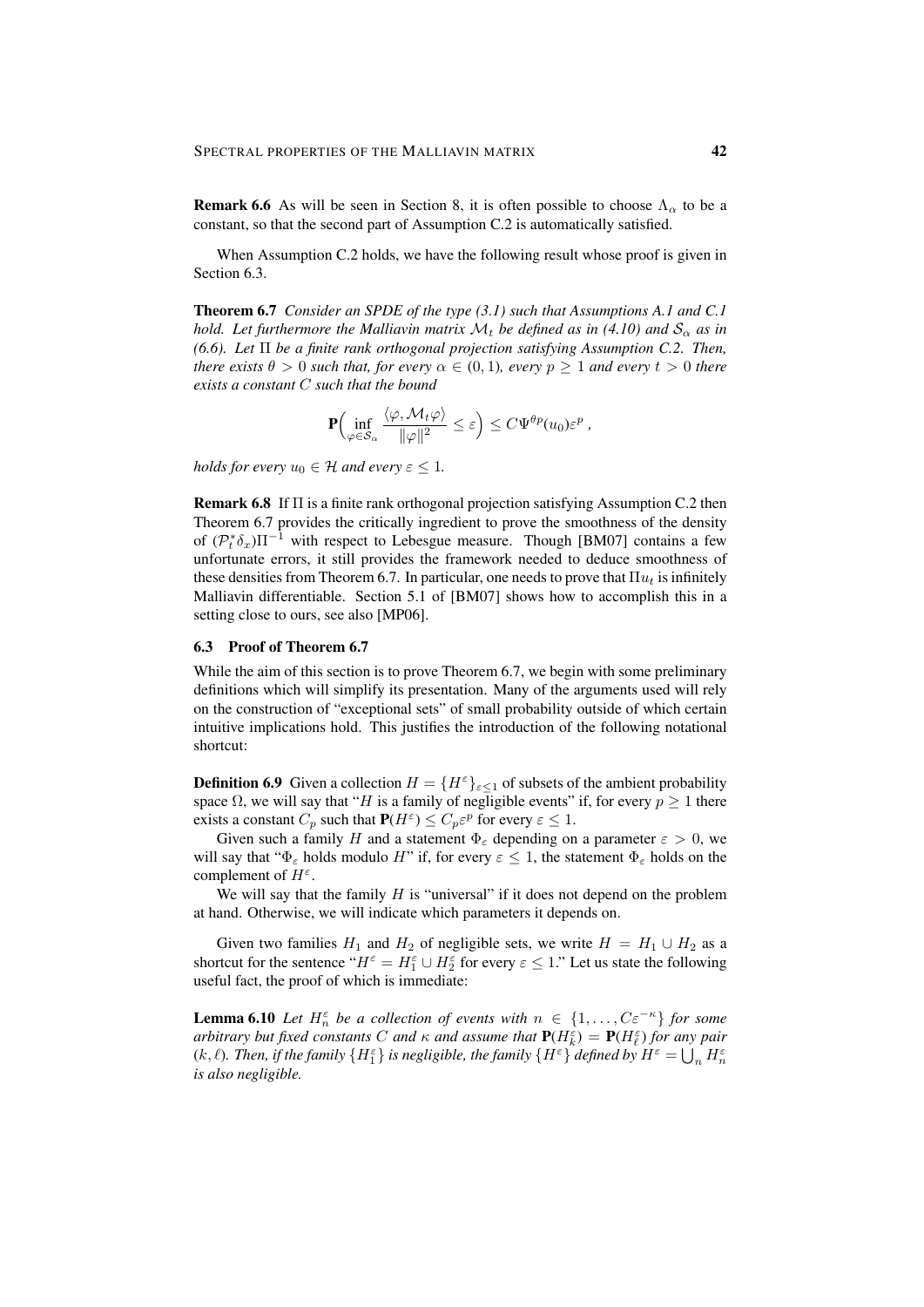Remark 6.11 The same statement also holds of course if the equality between probabilities of events is replaced by two-sided bounds with multiplicative constants that do not depend on  $k, \ell$ , and  $\varepsilon$ .

An important particular case is when the family  $H$  depends on the initial condition  $u_0$  to (3.1). We will then say that H is "Ψ-controlled" if the constant  $C_p$  can be bounded by  $\tilde{C}_p \Psi^p(u_0)$ , where  $\tilde{C}_p$  is independent of  $u_0$ .

In this language, the conclusion of Theorem 6.7 can be restated as saying that there exists  $\theta > 0$  such that, for every  $\alpha > 0$ , the event

$$
\inf_{\varphi \in \mathcal{S}_{\alpha}} \langle \varphi, \mathcal{M}_T \varphi \rangle \leq \varepsilon ||\varphi||^2
$$

is a  $\Psi^{\theta}$ -controlled family of negligible events. Recall that the terminal time T was fixed once and for all and that the function  $\Psi$  was defined in Proposition 6.2. We further restate this as an implication in the following theorem which is easily seen to be equivalent to Theorem 6.7:

Theorem 6.12 *Let* Π *be a finite rank orthogonal projection satisfying Assumption C.2. Then, there exists*  $\theta > 0$  *such that for every*  $\alpha \in (0, 1)$ *, the implication* 

 $\varphi \in \mathcal{S}_\alpha \qquad \Longrightarrow \qquad \langle \varphi , \mathcal{M}_T \varphi \rangle > \varepsilon \| \varphi \|^2$ 

*holds modulo a* Ψ<sup>θ</sup> *-controlled family of negligible events.*

# 6.4 Basic structure and idea of proof of Theorem 6.12

We begin with an overly simplified version of the argument which neglects some technical difficulties. The basic idea of the proof is to argue that if  $\langle \mathcal{M}_T \varphi, \varphi \rangle$  is small then  $\langle Q_k(u_T) \varphi, \varphi \rangle$  must also be small (with high probability) for every  $k > 0$ . This is proved inductively, beginning with the directions which are directly forced, namely those belonging to A<sub>1</sub>. Assumption C.2 then guarantees in turn that  $\|\Pi\varphi\|$  must be small with high probability. On the other hand, since  $\varphi \in S_\alpha$ , we know for a fact that  $\|\Pi\varphi\| \ge \alpha \|\varphi\|$  which is not small. Hence one of the highly improbable events must have occurred.

This sketch of proof is essentially the same as that of Hörmander's theorem in finite dimensions, see [Mal78, KS84, KS85a, Nor86, Nua95]. Trying to adapt this argument to the infinite-dimensional case, one is rapidly faced with two major hurdles. First, processes of the form  $t \mapsto \langle J_{t,T} g, \varphi \rangle$  appearing in the definition of  $\mathcal{M}_T$  are not adapted to the filtration generated by the driving noise. In finite dimensions, this difficulty is overcome by noting that

$$
\mathcal{M}_t = J_{0,t} \hat{\mathcal{M}}_t J_{0,t}^*, \qquad \hat{\mathcal{M}}_t = \int_0^t J_{0,s}^{-1} G G^* (J_{0,s}^*)^{-1} ds ,
$$

and then working with  $\hat{\mathcal{M}}_t$  instead of  $\mathcal{M}_t$ . (  $\hat{\mathcal{M}}_t$  is often called the reduced Malliavin covariance matrix.) The processes  $t \mapsto \langle J_{0,t}^{-1}g, \varphi \rangle$  appearing there are now perfectly nice semimartingales and one can use Norris' lemma [Nor86], which is a quantitative version of the Doob-Meyer decomposition theorem, to show inductively that if  $\langle \varphi, \mathcal{M}_T \varphi \rangle$  is small, then  $t \mapsto \langle J_{0,t}^{-1} Q(u_t), \varphi \rangle$  must be small for every vector field  $Q \in A_k$ . In our setting, unlike in some previous results for infinite-dimensional systems [BT05], the Jacobian  $J_{0,t}$  is not invertible. This is a basic feature of dissipative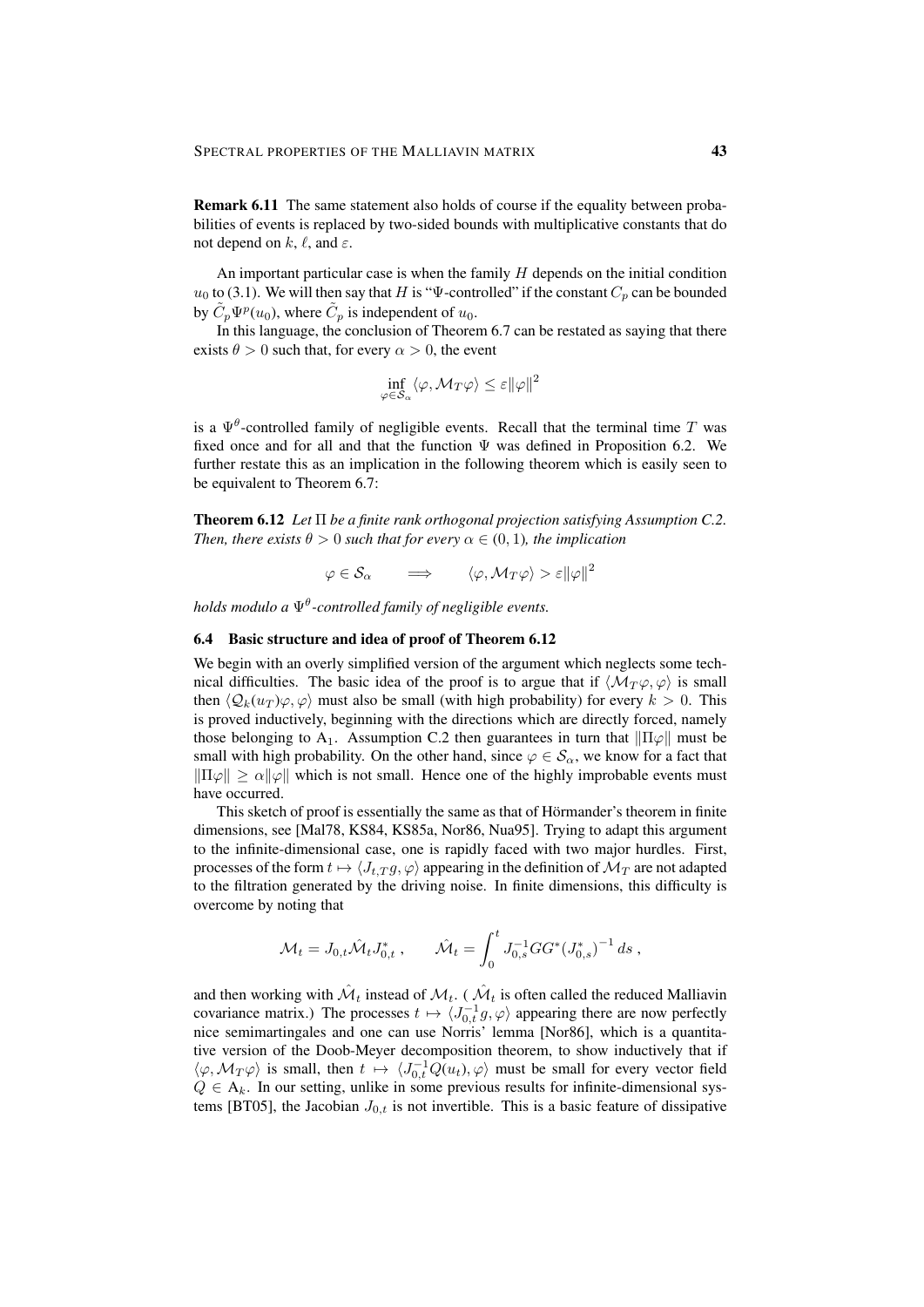PDEs with a smoothing linear term which is the dominating term on the right hand side. Such dynamical systems only generate semi-flows as opposed to invertible flows.

Even worse, there appears to be no good theory characterising a large enough subset belonging to its range. The only other situations to our knowledge where this has been overcome previously are the linear case [Oco88], as well as the particular case of the two-dimensional Navier-Stokes equations on the torus [MP06] and in [BM07] for a setting close to ours. As in those settings, we do not attempt to define something like the operator  $\hat{\mathcal{M}}_t$  mentioned above but instead we work directly with  $\mathcal{M}_t$ , so that we do not have Norris' lemma at our disposal. It will be replaced by the result from Section 7 on "Wiener polynomials." This result states that if one considers a polynomial where the variables are independent Wiener processes and the coefficients are arbitrary (possibly non-adapted) Lipschitz continuous stochastic processes, then the polynomial being small implies that with high probability each individual monomial is small. It will be shown in this section how it is possible to exploit the polynomial structure of our nonlinearity in order to replace Norris' lemma by such a statement.

Another slightly less serious drawback of working in an infinite-dimensional setting is that we encounter singularities at  $t = 0$  and at  $t = T$  (for the operator  $J_{t,T}$ ). Recall the definition of the time interval  $I_{\delta} = [\frac{T}{2}, T - \delta]$  from Section 3. We will work on this interval which is strictly included in  $[0, T]$  to avoid these singularities. There will be a trade-off between larger values of  $\delta$  that make it easy to avoid the singularity and smaller values of  $\delta$  that make it easier to infer bounds for  $\langle \mathcal{Q}_k(u_T) \varphi, \varphi \rangle$ .

When dealing with non-adapted processes, it is typical to replace certain standard arguments which hinge on adaptivity by arguments which use local time-regularity properties instead. This was also the approach used in [MP06, BM07]. To this end we introduce the following Hölder norms. For  $\theta \in (0, 1]$ , we define the Hölder norm for functions  $f: I_{\delta} \to \mathcal{H}$  by

$$
\|f\|_{\theta} = \sup_{s,t \in I_{\delta}} \frac{\|f(s) - f(t)\|}{|t - s|^{\theta}}, \tag{6.7}
$$

and similarly if  $f$  is real-valued. (Note that even though we use the same notation as for the norm in the Cameron-Martin space in the previous section, these have nothing to do with each other. Since on the other hand the Cameron-Martin norm is never used in the present section, we hope that this does not cause too much confusion.) We furthermore set

$$
\|f\|_{\theta,\gamma} = \sup_{s,t \in I_{\delta}} \frac{\|f(s) - f(t)\|_{\gamma}}{|t - s|^{\theta}},
$$

where  $\|\cdot\|_{\gamma}$  denotes the  $\gamma$ th interpolation norm defined in Assumption A.1. Finally, we are from now on going to assume that  $\delta$  is a function of  $\varepsilon$  through a scaling relation of the type

$$
\delta = \frac{T}{4} \varepsilon^r \tag{6.8}
$$

for some (very small) value of  $r$  to be determined later.

## 6.5 Some preliminary calculations

We begin with two preliminary calculations. The first translates a given growth of the moments of a family of random variables into a statement saying that the variables are "small," modulo a negligible family of events. As such, it is essentially a translation of Chebyshev's inequality into our language. The second is an interpolation result which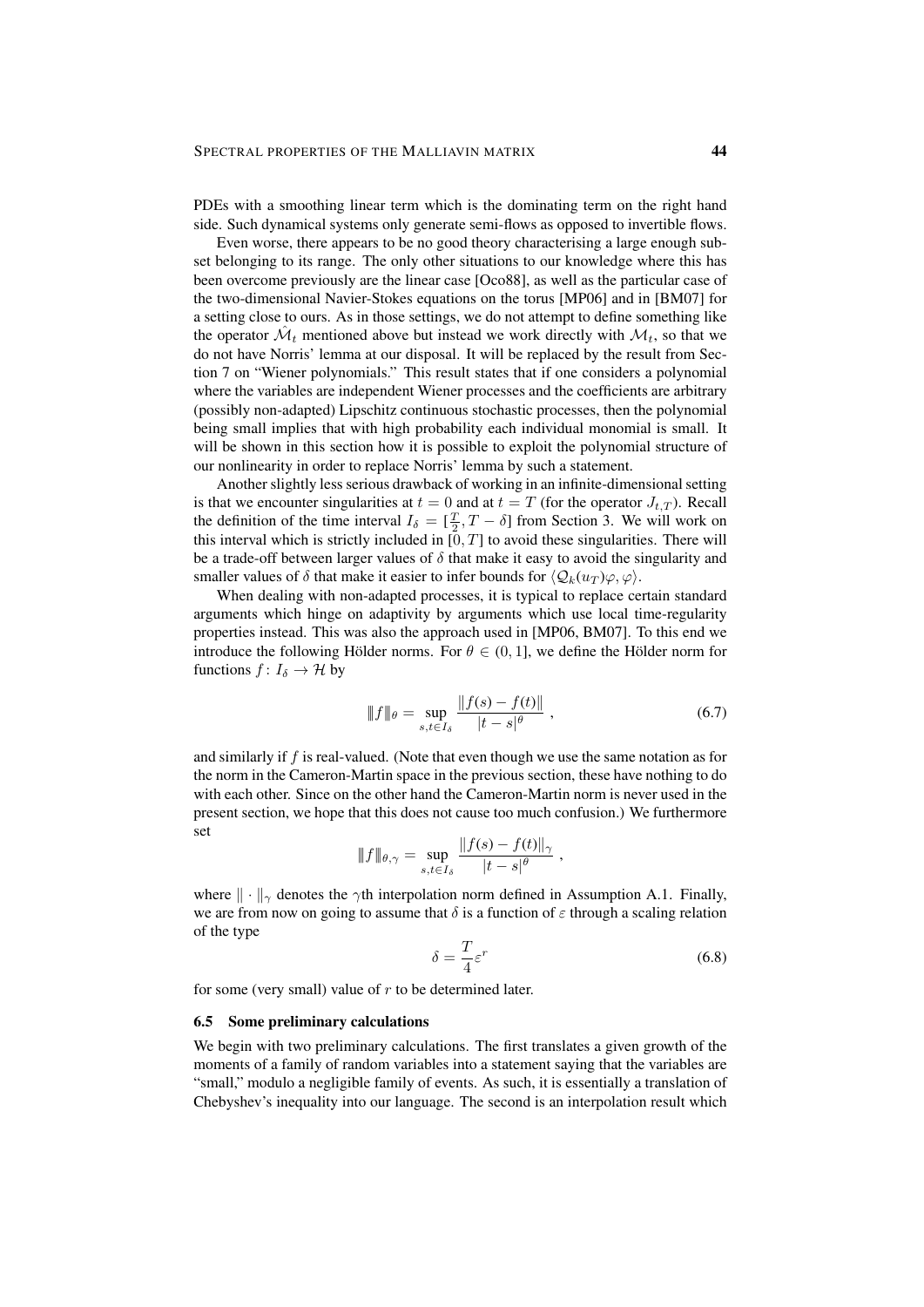controls the supremum of a function's derivative by the supremum of the function and the size of some Hölder coefficient.

**Lemma 6.13** Let  $\delta$  be as in (6.8) with  $r > 0$ , let  $\Psi : \mathcal{H} \to [1, \infty)$  be an arbitrary func*tion, and let*  $X_{\delta}$  *be a*  $\delta$ -dependent family of random variables such that there exists  $b \in$ **R** (b is allowed to be negative) such that, for every  $p \geq 1$ ,  $\mathbf{E} |X_{\delta}|^p \leq C_p \Psi^p(u_0) \delta^{-bp}$ . *Then, for any*  $q > br$  *and any*  $c > 0$ *, the family of events* 

$$
\left\{ |X_{\delta}| > \frac{\varepsilon^{-q}}{c} \right\}
$$

 $i$ s  $\Psi^{\frac{1}{q-br}}$ -dominated negligible.

*Proof.* It follows from Chebychev's inequality that

$$
\mathbf{P}\Big(|X_{\delta}| > \frac{\varepsilon^{-q}}{c}\Big) \leq C_p c^p \Psi^p \delta^{-bp} \varepsilon^{qp} = \bar{C}_{\ell} (\Psi^{\frac{1}{q-br}})^{\ell} \varepsilon^{\ell} ,
$$

where  $\overline{C}_{\ell}$  is equal to  $C_p c^p$  with  $\ell = p(q - br)$ . Provided that  $q - br > 0$ , this holds for every  $\ell > 0$  and the claim follows.  $\Box$ 

**Lemma 6.14** *Let*  $f: [0, T] \rightarrow \mathbb{R}$  *be continuously differentiable and let*  $\alpha \in (0, 1]$ *. Then, the bound*

$$
\|\partial_t f\|_{L^\infty} = \|f\|_1 \leq 4 \|f\|_{L^\infty} \max\Bigl\{\frac{1}{T}, \|f\|_{L^\infty}^{-\frac{1}{1+\alpha}} \|\partial_t f\|_{\alpha}^{\frac{1}{1+\alpha}}\Bigr\}
$$

*holds, where*  $|| f ||_{\alpha}$  *denotes the best*  $\alpha$ -Hölder constant for f.

*Proof.* Denote by  $x_0$  a point such that  $|\partial_t f(x_0)| = ||\partial_t f||_{L^{\infty}}$ . It follows from the definition of the  $\alpha$ -Hölder constant  $\|\partial_t f\|_{\mathcal{C}^{\alpha}}$  that  $|\partial_t f(x)| \geq \frac{1}{2} \|\partial_t f\|_{L^{\infty}}$  for every x such that  $|x-x_0| \le (\|\partial_t f\|_{L^\infty}/2\|\partial_t f\|_{\mathcal{C}^\alpha})^{1/\alpha}$ . The claim then follows from the fact that if f is continuously differentiable and  $|\partial_t f(x)| \geq A$  over an interval I, then there exists a point  $x_1$  in the interval such that  $|f(x_1)| \ge A|I|/2$ .  $\Box$ 

# 6.6 Transferring properties of  $\varphi$  back from the terminal time

We now prove a result which shows that if  $\varphi \in \mathcal{S}_{\alpha}$  then with high probability both  $\|\Pi K_{T-\delta,T} \varphi\|$  and the ratio  $\|\Pi K_{T-\delta,T} \varphi\|/\|K_{T-\delta,T} \varphi\|$  can not change dramatically for small enough  $\delta$ . This allows us to step back from the terminal time T to the right end point of the time interval  $I_{\delta}$ . As mentioned at the start of this section, this is needed to allow the rougher test functions used in Theorem 6.7.

Lemma 6.15 *Let* (6.9b) *hold and fix any orthogonal projection* Π *of* H *onto a finite dimensional subspace of* H *spanned by elements of* H1*. Recall furthermore the relation (6.8) between δ and*  $\varepsilon$ *. There exists a constant*  $c \in (0, 1)$  *such that, for every*  $r > 0$  *and every*  $\alpha > 0$ *, the implication* 

$$
\varphi \in \mathcal{S}_{\alpha} \implies K_{T-\delta,T} \varphi \in \mathcal{S}_{c\alpha} \text{ and } ||\Pi K_{T-\delta,T} \varphi|| \geq \frac{\alpha}{2} ||\varphi||,
$$

*holds modulo a*  $\Psi^{1/r}$ -controlled family of negligible events.

To prove this Lemma, we will need the following axillary lemma whose proof is given at the end of the section.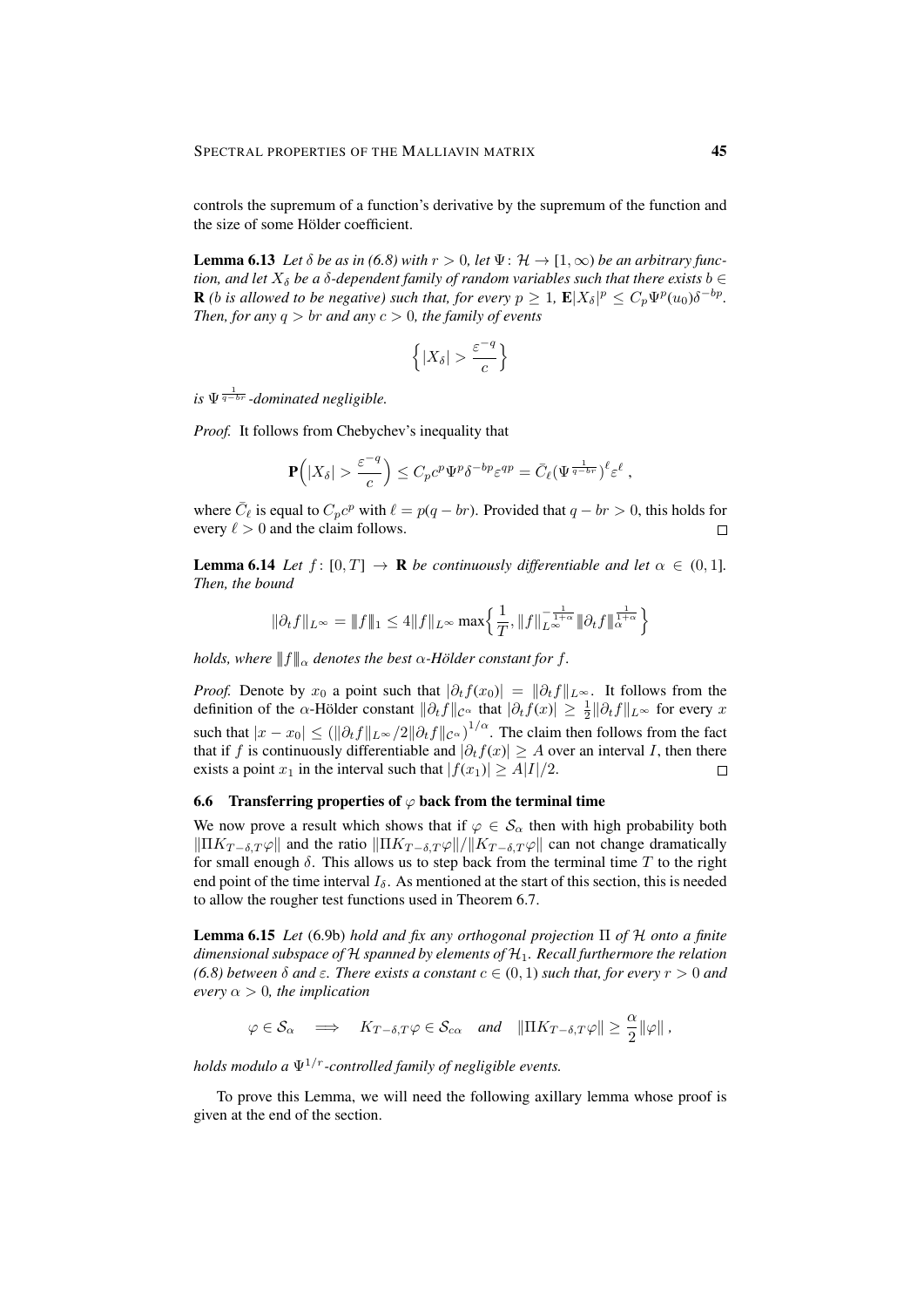**Lemma 6.16** *For any*  $\delta \in (0, T/2]$ *, one has the bound* 

$$
\mathbf{E} \sup_{\|\varphi\| \le 1} \|K_{T-\delta,T}\varphi - e^{-\delta L}\varphi\|^p \le C_p \Psi^{np}(u_0) \delta^{(1-a)p} \,,\tag{6.9a}
$$

$$
\mathbf{E} \sup_{\|\varphi\| \le 1} \|K_{T-\delta,T}\varphi - \varphi\|_{-1}^p \le C_p \Psi^{np}(u_0) \delta^{(1-a)p} ,\tag{6.9b}
$$

*for every*  $p \geq 1$  *and every*  $u_0 \in \mathcal{H}$ *. Here, n is the degree of the nonlinearity* N.

*Proof of Lemma 6.15.* We begin by showing that, modulo some  $\Psi^{1/r}$ -dominated family of negligible events,

$$
\|\Pi \varphi\| \geq \alpha \|\varphi\| \quad \Longrightarrow \quad \|\Pi K_{T-\delta,T}\varphi\| \geq \frac{\alpha}{2} \|\varphi\| \;.
$$

By the assumption on  $\Pi$ , we can find a collection  $\{v_k\}_{k=1}^N$  in  $\mathcal{H}_1$  with  $||v_k|| = 1$  such that  $\Pi \varphi = \sum_k v_k \langle v_k, \varphi \rangle$ . Therefore, there exists a constant  $C_1 = \sup_k ||v_k||_1$  so that  $\|\Pi\varphi\| \leq C_1 \|\varphi\|_{-1}$ . Combining Lemma 6.13 with Lemma 6.16, we see that

$$
\sup_{\varphi \in \mathcal{H} \,:\, \|\varphi\|=1} \|K_{T-\delta,T}\varphi - \varphi\|_{-1} \le \frac{\alpha}{2C_1},\tag{6.10}
$$

modulo a  $\Psi^{\frac{n}{(1-a)r}}$ -dominated family of negligible events. Hence, modulo the same family of events,

$$
\|\Pi K_{T-\delta,T}\varphi\| \ge \|\Pi\varphi\| - C_1 \|K_{T-\delta,T}\varphi - \varphi\|_{-1}
$$
  

$$
\ge \alpha \|\varphi\| - \frac{\alpha}{2} \|\varphi\| = \frac{\alpha}{2} \|\varphi\|.
$$

Combining now Lemma 6.13 with (6.9a), we see that

$$
||K_{T-\delta,T}\varphi|| \le ||\varphi|| + ||e^{-\delta L}\varphi|| \le C||\varphi||,
$$

modulo a  $\Psi^{\frac{n}{(1-a)r}}$ -dominated family of negligible events, thus showing that  $K_{T-\delta,T}\varphi$ belongs to  $S_{c\alpha}$  with  $c = 1/(2C)$  and concluding the proof.  $\Box$ 

We now give the proof of the auxiliary lemma used in the proof of Lemma 6.15.

*Proof of Lemma 6.16.* It follows from (3.13) and the variation of constants formula that

$$
K_{T-\delta,T}\varphi-e^{-\delta L}\varphi=\int_{T-\delta}^T e^{-(T-s)L}DN^*(u_s)K_{s,T}\varphi\,ds\;.
$$

It now follows from Assumption A.1, point 3 that there exists  $\gamma_0 \in [0, \gamma_* + 1)$  such that  $DN^*(u)$  is a bounded linear map from H to  $\mathcal{H}_{-a}$  for every  $u \in \gamma_0$  and that its norm is bounded by  $C||u||_{\gamma_0}^{n-1}$  for some constant C. The first bound then follows by combining Proposition 6.2 with the fact that  $e^{-Lt}$  is bounded by  $Ct^{-a}$  as an operator from  $\mathcal{H}_{-a}$  to  $\mathcal H$  as a consequence of standard analytic semigroup theory [Kat80].

In order to obtain the second bound, we write

$$
||K_{T-\delta,T}\varphi - \varphi||_{-1} \le ||K_{T-\delta,T}\varphi - e^{-L\delta}\varphi||_{-1} + ||e^{-L\delta}\varphi - \varphi||_{-1}
$$
  

$$
\le ||K_{T-\delta,T}\varphi - e^{-L\delta}\varphi|| + C\delta,
$$

where the last inequality is again a consequence of standard analytic semigroup theory. The claim then follows from (6.9a). $\Box$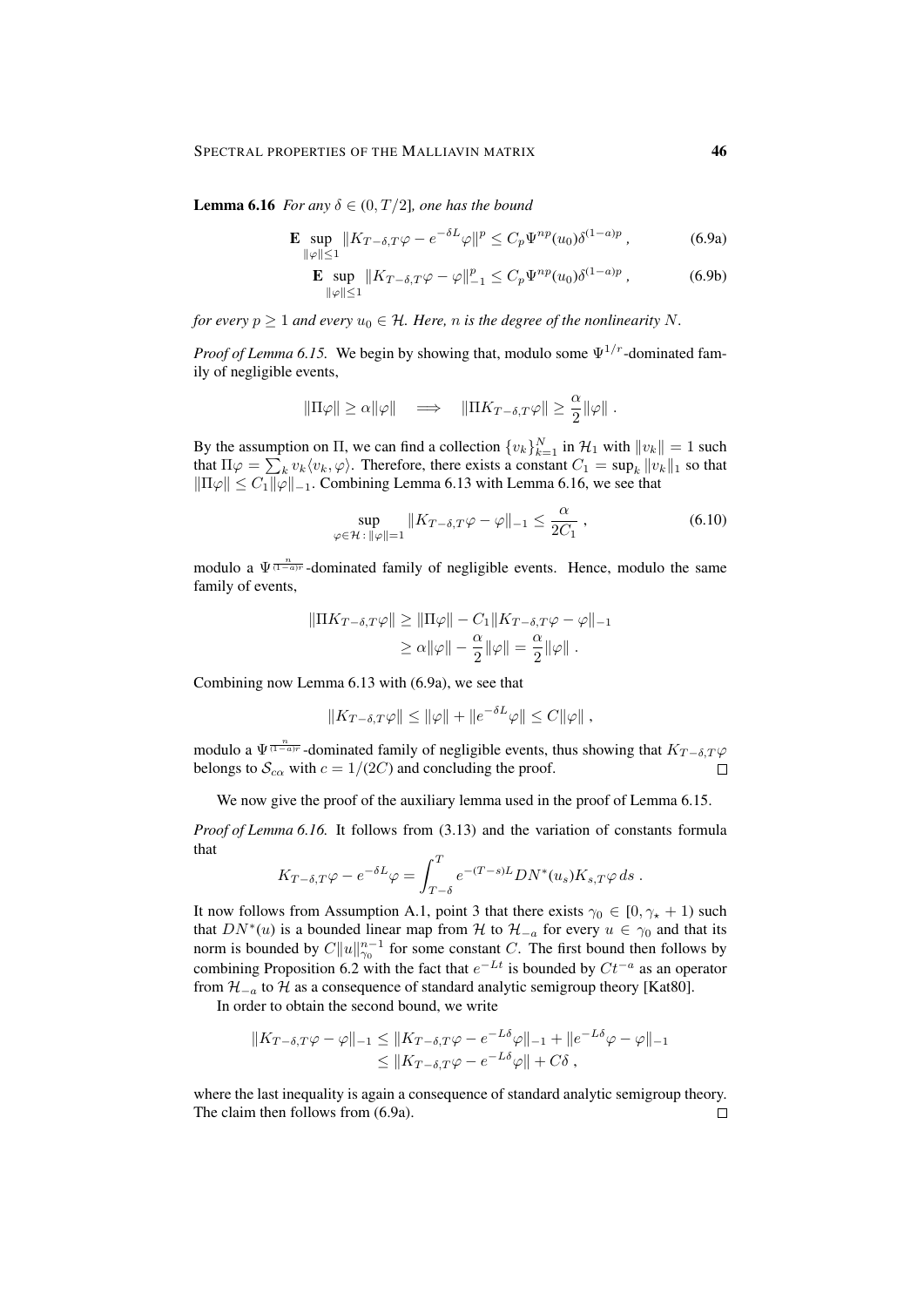# 6.7 The smallness of  $\mathcal{M}_T$  implies the smallness of  $\mathcal{Q}_N(u_{T-\delta})$

In this section, we show that if  $\langle \mathcal{M}_T \varphi, \varphi \rangle$  is small then  $\langle \mathcal{Q}_N (u_t)K_t \varphi, K_t \varphi \rangle$  must also be small with high probability for every  $t \in I_\delta$ . The precise statement is given by the following result:

**Lemma 6.17** Let the Malliavin matrix  $\mathcal{M}_T$  be defined as in (4.10) and assume that *Assumptions A.1 and C.1 are satisfied. Then, for every*  $N > 0$ *, there exist*  $r_N > 0$ *,*  $p_N > 0$  and  $q_N > 0$  such that, provided that  $r \le r_N$ , the implication

$$
\langle \varphi, \mathcal{M}_T \varphi \rangle \leq \varepsilon ||\varphi||^2 \quad \Longrightarrow \quad \sup_{Q \in \mathcal{A}_N} \sup_{t \in I_\delta} |\langle K_{t,T} \varphi, Q(u_t) \rangle| \leq \varepsilon^{p_N} ||\varphi|| \ ,
$$

*holds modulo some*  $Ψ<sup>q<sub>N</sub></sup>$ *-dominated negligible family of events.* 

*Proof.* The proof proceeds by induction on N and the steps of this induction are the content of the next two subsections. Since  $A_1 = \{g_1, \ldots, g_d\}$ , the case  $N = 1$  is implied by Lemma 6.18 below, with  $p_1 = 1/4$ ,  $q_1 = 8$ , and  $r_1 = 1/(8\bar{p}_\beta)$ .

The inductive step is then given by combining Lemmas 6.21 and 6.24 below. At each step, the values of  $p_n$  and  $r_n$  decrease while  $q_n$  increases, but all remain strictly positive and finite after finitely many steps.  $\Box$ 

# 6.8 The first step in the iteration

The "priming step" in the inductive proof of Lemma 6.17 follows from the fact that the directions which are directly forced by the Wiener processes are not too small with high probability.

Lemma 6.18 *Let the Malliavin matrix* M *be defined as in (4.10) and assume that Assumptions A.1 and C.1 are satisfied. Then, provided that*  $r \leq 1/(8\bar{p}_\beta)$ *, the implication* 

$$
\langle \varphi, \mathcal{M}_T \varphi \rangle \leq \varepsilon ||\varphi||^2 \quad \Longrightarrow \quad \sup_{k=1...d} \sup_{t \in I_\delta} |\langle K_{t,T} \varphi, g_k \rangle| \leq \varepsilon^{1/4} ||\varphi||,
$$

*holds modulo some*  $\Psi^8$ -dominated negligible family of events. Here,  $\bar{p}_\beta$  is as in (6.3b) *and*  $\beta$  *was fixed in* (6.4).

*Proof.* For notational compactness, we scale  $\varphi$  to have norm one by replacing  $\varphi$  with  $\varphi/\|\varphi\|$ . We will still refer to this new unit vector as  $\varphi$ . Now assume that  $\langle \varphi, \mathcal{M}_T \varphi \rangle$  <  $\varepsilon$ . It then follows from (4.10) that

$$
\sup_{k=1...d} \int_{I_{\delta}} \langle g_k, K_{t,T} \varphi \rangle^2 dt \leq \varepsilon.
$$

Applying Lemma 6.14 with  $f(t) = \int_{T/2}^{t} |\langle g_k, K_{s,T} \varphi \rangle| ds$  and  $\alpha = 1$ , it follows that there exists a constant  $C > 0$  such that, for every  $k = 1...d$ , either

$$
\sup_{t \in I_{\delta}} |\langle g_k, K_{t,T} \varphi \rangle| \leq \varepsilon^{1/4},
$$
  

$$
\|\langle g_k, K_{\cdot,T} \varphi \rangle\|_1 \geq C \varepsilon^{-1/4}.
$$
 (6.11)

or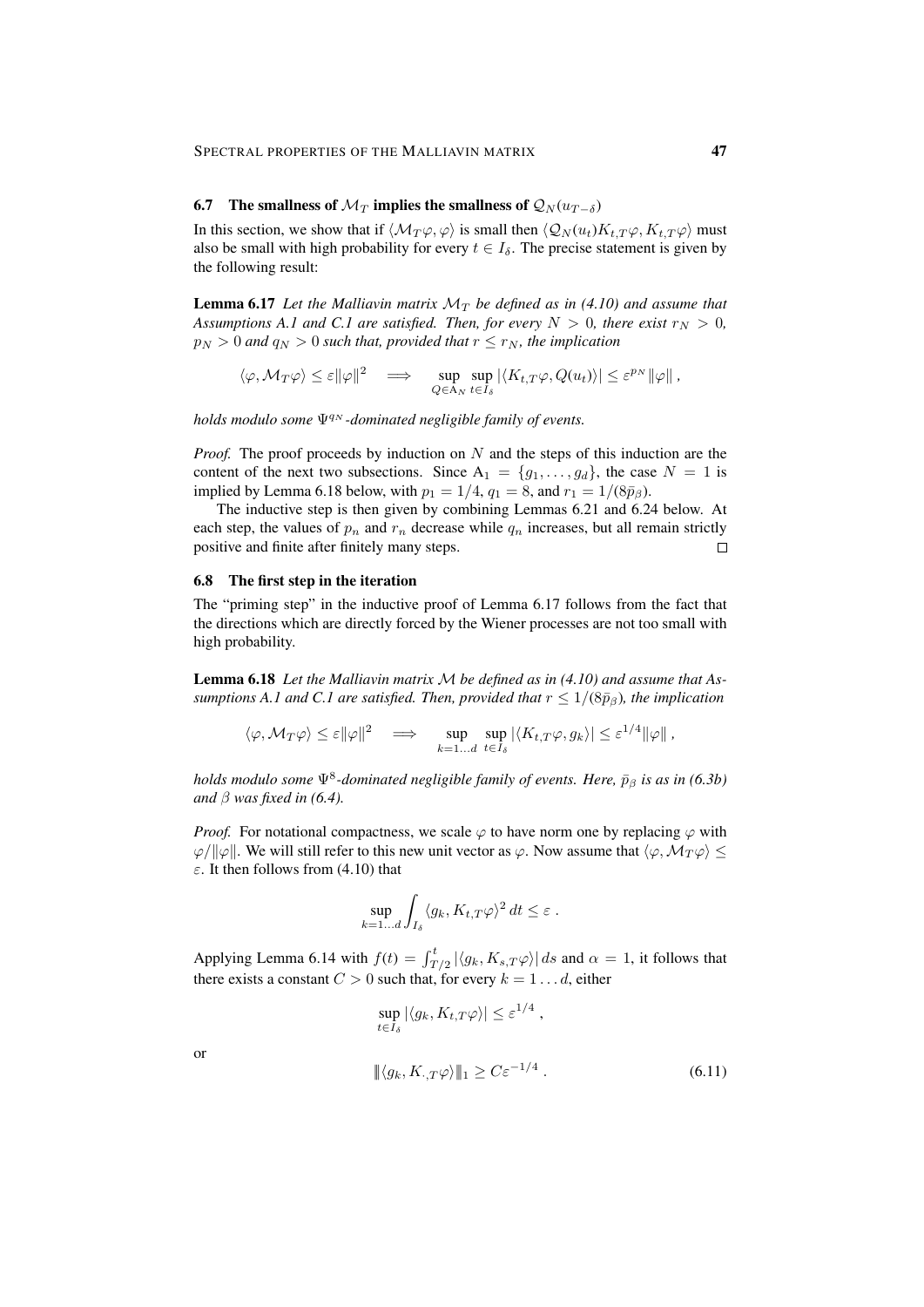Therefore, to complete the proof, we need only to show that the latter events form a  $\Psi^4$ dominated negligible family for every k. Since  $||\langle g_k, K, T\varphi \rangle||_1 \le ||g_k||_{-\beta} ||K, T\varphi||_{1,\beta}$ , the bound (6.11) implies that

$$
\sup_{\varphi \in \mathcal{H} \,:\, \|\varphi\|=1} \|K_{t,T}\varphi\|_{1,\beta} \ge \frac{C\varepsilon^{-1/4}}{g^*} \,,\tag{6.12}
$$

where  $g^* = \max_k ||g_k||_{-\beta}$  (which is finite since we have by assumption that  $-\beta \leq$  $\gamma + 1 < \gamma_{\star} + 1$  and since  $g_k \in \mathcal{H}_{\gamma_{\star}+1}$  for every k). This event depends only on the initial condition  $u_0$  and on the model under consideration. In particular, it is independent of  $\varphi$ .

The claim now follows from the *a priori* bound (6.3b) and Lemma 6.13 with  $q = \frac{1}{4}$ and  $b = \bar{p}_\beta$ .

# 6.9 The iteration step

Recall that we consider evolution equations of the type

$$
du_t = F(u_t) dt + \sum_{k=1}^{d} g_k dW_k(t) , \qquad (6.13)
$$

where F is a "polynomial" of degree n. The aim of this section is to implement the following recursion: if, for any given polynomial Q, the expression  $\langle Q(u_t), K_t, T\varphi \rangle$ is "small" in the supremum norm, then both the expression  $\langle [Q, F](u_t), K_t, T\varphi \rangle$  and  $\langle [Q, q_k](u_t), K_{t,T} \varphi \rangle$  must be small in the supremum norm as well.

The main technical tool used in this section will be the estimates on "Wiener polynomials" from Section 7. Using the notation

$$
W_{\alpha}(t) \stackrel{\text{def}}{=} W_{\alpha_1}(t) W_{\alpha_2}(t) \cdots W_{\alpha_{\ell}}(t) ,
$$

for a multi-index  $\alpha = (\alpha_1, \dots, \alpha_\ell)$ , this estimate states that if an expression of the type  $\sum_{|\alpha| \le m} A_{\alpha}(t) W_{\alpha}(t)$  is small, then, provided that the processes  $A_{\alpha}$  are sufficiently regular in time, each of the  $A_{\alpha}$  must be small. In other words, two distinct monomials in a Wiener polynomial cannot cancel each other out. Here, the processes  $A_{\alpha}$  do not have to be adapted to the filtration generated by the  $W_k$ , so this gives us some kind of anticipative replacement of Norris' lemma. The main trick that we use in order to take advantage of such a result is to switch back and forth between considering the process  $u_t$  solution to (6.13) and the process  $v_t$  defined by

$$
v_t \stackrel{\text{def}}{=} u_t - \sum_{k=1}^d g_k W_k(t) ,
$$

which has more time-regularity than  $u_t$ . Recall furthermore that given a polynomial  $Q$ and a multi-index  $\alpha$ , we denote by  $Q_{\alpha}$  the corresponding term (3.5) appearing in the (finite) Taylor expansion of Q.

Recall the definition  $Poly^m(\gamma, \beta) = Poly^m(\mathcal{H}_{\gamma}, \mathcal{H}_{-\beta-1}) \cap Poly^m(\mathcal{H}_{\gamma+1}, \mathcal{H}_{-\beta}).$ We first show that if  $Q \in \text{Poly}^m(\gamma, \beta)$  and  $\langle Q(u_t), K_t, T\varphi \rangle$  is small, then the expression  $\langle Q_{\alpha}(v_t), K_t|\tau\varphi\rangle$  (note the appearance of  $v_t$  rather than  $u_t$ ) must be small as well for every multi-index  $\alpha$ :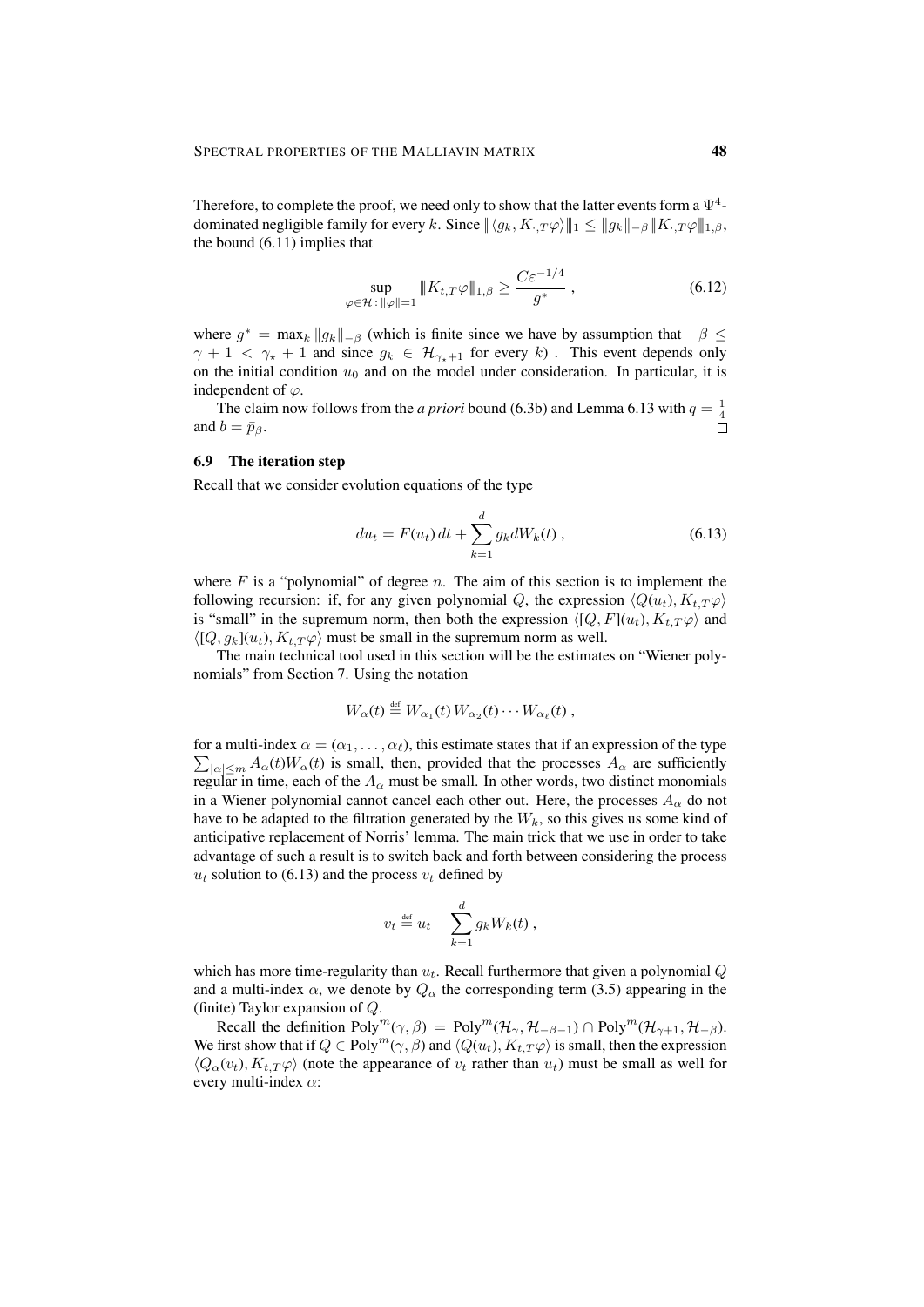**Lemma 6.19** *Let*  $Q \in \text{Poly}^m(\gamma, \beta)$  *for some*  $m \geq 0$  *and for*  $\gamma$  *and*  $\beta$  *as chosen in (6.4). Let furthermore*  $q > 0$  *an set*  $\bar{q} = q3^{-m}$ *. Then, the implication* 

$$
\sup_{t\in I_{\delta}}|\langle Q(u_t),K_{t,T}\varphi\rangle|\leq \varepsilon^q\|\varphi\|\quad\Longrightarrow\quad \sup_{\alpha}\sup_{t\in I_{\delta}}|\langle Q_{\alpha}(v_t),K_{t,T}\varphi\rangle|\leq \varepsilon^{\bar{q}}\|\varphi\|,
$$

*holds modulo some*  $\Psi^{6(m+1)/\bar{q}}$ -dominated negligible family of events, provided that  $r < \bar{q}/(6\bar{p}_\beta)$ .

*Proof.* Note first that both inner products appearing in the implication are well-defined by Proposition 6.2 and the assumptions on Q. By homogeneity, we can assume that  $\|\varphi\| = 1$ . Since Q is a polynomial, (3.4) implies that

$$
\langle Q(u_t), K_{t,T} \varphi \rangle = \sum_{\alpha} \langle Q_{\alpha}(v_t), K_{t,T} \varphi \rangle W_{\alpha}(t) .
$$

Applying Theorem 7.1, we see that, modulo some negligible family of events  $\text{Osc}_{W}^{m}$ ,  $\sup_{t\in I_\delta} |\langle Q(u_t),K_{t,T}\varphi\rangle| \leq \varepsilon^q$  implies that either

$$
\sup_{\alpha} \sup_{t \in I_{\delta}} |\langle Q_{\alpha}(v_t), K_{t,T} \varphi \rangle| \leq \varepsilon^{\bar{q}} , \tag{6.14}
$$

or there exists some  $\alpha$  such that

$$
\|\langle Q_{\alpha}(v_t), K_{\cdot, T}\varphi \rangle\|_{1} \ge \varepsilon^{-\bar{q}/3} . \tag{6.15}
$$

We begin by arguing that the second event is negligible. Since  $Q$  is of degree  $m$ , there exists a constant  $C$  such that

$$
\| \langle Q_{\alpha}(v_{t}), K_{\cdot, T} \varphi \rangle \|_{1} \leq \sup_{t \in I_{\delta}} \| K_{t, T} \varphi \|_{\beta+1} \| Q_{\alpha}(v_{\cdot}) \|_{1, -\beta-1} + \sup_{t \in I_{\delta}} \| Q_{\alpha}(v_{t}) \|_{-\beta} \| K_{\cdot, T} \varphi \|_{1, \beta} \leq C \sup_{t \in I_{\delta}} \| K_{t, T} \varphi \|_{\beta+1} \sup_{t \in I_{\delta}} \| v_{t} \|_{\gamma}^{m-1} \| v \|_{1, \gamma} + C \sup_{t \in I_{\delta}} \| v_{t} \|_{\gamma+1}^{m} \| K_{\cdot, T} \varphi \|_{1, \beta} .
$$

Here, we used the fact that  $Q_{\alpha} \in \text{Poly}^m(\mathcal{H}_{\gamma}, \mathcal{H}_{-1-\beta})$  to bound the first term and the fact that  $Q_\alpha \in \text{Poly}^m(\mathcal{H}_{\gamma+1}, \mathcal{H}_{-\beta})$  to bound the second term. The fact that  $Q_\alpha$  belongs to these spaces is a consequence of  $g_k \in \mathcal{H}_{\gamma_*+1}$  and of the definition (3.4) of  $Q_\alpha$ .

Therefore, (6.15) implies that either

$$
X_{\delta} \stackrel{\text{def}}{=} \sup_{\varphi \in \mathcal{H} : \|\varphi\| = 1} \sup_{t \in I_{\delta}} \|K_{t,T}\varphi\|_{\beta+1} \sup_{t \in I_{\delta}} \|v_{t}\|_{\gamma}^{m-1} \|v\|_{1,\gamma} \ge \frac{1}{2C} \varepsilon^{-\bar{q}/3} \tag{6.16}
$$

or

$$
Y_{\delta} \stackrel{\text{def}}{=} \sup_{\varphi \in \mathcal{H} \,:\, \|\varphi\|=1} \sup_{t \in I_{\delta}} \|v_{t}\|_{\gamma+1}^{m} \|K_{\cdot,T}\varphi\|_{1,\beta} \ge \frac{1}{2C} \varepsilon^{-\bar{q}/3} \,. \tag{6.17}
$$

Combining the Cauchy-Schwarz inequality with (6.3b) of Proposition 6.2, we see that  $X_{\delta}$  and  $Y_{\delta}$  satisfy the assumptions of Lemma 6.13 with  $\Phi = \Psi^{m+1}$  and  $b = \bar{p}_{\beta}$ , thus showing that the families of events (6.16) and (6.17) are both  $\Psi^{6(m+1)/\bar{q}}$ -dominated negligible, provided that  $r < \bar{q}/(6\bar{p}_\beta)$ .  $\Box$ 

In the sequel, we will need the follow simple result which is, in some way, a converse to Theorem 7.1.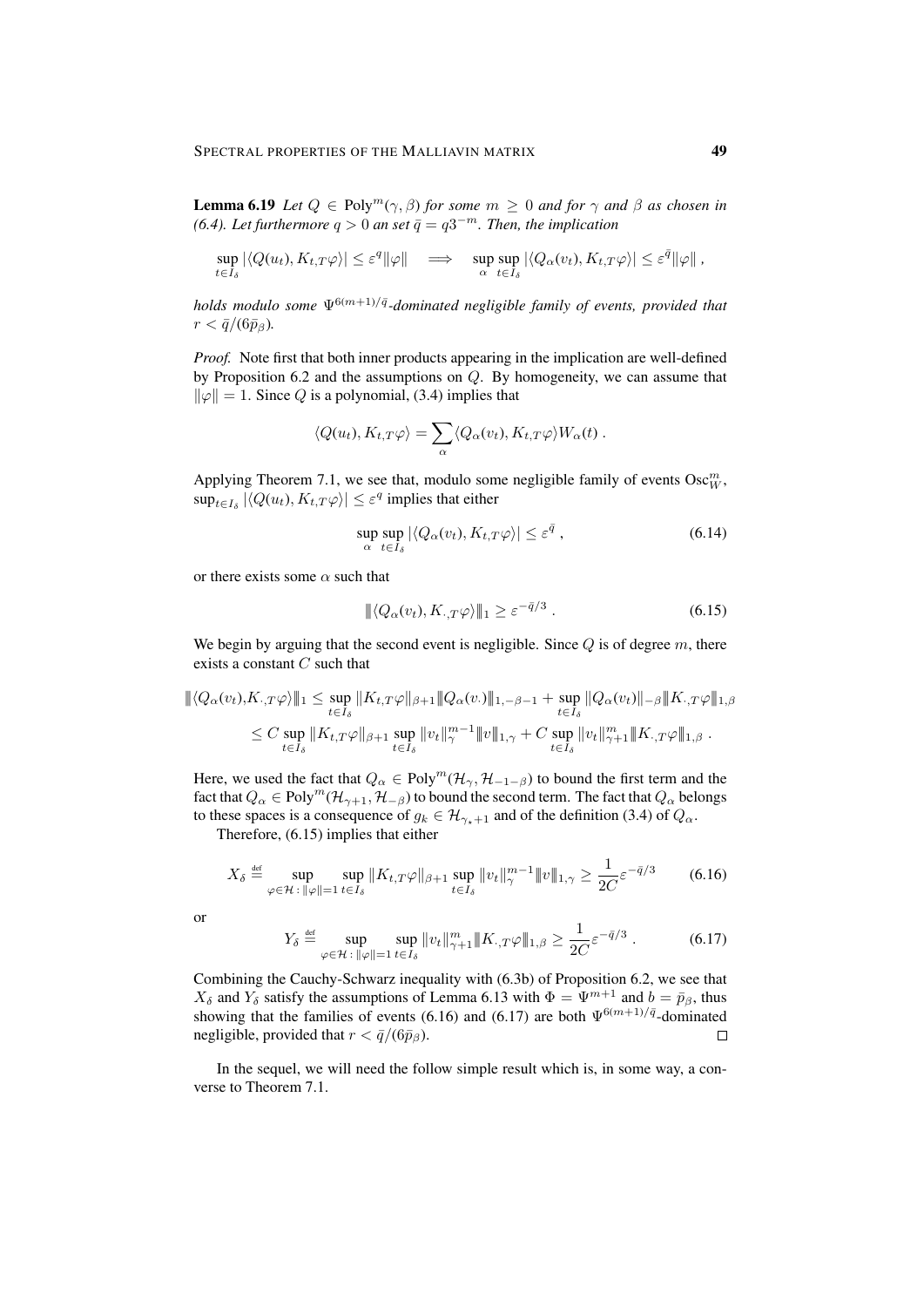**Lemma 6.20** *Given any integer*  $N > 0$  *and any two exponents*  $0 < \bar{q} < q$ *, there exists* a universal family of negligible events  $\mathit{Sup}^N_W$  such that the implication

$$
\sup_{\alpha} \sup_{t \in I_{\delta}} |A_{\alpha}(t)| < \varepsilon^{q} \qquad \Longrightarrow \qquad \sup_{t \in I_{\delta}} \Big| \sum_{\alpha : |\alpha| \leq N} A_{\alpha}(t) W_{\alpha}(t) \Big| < \varepsilon^{\bar{q}}
$$

*holds modulo Sup* $^N_W$  *for any collection of processes*  $\{A_\alpha(t):|\alpha|\leq N\}.$ 

*Proof.* Observe that

$$
\sup_{t\in I_{\delta}}\Big|\sum_{\alpha:|\alpha|\leq N}A_{\alpha}(t)W_{\alpha}(t)\Big|\leq \bigg(\sup_{\alpha}\sup_{t\in I_{\delta}}|A_{\alpha}(t)|\bigg)\bigg(\sum_{\alpha:|\alpha|\leq N}\sup_{t\in I_{\delta}}|W_{\alpha}|\bigg)
$$

Since for any  $p > 0$ ,

$$
\sum_{\alpha: |\alpha| \le N} \sup_{t \in I_{\delta}} |W_{\alpha}| > \varepsilon^{-p}
$$

is a negligible family of events, the claim follows at once.

As a corollary to Lemmas 6.19 and 6.20, we now obtain the key estimate for Lemma 6.17 in the particular case where the commutator is taken with one of the constant vector fields:

**Lemma 6.21** *Let*  $Q \in \text{Poly}^m(\gamma, \beta)$  *be a polynomial of degree* m *and let*  $q > 0$ *. Then,*  $for \bar{q} = q3^{-(m+1)}$ , the implication

$$
\sup_{t\in I_{\delta}}|\langle Q(u_t),K_{t,T}\varphi\rangle|\leq \varepsilon^q\|\varphi\|\implies \sup_{\alpha}\sup_{t\in I_{\delta}}|\langle Q_{\alpha}(u_t),K_{t,T}\varphi\rangle|\leq \varepsilon^{\bar{q}}\|\varphi\|,
$$

*holds for all*  $\varphi \in H$  *modulo some*  $\Psi^{2(m+1)/\bar{q}}$ -dominated negligible family of events, *provided that*  $r < \bar{q}/(2\bar{p}_\beta)$ *.* 

*Proof.* Since it follows from (3.4) that  $(Q_\alpha)_\beta = Q_{\alpha \cup \beta}$ , we have the identity

$$
Q_{\alpha}(u_t) = \sum_{\beta} (Q_{\alpha})_{\beta}(v_t) W_{\beta} = \sum_{\beta} Q_{\alpha \cup \beta}(v_t) W_{\beta} .
$$

Combining Lemma 6.19 and Lemma 6.20 with  $N = m$  proves the claim.

 $\Box$ 

In the next step, we show a similar result for the commutators between  $Q$  and  $F$ . We are going to use the fact that if a function  $f$  is differentiable with Hölder continuous derivative, then f being small implies that  $\partial_t f$  is small as well, as made precise by Lemma 6.14. As previously, we start by showing a result that involves the process  $v_t$ instead of  $u_t$ :

**Lemma 6.22** *Let* Q *be as in Lemma 6.19 and such that*  $[Q_{\alpha}, F_{\sigma}] \in Poly(\gamma, \beta)$  *for any two multi-indices*  $\alpha$ ,  $\sigma$ . Let furthermore  $q > 0$  and set  $\bar{q} = q3^{-2m}/8$ . Then the *implication*

$$
\sup_{t\in I_{\delta}}|\langle Q(u_t),K_{t,T}\varphi\rangle|\leq \varepsilon^q\|\varphi\|\quad\Longrightarrow\quad \sup_{\alpha,\sigma}\sup_{t\in I_{\delta}}|\langle [Q_{\alpha},F_{\sigma}](v_t),K_{t,T}\varphi\rangle|\leq \varepsilon^{\bar{q}}\|\varphi\|\,,
$$

*holds modulo some*  $\Psi^{6(m+1)/\bar{q}}$ -dominated negligible family of events, provided that  $r < \bar{q}/(6\bar{p}_\beta)$ . (As before the empty multi-indices are included in the supremum.)

 $\Box$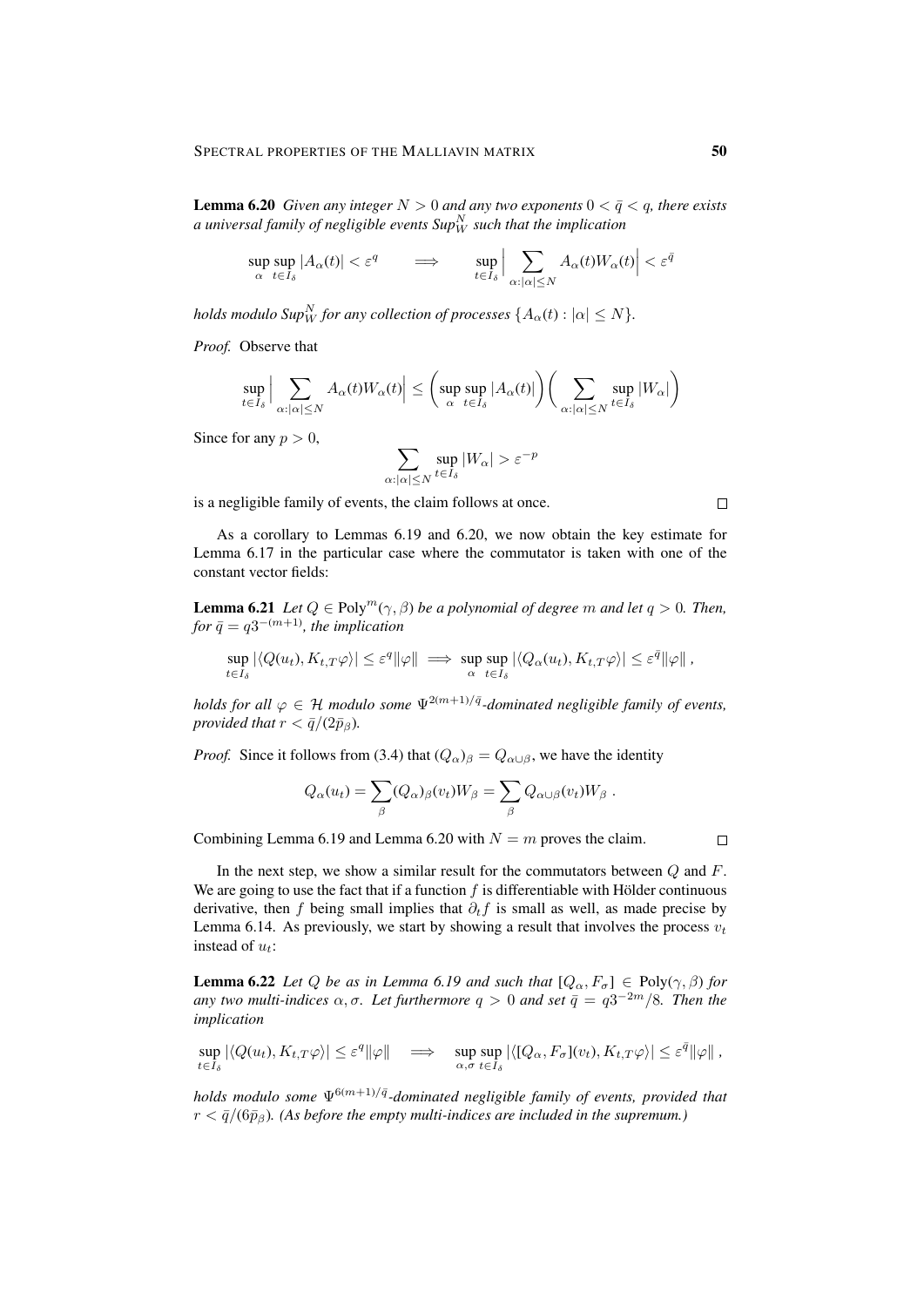*Proof.* By homogeneity, we can assume that  $\|\varphi\| = 1$ . Combining Lemma 6.19 with Lemma 6.14 and defining  $\hat{q} = q3^{-m}$ , we obtain that  $\sup_{t \in I_{\delta}} |\langle Q(u_t), K_{t,T} \varphi \rangle| \leq \varepsilon^q$ implies for  $f_{\alpha,\varphi}(t) \stackrel{\text{def}}{=} \partial_t \langle Q_{\alpha}(v_t), K_{t,T} \varphi \rangle$  the bound

$$
\sup_{t \in I_{\delta}} |f_{\alpha,\varphi}(t)| \le C \max \{ \varepsilon^{\hat{q}}, \varepsilon^{\frac{\hat{q}}{4}} \| f_{\alpha,\varphi} \|_{1/3}^{3/4} \}, \tag{6.18}
$$

modulo some  $\Psi^{6(m+1)/\hat{q}}$ -dominated negligible family of events, provided that  $r \leq$  $\hat{q}/(6\bar{p}_\beta)$ . Note that this family is in particular independent of both  $\alpha$  and  $\varphi$ . Here and in the sequel, we use the letter  $C$  to denote a generic constant depending on the details of the problem that may change from one expression to the next.

One can see that  $\langle Q_{\alpha}(v_t), K_{t,T} \varphi \rangle$  is differentiable in t by combining Proposition 6.2 with the fact that  $Q_{\alpha} \in Poly(\mathcal{H}_{\gamma}, \mathcal{H}_{-1-\beta}) \cap Poly(\mathcal{H}_{\gamma+1}, \mathcal{H}_{-\beta})$  as in the proof of Lemma 6.19. See [DL92] for a more detailed proof of a similar statement.

Computing the derivative explicitly, we obtain

$$
f_{\alpha,\varphi}(t) = \langle DQ_{\alpha}(v_t)F(u_t) - DF(u_t)Q_{\alpha}(v_t), K_{t,T}\varphi \rangle \stackrel{\text{def}}{=} \langle B_{\alpha}(t), K_{t,T}\varphi \rangle.
$$

The function  $B_{\alpha}$  can be further expanded to

$$
B_{\alpha}(t) = \sum_{\sigma} (DQ_{\alpha}(v_t) F_{\sigma}(v_t) - DF_{\sigma}(v_t) Q_{\alpha}(v_t)) W_{\sigma}(t) = \sum_{\sigma} [Q_{\alpha}, F_{\sigma}](v_t) W_{\sigma}(t).
$$

Notice that, by the assumption that  $[Q_{\alpha}, F_{\sigma}] \in Poly(\gamma, \beta)$ , one has

$$
\| [Q_{\alpha}, F_{\sigma}](v.)W_{\sigma}(\cdot) \|_{\frac{1}{3}, -1-\beta} \leq C(1 + \sup_{t \in I_{\delta}} \|v_{t}\|_{\gamma})^{n+m-2-|\alpha|-|\sigma|} \|\partial_{t}v_{t}\|_{\gamma} \sup_{t \in I_{\delta}} |W_{\sigma}(t)|
$$
  
+  $C \|W_{\sigma}\|_{\frac{1}{3}} (1 + \sup_{t \in I_{\delta}} \|v_{t}\|_{\gamma})^{n+m-1-|\alpha|-|\sigma|},$   

$$
\| [Q_{\alpha}, F_{\sigma}](v_{t})W_{\sigma}(t) \|_{-\beta} \leq C(1 + \|v_{t}\|_{\gamma+1})^{n+m-1-|\alpha|-|\sigma|} |W_{\sigma}(t)|.
$$

(Here it is understood that if one of the exponents of the norm of  $v_t$  is negative, the term in question actually vanishes.) It therefore follows from Proposition 6.2 that

$$
\mathbf{E} \|B_{\alpha}\|_{\frac{1}{3},-1-\beta}^p \le C_p \Psi^{(n+m-1)p}(u_0) , \qquad \mathbf{E} \sup_{t \in I_{\delta}} \|B_{\alpha}(t)\|_{-\beta}^p \le C_p \Psi^{(n+m-1)p}(u_0) ,
$$

for every  $p \ge 1$  and some constants  $C_p$ .

Since the Hölder norm of  $f_{\alpha,\varphi}$  is bounded by

$$
\|\langle B_{\alpha}(\cdot),K_{\cdot,T}\varphi\rangle\|_{\frac{1}{3}}\leq \|B_{\alpha}\|_{\frac{1}{3},-1-\beta}\sup_{t\in I_{\delta}}\|K_{t,T}\|_{\beta+1}+\|K_{\cdot,T}\|_{\frac{1}{3},\beta}\sup_{t\in I_{\delta}}\|B_{\alpha}(t)\|_{-\beta},
$$

we can use the bounds on  $B_{\alpha}$  just obtained, the Cauchy-Schwarz inequality, Proposition 6.2, and Lemma 6.13, to obtain

$$
\sup_{\alpha} \sup_{\|\varphi\| \le 1} \|f_{\alpha,\varphi}\|_{1/3}^{3/4} \le \varepsilon^{-\frac{q}{8}},\tag{6.19}
$$

modulo some  $\Psi^{12(n+m)/\hat{q}}$ -dominated negligible family of events, provided that  $r \leq$  $\min\{\hat{q}/12,\hat{q}/(6\bar{p}_\beta)\}\.$  As a consequence, modulo this family, we obtain from (6.18) the bound  $\sup_{\alpha} \sup_{t \in I_{\delta}} |f_{\alpha,\varphi}(t)| \leq C \varepsilon^{\frac{\hat{q}}{8}}$  which can be rewritten as

$$
\sup_{\alpha} \sup_{t \in I_{\delta}} \left| \sum_{\sigma} \langle [Q_{\alpha}, F_{\sigma}](v_t), K_{t, T} \varphi \rangle W_{\sigma}(t) \right| \leq C \varepsilon^{\frac{\hat{q}}{8}}.
$$
\n(6.20)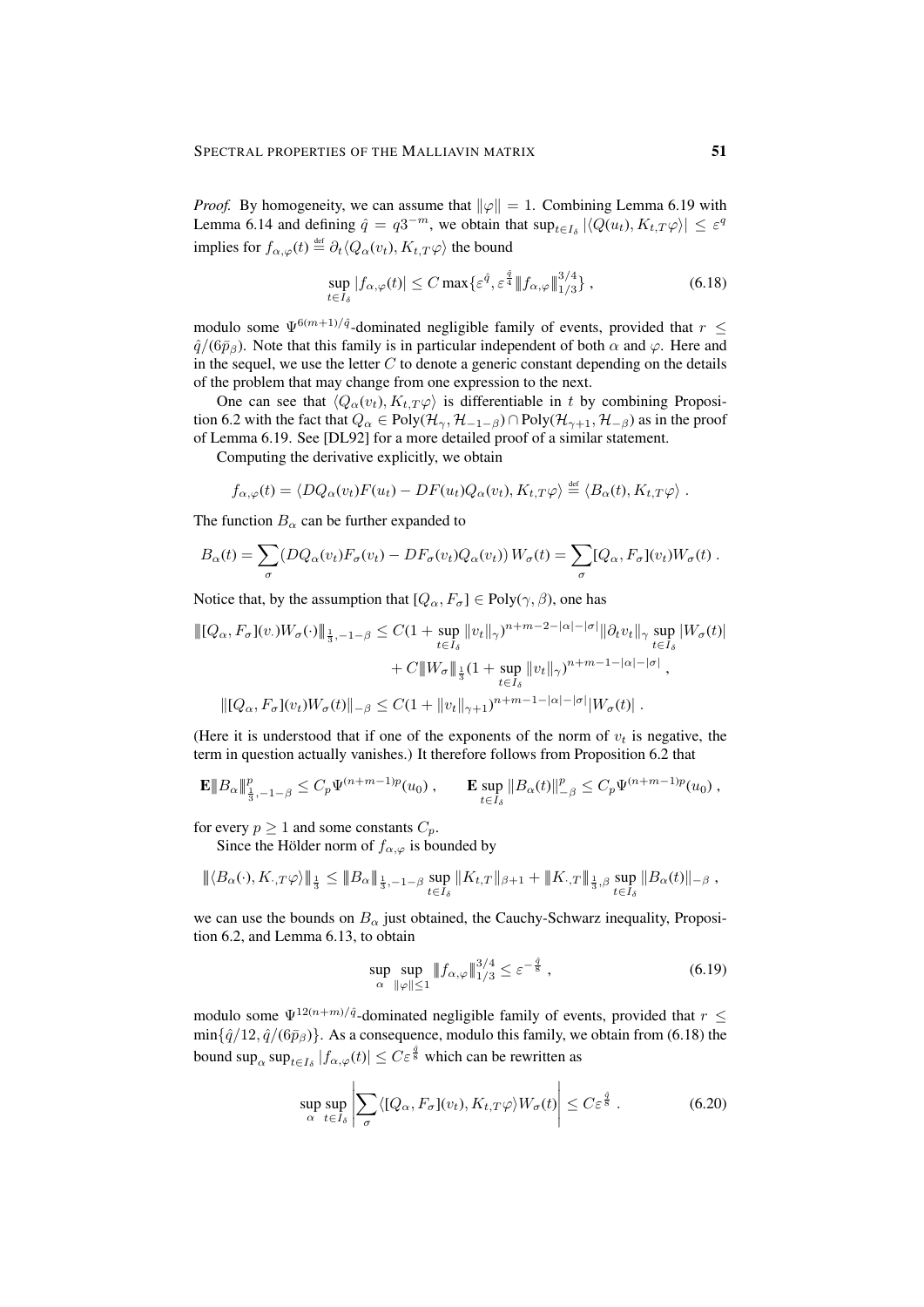Since  $[Q_{\alpha}, F_{\sigma}] \in Poly(\gamma, \beta)$  the same reasoning as in Lemma 6.19 combined with Theorem 7.1 on Wiener polynomials implies that modulo some negligible family of events  $\operatorname{Osc}^m_W$ , the estimate (6.20) implies that either

$$
\sup_{\alpha,\sigma} \sup_{t \in I_{\delta}} |\langle [Q_{\alpha}, F_{\sigma}](v_t), K_{t,T} \varphi \rangle| \le \varepsilon^{\bar{q}} , \qquad (6.21)
$$

or there exists some  $\alpha$  and  $\sigma$  such that

$$
\|\langle [Q_{\alpha}, F_{\sigma}](v_t), K_{\cdot, T}\varphi \rangle \|_1 \geq \varepsilon^{-\bar{q}/3} . \tag{6.22}
$$

Again following the same logic as Lemma 6.19, we see that the family of events in (6.22) is  $\Phi^{6(m+1)/\bar{q}}$ -dominated negligible provided that  $r < \bar{q}/(6\bar{p}_\beta)$ .  $\Box$ 

In order to turn this result into a result involving the process  $u_t$ , we need the following expansion:

**Lemma 6.23** *Given any two multi-indices*  $\alpha$  *and*  $\sigma$  *(including the empty indices), there exist an integer* N and a collection of multi-indices  $\{\alpha_i, \sigma_i, \zeta_i : i = 1...N\}$  and *constants*  $\{c_i : i = 1 \dots N\}$  *so that* 

$$
[Q_{\alpha}, F_{\sigma}](u_t) = \sum_{i=1}^{N} c_i [Q_{\alpha_i}, F_{\sigma_i}](v_t) W_{\zeta_i}(t)
$$

*Proof.* First observe that

$$
[Q_{\alpha}, F_{\sigma}](u_t) = \sum_{\zeta} [Q_{\alpha}, F_{\sigma}]_{\zeta}(v_t)W_{\zeta}(t) .
$$

The Jacobi identity for Lie bracket states that

$$
D_{g_k}[Q_{\alpha}, F_{\sigma}] = [g_k, [Q_{\alpha}, F_{\sigma}]] = [[g_k, Q_{\alpha}], F_{\sigma}] + [Q_{\alpha}, [g_k, F_{\sigma}]]
$$
  
=  $(|\alpha| + 1)[Q_{\alpha \cup (k)}, F_{\sigma}] + (|\sigma| + 1)[Q_{\alpha}, F_{\sigma \cup (k)}].$ 

By iterating this calculation, we see that for any multi-index  $\zeta$ ,  $[Q_{\alpha}, F_{\sigma}]_{\zeta}$  is equal to some linear combination of a finite number of terms of the form  $[Q_{\alpha_i}, F_{\sigma_i}]$  for some multi-indices  $\alpha_i$  and  $\sigma_i$ .  $\Box$ 

In very much the same way as before, it then follows that:

**Corollary 6.24** *Let Q be as in Lemma 6.19 and such that*  $[Q_{\alpha}, F_{\sigma}] \in Poly(\gamma, \beta)$  *for*  $a$ ny two multi-indices  $\alpha, \sigma$ . Let furthermore  $q > 0$  and set  $\bar{q} = q3^{-2(m+1)}/8$ . Then the *implication*

$$
\sup_{t\in I_{\delta}}|\langle Q(u_t),K_{t,T}\varphi\rangle|\leq \varepsilon^q\|\varphi\|\quad\Longrightarrow\quad \sup_{\alpha,\sigma}\sup_{t\in I_{\delta}}|\langle [Q_{\alpha},F_{\sigma}](u_t),K_{t,T}\varphi\rangle|\leq \varepsilon^{\bar{q}}\|\varphi\|\,,
$$

*holds modulo some* Ψ<sup>2</sup>(m+1)/(3¯q) *-dominated negligible family of events, provided that*  $r < 3\bar{q}/(2\bar{p}_\beta)$ .

*Proof.* It follows from Lemma 6.23 that

$$
\langle [Q_{\alpha}, F_{\sigma}](u_t), K_{T,t}\varphi \rangle = \sum_{i=1}^N c_i \langle [Q_{\alpha_i}, F_{\sigma_i}](v_t), K_{T,t}\varphi \rangle W_{\gamma_i}(t) .
$$

Combining the control of the  $\langle [Q_{\alpha_i}, F_{\sigma_i}](v_t), K_{T,t} \varphi \rangle$  obtained in Lemma 6.22 with Lemma 6.20 gives the quoted result. $\Box$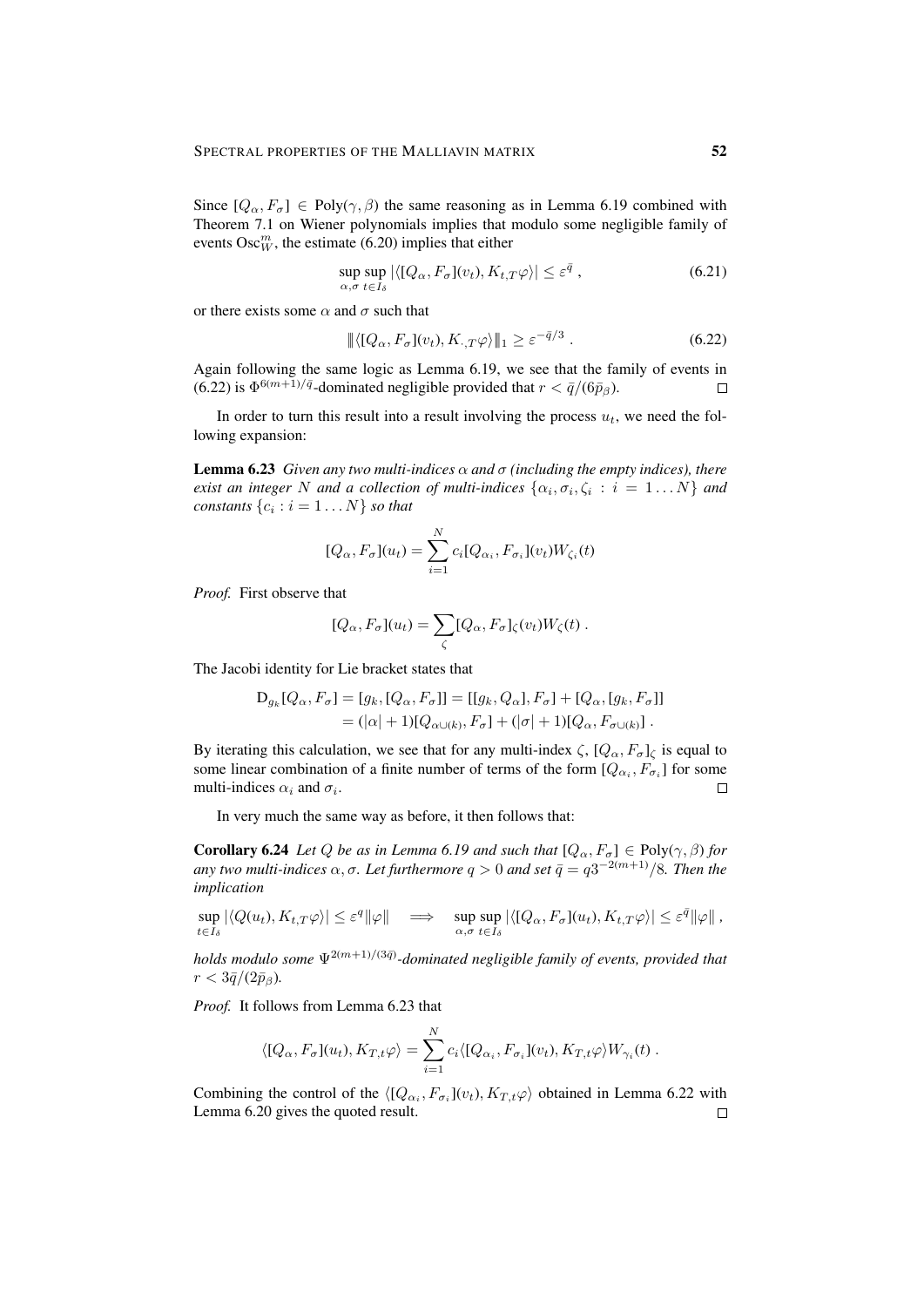# 6.10 Putting it all together: proof of Theorem 6.12

We now finally combine all of the results we have just accumulated to give the proof of the main theorem of these sections.

*Proof of Theorem 6.12.* We are going to prove the statement by showing that there exists  $\theta > 0$  and, for every  $\alpha > 0$ , a  $\Psi^{\theta}$ -dominated family of negligible events such that, modulo this family, the assumption  $\inf_{\varphi \in S_\alpha} \langle \varphi, \mathcal M_T \varphi \rangle \leq \varepsilon ||\varphi||^2$  leads to a contradiction for all  $\varepsilon$  sufficiently small.

From now on, fix  $N$  as in Assumption C.2. By Lemmas 6.15 and 6.17, we see that there exist constants  $\theta, q, r_0 > 0$  such that, modulo some  $\Psi^{\theta}$ -dominated family of negligible events, one has the implication

$$
\varphi \in \mathcal{S}_{\alpha} \quad \left\{ \begin{array}{c} \varphi \in \mathcal{S}_{\alpha} \\ \langle \varphi, \mathcal{M}_T \varphi \rangle \leq \varepsilon ||\varphi||^2 \end{array} \right\} \implies \left\{ \begin{array}{c} K_{T-\delta, T} \varphi \in \mathcal{S}_{c\alpha} \text{ and } ||\Pi K_{T-\delta, T} \varphi|| \geq \frac{\alpha}{2} ||\varphi|| \\ \langle K_{T-\delta, T} \varphi, \mathcal{Q}_N(u_{T-\delta}) K_{T-\delta, T} \varphi \rangle \leq \varepsilon^q ||\varphi||^2 \end{array} \right.
$$

provided that we choose  $r \le r_0$  in the definition (6.8) of  $\delta$ . By Assumption C.2, this in turn implies (modulo the same family of negligible events)

$$
\cdots \quad \Longrightarrow \quad \frac{\alpha}{2} \|\varphi\| \le \|\Pi K_{T-\delta,T}\varphi\| \le \Lambda_{c\alpha}^{-1}(u_0) \varepsilon^{\frac{q}{2}} \|\varphi\|.
$$

On the other hand, it follows from Lemma 6.13 and the assumption on the inverse moments of  $\Lambda_{c\alpha}$  that, modulo some  $\Psi^{\frac{4}{q}}$ -dominated family of negligible events, one has the bound

$$
\Lambda_{c\alpha}^{-1}(u_0) \leq \varepsilon^{-\frac{q}{4}}.
$$

Possibly making  $\theta$  smaller, it follows that, modulo some  $\Psi^{\theta}$ -dominated family of negligible events, one has the implication

$$
\begin{aligned}\n\varphi \in \mathcal{S}_{\alpha} \\
\langle \varphi, \mathcal{M}_T \varphi \rangle \leq \varepsilon ||\varphi||^2\n\end{aligned}\n\bigg\} \implies \frac{\alpha}{2} \leq \varepsilon^{\frac{q}{4}} ,
$$

which cannot hold for  $\varepsilon$  small enough, thus concluding the proof of Theorem 6.12  $\Box$ 

# 7 Bounds on Wiener polynomials

We will use the terminology of "negligible sets" introduced in Definition 6.9. We will always work on the time interval  $[0, 1]$ , but all the results are independent (modulo change of constants) of the time interval, provided that its length is bounded from above and from below by two positive constants independent of  $\varepsilon$ . This is seen easily from the scaling properties of the Wiener process.

The results of this section are descendents of similar results obtained in [MP06, BM07] by related techniques. In [BM07] it was proven that if a Wiener polynomial, with continuous, bounded variation coefficients, is identically zero on an interval then so are its coefficients. This is enough to prove the almost sure invertibility of projections of the Malliavin matrix, which in turn implies the existence of a density for the projections of the transition probabilities. To prove smoothness of the densities or the ergodic results of this paper, more quantitative control is needed. In [BM07], a result close to (7.1) is claimed. However an error in Lemma 9.12 of that article leaves the proof incomplete. Arguing along similar, though slightly different lines, we prove the needed result below. We build upon the presentation in [BM07] but simplify it significantly. (The presentation in [BM07] was already a significant simplification over that in [MP06].)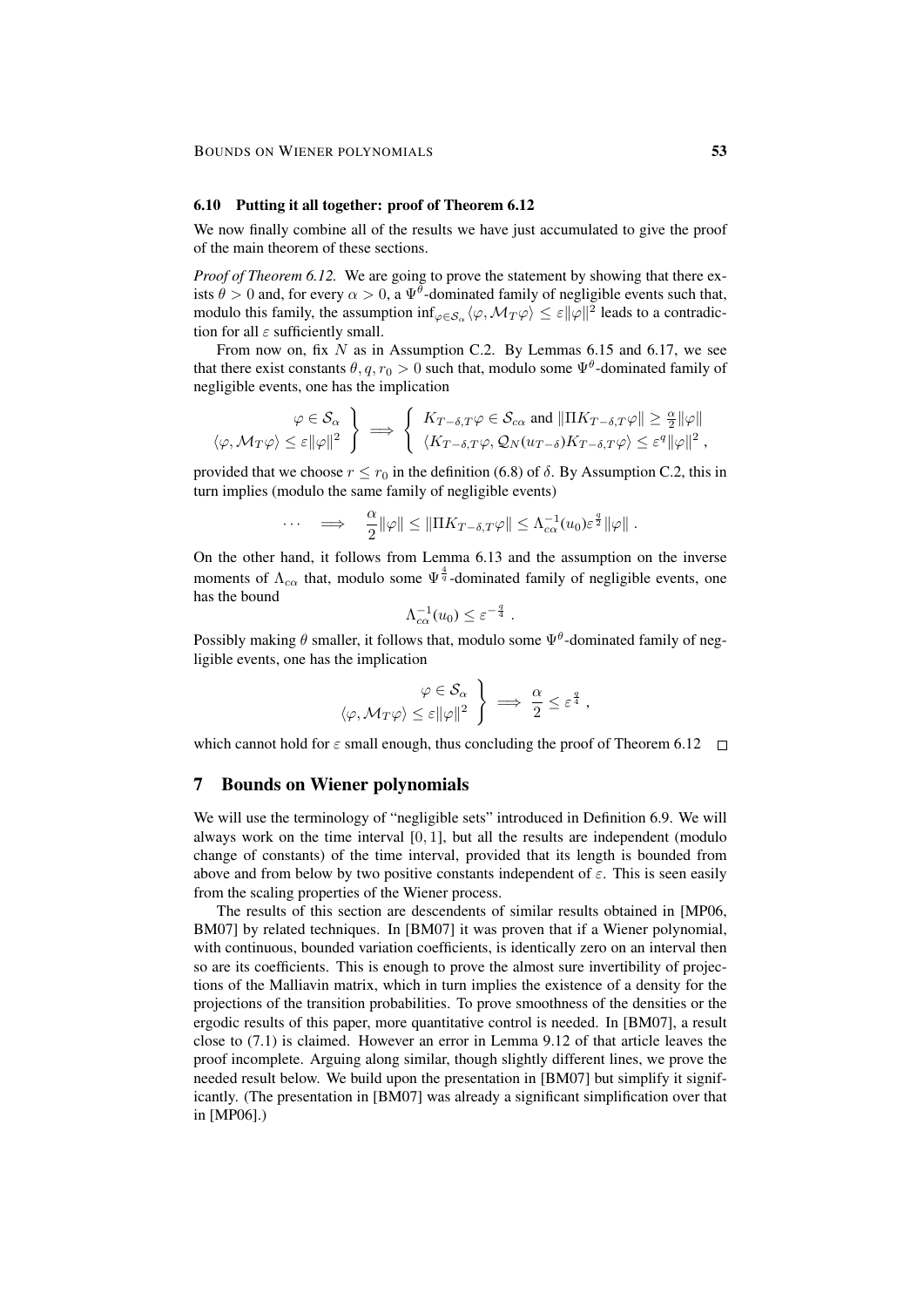**Theorem 7.1** Let  $\{W_k\}_{k=1}^d$  be a family of i.i.d. standard Wiener processes and, for *every multi-index*  $\alpha = (\alpha_1, \dots, \alpha_\ell)$ , define  $W_\alpha = W_{\alpha_1} \dots W_{\alpha_\ell}$  with the convention *that*  $W_{\alpha} = 1$  *if*  $\alpha = \phi$ *. Let furthermore*  $A_{\alpha}$  *be a family of (not necessarily adapted) stochastic processes with the property that there exists*  $m \geq 0$  *such that*  $A_{\alpha} = 0$ *whenever*  $|\alpha| > m$  *and set*  $Z_A(t) = \sum_{\alpha} A_{\alpha}(t)W_{\alpha}(t)$ *.* 

Then, there exists a universal family of negligible events  $\mathrm{Osc}^m_W$  depending only on m *such that the implication*

$$
||Z_A||_{L^{\infty}} \leq \varepsilon \quad \Longrightarrow \quad \left\{ \begin{array}{rcl} \text{either} & \sup_{\alpha} ||A_{\alpha}||_{L^{\infty}} \leq \varepsilon^{3^{-m}} \\ \text{or} & \sup_{\alpha} ||A_{\alpha}||_{\text{Lip}} \geq \varepsilon^{-3^{-(m+1)}} \end{array} \right. \tag{7.1}
$$

*holds modulo*  $\mathrm{Osc}^m_W$ . (The supremum norms are taken on the interval  $[0,1]$ .)

**Remark 7.2** Informally, we can read the statement of Theorem 7.1 as "if  $Z_A$  is small, then either all of the coefficients  $A_{\alpha}$  are small, or at least one of them oscillates very fast." The exponents appearing in the statement of Theorem 7.1 are somewhat arbitrary. By going through the proof more carefully, we can see that for any  $\kappa > 2$ , it is possible to find a constant  $C_{\kappa} > 0$  such that the exponents in (7.1) can be replaced by  $\kappa^{-m}$ and  $-C_{\kappa} \kappa^{-m}$  respectively. Here, the coefficient  $C_{\kappa}$  tends to 0 as  $\kappa \to 2$ . While the precise values of the exponents in (7.1) arising from our proof are unlikely to be sharp, they are not far from it, as can be seen by looking at processes of the form  $Z(t) = \varepsilon^{1-\frac{\theta}{2}}(W_{\theta}(t) - W(t))$ , where  $W_{\theta}$  is the linear interpolation of the Wiener process W over intervals of size  $\varepsilon^{\theta}$ .

Remark 7.3 The reason why the family of negligible sets appearing in this statement is called  $\mathrm{Osc}^m_W$  is that it relies on the fact that the Wiener processes typically fluctuate sufficiently fast on every small time interval so that their effects can be distinguished from those of the multiplicators  $A_{\alpha}$  which fluctuate over much longer timescales. It is important to note that  $\mathrm{Osc}^m_W$  depends on the processes  $A_\alpha$  only through the value of m.

Before we start with the proof, we show the following result, which is essentially the particular case of Theorem 7.1 where  $m = 1$  and where the coefficients  $A_{\alpha}$  do not depend on time. Here,  $\langle \cdot, \cdot \rangle$  denotes the scalar product in  $\mathbf{R}^d$ .

**Lemma 7.4** Let  $\{W_k\}_{k=1}^d$  be a collection of i.i.d. standard Wiener processes. Then, *for any exponent*  $\kappa > 0$ , there exists a universal family  $\text{Osc}_W$  of negligible events such *that the bound*

$$
\sup_{t \in [0,1]} |\langle A, W(t) \rangle| \ge \varepsilon^{\kappa} |A| \,, \tag{7.2}
$$

 $h$ olds modulo  $\mathrm{Osc}_W$  for any choice of coefficients  $A \in \mathbf{R}^d.$ 

**Remark 7.5** We would like to stress again the fact that the family of events Oscw is *independent* of the choice of coefficients A and depends only on the realisation of the  $W_k$ 's.

*Proof.* Fix  $\kappa > 0$  and define a family of events B by  $B^{\varepsilon} = {\sup_{t \in [0,1]} |W(t)| \geq 1}$  $\varepsilon^{-\kappa}$ . It follows immediately from the fact that the supremum of a Wiener process has Gaussian tails that the family B is negligible. Consider now the unit sphere  $S^d$  in  $\mathbf{R}^d$ . For every  $A \in S^d$ , the process  $W_A(t) = \langle A, W(t) \rangle$  is a standard Wiener process and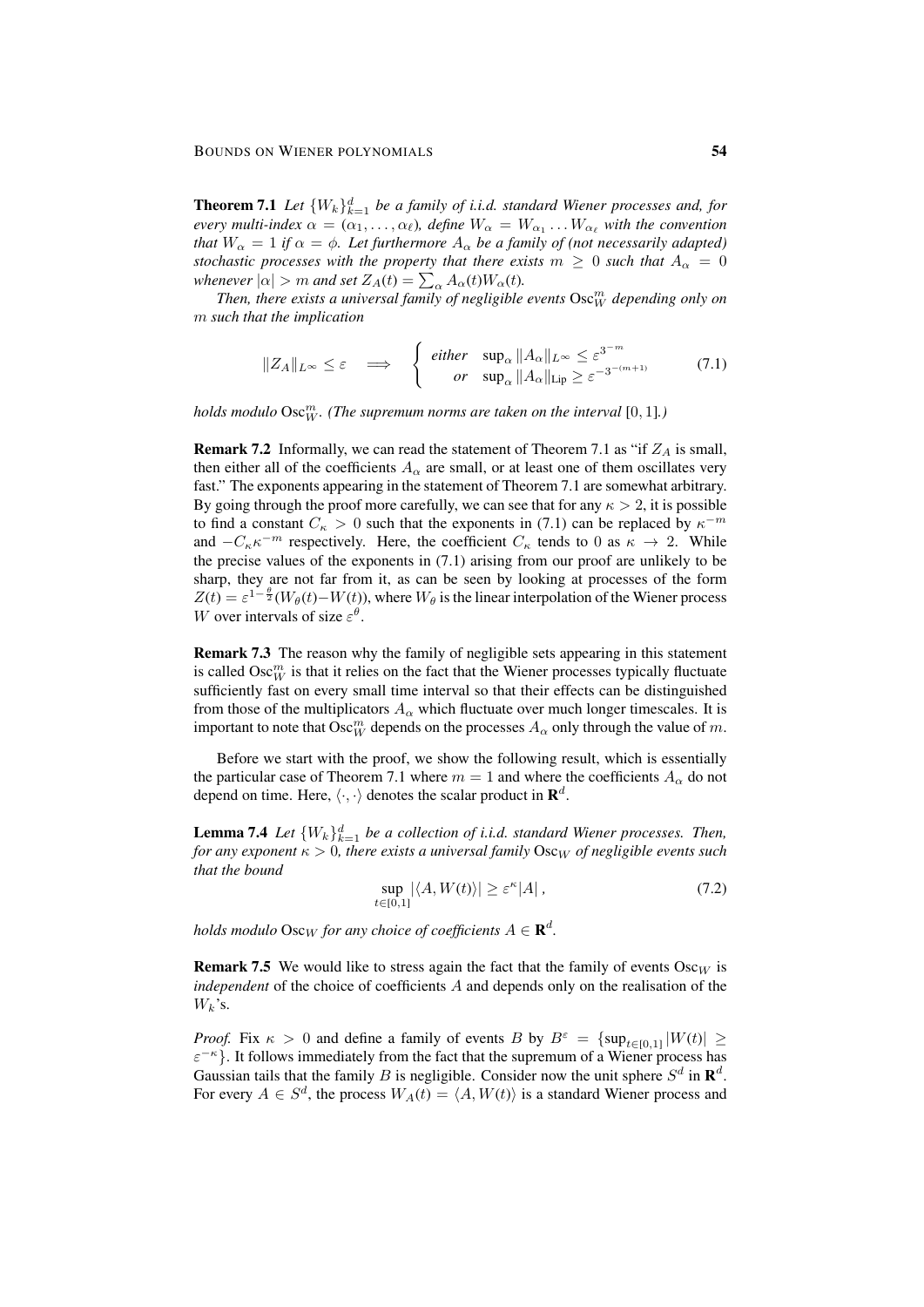so  $P(\sup_{t\in[0,1]}|W_A(t)| \leq 2\varepsilon^{\kappa}) \leq C_1 \exp(-C_2\varepsilon^{-2\kappa})$  for some constants  $C_1$  and  $C_2$ that are independent of A. Denote this event by  $H_A^{\varepsilon}$ .

Choose now a collection  $\{A_k\}$  of points in  $S^d$  such that  $\sup_{A \in S^d} \inf_k |A - A_k| \leq$  $\varepsilon^{2\kappa}$  and define  $H^{\varepsilon} = \bigcup_k H^{\varepsilon}_{A_k}$ . Since this can be achieved with  $\mathcal{O}(\varepsilon^{-2\kappa(d-1)})$  points, the family H is negligible by Lemma 6.10. We now define  $\text{Osc}_W = H \cup B$  and we note that, modulo Osc<sub>*W*</sub>, one has for every  $\overline{A} \in \mathbf{R}^d$  the bound

$$
\sup_{t \in [0,1]} |\langle \bar{A}, W(t) \rangle| \ge |\bar{A}| \inf_{A \in S^d} \sup_{t \in [0,1]} |\langle A, W(t) \rangle|
$$
  
 
$$
\ge |\bar{A}| \Big( \inf_{k} \sup_{t \in [0,1]} |\langle A_k, W(t) \rangle| - \varepsilon^{\kappa} \Big) \ge |\bar{A}| \varepsilon^{\kappa} ,
$$

as required.

We now turn to the

*Proof of Theorem 7.1.* The proof proceeds by induction on the parameter m. For  $m =$ 0, the statement is trivial since in this case one has  $Z_A(t) = A_\phi(t)$ , so that one can take  $\mathrm{Osc}_W^0 = \phi.$ 

Fix now a value  $m > 1$  and assume that, for some  $\varepsilon$ , both inequalities

$$
||Z_A||_{L^{\infty}} \leq \varepsilon , \qquad (7.3a)
$$

$$
\sup_{|\alpha| \le m} \|A_{\alpha}\|_{\text{Lip}} \le \varepsilon^{-3^{-(m+1)}} \tag{7.3b}
$$

hold. Our aim is to find a (universal) family of negligible sets  $\mathrm{Osc}^m_W$  such that, modulo Osc<sup>*m*</sup>, these two bounds imply the bound sup<sub> $\alpha$ </sub>  $||A_{\alpha}||_{L^{\infty}} \leq \varepsilon^{3^{-m}}$ . Before we proceed, we localise our argument to Wiener processes that do not behave too "wildly." Using the fact that the Hölder norm of a Wiener process has Gaussian tails for every Hölder exponent smaller than  $1/2$ , we see that the bounds

$$
\sup_{t \in [0,1]} \sup_{|\alpha| \le m} |W_{\alpha}(t)| \le \varepsilon^{-1/10} \,, \quad \sup_{s \ne t} \sup_{|\alpha| \le m} \frac{|W_{\alpha}(t) - W_{\alpha}(s)|}{|t - s|^{2/5}} \le \varepsilon^{-1/30} \,, \quad (7.4)
$$

both hold modulo some universal family Wien of negligible events. The reason for these particular choices of exponents will become clearer later on, but any two negative exponents would have been admissible.

Choose an exponent  $\kappa$  to be determined later and define a sequence of times  $t_{\ell} =$  $\ell \in \mathcal{E}^{\kappa}$  for  $\ell = 0, \ldots, \varepsilon^{-\kappa}$ , so that the interval [0, 1] gets divided into  $\varepsilon^{-\kappa}$  subintervals of the form  $[t_\ell, t_{\ell+1}]$ . We define  $A_\alpha^\ell = A_\alpha(t_\ell)$  and similarly for  $W_\alpha^\ell$ . We also define the Wiener increments  $\bar{W}_i^{\ell}(t) = W_i(t) - W_i(t_\ell)$  and their products  $\bar{W}_\alpha^{\ell} = \Pi_{j \in \alpha} \bar{W}_j^{\ell}$ . With these notations, one has for  $t \in [t_{\ell}, t_{\ell+1}]$  the equality

$$
Z_{A}(t) = Z_{A}(t_{\ell}) + \sum_{\alpha \neq \phi} A_{\alpha}^{\ell}(W_{\alpha}(t) - W_{\alpha}^{\ell}) + \sum_{\alpha} (A_{\alpha}(t) - A_{\alpha}^{\ell})W_{\alpha}(t) \qquad (7.5)
$$
  
\n
$$
= Z_{A}(t_{\ell}) + \sum_{\alpha \neq \phi} \sum_{\substack{\sigma \subset \alpha \\ \sigma \neq \phi}} A_{\alpha}^{\ell} W_{\alpha}^{\ell}{}_{\sigma} \bar{W}_{\sigma}^{\ell}(t) + \sum_{\alpha} (A_{\alpha}(t) - A_{\alpha}^{\ell})W_{\alpha}(t)
$$
  
\n
$$
= Z_{A}(t_{\ell}) + \sum_{\nu} \sum_{\substack{\sigma \neq \phi \\ \sigma \neq \phi}} C_{\nu,\sigma} A_{\nu \cup \sigma}^{\ell} W_{\nu}^{\ell} \bar{W}_{\sigma}^{\ell}(t) + \sum_{\alpha} (A_{\alpha}(t) - A_{\alpha}^{\ell})W_{\alpha}(t)
$$
  
\n
$$
\equiv Z_{A}(t_{\ell}) + \sum_{\nu} \sum_{j=1}^{d} C_{\nu,j} A_{\nu \cup (j)}^{\ell} W_{\nu}^{\ell} \bar{W}_{j}^{\ell}(t) + E_{\ell}(t) ,
$$

 $\Box$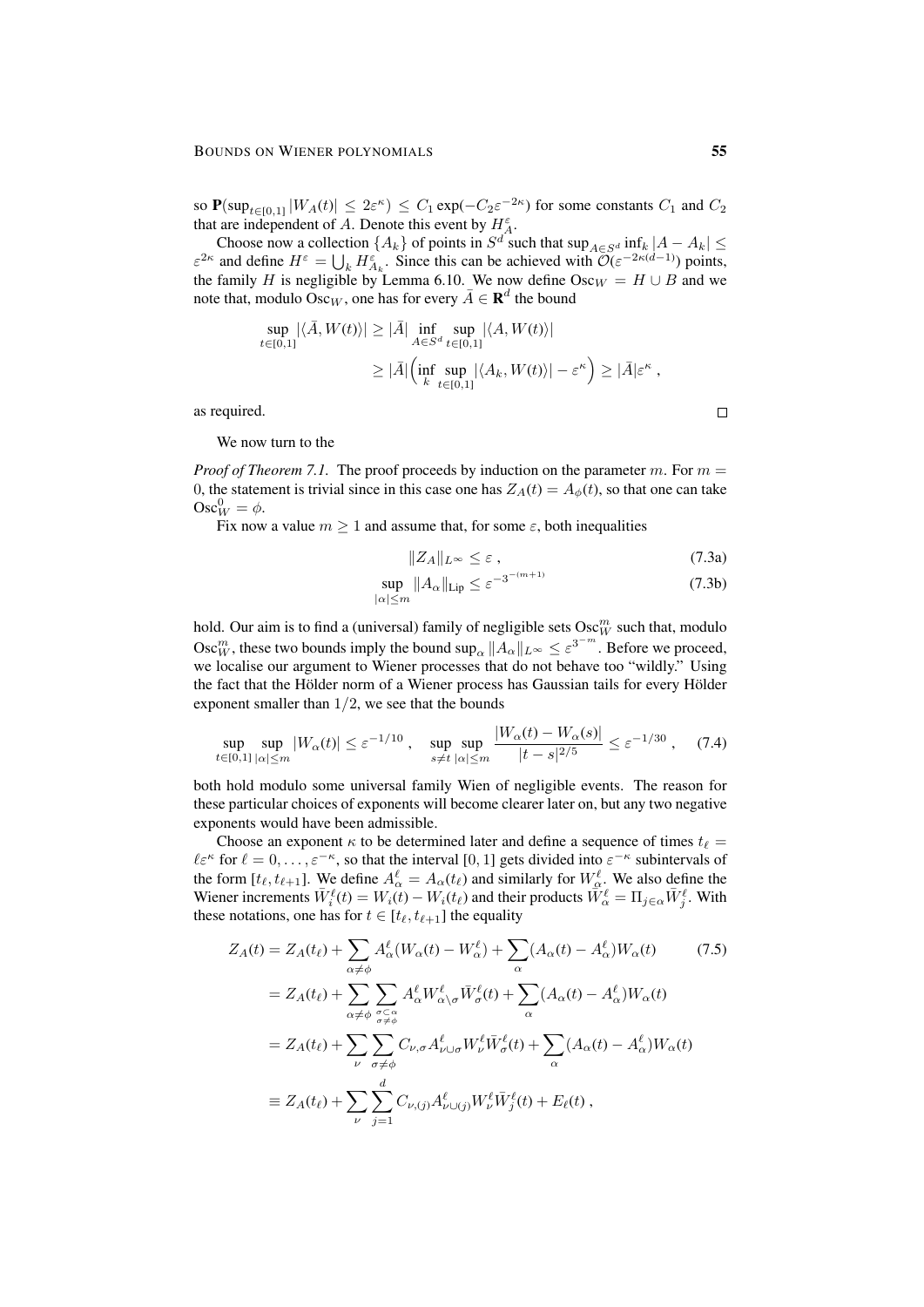for some "error term"  $E_\ell$  that will be analysed later. Here, the combinatorial factor  $C_{\alpha,\sigma}$  counts the number of ways in which the multi-index  $\sigma$  can appear in the multiindex  $\alpha \cup \sigma$  (for example  $C_{(i,j),(j)}$  is equal to 2 if  $i \neq j$  and 3 if  $i = j$ ). Using the Brownian scaling and the fact that the supremum of a Wiener process has Gaussian tails, we see that for every  $\kappa' < \kappa$ , the bound

$$
\sup_{\ell \le \varepsilon^{-\kappa}} \sup_{t \in [0,\varepsilon^{\kappa}]} \sup_{j \in \{1,\dots,d\}} |\bar{W}_j^{\ell}(t)| \le \varepsilon^{\kappa'/2},\tag{7.6}
$$

holds modulo some universal family Wien $_{\kappa',m}$  of negligible events.

Note now that all the terms appearing in  $E_\ell$  are (up to combinatorial factors) either of the form  $A^{\ell}_{\alpha\cup\sigma}W^{\ell}_{\alpha}\bar{W}_{\sigma}(t)$  with  $|\sigma|\geq 2$ , or of the form  $(A_{\alpha}(t) - A^{\ell}_{\alpha})W_{\alpha}(t)$ . Together with  $(7.6)$  and the first bound in  $(7.4)$ , this shows that there exists a constant  $C$ depending only on  $m$  such that (7.3b) implies

$$
\sup_{\ell \le \varepsilon^{-\kappa}} \sup_{t \in [t_{\ell}, t_{\ell+1}]} |E_{\ell}(t)| \le C(\varepsilon^{\kappa'-1/27 - 1/10} + \varepsilon^{\kappa-1/9 - 1/10}), \tag{7.7}
$$

modulo Wien $_{\kappa',m}$ . Here we used the fact that (7.3b) implies in particular that the bound  $||A_\alpha||_{L^\infty} \leq \varepsilon^{-1/27}$  holds for every  $\alpha$  with  $|\alpha| \geq 2$  (note that these terms are non-zero only if  $m \ge 2$ ) and that  $||A_\alpha||_{\text{Lip}} \le \varepsilon^{-1/9}$ , since we assumed  $m \ge 1$ . At this point, we fix  $\kappa = \frac{5}{4}$  and  $\kappa' = \frac{6}{5}$ , so that in particular both exponents appearing in (7.7) are greater than 1. We then define Wien' = Wien∪Wien<sub> $\kappa', m$ </sub> so that, modulo Wien', (7.3a) and (7.5) imply

$$
\sup_{t \in [t_{\ell}, t_{\ell+1}]} \Big| \sum_{\alpha} \sum_{j=1}^{d} C_{\alpha, (j)} A_{\alpha \cup (j)}^{\ell} W_{\alpha}^{\ell} \bar{W}_j(t) \Big| \leq 2\varepsilon + \sup_{\ell \leq \varepsilon^{-\kappa}} \sup_{t \in [t_{\ell}, t_{\ell+1}]} |E_{\ell}(t)| \leq C\varepsilon.
$$
\n(7.8)

The left hand side of this expression motivates the introduction of operators  $M_j$  acting on the set of families of stochastic processes by

$$
(M_j A)_{\alpha} = C_{\alpha,(j)} A_{\alpha \cup (j)} .
$$

Note that  $M_j$  lowers the "degree" of A by one in the sense that if  $A_\alpha = 0$  for every  $|\alpha| \ge m$ , then  $(M_j A)_{\alpha} = 0$  for every  $|\alpha| \ge m - 1$ .

With this notation, we can rewrite  $(7.8)$  as

$$
\sup_{t \in [t_{\ell}, t_{\ell+1}]} \left| \sum_{j=1}^{d} Z_{M_j A}(t_{\ell}) \bar{W}_j(t) \right| \le C \varepsilon . \tag{7.9}
$$

.

Using the Brownian scaling and applying Lemma 7.4, combined with Lemma 6.10, shows the existence of a family  $Osc_W$  of negligible events such that (7.9) implies

$$
|Z_{M_jA}(t_\ell)| \le \varepsilon^{7/20} \,, \quad \forall \ell \le \varepsilon^{-5/4}
$$

Here, we used the fact that our choice of  $\kappa$  implies that  $1 - \kappa/2 > 7/20$ . This shows that the statements (7.3) imply

$$
||Z_{M_jA}||_{L^{\infty}} \leq \varepsilon^{7/20} + C_m \sup_{\alpha} (\varepsilon^{\kappa} ||A_{\alpha}||_{\text{Lip}} ||W_{\alpha}||_{L^{\infty}} + \varepsilon^{2\kappa/5} ||A_{\alpha}||_{L^{\infty}} ||W_{\alpha}||_{C^{2/5}})
$$
  

$$
\leq \varepsilon^{7/20} + C_m (\varepsilon^{\kappa - 1/9 - 1/0} + \varepsilon^{1/2 - 1/9 - 1/30}) \leq C_m \varepsilon^{7/20} , \qquad (7.10)
$$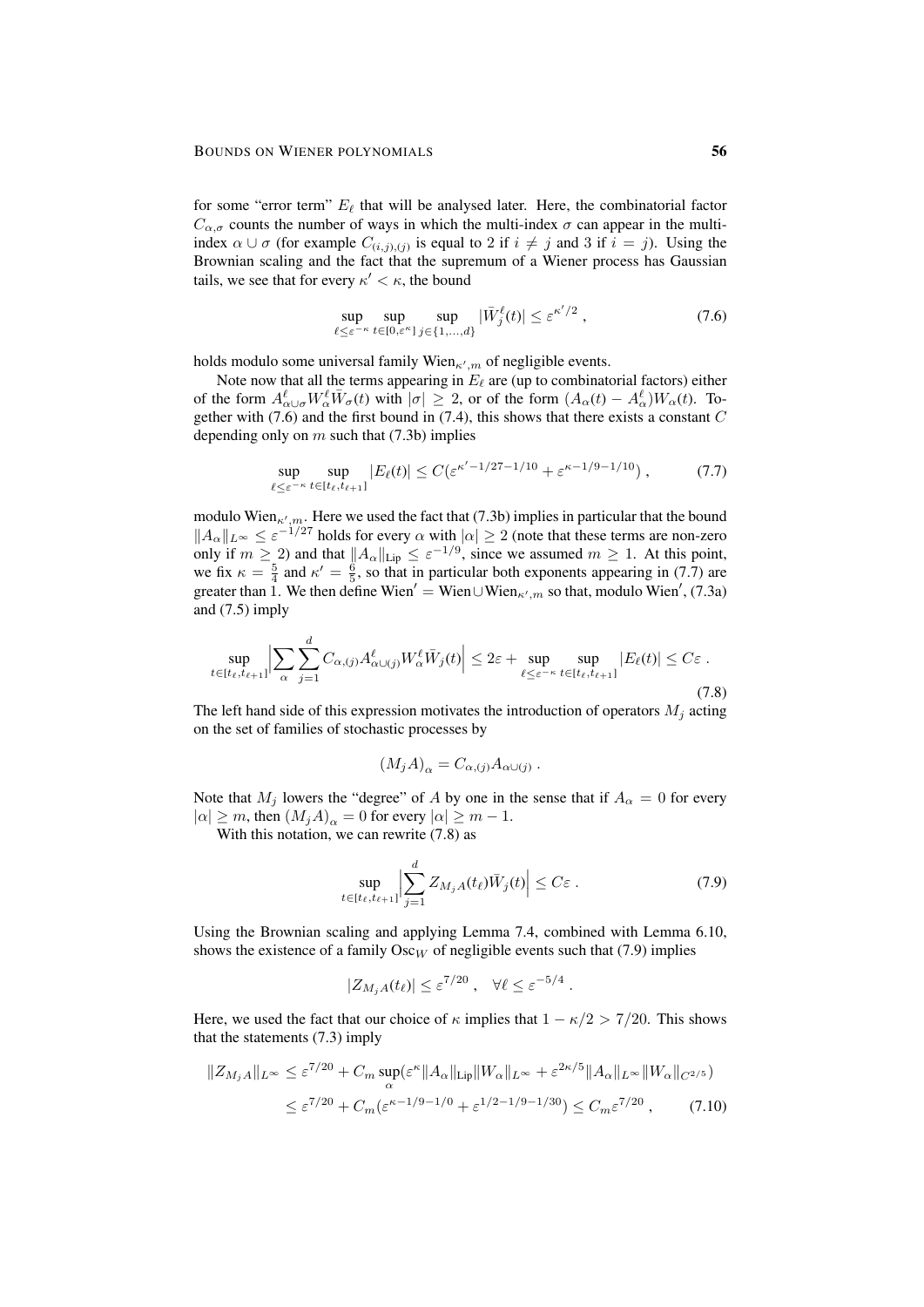modulo Wien'  $\cup$  Osc<sub>W</sub>. Here, the constant  $C_m > 1$  depends only on m.

We now finally arrived at the stage where we are able to apply our induction hypothesis to each of the processes  $Z_{M_iA}$ . Note that since  $7/20 > 1/3$ , (7.3b) implies that

$$
\sup_{\alpha,j} \|(M_j A)_{\alpha}\|_{\text{Lip}} \le (C_m \varepsilon^{7/20})^{-3^{-m}},
$$

for all sufficiently small  $\varepsilon$ . Therefore, outside of the event  $(Osc_{W}^{m-1})_{C_{m}\varepsilon^{7/20}}$ , one has the implication

$$
\left\{ \sup_{j} \|Z_{M_{j}A}\|_{L^{\infty}} \leq C_{m} \varepsilon^{7/20} \right\} \& \left\{ \sup_{\alpha} \|A_{\alpha}\|_{\text{Lip}} \leq \varepsilon^{-3^{-(m+1)}} \right\}
$$

$$
\implies \left\{ \sup_{\alpha, j} \|(M_{j}A)_{\alpha}\|_{L^{\infty}} \leq C'_{m} \varepsilon^{\frac{7}{20}3^{-(m-1)}} \right\},\tag{7.11}
$$

for some different constant  $C'_m$  depending also only on m. Since  $7/20 > 1/3$  and since  $||(M_jA)_{\alpha}||_{L^{\infty}} \ge ||A_{\alpha \cup (j)}||_{L^{\infty}}$ , this implies in particular that  $||A_{\alpha}||_{L^{\infty}} \le \varepsilon^{3^{-m}}$ for every  $\alpha \neq \phi$ .

In order to conclude the proof of the theorem, it therefore only remains to obtain a similar bound on  $||A_{\phi}||_{L^{\infty}}$ . We define a family of negligible events Wien<sup>''</sup><sub>m</sub> so that Wien'  $\subset$  Wien''<sub>m</sub> and such that the bound

$$
\sup_{t \in [0,1]} \sup_{|\alpha| \le m} |W_{\alpha}(t)| \le \varepsilon^{-\frac{1}{70}3^{-(m-1)}}, \tag{7.12}
$$

holds modulo Wien<sup> $m$ </sup>. We claim that if we define recursively

$$
(\operatorname{Osc}^m_W)_{\varepsilon} = (\operatorname{Osc}^{m-1}_W)_{C\in\mathbb{R}^{7/20}} \cup (\operatorname{Wien}^{\prime\prime}_m)_{\varepsilon} ,
$$

the family  $\mathrm{Osc}^m_W$  has the requested properties. It follows indeed from (7.3a), (7.12) and the definition of  $Z_A$  that, modulo  $\operatorname{Osc}^m_W$ , (7.3) imply the bound

$$
||A_{\phi}||_{L^{\infty}} \leq \varepsilon + \sum_{\alpha \neq \phi} ||A_{\alpha}||_{L^{\infty}} ||W_{\alpha}||_{L^{\infty}} \leq \varepsilon + C'_{m} \varepsilon^{(7/20 - 1/70)3^{-(m-1)}}. \tag{7.13}
$$

Since we choose the bound (7.12) in such a way that  $7/20 - 1/70 > 1/3$ , we obtain  $||A_{\phi}||_{L^{\infty}} \leq \varepsilon^{1/3}$  for sufficiently small  $\varepsilon$ . Together with the remark following (7.11), this concludes the proof of Theorem 7.1.  $\Box$ 

# 8 Examples

In this section, we apply the abstract framework developed in this article to two concrete examples: the stochastic Navier-Stokes equations on a sphere and a class of stochastic reaction-diffusion equations. The examples are chosen in order to highlight the techniques that can be used to verify the assumptions of our results and to get some idea of their scope of applicability. In particular, the Navier-Stokes equations provide an example where bounds on the Jacobian are not very uniform, so that an initial condition dependent control is required in Assumption C.1. The stochastic reaction-diffusion system on the other hand satisfies very strong a priori bounds, but Assumption A.1 is not verified with the usual choice  $\mathcal{H} = L^2$ , so that one has to work a bit more to fit the equations into the framework presented here. Our strategy is as follows: in a first section, we provide a simplified version of our results. We tried to find a formulation that strikes a balance between powerful results and easily verifiable assumptions. This general formulation will then be used by both of the examples mentioned above.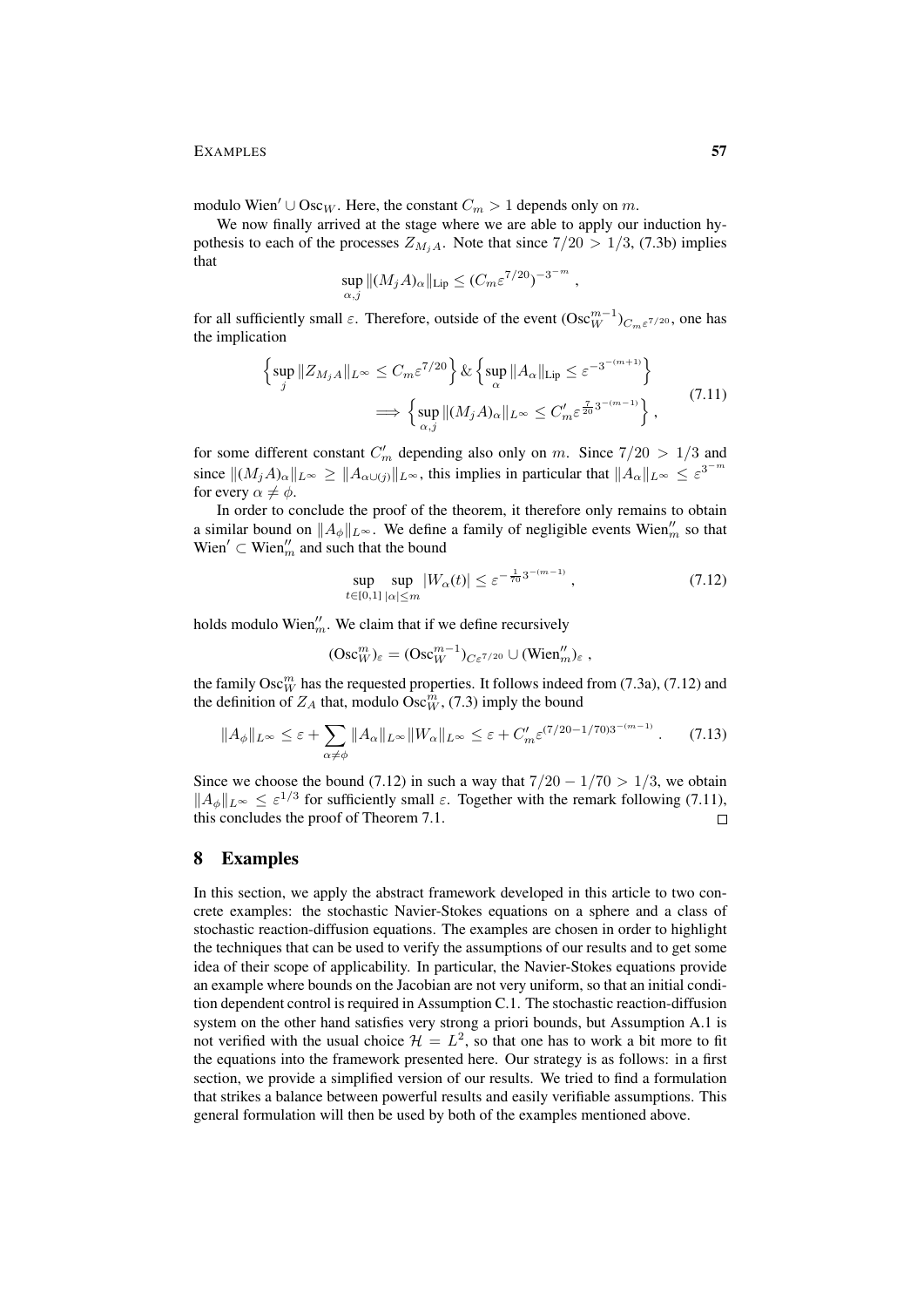### 8.1 A general formulation

The 'general purpose' theorem formulated in this section allows to obtain the asymptotic strong Feller property for a large class of semilinear SPDEs under a Hörmandertype bracket condition. Our first assumption ensures that all the stability conditions of the previous sections can be verified.

Assumption D.1 *The operator* L *has compact resolvent. Furthermore, there exists a measurable function*  $V: \mathcal{H} \to \mathbf{R}_{+}$  *such that there exist constants*  $c > 0$  *and*  $\alpha > 0$ *such that the bound*

$$
V(u) \ge c \|u\|^{\alpha}
$$

*holds for all*  $u \in H$  *and such that the following bounds hold: There exists a constant*  $C > 0$  *and*  $\eta' \in [0, 1)$  *such that* 

$$
\mathbf{E} \exp(V(u_1)) \le C \exp(\eta' V(u_0)). \tag{8.1}
$$

*,*

*We also require the following bounds on the Jacobian, as well as the second variation on the dynamic. For every*  $p > 0$  *and every*  $\delta > 0$ *, there exists a constant* C *such that the bounds*

$$
\sup_{t \in [0,1]} \mathbf{E} \|u_t\|^p \le C \exp(\delta V(u_0)), \tag{8.2a}
$$

$$
\mathbf{E} \sup_{s,t \in [0,1]} \|J_{s,t}\|^p \le C \exp(\delta V(u_0)), \tag{8.2b}
$$

$$
\sup_{s,t \in [0,1]} \mathbf{E} ||J_{s,t}^{(2)}||^p \le C \exp(\delta V(u_0)), \tag{8.2c}
$$

*hold for every*  $u_0 \in \mathcal{H}$ .

Our next assumption is simply a restatement of the Hörmander bracket condition (considering only constant 'vector fields'), with the additional condition that the  $g_i$  belong to  $\mathcal{H}_{\infty}$ . This ensures that all the relevant brackets are in  $\mathcal{H}_{\infty}$  and hence admissible in the sense of Section 6.2.

**Assumption D.2** *The forcing directions*  $g_i$  *belong to*  $H_{\infty}$ *. Furthermore, define a sequence of subsets of* H *recursively by*  $A_0 = \{g_j : j = 1, ..., d\}$  *and* 

$$
A_{k+1} \stackrel{\text{def}}{=} A_k \cup \{N_m(h_1,\ldots,h_m) : h_j \in A_k\}.
$$

*Then, the linear span of*  $A_{\infty} \stackrel{\text{\tiny def}}{=} \bigcup_{n>0} A_n$  *is dense in* H.

With these assumptions in hand, a simplified, yet sufficiently powerful for many uses, formulation of our main results is as follows:

Theorem 8.1 *Consider the setting of equation (1.1) and assume that Assumptions A.1, D.1, and D.2 hold. Then, there exist constants*  $C, \kappa > 0$  *and*  $\gamma \in (0, 1)$  *such that the Markov semigroup*  $P_t$  *generated by (1.1) satisfies the bound* 

$$
\|\mathcal{D}(\mathcal{P}_{2n}\varphi)(u)\| \le Ce^{\kappa V(u_0)} \left(\sqrt{(\mathcal{P}_{2n}\varphi^2)(u)} + \gamma^n \sqrt{(\mathcal{P}_{2n} \|\mathcal{D}\varphi\|^2)(u)}\right),\tag{8.3}
$$

*for every integer* n > 0*. In particular, it satisfies the asymptotic strong Feller property.*

*Furthermore, if*  $\beta_{\star} > a - 1$ *, then for every*  $m > 0$ *, every*  $u \in H$ *, and every linear map*  $\mathcal{T} \colon \mathcal{H} \to \mathbf{R}^m$ , the projections of the time-2 transition probabilities  $\mathcal{T}^* \mathcal{P}_2(u, \cdot)$ have  $\mathcal{C}^\infty$  densities with respect to Lebesgue measure on  $\mathbf{R}^m.$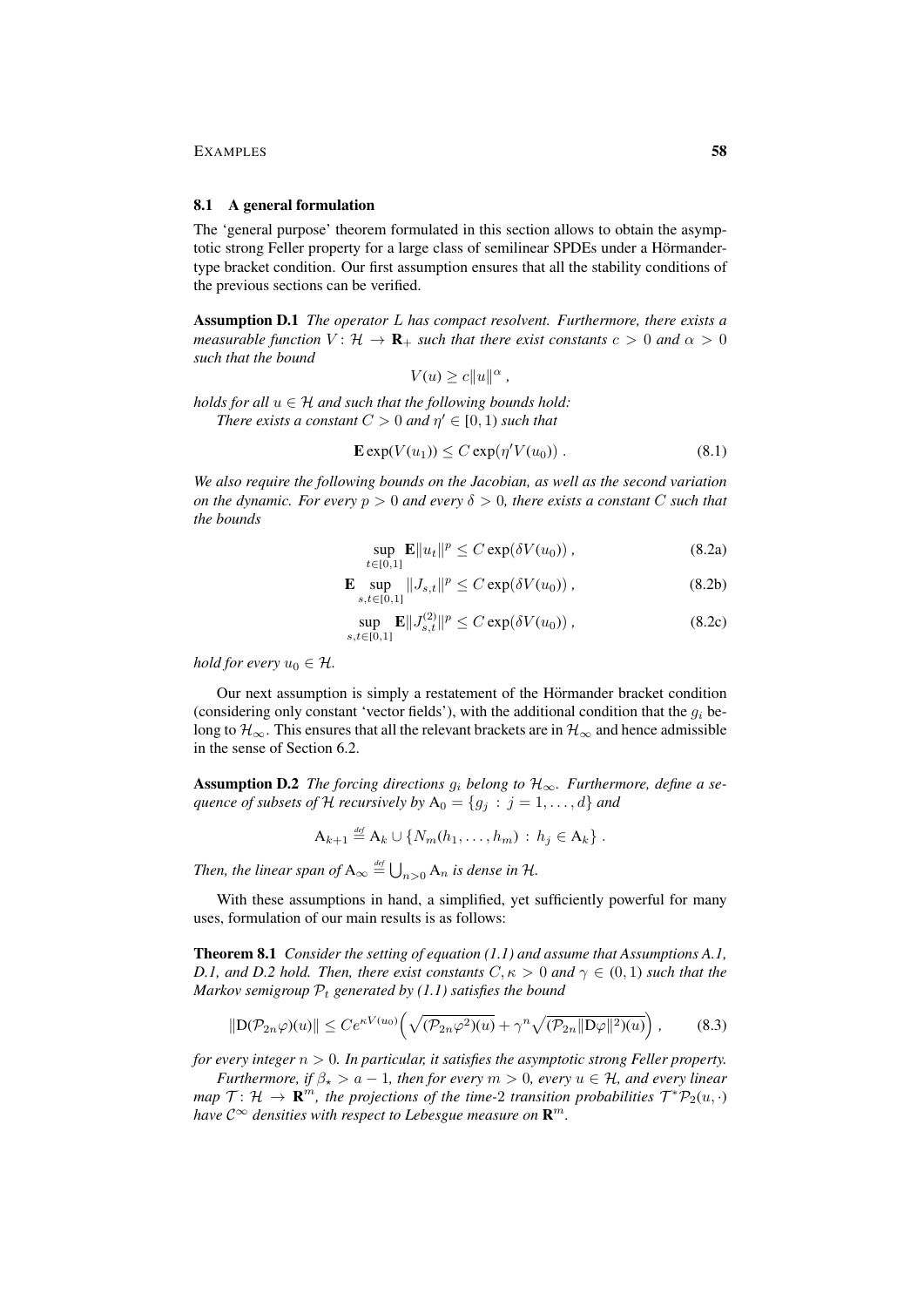Remark 8.2 The final times 1 and 2 appearing in the statement are somewhat arbitrary since it suffices to rescale the equation in time, which does not change any of our assumptions. We chose to keep them in this way in order to avoid awkward notations in the proof.

In this result, the Hörmander-type assumption, Assumption C.2 is verified by using constant vector fields only. Before we turn to the proof of Theorem 8.1, we therefore present the following useful little lemma:

**Lemma 8.3** *Let*  $H$  *be a separable Hilbert space and*  $\{g_i\}_{i=1}^{\infty} \subset H$  *a collection of elements such that its span is dense in* H*. Define a family of symmetric bilinear forms*  $\mathcal{Q}_n$  on H by  $\langle h, \mathcal{Q}_n h \rangle = \sum_{i=1}^n \langle g_i, h \rangle^2$ . Let  $\Pi \colon \mathcal{H} \to \mathcal{H}$  be any orthogonal projection *on a finite-dimensional subspace of H. Then, there exists*  $N > 0$  *and, for every*  $\alpha > 0$ *there exists*  $c_{\alpha} > 0$  *such that*  $\langle h, Q_n h \rangle \ge c_{\alpha} ||\Pi h||^2$  for every  $h \in \mathcal{H}$  with  $||\Pi h|| \ge$  $\alpha$ ||h|| and every  $n \geq N$ .

*Proof.* Assume by contradiction that the statement does not hold. Then, there exists  $\alpha > 0$  and a sequence  $h_n$  in H such that  $\|\Pi h_n\| = 1$ ,  $\|h_n\| \leq \alpha^{-1}$ , and such that  $\lim_{n\to 0} \langle h_n, Q_n h_n \rangle \to 0$ . Since  $||h_n|| \le \alpha^{-1}$  is bounded, we can assume (modulo extracting a subsequence) that there exists  $h \in \mathcal{H}$  such that  $h_n \to h$  in the weak topology. Since Π has finite rank, one has  $\|\Pi h\| = 1$ . Furthermore, since the maps  $h \mapsto \langle h, Q_n h \rangle$ are continuous in the weak topology and since  $n \mapsto \langle h, Q_n h \rangle$  is increasing for every n, one has

$$
\langle h, Q_n h \rangle = \lim_{m \to \infty} \langle h_m, Q_n h_m \rangle \le \lim_{m \to \infty} \langle h_m, Q_m h_m \rangle = 0,
$$

so that  $\langle h, g_i \rangle = 0$  for every  $i > 0$ . This contradicts the fact that the span of the  $g_i$  is dense in H.  $\Box$ 

We are now in a position to turn to the proof of our general result.

*Proof of Theorem 8.1.* We show first that the supremum in  $(8.2a)$  can easily be pulled under the expectation. Indeed, it follows from the variation of constants formula that we have the bound

$$
||u_t|| \leq ||S(t)u_0|| + C \int_0^s (t-s)^{-a} ||N(u_s)||_{-a} ds + ||W_L(t)||,
$$

where  $W_L$  is the stochastic convolution of G W with the semigroup S generated by L. It follows immediately from Hölder's inequality that there exists a constant  $C$  and an exponent  $p > 0$  such that

$$
\sup_{t\leq 1} \|u_t\| \leq \|u_0\| + C \Big(\int_0^1 (1 + \|u_s\|^{np}) ds\Big)^{1/p} + \sup_{t\leq 1} \|W_L(t)\|.
$$

Combining this with (8.2a), we conclude immediately that for every  $p > 0$  and every  $\delta > 0$  there exists  $C > 0$  such that

$$
\mathbf{E} \sup_{t \in [0,1]} ||u_t||^p \le C \exp(\delta V(u_0)). \tag{8.4}
$$

We now verify that Assumptions C.1 and C.2 are satisfied for our problem. It follows from (8.4) and (8.2b) that for every  $\delta > 0$ , Assumption C.1 holds with the choice  $\Psi_0(u) = \exp(\delta V(u))$ .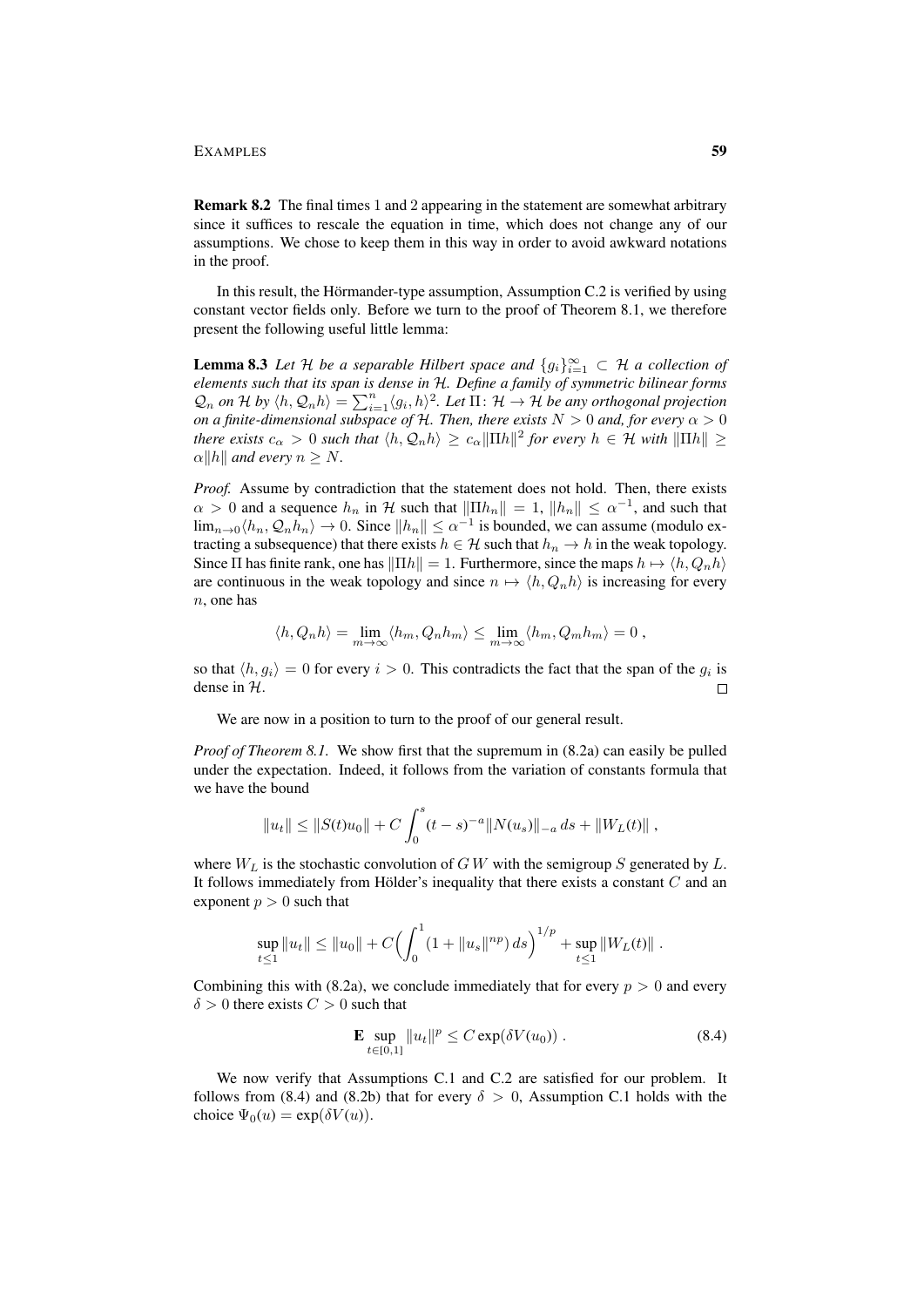Furthermore, Assumption C.2 holds for every finite-rank orthogonal projection  $\Pi: \mathcal{H} \to \mathcal{H}$  by Assumption D.2 and Lemma 8.3. Note that the function  $Λ_{\alpha}$  is then constant, so that the condition on its moments is trivially satisfied. We can therefore apply Theorem 6.7 which states that for every  $\alpha \in (0, 1)$ , every  $\delta > 0$ , every finite-rank projection  $\Pi$ , and every  $p \geq 1$  there exists a constant C such that the bound

$$
\mathbf{P}\Big(\inf_{\varphi \in \mathcal{S}_{\alpha}} \frac{\langle \varphi, \mathcal{M}_1 \varphi \rangle}{\|\varphi\|^2} \le \varepsilon\Big) \le C \exp(\delta V(u_0)) \varepsilon^p ,\tag{8.5}
$$

holds for every  $u_0 \in \mathcal{H}$  and every  $\varepsilon \leq 1$ .

Combining this statement with (8.1), we see that Assumption B.1 is satisfied with  $\bar{q} = 8$  (for example) and  $U(u) = \exp(\delta V(u))$  with every  $\delta \le \frac{1}{8}$ .

The bound (8.1) is nothing but a restatement of Assumption B.2. Since we assume that (8.2b) and (8.2c) hold for every  $\delta > 0$ , we infer that Assumption B.3 holds with  $\bar{p} = 20$  and  $\eta$  sufficiently small. It remains to verify that, for every  $C_{\Pi} > 0$  there exists a finite-rank projection Π such that (5.3) is satisfied. This ensures that the required relation  $C_{\Pi} > C_J + 2\eta C_L/(1 - \eta')$  can be satisfied by a suitable choice of  $\Pi$ .

Because  $L$  has compact resolvent by assumption, it has a complete system of eigenvectors with the corresponding eigenvalues  $\{\lambda_n\}$  satisfying  $\lim_{n\to\infty}\lambda_n = \infty$ . Therefore, if we denote by  $\Pi_N$  the projection onto the subspace of H spanned by the first N eigenfunctions, we have the identity

$$
\|e^{-Lt}\Pi_N^{\perp}\|=e^{-\lambda_{N+1}t}\;.
$$

This allows us to get a bound on  $J_{0,1}\Pi^{\perp}$  as follows. It follows from (3.10) and the variation of constants formula that

$$
||J_{0,t}\Pi^{\perp}|| \le ||e^{-Lt}\Pi^{\perp}|| + \int_0^t Cs^{-a}||DN(u_s)||_{-a} ds
$$
  

$$
\le e^{-\lambda_{N+1}t} + Ct^{1-a}\sup_{s\le t}||u_s||^k,
$$

so that, for every  $\delta > 0$ , we have by (8.4) the bound

$$
\mathbf{E}||J_{0,t}\Pi^{\perp}||^p \leq C_{\delta,p}(e^{-\lambda_{N+1}t} + t^{1-a})\exp(\delta V(u_0)),
$$

for some family of constants  $C_{\delta,p}$  independent of  $t \in [0,1]$ . Since  $a < 1$ , it follows that for every  $\epsilon, \delta > 0$  and  $p > 0$ , we can find N sufficently large and t sufficiently small such that

$$
\mathbf{E}||J_{0,t}\Pi^{\perp}||^p \leq \varepsilon \exp(\delta V(u_0))).
$$

Combining this with (8.2b) and the fact that  $||J_{0,1}\Pi^{\perp}|| \le ||J_{t,1}|| ||J_{0,t}\Pi^{\perp}||$ , we obtain

$$
\mathbf{E} \|J_{0,1} \Pi^{\perp} \|^{ \bar{p}} \leq \left( \mathbf{E} \|J_{0,t}\|^{2\bar{p}} \mathbf{E} \|J_{t,1} \|^{2\bar{p}} \right)^{\frac{1}{2}} \leq C \varepsilon \exp( 2\delta V(u_0) ) ) \;,
$$

provided that N is sufficiently large. By choosing  $\delta$  sufficiently small, it follows that Assumption B.4 (with arbitrary values for  $\bar{p}$  and  $C_{\Pi}$ ) can always be satisfied by choosing for  $\Pi$  the projection onto the first N eigenvectors of L for some large enough value of N. The bound (8.3) now follows from a simple application of Theorem 5.5.

It remains to prove the statement about the smoothness of  $\mathcal{T}^* \mathcal{P}_2(u, \cdot)$ , which will be a consequence of (8.5) by [Nua95, Cor. 2.1.2]. The reason why we consider the process at time 2 is that, in order to avoid the singularity at the origin, we consider the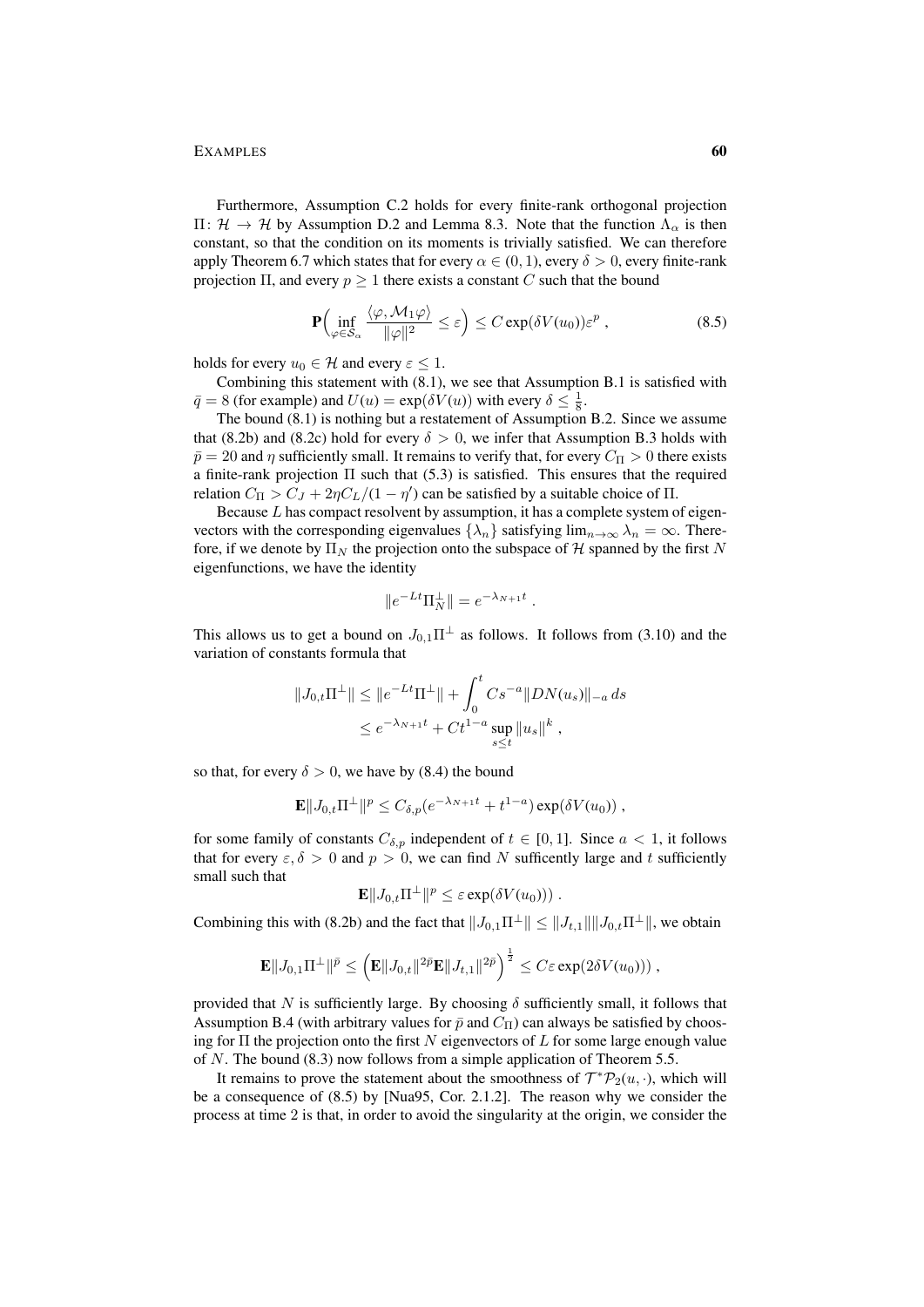solution  $u_2$  as an element of the probability space with Gaussian structure given by the increments of W over the interval  $[1, 2]$ . The increments of W over  $[0, 1]$  are then considered as some "redundant" randomness, which is irrelevant by [Nua95, Ch. 1]. With this slightly tweaked Gaussian structure, the Malliavin matrix of  $\Pi u_2$  is given almost surely by  $\Pi \mathcal{M}_1(u_1) \Pi$ , where  $\mathcal{M}_1$  is defined as before, but over the interval [1, 2]. The claim now follows from (8.5) and (8.1), provided that the random variable  $\Pi u_2$  belongs to the space  $\mathcal{D}^{\infty}$  of random variables whose Malliavin derivatives of all orders have moments of all orders.

Recall now (see for example [BM07, Section 5.1]) that for any *n*-tuple of elements  $h_1, \ldots, h_n \in L^2([1, 2], \mathbf{R}^d)$ , the *n*th Malliavin derivative of  $u_2$  in the directions  $h_1, \ldots, h_n$  is given by

$$
\mathcal{D}^n u_2(h) = \int_{1 \le s_1 < \dots < s_n \le 2} J_{s,1}^{(n)} Gh_s ds . \tag{8.6}
$$

Applying (6.1a) in Proposition 6.2 we see that, for every  $u_0 \in \mathcal{H}$ , every  $\gamma < \gamma_* + 1$ , and every  $p > 0$ , one has the bound

$$
\mathbf{E} \sup_{t \in [1,2]} \|u_t\|_{\gamma}^p < \infty.
$$

We conclude from Proposition 3.11 that

$$
\mathbf{E} \sup_{1 \leq s_1 < \dots < s_n \leq 2} \sup_{\|\varphi_j\| \leq 1} \|J_{s,t}^{(k)}(\varphi_1, \dots, \varphi_k)\|^p \leq \infty ,
$$

so that, by  $(8.6)$ ,  $u_2$  does indeed have Malliavin derivatives of all orders with bounded moments of all orders. This concludes the proof.  $\Box$ 

# 8.2 The 2D Navier-Stokes equations on a sphere

Consider the stochastically forced two-dimensional Navier-Stokes equations on the two-dimensional sphere  $S^2$ :

$$
du = \nu \Delta u \, dt + \nu \operatorname{Ric} u \, dt - \nabla_u u \, dt - \nabla p \, dt + Q \, dW(t) \,, \qquad \text{div } u = 0 \,. \tag{8.7}
$$

Here, the velocity field u is an element of  $H^1(S^2, TS^2)$ ,  $\nabla_u u$  denotes the covariant differentiation of u along itself with respect to the Levi-Civita connection on  $S^2$ ,  $\Delta = -\nabla^*\nabla$  is the (negative of the) Bochner Laplacian on  $S^2$ , and Ric denotes the Ricci operator from  $TS^2$  into itself. In the case of the sphere, the latter is just the multiplication with the scalar 1. See also [Tay92, TW93, Nag97] for more details on the Navier-Stokes equations on manifolds.

As in the flat case, it is possible to represent  $u$  uniquely by a scalar "vorticity" field  $w$  given by

$$
w = \operatorname{curl} u \stackrel{\text{def}}{=} -\operatorname{div}(n \wedge u) , \qquad (8.8)
$$

where *n* denotes the unit vector in  $\mathbb{R}^3$  normal to the surface of the sphere (so that  $n \wedge u$ defines again a vector field on the sphere). With this notation, one can rewrite (8.7) as

$$
dw = \nu \Delta w dt - \operatorname{div}(w Kw) dt + G dW(t).
$$
 (8.9)

Here, we denoted by  $K$  the operator that reconstructs a velocity field from its vorticity field, that is

$$
u = Kw = -\operatorname{curl} \Delta^{-1} w \stackrel{\text{\tiny def}}{=} n \wedge \nabla \Delta^{-1} w ,
$$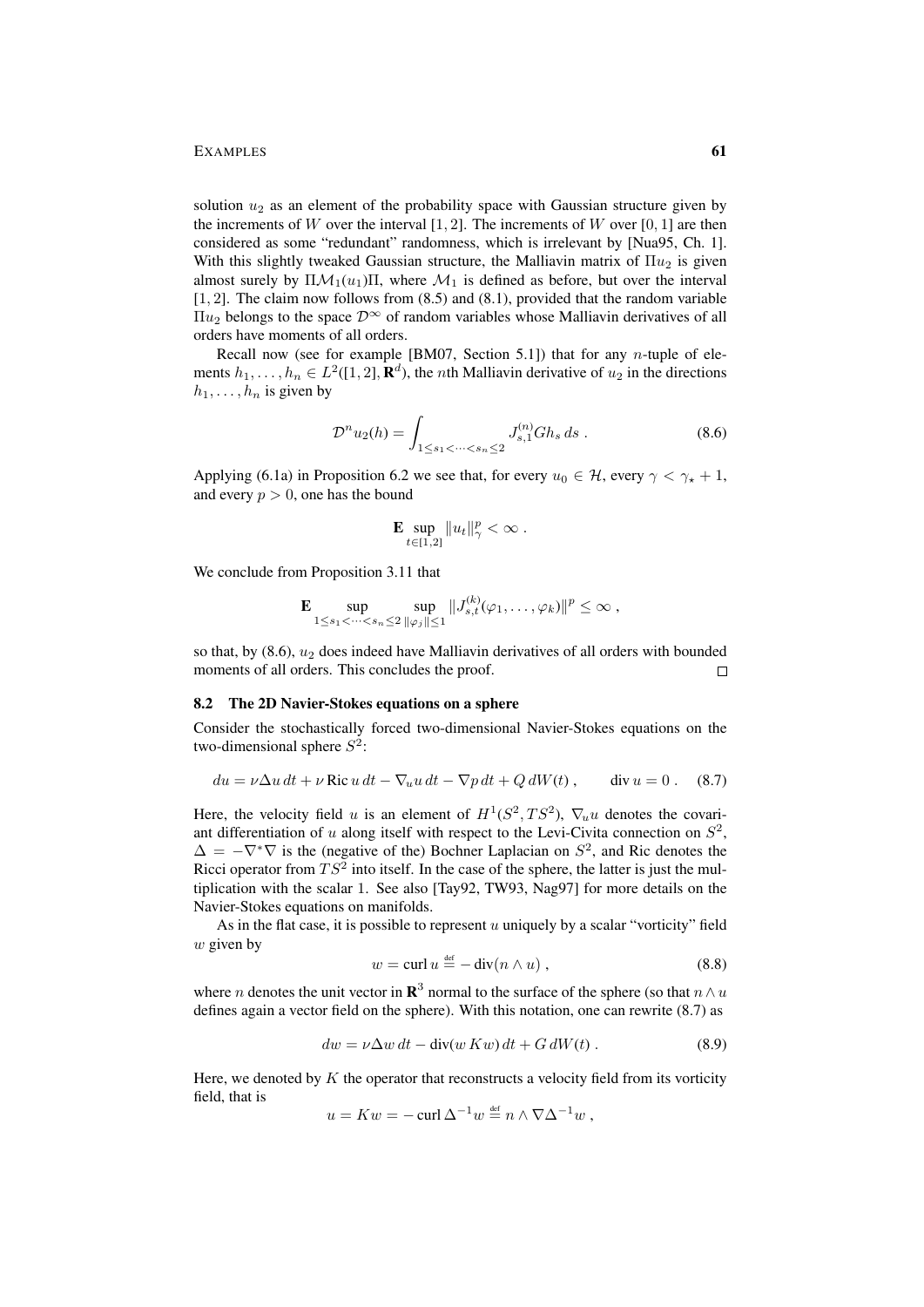and  $\Delta$  denotes the Laplace-Beltrami operator on the sphere. See [TW93] for a more detailed derivation of these equations. In order to fit the framework developed in this article, we assume that the operator  $G$  is of finite rank and that its image consists of smooth functions, so that the noise term can be written as

$$
G dW(t) = \sum_{i=1}^{n} g_i dW_i(t) , \qquad g_i \in H^{\infty}(S^2, \mathbf{R}) .
$$

We choose to work in the space  $\mathcal{H} = L^2(S^2, \mathbf{R})$  for the equation (8.9) in vorticity formulation, so that the interpolation spaces  $\mathcal{H}_{\alpha}$  coincide with the fractional Sobolev spaces  $H^{2\alpha}(S^2, \mathbf{R})$ , see [Tri86]. In particular, elements  $w \in \mathcal{H}_\alpha$  are characterised by the fact that the functions  $x \mapsto \varphi(x)w(\psi(x))$  belong to  $H^{2\alpha}(\mathbf{R}^2)$  for any compactly supported smooth function  $\varphi$  and any function  $\psi \colon \mathbf{R}^2 \to S^2$  which is smooth on an open set containing the support of  $\varphi$ . Since the sphere is compact, this implies that the usual Sobolev embeddings for the torus also hold true in this case.

Define now  $A_0 = \{g_i : i = 1, \dots, n\}$  and set recursively

$$
A_{n+1} = A_n \cup \{B(v, w) : v, w \in A_n\},\
$$

where we made use of the symmetrised nonlinearity

$$
B(v, w) = \frac{1}{2}(\text{div}(w Kv) + \text{div}(v Kw)).
$$

We then have the following result:

**Theorem 8.4** If the closure of the linear span of  $A_{\infty} = \bigcup_{n \geq 0} A_n$  is equal to all of  $L^2(S^2, \mathbf{R})$ , then the equations (8.7) have a unique invariant measure.

**Remark 8.5** Sufficient conditions for density of  $A_{\infty}$  and for approximate controllability are given in [AS08]. In particular, the authors there give an example of  $A_0$ containing five spherical harmonics that satisfies our condition. Note however that controllability is not required for our result to hold, since we only use the fact that the origin belongs to the topological support of every invariant measure. On the other hand, as shown in [MP06], controllability allows to obtain positivity of the projected densities of transition probabilities.

*Proof.* The main step in the proof is to check that we can apply Theorem 5.5 to conclude that the Markov semigroup generated by the solutions to (8.7) has the asymptotic strong Feller property. Let us first check that the Navier-Stokes nonlinearity on the sphere does indeed satisfy Assumption A.1 for some  $a \in [0, 1)$ . It is clear that the nonlinearity N, defined by  $N(w) = B(w, w)$ , is continuous from  $\mathcal{H}_{\infty}$  to  $\mathcal{H}_{\infty}$  (which coincides with the space of infinitely differentiable functions on the sphere), so in order to show point 2, it remains to show that N maps  $\mathcal{H}_{\gamma}$  into  $\mathcal{H}_{\gamma-a}$  for a range of values  $\gamma \geq 0$  and some  $a \in [0, 1)$ .

Setting  $\hat{B}(w, w') = \text{div}(w K w')$  so that  $N(w) = B(w, w) = \hat{B}(w, w)$ , one can show exactly as in [CF88] that, for any triplet  $(s_1, s_2, s_3)$  with  $s_i \geq 0$ ,  $\sum_i s_i > 1$ , one has bounds of the type

$$
\int_{S^2} v(x) \hat{B}(w, w')(x) dx \leq C ||v||_{H^{s_1}} ||w||_{H^{1+s_2}} ||w'||_{H^{s_3-1}},
$$
  

$$
\int_{S^2} v(x) \hat{B}(w, w')(x) dx \leq C ||v||_{H^{1+s_1}} ||w||_{H^{s_2}} ||w'||_{H^{s_3-1}},
$$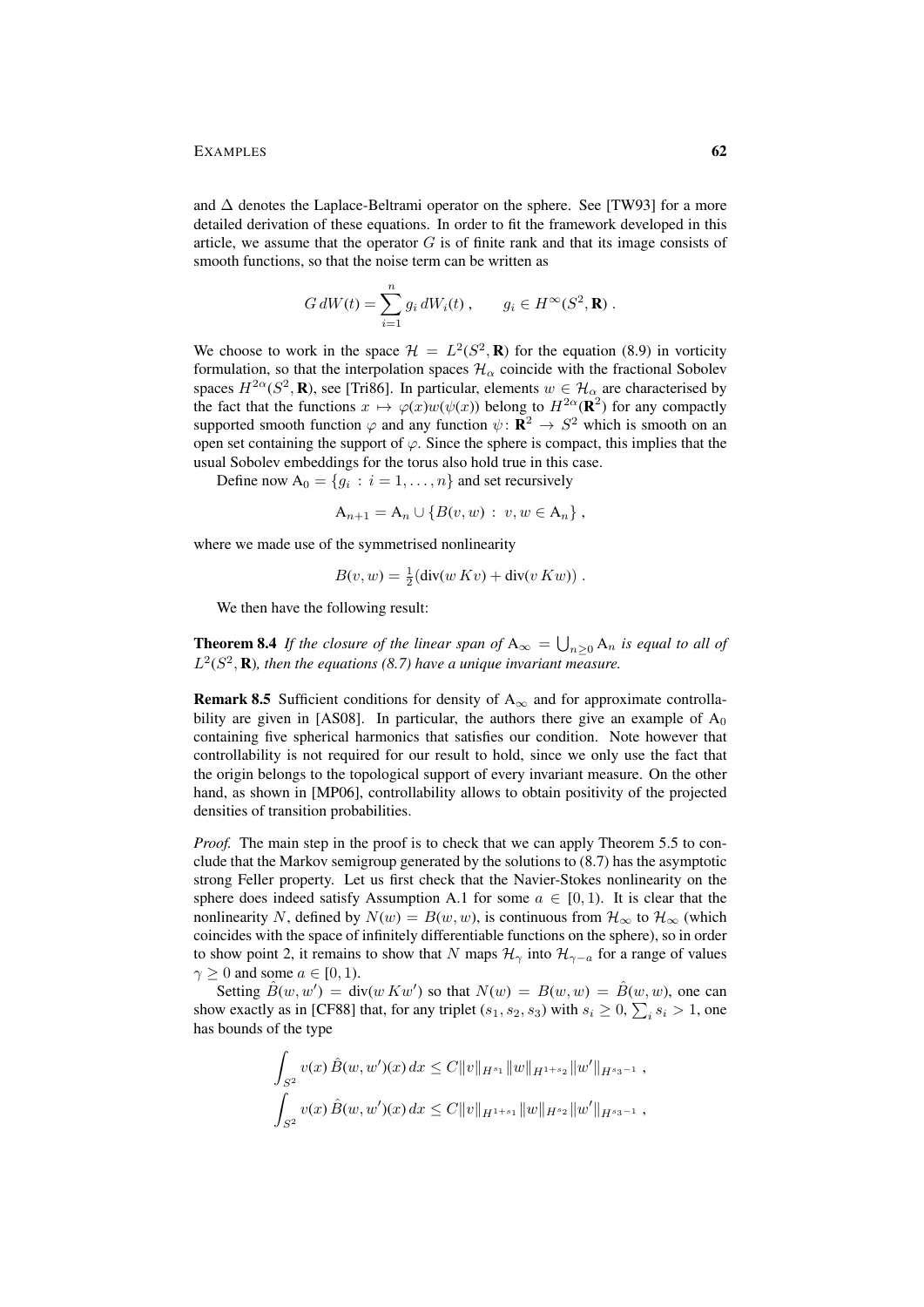for some constant C depending on the choice of the  $s_i$ . In particular,  $\hat{B}$  can be interpreted as a continuous linear map from  $\mathcal{H} \otimes \mathcal{H}$  into  $\mathcal{H}_{-\frac{3}{4}}$  (for example) and from  $\mathcal{H}_{\frac{1}{2}} \otimes \mathcal{H}_{\frac{1}{2}}$  into  $\mathcal{H}$  (using the usual identification of bilinear maps with linear maps between tensor products). It thus follows from the Calderón-Lions interpolation theorem as in Remark 3.3 that  $\hat{B}$  is a continuous linear map from  $\mathcal{H}_{\alpha}\otimes\mathcal{H}_{\alpha}$  into  $\mathcal{H}_{\beta}$  for  $\beta = \frac{3\alpha}{2} - \frac{3}{4}$  and  $\alpha \in [0, \frac{1}{2}]$ . For  $\alpha > \frac{1}{2}$ , we use the fact that  $\mathcal{H}_{\alpha}$  is an algebra [Tri92] to deduce that  $\hat{B}$  is continuous from  $\mathcal{H}_{\alpha}\otimes\mathcal{H}_{\alpha}$  into  $\mathcal{H}_{\alpha-\frac{1}{2}}$ . This shows that point 2 of Assumption A.1 is satisfied with  $a = \frac{3}{4}$  (any exponent strictly larger than  $\frac{1}{2}$  would do, actually) and  $\gamma_* = +\infty$ .

Turning to point 3 of Assumption A.1, it suffices to show that, for  $v$  sufficiently smooth, the map  $w \mapsto \hat{B}(v, w)$  is bounded from  $\mathcal{H}_{-\beta}$  into  $\mathcal{H}_{-\beta-a}$ . It is well-known on the other hand that if  $v \in \mathcal{C}^k$  then the multiplication operator  $w \mapsto vw$  is continuous in  $H^s$  for all  $|s| \leq k$ . It follows immediately that  $DN^*(v)$  is continuous from  $\mathcal{H}_{-\beta}$ into  $\mathcal{H}_{-\beta-\frac{1}{2}}$ , provided that  $v \in \mathcal{C}^k$  for  $k \ge 2\beta$ . Point 3 then follows with  $\beta_{\star} = \infty$ .

For any fixed  $\eta > 0$ , it follows exactly as in [HM06, Lemma 4.10] that Assumption D.1 is verified with  $V(w) = \eta ||w||^2$  for  $\eta$  sufficiently small. This concludes the verification of the assumptions of Theorem 8.1 and the claim follows.  $\Box$ 

Remark 8.6 Just as in [HM06], this result is optimal in the following sense. The closure  $\bar{A}_{\infty}$  of the linear span of  $A_{\infty}$  in  $L^2$  is always an invariant subspace for (8.9) and the invariant measure for the Markov process restricted to  $\bar{A}_{\infty}$  is unique. However, if  $\bar{A}_{\infty} \neq L^2$ , then one expects in general the presence of more than one invariant probability measure in  $L^2$  at low values of the viscosity  $\nu$ .

# 8.3 Stochastic reaction-diffusion equations

In this section, we consider a general class of reaction-diffusion equations on a "nice" domain D. The dimension  $m$  of the ambient space is chosen smaller or equal to 3 for technical reasons. However, the number  $\ell$  of components in the reaction is arbitrary. The domain  $D$  is assumed to be either of

- A compact smooth  $m$ -dimensional Riemannian manifold.
- A bounded open domain of  $\mathbf{R}^m$  with smooth boundary.
- A hypercube in  $\mathbf{R}^m$ .

We furthermore denote by  $\Delta$  the Laplace (resp. Laplace-Beltrami) operator on D, endowed with either Neumann or Dirichlet boundary conditions. With these notations in place, the equations that we consider are

$$
du = \Delta u \, dt + f \circ u \, dt + \sum_{i=1}^{d} g_i \, dW_i(t) \,, \tag{8.10}
$$

with  $u(t)$ :  $D \to \mathbf{R}^{\ell}$  and  $f: \mathbf{R}^{\ell} \to \mathbf{R}^{\ell}$  a polynomial of arbitrary degree n with  $n \geq 3$ an odd integer. (We exclude the case  $n = 1$  since this gives rise to a linear equation and is trivial to analyse.) The functions  $q_i$  describing the stochastic component of the equations are assumed to belong to  $\mathcal{H}_{\infty}$ , the intersection of the domains of  $\Delta^{\alpha}$  in  $L^2(D)$  for all  $\alpha > 0$ . It is a straightforward exercise to check that (8.10) has unique local solutions in  $\mathcal{E} = C(D, \mathbf{R}^{\ell})$  for every initial condition in  $C(D, \mathbf{R}^{\ell})$  (replace  $\mathcal{C}$  by  $C_0$  in the case of Dirichlet boundary conditions). In order to obtain global solutions, we make the following assumption on the nonlinearity: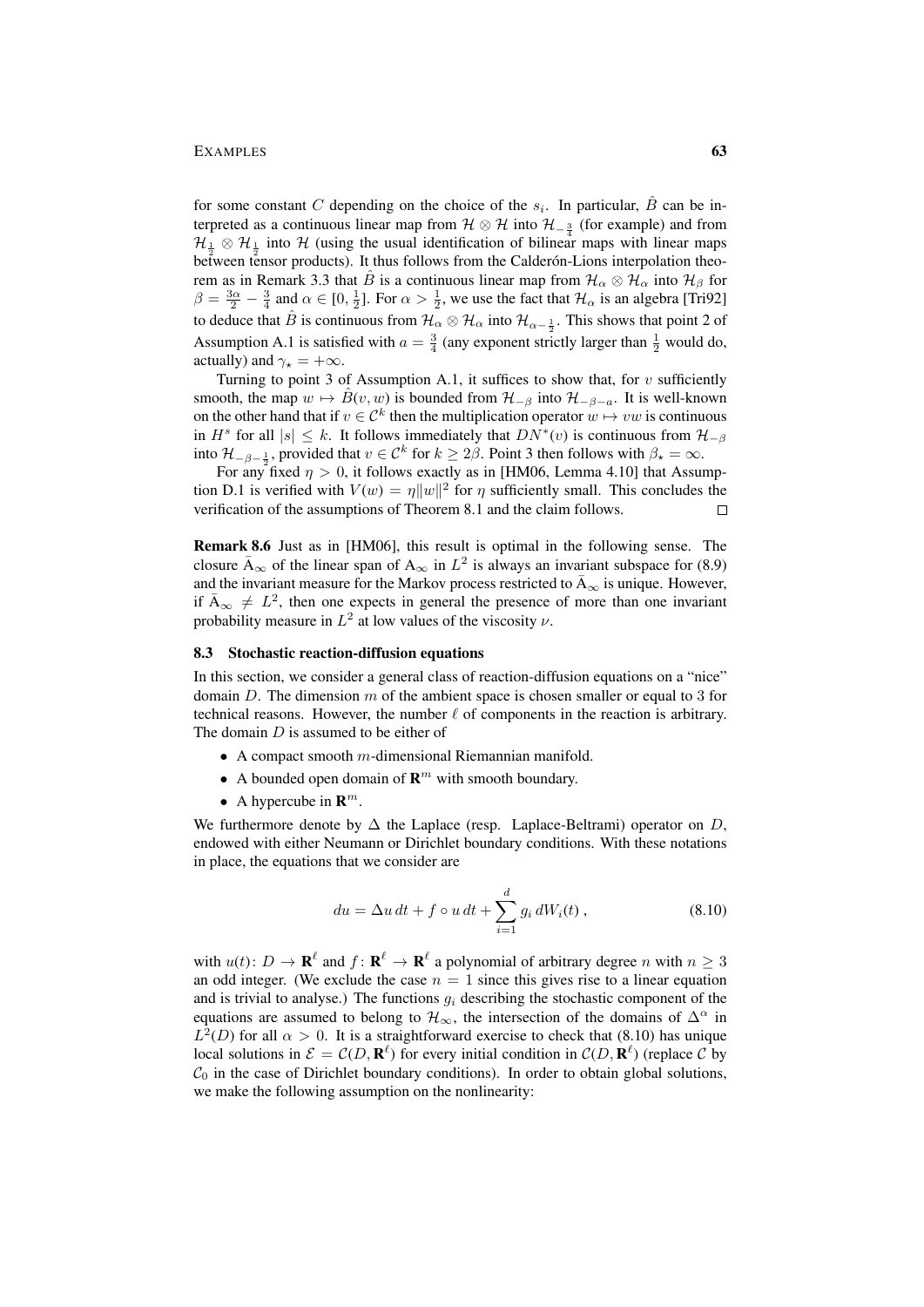Assumption RD.1 *Writing*  $f = \sum_{k=0}^{n} f_k$  for f with  $f_k$  being k-linear maps from  $\mathbf{R}^k$ *to itself, we assume that* n *is odd and that*

$$
\langle f_n(u,\ldots,u,v),v\rangle<0\,,
$$

*for every*  $u, v \in \mathbf{R}^{\ell} \setminus \{0\}.$ 

Remark 8.7 Provided that Assumption RD.1 holds, one can check that there exist positive constants  $c$  and  $C$  such that the inequality

$$
\langle f(u+v), u \rangle \le C(1 + \|v\|^{n+1}) - c\|u\|^{n+1}, \tag{8.11}
$$

holds for every  $u, v \in \mathbf{R}^{\ell}$ .

Essentially, Assumption RD.1 makes sure that the function  $u \mapsto |u|^2$  is a Lyapunov function for the "reaction" part  $\dot{u} = f(u)$  of (8.10). In the interest of brevity, we define  $\text{Sup}_{t,\infty}(v) = 1 + \text{sup}_{s \leq t} ||v(s)||_{\mathcal{E}}$  for any function  $v \in L^{\infty}([0,t],\mathcal{E})$  and  $\text{Sup}_{t,r}(v) = 1 + \text{sup}_{s \le t} ||v(s)||_{H^r}$  for  $v \in L^{\infty}([0, t], H^r(D))$ , As a consequence of Assumption RD.1, we obtain the following *a priori* bound on the solutions to (8.10):

Proposition 8.8 *Under Assumption RD.1, there exist constants* c *and* C *such that the bound*

$$
||u(t)||_{L^{\infty}} \leq C \Big( \frac{||u_0||_{L^{\infty}}}{(1+t||u_0||_{L^{\infty}}^n)^{1/n}} + \text{Sup}_{t,\infty}(W_{\Delta}) \Big) ,
$$

*holds almost surely for every*  $u_0 \in \mathcal{E}$ , where  $\mathcal{E}$  is either  $\mathcal{C}(D,\mathbf{R}^{\ell})$  or  $\mathcal{C}_0(D,\mathbf{R}^{\ell})$ , de*pending on the boundary conditions of*  $\Delta$ *. In particular, for every*  $t_0 > 0$  *there exists a constant* C *such that one has the almost sure bound*

$$
||u(t)||_{L^{\infty}} \leq C\text{Sup}_{t,\infty}(W_{\Delta}), \qquad (8.12)
$$

*independently of the initial condition, provided that*  $t > t_0$ *.* 

*Proof.* The proof is straightforward and detailed calculations for a variant of it can be found for example in [Hai08]. Setting  $v = u - W_{\Delta}(t)$  where  $W_{\Delta}$  is the "stochastic convolution" solving the linearised equation (8.10) with  $f \equiv 0$ , and defining  $V(v) =$  $||v||_{L^{\infty}}^2$ , we obtain from (8.11) the almost sure bound

$$
\frac{d}{dt}V(v(t)) \leq C\mathrm{Sup}_{t,\infty}^{n+1}(W_{\Delta}) - cV^{(n+1)/2}(v(t)) .
$$

In particular, there exist possibly different constants such that

$$
\frac{d}{dt}V(v(t)) \le -cV^{(n+1)/2}(v(t))
$$

for all v such that  $V(v(t)) \geq C \text{Sup}_{t,\infty}^2(W_\Delta)$ ). Since we assumed that  $n \geq 3$ , a simple comparison theorem for ODEs then implies that

$$
V(v(t)) \leq C \frac{\|u_0\|^2}{(1+t\|u_0\|^{2/\alpha})^{\alpha}} \wedge \text{Sup}_{t,\infty}^2(W_{\Delta}),
$$

where we set  $\alpha = 2/n$ . The requested bound then follows at once. The second bound is an immediate consequence of the first one. $\Box$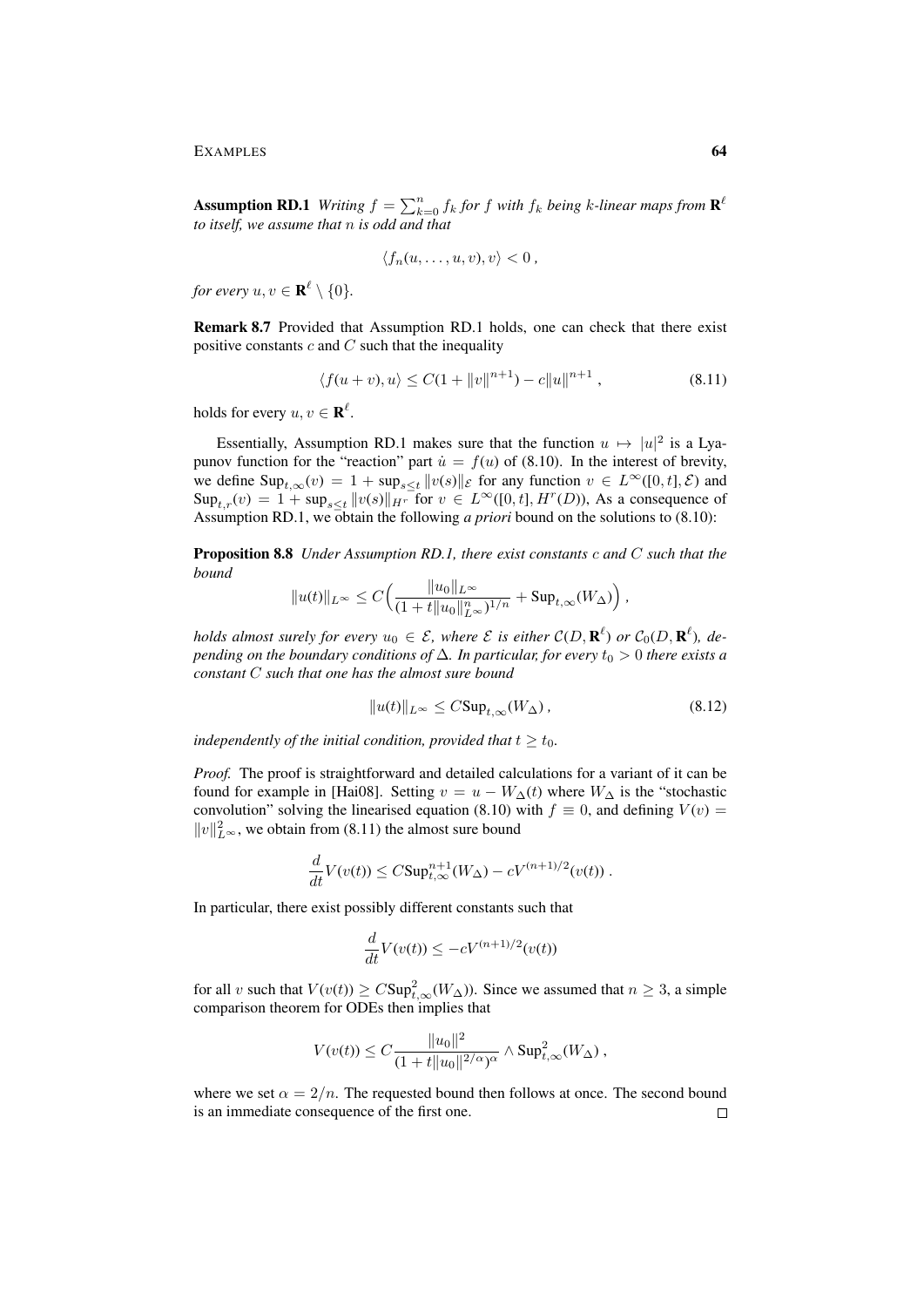**Remark 8.9** The function  $t \mapsto V(v(t))$  is of course not differentiable in time in general. The left hand side in (8.12) should therefore be interpreted as the right upper Dini derivative lim  $\sup_{h\to 0^+} h^{-1}(V(v(t+h)) - V(v(t))).$ 

In order to fit the framework developed in this article, we cannot take  $L^2$  as our base space, since the nonlinearity will not in general map  $L^2$  into any Sobolev space of negative order. However, provided that  $k > m/2$ , the Sobolev spaces  $H<sup>k</sup>$  form an algebra, so that the nonlinearity  $u \mapsto N(u) \stackrel{\text{def}}{=} f \circ u$  is continuous from  $H^k$  to  $H^k$  in this case. It is therefore natural to choose  $\mathcal{H} = H^k$  for some  $k > m/2$ . In this case, for  $\alpha > 0$ , the interpolation spaces  $\mathcal{H}_{\alpha}$  coincide with the Sobolev spaces  $H^{k+2\alpha}$ , so that one has  $N \in Poly(\mathcal{H}_{\alpha}, \mathcal{H}_{\alpha})$  for every  $\alpha > 0$ . This shows that Assumption A.1 is satisfied with  $a = 0$ ,  $\gamma_{\star} = \infty$  and  $\beta_{\star} = \infty$ . It turns out that it is relatively easy to obtain bounds in the Sobolev space  $H^2$ . From now on, we do therefore assume that the following holds:

# Assumption RD.2 *The space dimension* m *is smaller or equal to* 3*.*

This will allow us to work in  $\mathcal{H} = H^2$ . Before we state the main theorem of this section, we obtain a number of *a priori* bounds that will allow us to verify that the assumptions from the previous parts of this article do indeed apply to the problem at hand.

By using a bootstrapping argument similar to Proposition 3.6, we can obtain the following *a priori* estimate:

Proposition 8.10 *Assume that Assumptions RD.1 and RD.2 hold. If* u *is the solution to (8.10) with initial condition*  $u_0 \in H^2$  then there exists a constant C such that the *bounds*

$$
||u(t)||_{H^2} \leq C\text{Sup}_{t,\infty}^{2n}(u)(||u_0||_{H^2} + \text{Sup}_{t,2}(W_{\Delta})),
$$
  

$$
||u(t)||_{H^2} \leq C\text{Sup}_{t,\infty}^{2n}(u)(\frac{1}{t}||u_0||_{L^2} + \text{Sup}_{t,2}(W_{\Delta}))
$$

*hold for all*  $t < 1$  *almost surely.* 

*Proof.* From Duhamel's formula, we obtain the bound

$$
||u(t)||_{H^1} \le ||u_0||_{H^1} + \int_0^t \frac{C}{\sqrt{t-s}} ||f \circ u(s)||_{L^2} ds + \text{Sup}_{t,1}(W_\Delta)
$$
  

$$
\le ||u_0||_{H^2} + C\sqrt{t} \text{Sup}_{t,\infty}^n(u) + \text{Sup}_{t,1}(W_\Delta).
$$

At this stage, we use that since  $f$  is a polynomial of degree  $n$ , there exists a constant  $C$ such that

$$
||f \circ u||_{H^1} \le C(1 + ||u||_{L^{\infty}}^n + ||u||_{L^{\infty}}^{n-1} ||u||_{H^1}). \tag{8.13}
$$

Using Duhamel's formula again, this yields

$$
||u(t)||_{H^2} \le ||u_0||_{H^2} + \int_0^t \frac{C}{\sqrt{t-s}} ||f \circ u(s)||_{H^1} ds + \text{Sup}_{t,2}(W_\Delta)
$$
  
\n
$$
\le ||u_0||_{H^2} + \int_0^t \frac{C}{\sqrt{t-s}} (1 + ||u(s)||_{L^\infty}^n + ||u(s)||_{L^\infty}^{n-1} ||u(s)||_{H^1} ds
$$
  
\n
$$
+ \text{Sup}_{t,2}(W_\Delta)
$$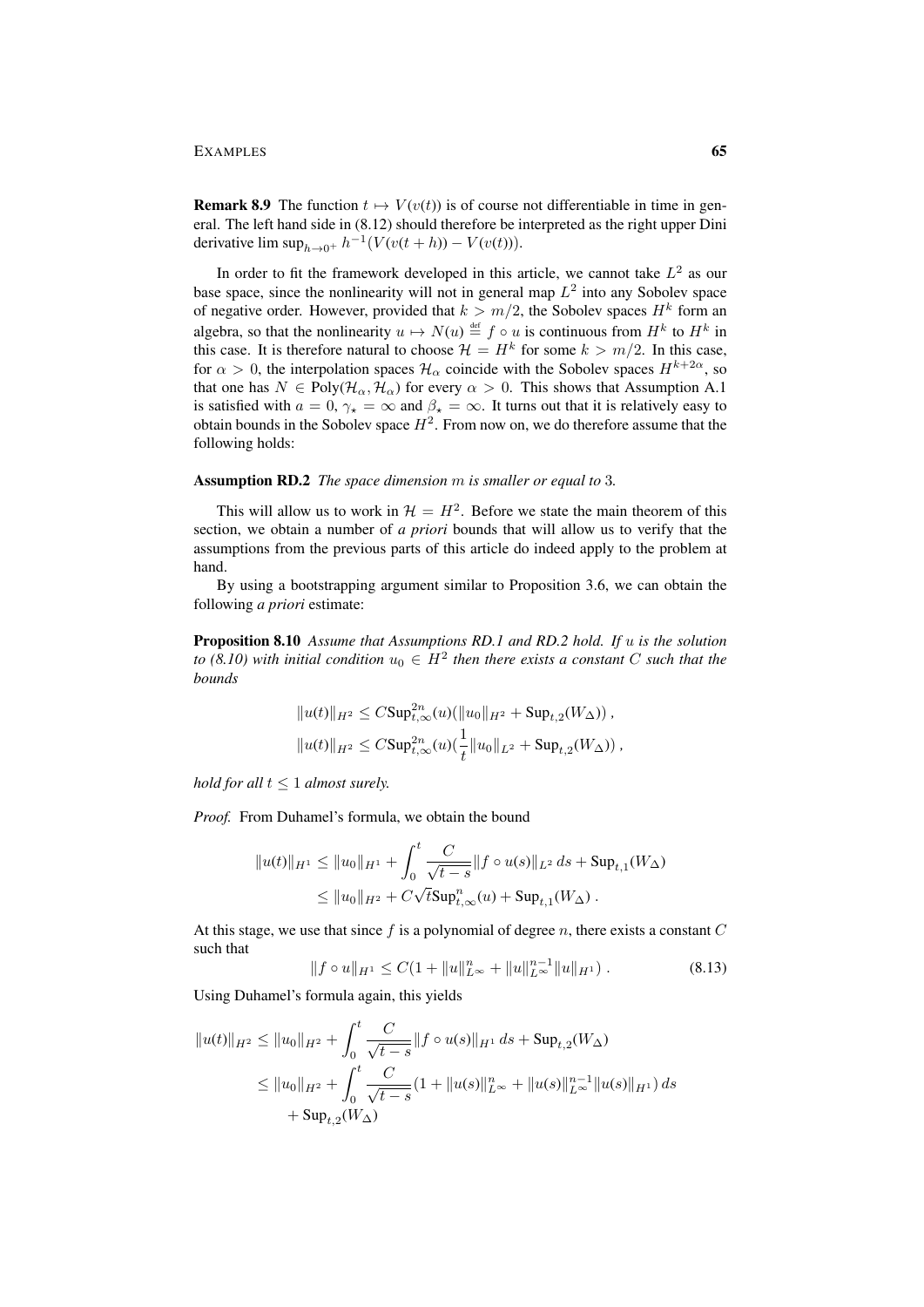$$
\leq ||u_0||_{H^2} + \int_0^t \frac{C}{\sqrt{t-s}} \Big( \mathrm{Sup}_{t,\infty}^n(u) + \mathrm{Sup}_{t,\infty}^{n-1}(u) (||u_0||_{H^2} + \sqrt{s} \mathrm{Sup}_{t,\infty}^n(u) + \mathrm{Sup}_{t,1}(W_\Delta)) \Big) ds + \mathrm{Sup}_{t,2}(W_\Delta) .
$$

Integrating the last term yields the first bound. The second bound can be obtained in exactly the same way, using the smoothing properties of the semigroup generated by the Laplacian.  $\Box$ 

As a consequence, we obtain the following bound on the exponential moments in  $H<sup>2</sup>$  of the solution starting from any initial condition:

**Proposition 8.11** *For every*  $T > 0$ *, there exists a constant*  $C > 0$  *such that* 

 $\mathbf{E} \exp(||u(T)||_{H^2}^{1/n}) \leq C$ ,

*for every initial condition*  $u_0 \in H^2$ .

*Proof.* Without loss of generality, we set  $T = 1$ . Combining Proposition 8.10 and the Markov property, we see that there exists a constant  $C > 0$  such that

$$
||u(1)||_{H^2} \leq C \Big( \sup_{\frac{1}{2} \leq s \leq 1} ||u(s)||_{L^{\infty}}^n \Big) \Big( ||u(\frac{1}{2})||_{L^2} + \text{Sup}_{1,2}(W_{\Delta}) \Big)
$$
  

$$
\leq C \Big( \sup_{\frac{1}{2} \leq s \leq 1} ||u(s)||_{L^{\infty}}^n \Big) \text{Sup}_{1,2}(W_{\Delta}) .
$$

The requested bound then follows from (8.12) and the fact that  $\text{Sup}_{1,2}(W_{\Delta})$  has Gaussian tails by Fernique's theorem.  $\Box$ 

We now turn to bounds on the Jacobian  $J$  for (8.10). Recall from (3.10) that, given any "tangent vector"  $\xi$ , the Jacobian  $J_{s,t}\xi$  satisfies the random PDE

$$
\frac{d}{dt}J_{s,t}\xi = \Delta J_{s,t}\xi + (Df \circ u)(t)J_{s,t}\xi ,
$$

where  $Df$  denotes the derivative of the map  $f$ . Our main tool is the fact that, from Assumption RD.1, we obtain the existence of a constant  $C > 0$  such that

$$
\langle Df(u)v, v \rangle \leq C|v|^2,
$$

for every  $u, v \in \mathbf{R}^{\ell}$ . In particular, we obtain the *a priori*  $L^2$  estimate:

$$
\frac{d}{dt} \|J_{s,t}\xi\|_{L^2}^2 = -2\|\nabla J_{s,t}\xi\|_{L^2}^2 + 2\langle J_{s,t}\xi, (Df \circ u)(t)J_{s,t}\xi\rangle \le 2C\|J_{s,t}\xi\|_{L^2}^2 , \tag{8.14}
$$

so that  $\|J_{s,t}\xi\|_{L^2}\leq e^{C(t-s)}\|\xi\|_{L^2}$  almost surely. We now us similar reasoning to obtain a sequence of similar estimates in smoother spaces.

**Proposition 8.12** *For any*  $u_0 \in H^2$ , the Jacobian satisfies the operator bounds

$$
||J_{s,t}||_{L^2 \to L^2} \leq C
$$
  
\n
$$
||J_{s,t}||_{L^2 \to H^1} \leq C \Big( \frac{1}{\sqrt{t-s}} + \text{Sup}_{t,\infty}^n(u) \Big),
$$
  
\n
$$
||J_{s,t}||_{H^1 \to H^1} \leq C \text{Sup}_{t,\infty}^n(u),
$$
  
\n
$$
||J_{s,t}||_{H^2 \to H^2} \leq C \text{Sup}_{t,\infty}^{4n}(u) (\|u_0\|_{H^2} + \text{Sup}_{t,2}(W_{\Delta}))
$$
  
\n
$$
||J_{s,t}||_{H^1 \to H^2} \leq C \text{Sup}_{t,\infty}^{4n}(u) (\|u_0\|_{H^2} + \text{Sup}_{t,2}(W_{\Delta})) + \frac{C}{\sqrt{t-s}}
$$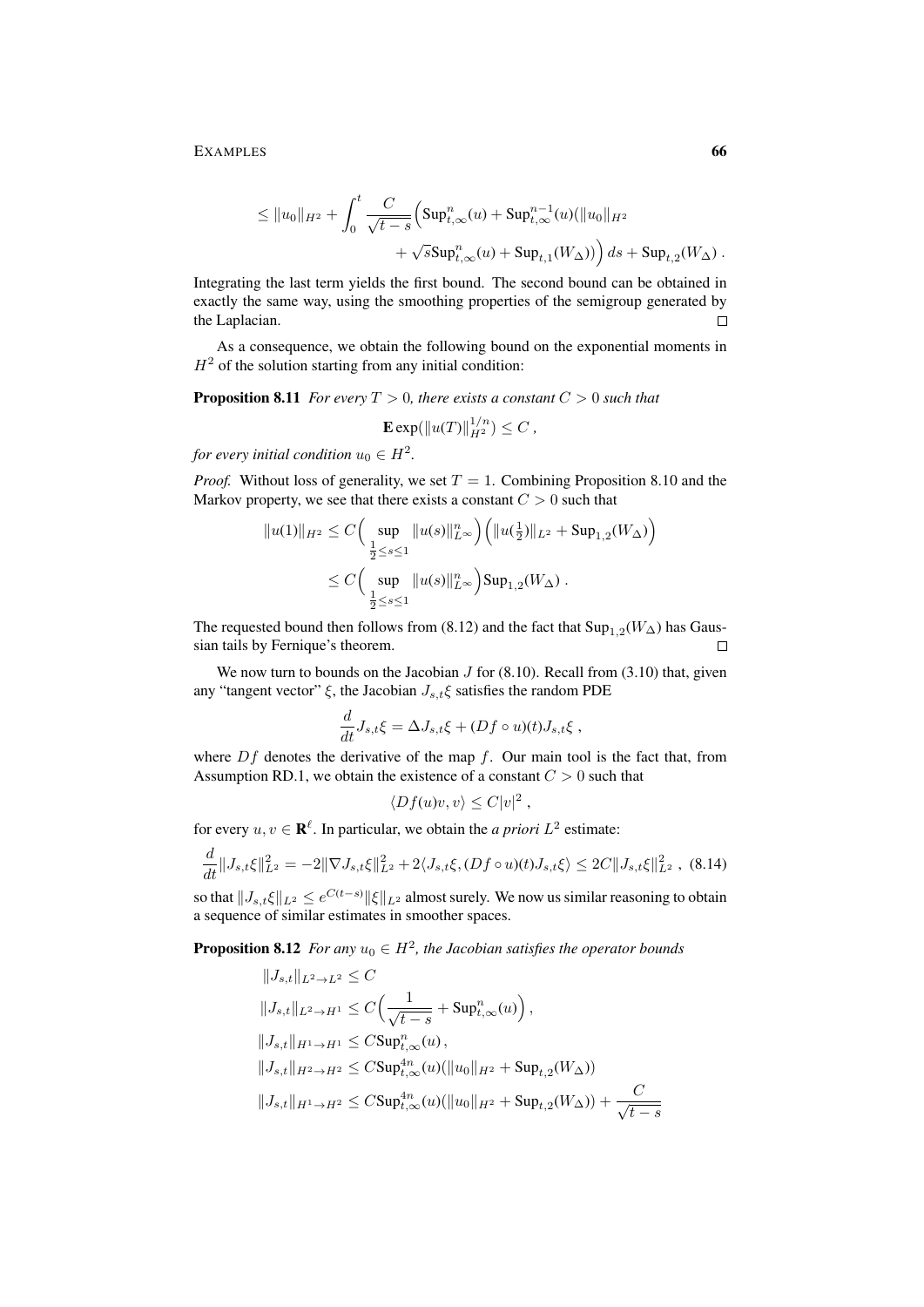# *for*  $0 \le s < t \le 1$  *with*  $\text{Sup}_{t,\infty}$  *defined just before Proposition 8.10.*

*Proof.* The first estimate is just a rewriting of the calculation before the Proposition. As in the proof of the *a priori* bounds for the solution, we are going to use a bootstrapping argument, starting from the bound (8.14). Applying Duhamel's formula and using the notation Sup<sub>t, $\infty$ </sub> as before, we obtain

$$
||J_{s,t}\xi||_{H^1} \le ||\xi||_{H^1} + \int_s^t \frac{C}{\sqrt{t-r}} ||(Df \circ u)(r)J_{s,r}\xi||_{L^2} dr
$$
  
\n
$$
\le ||\xi||_{H^1} \Big(1 + \text{Sup}_{t,\infty}^{n-1}(u) \int_s^t \frac{C}{\sqrt{t-r}} e^{C(r-s)} dr\Big)
$$
  
\n
$$
\le ||\xi||_{H^1} \Big(1 + C\text{Sup}_{t,\infty}^{n-1}(u) e^{C|t-s|} \sqrt{t-s}\Big)
$$
  
\n
$$
\le ||\xi||_{H^1} C\text{Sup}_{t,\infty}^{n-1}(u) e^{C|t-s|} .
$$

(And similarly for the second bound.) Regarding the  $H<sup>2</sup>$  norm of the Jacobian, we use the fact that there is a constant  $C$  such that the bound

$$
||Df(u)v||_{H^1} \leq C(||u||_{L^{\infty}}^{n-1} ||v||_{H^1} + ||u||_{L^{\infty}}^{n-2} ||\nabla u||_{L^4} ||v||_{L^4})
$$
  

$$
\leq C||u||_{L^{\infty}}^{n-2} ||u||_{H^2} ||v||_{H^1}
$$

holds. Hence we get similarly to before

$$
||J_{s,t}\xi||_{H^2} \le ||\xi||_{H^2} + \int_s^t \frac{C}{\sqrt{t-r}} ||(Df \circ u)(r)J_{s,r}\xi||_{H^1} dr
$$
  
\n
$$
\le ||\xi||_{H^2} + \int_s^t \frac{C}{\sqrt{t-r}} ||u(r)||_{L^\infty}^{n-1} ||u(r)||_{H^2} ||J_{s,r}\xi||_{H^1} dr
$$
  
\n
$$
\le C \text{Sup}_{t,\infty}^{4n} (u)(||u_0||_{H^2} + \text{Sup}_{t,2}(W_\Delta)) ||\xi||_{H^2},
$$

which is the requested bound. To obtain the last bound, one proceeds identically except which is the requested bound. To obtain the last that one used  $||e^{L(t-s)}\xi||_{H^2} \leq C ||\xi||_{H^1}/\sqrt{t-s}$ .

We now turn to the second variation.

**Proposition 8.13** *For any*  $u_0 \in H^2$ , the second variation  $J^{(2)}$  of the solution to (8.10) *satisfies*

$$
\|J_{s,t}^{(2)}\|_{H^2\otimes H^2\to H^2}\leq C\mathrm{Sup}^{13n}_{t,\infty}(u)(\|u_0\|_{H^2}+\mathrm{Sup}_{t,2}(W_{\Delta}))^4
$$

*for*  $0 \le s < t \le 1$  *with*  $\text{Sup}_{t,\infty}$  *defined just before Proposition 8.10.* 

*Proof.* Again using Duhamel's formula, we have

$$
J_{s,t}^{(2)}(\varphi,\psi) = \int_s^t J_{r,t} D^2 F(u_r) (J_{s,r}\varphi, J_{s,r}\psi) dr . \qquad (8.15)
$$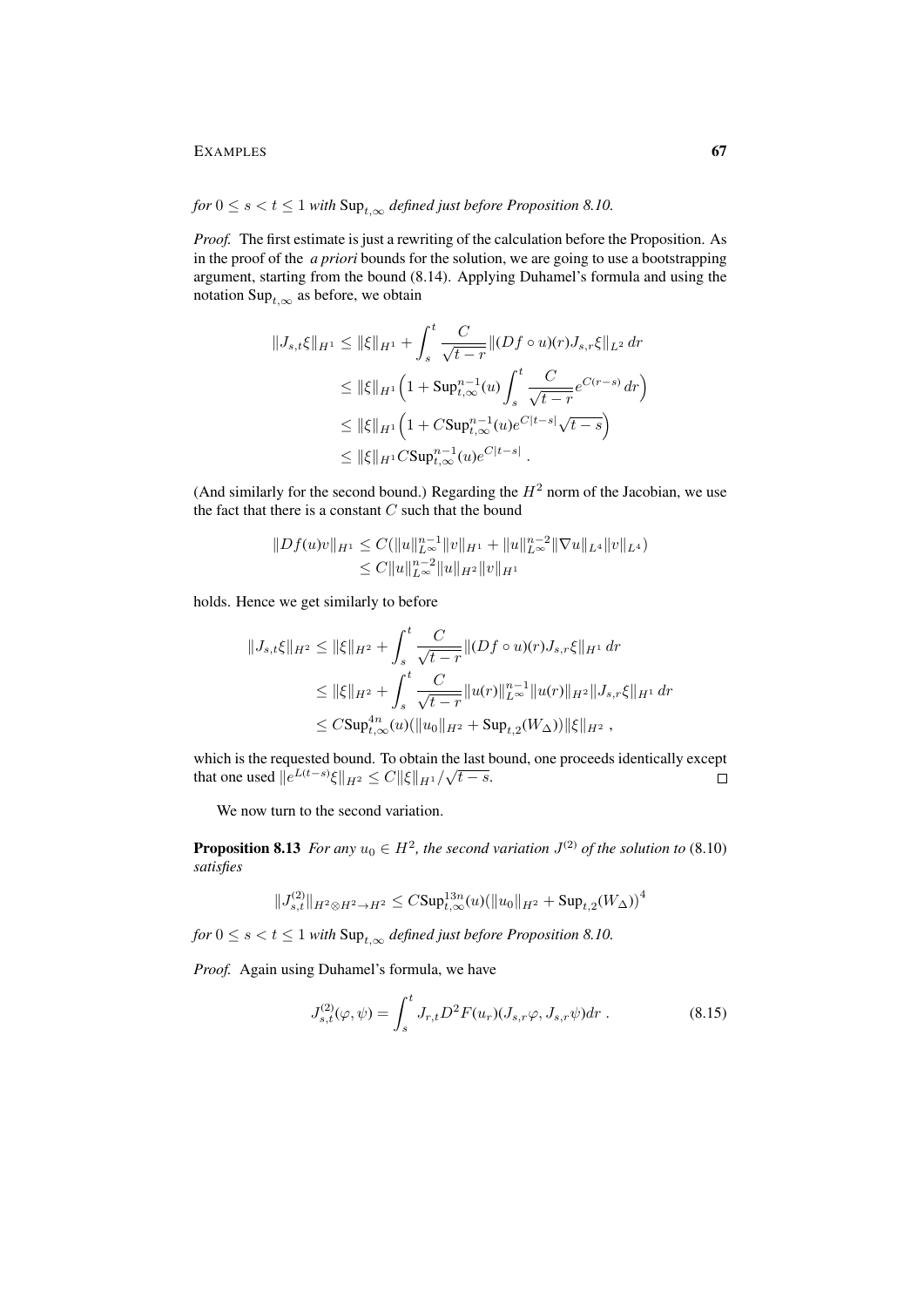To control the  $H^2$  norm we will need the following estimate:

$$
\|\nabla^2 D^2 F(u)(\varphi, \psi)\|_{L^2} \leq C(1 + \|u\|_{\infty}^{n-2})(\|(\nabla^2 u)\varphi\psi\|_{L^2} + \|(\nabla u)^2 \varphi\psi\|_{L^2} \n+ \|(\nabla^2 \varphi)\psi\|_{L^2} + \|\varphi(\nabla^2 \psi)\|_{L^2} + \|(\nabla \varphi)(\nabla \psi)\|_{L^2} \n+ \|(\nabla u)(\nabla \psi)\varphi\|_{L^2} + \|(\nabla u)(\nabla \varphi)\psi\|_{L^2}) \n\leq C(1 + \|u\|_{\infty}^{n-2})(\|u\|_{H^2}\|\varphi\|_{L^{\infty}}\|\psi\|_{L^{\infty}} + \|u\|_{H^2}^2\|\varphi\|_{L^{\infty}}\|\psi\|_{L^{\infty}} \n+ \|\varphi\|_{H^2}\|\psi\|_{L^{\infty}} + \|\varphi\|_{L^{\infty}}\|\psi\|_{H^2} + \|\varphi\|_{H^2}\|\psi\|_{H^2} \n+ \|u\|_{H^2}\|\varphi\|_{L^{\infty}}\|\psi\|_{H^2} + \|u\|_{H^2}\|\varphi\|_{H^2}\|\psi\|_{L^{\infty}}) \n\leq C(1 + \|u\|_{\infty}^{n-2})(1 + \|u\|_{H^2}^2)\|\varphi\|_{H^2}\|\psi\|_{H^2}.
$$

In this estimate, we have used repeatedly the fact that  $||v||_{L^4} \leq C||v||_{H^1}$  and  $||v||_{L^{\infty}} \leq$  $C||v||_{H^2}$ . Using this estimate in (8.15), we obtain

$$
||J_{s,t}^{(2)}(\varphi,\psi)||_{H^2} \leq C\text{Sup}_{t,\infty}^{n-2}(u) \int_s^t (1+||u_r||_{H^2}^2) ||J_{r,t}||_{H^2 \to H^2} ||J_{s,r}\varphi||_{H^2} ||J_{s,r}\psi||_{H^2} dr
$$
  

$$
\leq C\text{Sup}_{t,\infty}^{17n}(u)(||u_0||_{H^2} + \text{Sup}_{t,2}(W_{\Delta}))^5 ||\psi||_{H^2} ||\varphi||_{H^2},
$$

which completes the proof.

We now set the stage to prove the analogue of Theorem 5.5 for equation (8.10). We begin by collecting a number for relevant results implied by the preceding calculations. We will work in  $H^2$  since this will be the base space for what follows.

**Proposition 8.14** Define  $V(u) = ||u||_{H^2}^{1/n}$ . Then, for every  $p > 0$  there exists a constant  $C_p$  and, for every  $\eta > 0$  and  $p > 0$  there exists a constant  $C_{n,p}$  so that the bounds

$$
\mathbf{E} \sup_{1/2 \le t \le 1} \|u(t)\|_{H^2}^p \le C_p
$$
\n
$$
\mathbf{E} \sup_{1/2 \le s < t \le 1} \|J_{s,t}\|_{H^2 \to H^2}^p \le C_p
$$
\n
$$
\sup_{0 \le s < t \le 1} \mathbf{E} \|J_{s,t}\|_{H^2 \to H^2}^p \le \exp(\eta p V(u) + pC_{\eta, p})
$$
\n
$$
\sup_{0 \le s < t \le 1} \mathbf{E} \|J_{s,t}\|_{H^2 \otimes H^2 \to H^2}^p \le \exp(\eta p V(u) + pC_{\eta, p})
$$

*hold for all*  $u_0 \in H^2$ .

*Proof.* The first two bounds are a consequence of Propositions 8.11, 8.12 and 8.8. In order to get the second two bounds, note that

$$
\sup_{0 \le s < t \le 1} \mathbf{E} \| J_{s,t}^{(2)} \|_{H^2 \otimes H^2 \to H^2}^p \le C_p (1 + \| u_0 \|_{H^2})^{(17n+5)p} \\
= \exp \Big( (17n+5)p \log(1 + \| u_0 \|_{H^2}) + \log C_p \Big) \,,
$$

as a consequence of Propositions 8.13, 8.11 and 8.8. A similar bound holds for J. Since, for any positive q, r,  $\eta$ , K there exists a  $C_{q,r,\eta,K}$  so that  $q \log(1+x) + \log(K) \le$  $\eta x^r + C_{q,r,n,K}$  for all  $x \ge 0$ , the quoted bound holds.  $\Box$ 

We assume from now on that the  $g_k$  used in the definition of the forcing all belong to  $H<sup>4</sup>$ . We now construct a particular subset of the  $A<sub>n</sub>$  defined in Section 6.2 using on

 $\Box$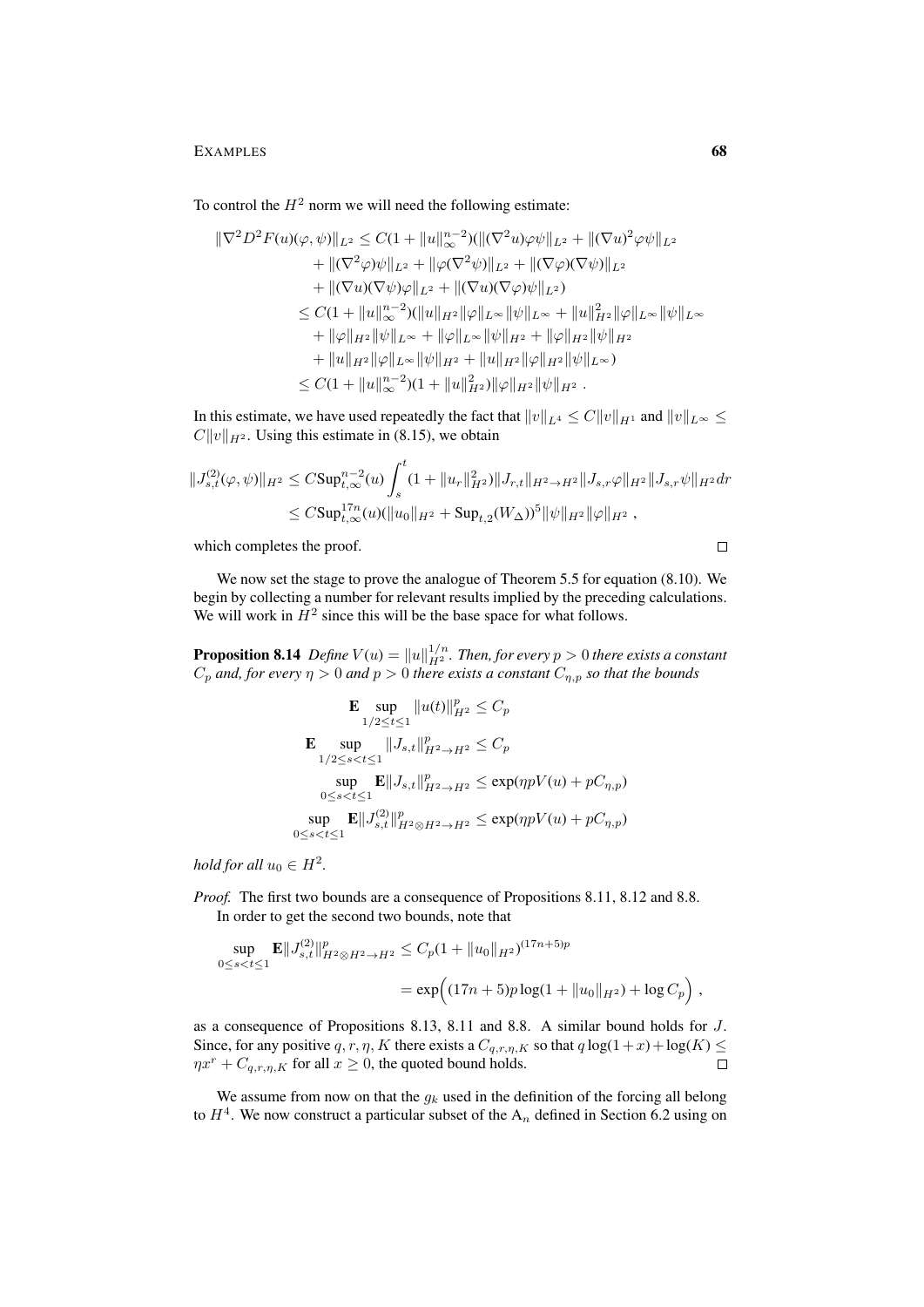the highest degree nonlinear term. By doing so we obtain only constant vector fields, thus trivializing Assumption C.2 in light of Lemma 8.3. Setting  $A_1 = \{g_1, \dots, g_d\}$ , we define recursively  $A_{k+1} = A_k \cup \{F_n(h_1, \dots, h_n) : h_j \in A_k\}$  and  $A_\infty = \bigcup A_k$ . Notice that since  $g_k \in H^4$ , we know that all of the  $A_n \subset H^4$  since  $H^4$  is a multiplicative algebra in our setting.

**Proposition 8.15** *If span*( $\tilde{A}_{\infty}$ ) *is dense in*  $H^2$  *then given any*  $H^2$ *-orthogonal projection tion*  $\Pi$  *onto a finite dimensional subspace, there exists*  $\theta > 0$  *such that Assumption B.1 holds with*  $U(u) = \Psi_0^{\theta}$ .

*Proof.* Proposition 8.14 guarantees that all of the assumptions of Theorem 6.7 hold except Assumption C.2. However since by construction all of the vector fields in  $A_n$ are constant Assumption C.2 clearly holds with  $\Lambda$  a constant if  $\Pi$  is an orthogonal projection onto a subspace of span( $\overline{A_n}$ ). Lemma 8.3 furthermore shows that it actually holds for any finite rank orthogonal projection. holds for any finite rank orthogonal projection.

Let  $\Pi_M$  be the projection on the eigenfunctions of the Laplacian with eigenvalues smaller than  $M^2$ . We will now restrict ourselves to such a projection since it allows for easy verification of the pathwise smoothing/contracting properties needed for Assumption B.4. We have indeed the following bound:

**Proposition 8.16** *Given any positive*  $\eta$ *, r and*  $p$ *, there exists a*  $C_{\eta,r,p}$  *so that the bound* 

 $\mathbf{E} ||J_{0,1} \Pi_M^{\perp}||_{H^2 \to H^2}^p \leq \exp(p\eta ||u_0||_{H^2}^r - p \log(M) + pC_{\eta,r,p})$ 

*holds for all*  $u_0 \in H^2$ *, and all*  $M \in \mathbb{N}$ *.* 

*Proof.* First observe that

$$
||J_{0,1}\Pi_M^{\perp}||_{H^2 \to H^2} \le ||J_{0,1}||_{H^1 \to H^2} ||\Pi_M^{\perp}||_{H^2 \to H^1} \le M^{-1} ||J_{0,1}||_{H^1 \to H^2}
$$
  
\n
$$
\le CM^{-1} \sup_{1,\infty} \left( ||u_0||_{H^2} + \sup_{1,2} (W_\Delta) \right)
$$
  
\n
$$
\le CM^{-1} \sup_{1,2} (W_\Delta)^{4n+1} (||u_0||_{H^2} + 1)^{4n+1}
$$

Raising both sides to the power  $p$ , taking expectations, and using the fact that the law of Sup<sub>1,2</sub>( $W_{\Delta}$ ) has Gaussian tails, we obtain

$$
\mathbf{E}||J_{0,1}\Pi_M^{\perp}||_{H^2\to H^2}^p \le \exp(p(4n+1)\log(1+||u_0||)-p\log(M)+pC_p).
$$

The claim now follows from the fact that, for any  $\eta > 0$  and  $r > 0$ , there exist a  $C_{\eta,r}$ with  $(4n + 1) \log(1 + x) \le \eta x^r + C_{\eta,r}$  for all  $x \ge 0$ .

**Theorem 8.17** Let  $\mathcal{P}_t$  be the Markov semigroup on  $H^2$  generated by (8.10). If the *linear span of*  $\widetilde{A}_{\infty}$  *is dense in*  $H^2$  *then, for every orthogonal finite rank projection*  $\Pi\colon H^2\to H^2$ , for every  $p>0$ , and for every  $\alpha>0$ , there exists a constant  $C(\alpha,p,\Pi)$ *such that the bound (5.1) on the Malliavin matrix holds with*  $U = 1$ .

*Proof.* The result follows from Theorem 6.7. One can check that Assumption A.1 holds with  $\mathcal{H} = H^2$ ,  $a = 0$ ,  $\gamma_{\star} = \beta_{\star} = \infty$  since  $H^{\ell}$  is a multiplicative algebra for every  $\ell \ge 2$  (this is true because we restricted ourselves to dimension  $m \le 3$ ). Since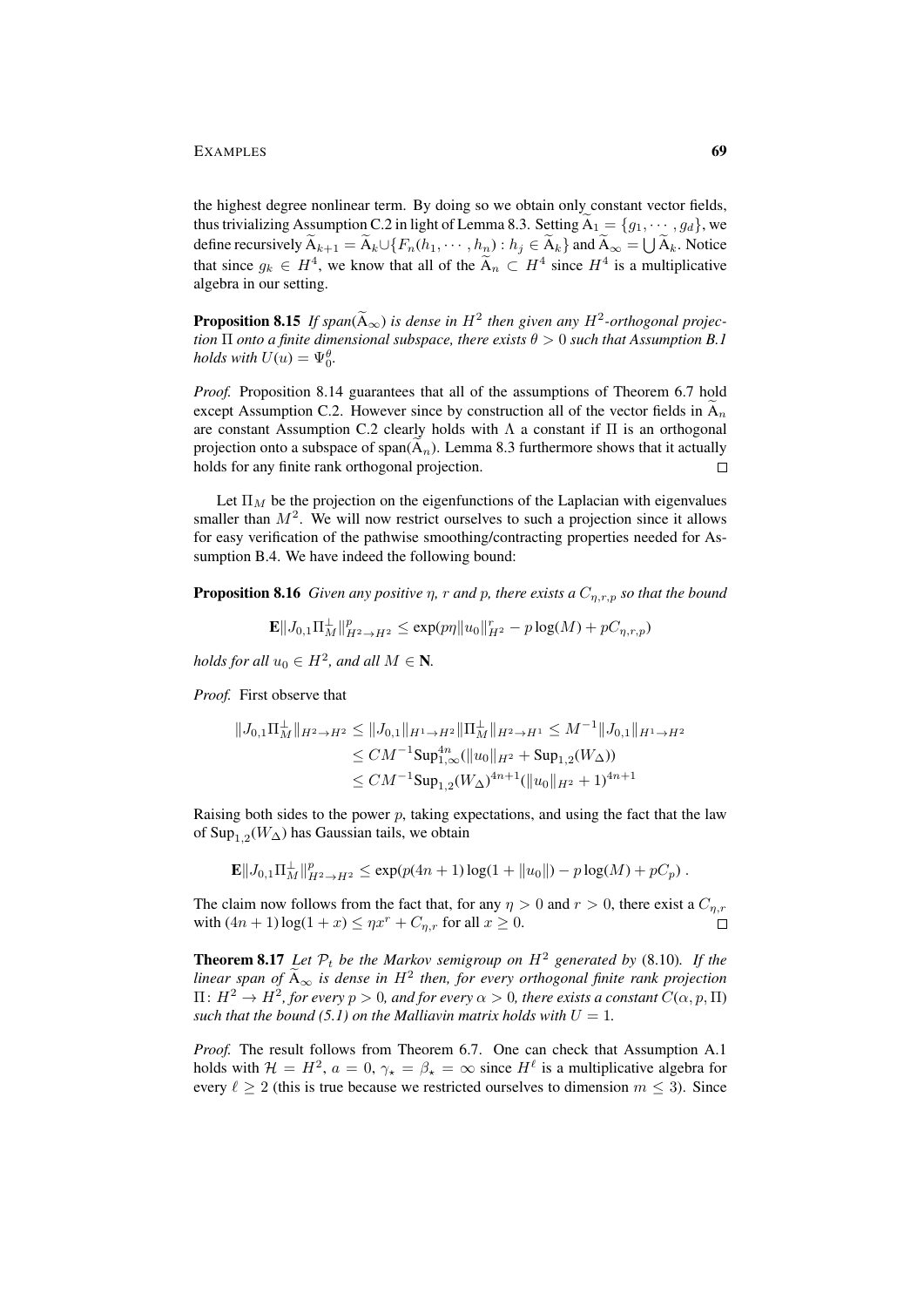the most involved part is the assumption on the adjoint, part 3, we give the details for that one. One can verify that the adjoint of  $DN(u)$  in H acts on elements v in  $\mathcal{H}^{\infty}$  as

$$
DN^*(u)v = \Delta^{-2}f'(u)\Delta^2v.
$$

(This is because H is the Sobolev space  $H^2$  and not the space  $L^2$ .) The claim then follows from the fact that the multiplication by a smooth enough function is a bounded operator in every Sobolev space  $H^{\ell}$  with  $\ell \in \mathbf{R}$ .

Since Assumption C.2 (with  $\Lambda_{\alpha}$  a constant depending on  $\Pi$ ) can be verified by using Lemma 8.3, it remains to verify Assumption C.1 with  $\Psi_0 = 1$ . This in turn is an immediate consequence of Proposition 8.14.  $\Box$ 

Combining all of these results, we finally obtain the following result on the asymptotic strong Feller property of a general reaction-diffusion equation:

**Theorem 8.18** Let  $\mathcal{P}_t$  be the Markov semigroup on  $H^2$  generated by (8.10) and let *Assumptions RD.1 and RD.2 hold. If the linear span of*  $\widetilde{A}_{\infty}$  *is dense in*  $H^2$  *then, for any*  $\zeta > 0$ , there exists a positive constant C so that for every  $u \in H^2$ , and  $\varphi : H^2 \to \mathbf{R}$ *on has*

$$
\|\mathcal{D}\mathcal{P}_t\varphi(u)\|_{L^2\to\mathbf{R}} \le C(\|\varphi\|_{L^\infty} + e^{-\zeta t} \sup_{v\in H^2} \|\mathcal{D}\varphi(v)\|_{H^2\to\mathbf{R}}). \tag{8.16}
$$

In particular,  $\mathcal{P}_t$  has the asymptotic strong Feller property in  $H^2$ .

Remark 8.19 It is easy to infer from the *a priori* bounds given in Propositions 8.10, 8.11, 8.12 and 8.13 that the assumptions of our 'all purpose' Theorem 8.1 hold with  $V(u) = ||u||^{\alpha}$  for a sufficiently small exponent  $\alpha$ . However, the bound (8.3) is slightly weaker than the bound (8.16). This shows that it may be worth under some circumstances to make the effort to apply the more general Theorem 5.5.

**Remark 8.20** As a corollary, we see that for the semigroup on  $\mathcal{E}$ , one has

$$
\|\mathcal{D}\mathcal{P}_t\varphi(u)\| \leq C(\|\varphi\|_{L^\infty} + e^{-\zeta t} \|\mathcal{D}\varphi\|_{L^\infty}),
$$

where all the derivatives a Fréchet derivatives of functions from  $\mathcal E$  to **R**.

In particular, in space dimension  $m = 1$ , the same bound is obtained in the space  $H^1$  since one then has  $H^1 \subset \mathcal{E}$ .

*Proof.* The result follows from Theorem 5.5. Fix  $\Pi = \Pi_M$ , the projection onto the eigenfunctions of  $\Delta$  with eigenvalues of modulus less than  $M^2$ . The constant M is going to be determined later on. Assumption B.2 with  $V(u) = ||u||_{\mathcal{H}}^{1/n}$  and  $\eta' = 0$ follows immediately from Proposition 8.11. Fix any  $\bar{p} > 10$  and any positive  $\eta < 1/\bar{p}$ . Assumption B.3 then follows from Proposition 8.14. It then follows from Proposition 8.16 that we can choose the value of M in the definition of  $\Pi$  sufficiently large so that Assumption B.4 holds and such that  $(C_{\Pi} - C_{J})/2 - \eta C_{L} > \zeta$ . Since, in view of Theorem 8.17, Assumption B.1 holds with  $U = 1$ , we thus obtain from Theorem 5.5 the bound

$$
\|\mathcal{D}\mathcal{P}_t\varphi(u)\|_{H^2\to\mathbf{R}} \le Ce^{\eta\|u\|^{1/n}} \left(\|\varphi\|_{L^\infty} + e^{-\zeta t} \sup_{v\in H^2} \|\mathcal{D}\varphi(v)\|_{H^2\to\mathbf{R}}\right). \tag{8.17}
$$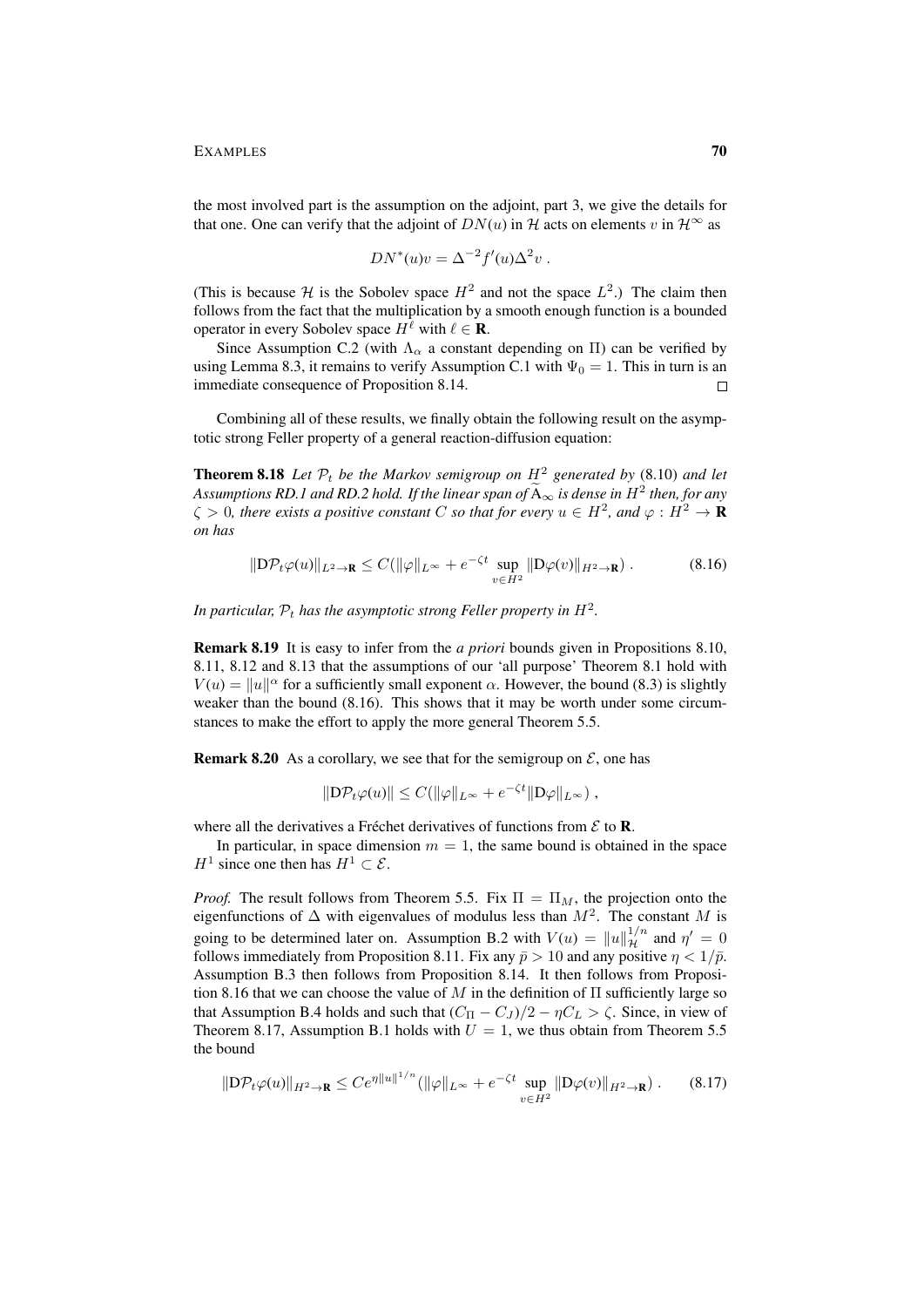In order to obtain (8.16), we note that one has

$$
\mathbf{E}||J_{0,2}||_{L^{2}\to H^{2}}^{2} \leq \mathbf{E}||J_{0,1}||_{L^{2}\to L^{2}}^{2}||J_{1,2}||_{L^{2}\to H^{2}}^{2} \leq C\mathbf{E}||J_{1,2}||_{L^{2}\to H^{2}}^{2} \leq C , \quad (8.18)
$$

where  $C$  is a universal constant independent of the initial condition. Here, we combined the bounds of Proposition 8.12 with Proposition 8.8 in order to obtain the last bound. We thus have

$$
\|D \mathcal{P}_t \varphi(u)\|_{L^2 \to \mathbf{R}} = \|D \mathcal{P}_2 \mathcal{P}_{t-2} \varphi(u)\|_{L^2 \to H^2} \n\leq \mathbf{E} \|D \mathcal{P}_{t-2} \varphi(u_2)\|_{H^2 \to \mathbf{R}} \|J_{0,2}\|_{L^2 \to H^2} \n\leq C(\|\varphi\|_{L^\infty} + e^{-\zeta t} \sup_v \|D \varphi(v)\|_{H^2 \to \mathbf{R}}) \mathbf{E}(e^{2\eta \|u_2\|^{1/n}} \|J_{0,2}\|_{L^2 \to H^2}),
$$

where we made use of  $(8.17)$  to obtain the last inequality. The requested bound now follows from (8.18) and Proposition 8.11.  $\Box$ 

# 8.4 Unique ergodicity of the stochastic Ginzburg-Landau equation

In this section, we show under very weak conditions on the driving noise that the stochastic real Ginzburg-Landau equation has a unique invariant measure. Recall that this equation is given by

$$
du(x,t) = \nu \partial_x^2 u(x,t) dt + \eta u(x,t) dt - u^3(x,t) dt + \sum_{j=1}^d g_j(x) dW_j(t) , \quad (8.19)
$$

where the spatial variable x takes values on the circle  $x \in S<sup>1</sup>$  and the driving functions  $g_j$  belong to  $\mathcal{C}^{\infty}(S^1, \mathbf{R})$ . The two positive parameters  $\nu$  and  $\eta$  are assumed to be fixed throughout this section. This is a particularly simple case of the type of equation considered above, so that Theorem 8.18 applies. The aim of this section is to show one possible technique for obtaining the uniqueness of the invariant measure for such a parabolic SPDE. It relies on Corollary 2.2 and yields:

## Theorem 8.21 *Consider (8.19) and suppose that*

- *1. there exists a linear combination* g of the  $g_i$  that has only finitely many simple *zeroes,*
- *2. the smallest vector space containing all the* g<sup>j</sup> *and closed under the operation*  $(f, g, h) \mapsto fgh$  *is dense in*  $H^1(S^1)$ *.*

*Then (8.19) has exactly one invariant probability measure.*

**Remark 8.22** The second assumption is satisfied for example if  $d \geq 3$  and  $q_1(x) = 1$ ,  $g_2(x) = \sin x$  and  $g_3(x) = \cos x$ .

Remark 8.23 We believe that the first condition in Theorem 8.21 is not needed, since in finite dimensions such a Lie bracket condition implies global controllability for polynomial systems of odd degree. See for example [Jur97].

**Remark 8.24** Actually, we could have relaxed the regularity assumption on the  $g_j$ 's. If we choose  $\mathcal{H} = H^1$ ,  $\gamma_{\star} = 2\varepsilon - 1$ ,  $a = 1 - \varepsilon$ , and  $\beta_{\star} = 1$ , we can check that Assumption A.1 is satisfied as soon as  $g_j \in H^{1+4\varepsilon}$ . Furthermore, in this case, all the relevant Lie brackets for assumption 2 in Theorem 8.21 are admissible, so that its conclusion still holds.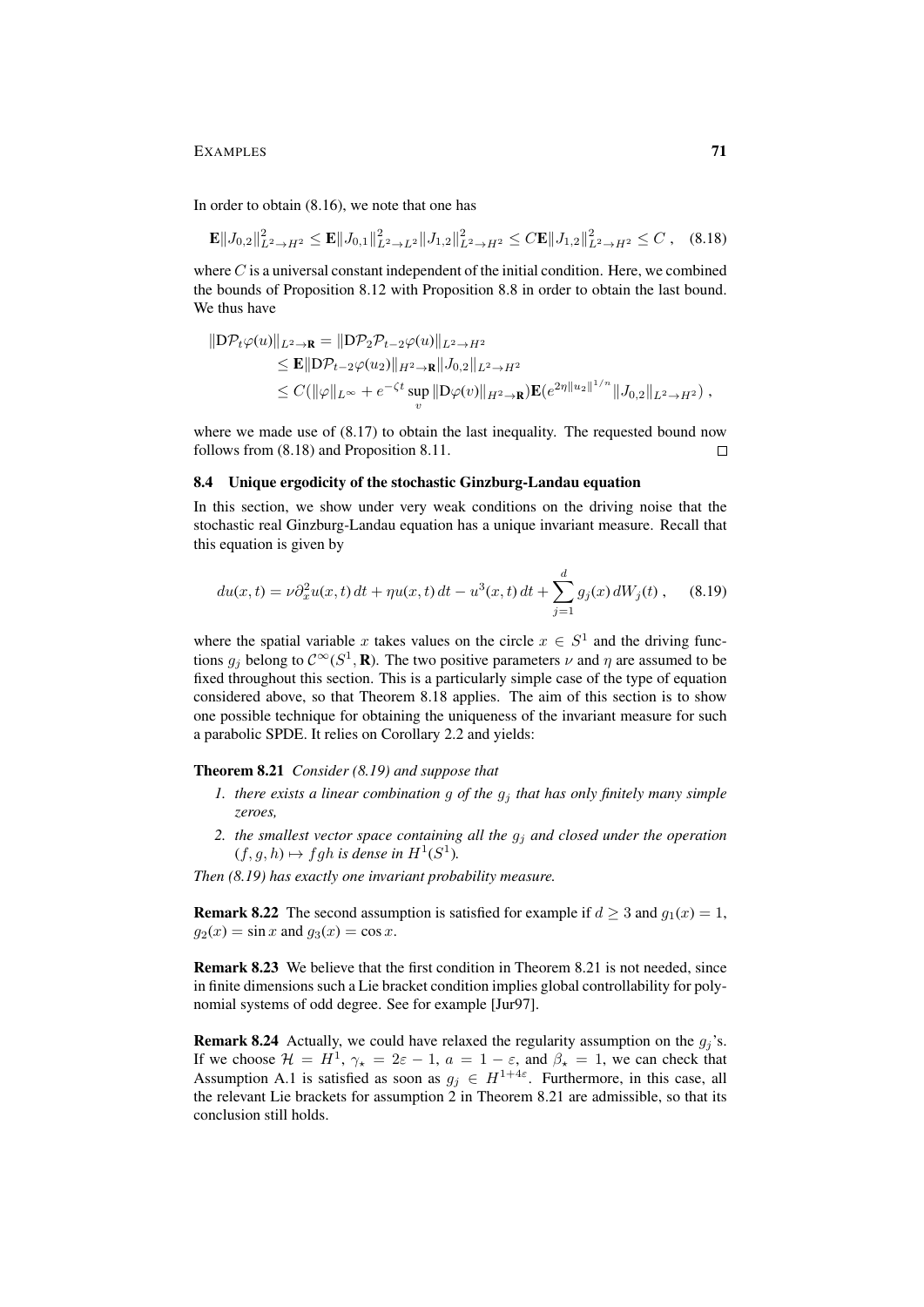Looking at Corollary 2.2, the two main ingredients needed to prove Theorem 8.21 are the establishment of the estimate in (1.2) and the needed form of irreducibility. The first will follows almost instantly from the second assumption of Theorem 8.21 which ensures that span( $\widetilde{A}_{\infty}$ ) is dense in  $H^1$ . The irreducibility is given by the following proposition whose proof is postponed to the end of this section.

Proposition 8.25 *Consider* (8.19) *under the second condition in Theorem 8.21. Then there exists a positive* K *so that for any*  $\epsilon > 0$  *there is a v with*  $||v||_{H_1} \leq K$  *and a*  $T > 0$  so that  $\mathcal{P}_T(u_0, \mathcal{B}_{\epsilon}(v)) > 0$  for all  $u_0 \in H^1$ . Here  $\mathcal{B}_{\epsilon}(v)$  is the  $\epsilon$  ball in the  $H^1$ *–norm.* 

*Proof of Theorem 8.21.* The existence of an invariant probability measure for  $(8.19)$ is standard, see for example [Cer99]. Furthermore, since we are working in space dimension 1,  $H<sup>1</sup>$  is already a multiplicative algebra and one can retrace the proof of Theorem 8.18 for  $\mathcal{H} = H^1$ . This shows that assumption 2. implies that the semigroup generated by (8.19) satisfies (1.2) on the Hilbert space  $\mathcal{H} = H^1(S^1)$ . It therefore remains to show that assumption 1. implies the assumption of Corollary 2.2.  $\Box$ 

In fact we have established much more than just uniqueness of the invariant measure. We now use the results from [HM08] to establish a spectral gap. For any Fréchet differentiable functions from  $\varphi: H^1 \to \mathbf{R}$  define the norm  $\|\varphi\|_{\text{Lip}} = \sup_u(|\varphi(u)| +$  $||D\varphi(u)||_{H^1\to\mathbf{R}}$ . In turn we define a metric on probability measures  $\mu, \nu$  on  $H^1$  by  $d(\mu, \nu) = \sup \{ \int \varphi d\mu - \int \varphi d\nu : ||\varphi||_{\text{Lip}} \leq 1 \}.$  Combining (8.16), Proposition 8.25 and [HM08, Theorem 2.5] yields the following corollary to Theorem 8.21.

Corollary 8.26 *Under the assumption of Theorem 8.21, there exist positive constants* C and  $\gamma$  so that  $d(\mathcal{P}_t^*\mu, \mathcal{P}_t^*\nu) \leq Ce^{-\gamma t}d(\mu, \nu)$  for any two probability measures  $\mu$  and  $\nu$  *on*  $H^1$  *and*  $t > 1$ *.* 

*Proof of Proposition 8.25.* Fix an arbitrary initial condition  $u_0$  and some  $\varepsilon > 0$ . Our aim is to find a target v, bounded controls  $V_i(t)$ , and a terminal time  $T > 0$ , so that the solution to the controlled problem

$$
\partial_t u(x,t) = \nu \partial_x^2 u(x,t) + \eta u(x,t) - u^3(x,t) + f(x,t), \quad f(x,t) \stackrel{\text{def}}{=} \sum_{j=1}^d g_j(x) V_j(t),
$$
\n(8.20)

satisfies  $||u(T) - v||_{H^1} \le \varepsilon$ . Furthermore, we want to be able to choose v such that  $||v||_{H^1} \leq K$  for some constant K independent of  $\varepsilon$ . The claim on the topological supports of transition probabilities then follows immediately from the fact that the Itô map  $(u_0, W) \mapsto u_t$  is continuous in the second argument in our case.

The idea is to choose f of the form

$$
f(x,t) = \begin{cases} \varepsilon^{-\gamma} g(x) & \text{for } 1 \le t \le 2, \\ 0 & \text{otherwise,} \end{cases}
$$

and to set  $T = 3$ . We furthermore set v to be the solution at time 1 for the uncontrolled equation (that is (8.20) with  $f = 0$ ) with an initial condition  $v_0$  satisfying

$$
\nu \partial_x^2 v_0(x) + \eta v_0(x) - v_0^3(x) + \varepsilon^{-\gamma} g(x) = 0 , \qquad (8.21)
$$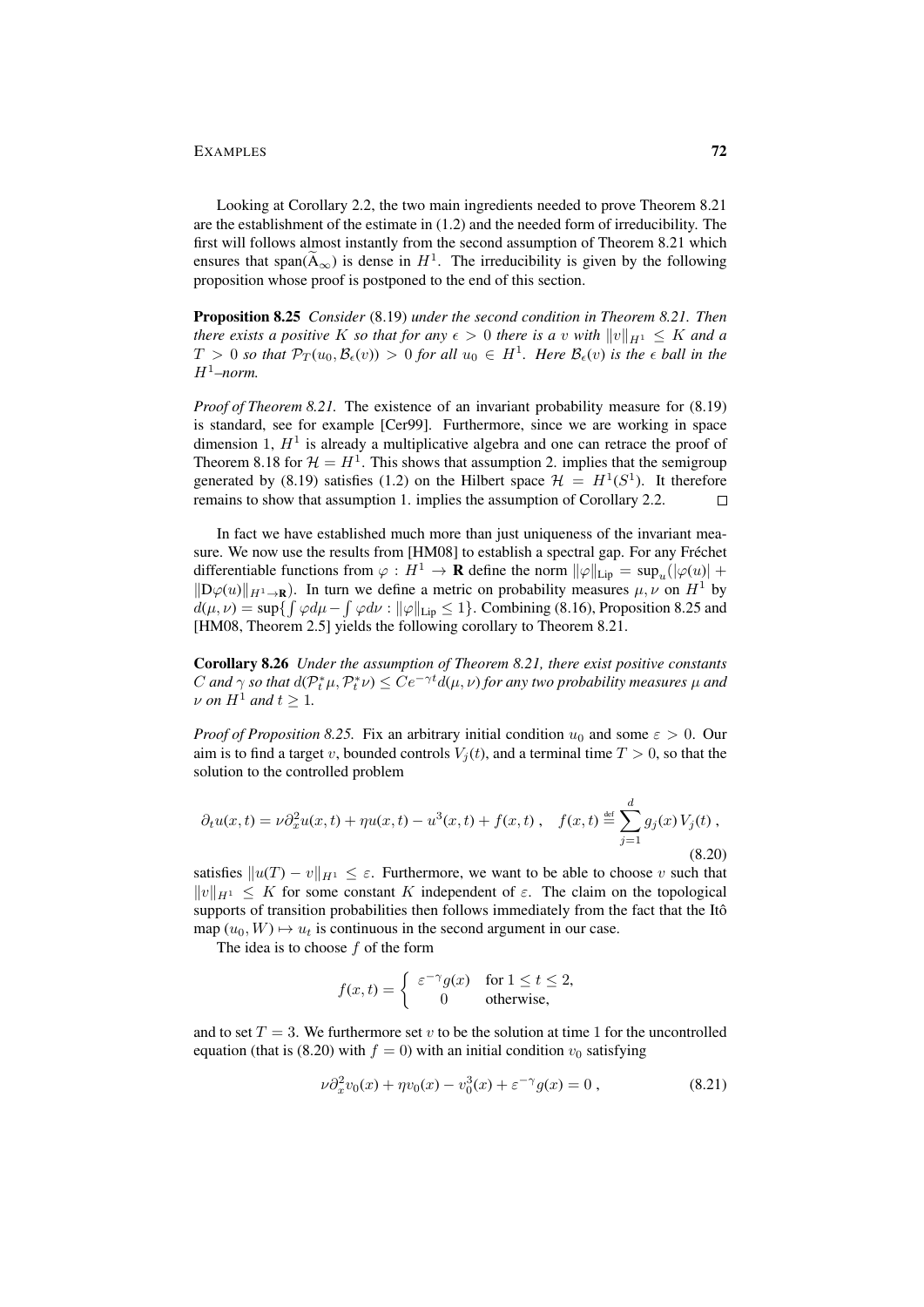EXAMPLES 73

for some exponent  $\gamma > 0$  to be determined. Such a  $v_0$  always exists since the coercive "energy functional"

$$
E(v) = \int_{S^1} \left( \frac{\nu}{2} |\partial_x v(x)|^2 - \frac{\eta}{2} |v(x)|^2 + \frac{1}{4} |v(x)|^4 - \varepsilon^{-\gamma} g(x) v(x) \right) dx
$$

has at least one critical point. Even though  $v_0$  is in general very large (see however Lemma 8.27 below), it follows from  $(8.12)$  that the target v constructed in this way is bounded independently of  $\varepsilon$ .

The remaining ingredient of the proof are Lemmas 8.28 and 8.27 below. To show that this is sufficient, note first that  $(8.12)$  implies the existence of a constant  $C$  such that  $||u(1)||_{L^2} \leq C$  independently of  $u_0$ . It then follows from Lemmas 8.28 and 8.27 that (choosing for example  $\beta = \gamma/14$ ) there exists a constant C such that one has the bound

$$
||u(2) - v_0||_{L^2} \leq C\varepsilon^{\frac{\gamma}{6}}.
$$

Since the uncontrolled equation expands at rate at most  $\eta$ , this immediately yields  $||u(T) - v||_{L^2}$  ≤  $C \varepsilon^{\frac{\gamma}{6}}$ . On the other hand, we know from Proposition 8.10 that there exists a constant C such that  $||u(T) - v||_{H^2} \leq C$ , so that

$$
||u(T) - v||_{H^1} \le (||u(T) - v||_{L^2} ||u(T) - v||_{H^2})^{1/2} \le C\varepsilon^{\gamma/12},
$$

and the claim follows by choosing  $\gamma > 12$ .

**Lemma 8.27** *There exists a constant*  $C_v$  *independent* of  $\varepsilon < 1$  *such that the bound*  $||v_0(x)||_{L^{\infty}} \leq C_v \varepsilon^{-\gamma/3}$  *holds.* 

*Proof.* It follows immediately from (8.21), using the fact that  $\partial_x^2 v_0 \leq 0$  at the maximum and  $\partial_x^2 v_0 \geq 0$  at the minimum.  $\Box$ 

**Lemma 8.28** *For every exponent*  $\beta \in [0, \gamma/4]$  *there exists a constant* C *such that the bound*

$$
\int_{S^1} (u - v_0)(u^3 - v_0^3) dx \ge C\varepsilon^{-2\beta} \int_{S^1} (u - v_0)^2 dx - C\varepsilon^{\frac{\gamma - 13\beta}{3}}
$$

*holds for every*  $\varepsilon \leq 1$  *and every*  $u \in L^2(S^1)$ *.* 

*Proof.* The proof is based on the fact that since g has only isolated zeroes, the function  $v<sub>0</sub>$  necessarily has the property that it is large at most points. More precisely, consider some exponent  $\beta \in [0, \gamma/3]$  and define the set  $A = \{x \in S^1 : |v_0(x)| > \varepsilon^{-\beta}\}.$ We claim that there then exists a constant  $C$  such that the Lebesgue measure of  $\overline{A}$ is bounded by  $|A| \leq C\varepsilon^{\alpha}$  for  $\alpha = \min\{\gamma - 3\beta, \frac{\gamma - \beta}{3}\}\$ . Indeed, consider the set  $\tilde{A}$  of points such that  $|g(x)| \leq 2\varepsilon^{\alpha}$ . Since g is assumed to be smooth and have simple zeroes,  $|\tilde{A}| \leq C \varepsilon^{\alpha}$  and the complement of  $\tilde{A}$  consists of finitely many intervals on which g has a definite sign.

Consider one such interval I on which  $g(x) > 9\varepsilon^{\alpha}$ , so that the definition of  $v_0$ yields the estimate  $v_0'' < -9\varepsilon^{\alpha-\gamma} - v_0 + v_0^3$ . It follows that, for every  $x \in I$ , one either has  $v_0''(x) < -\varepsilon^{\alpha-\gamma}$ , or one has  $v_0(x) > 2\varepsilon^{\frac{\alpha-\gamma}{3}} \ge 2\varepsilon^{-\beta}$  (since we set  $\alpha \le \gamma - 3\beta$ ). We conclude that  $I \cap A$  consists of at most two intervals and that  $v_0(x) > \varepsilon^{\frac{\alpha - \gamma}{3}}$  for every  $x \in I \cap A$ , so that  $|I \cap A| \leq C \varepsilon^{\frac{\gamma-\alpha-\beta}{2}}$  and the bound follows. (The same reasoning but with opposite signs applies to those intervals on which  $g(x) < -9\varepsilon^{\alpha}$ .)

 $\Box$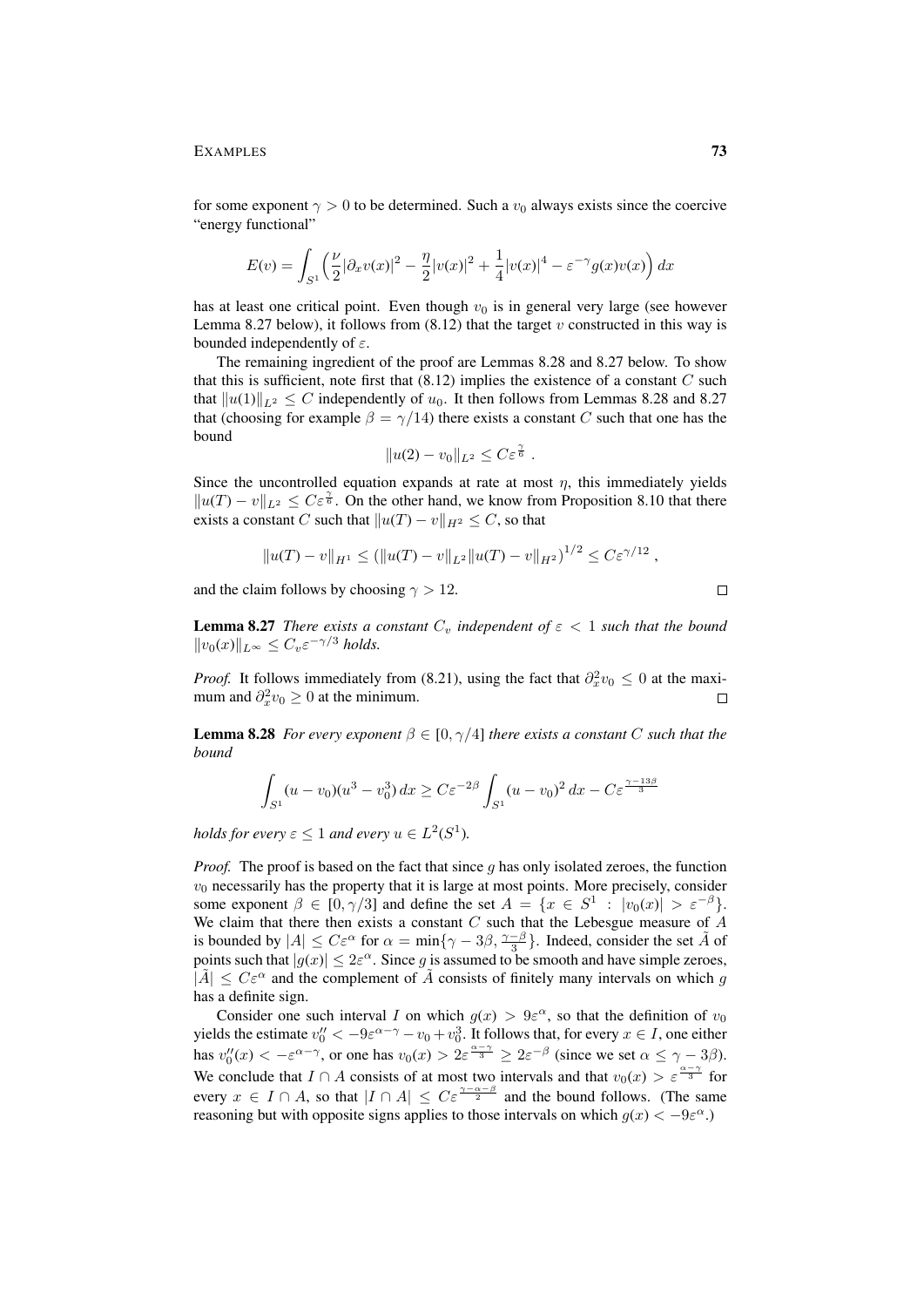## EXAMPLES 74

This yields the sequence of bounds

$$
2\int_{S^1} (u - v_0)(u^3 - v_0^3) dx \ge \int_{S^1} (u - v_0)^2 (u^2 + v_0^2) dx
$$
  
\n
$$
\ge \varepsilon^{-2\beta} \int_A (u - v_0)^2 dx + \int_{A^c} (u - v_0)^2 (u^2 + v_0^2) dx
$$
  
\n
$$
\ge \varepsilon^{-2\beta} \int_A (u - v_0)^2 dx + \frac{1}{4} \int_{A^c} (u - v_0)^4 dx
$$
  
\n
$$
\ge \varepsilon^{-2\beta} \int_A (u - v_0)^2 dx + \frac{1}{4|A^c|} \Biggl( \int_{A^c} (u - v_0)^2 dx \Biggr)^2
$$
  
\n
$$
\ge \varepsilon^{-2\beta} \int_A (u - v_0)^2 dx + \frac{C}{\varepsilon^{\alpha}} \Biggl( \varepsilon^{\alpha - 2\beta} \int_{A^c} (u - v_0)^2 dx - \varepsilon^{2\alpha - 4\beta} \Biggr)
$$
  
\n
$$
\ge C\varepsilon^{-2\beta} \int_{S^1} (u - v_0)^2 dx - C\varepsilon^{\alpha - 4\beta},
$$

which is the required estimate.

 $\Box$ 

## References

- [AKSS07] A. AGRACHEV, S. KUKSIN, A. SARYCHEV, and A. SHIRIKYAN. On finitedimensional projections of distributions for solutions of randomly forced 2D Navier-Stokes equations. *Ann. Inst. H. Poincare Probab. Statist. ´* 43, no. 4, (2007), 399–415.
- [AS04] A. A. AGRACHEV and Y. L. SACHKOV. *Control theory from the geometric viewpoint*, vol. 87 of *Encyclopaedia of Mathematical Sciences*. Springer-Verlag, Berlin, 2004. Control Theory and Optimization, II.
- [AS05] A. A. AGRACHEV and A. V. SARYCHEV. Navier-Stokes equations: controllability by means of low modes forcing. *J. Math. Fluid Mech.* 7, no. 1, (2005), 108–152.
- [AS08] A. AGRACHEV and A. SARYCHEV. Solid controllability in fluid dynamics. In *Instability in models connected with fluid flows. I*, vol. 6 of *Int. Math. Ser. (N. Y.)*, 1–35. Springer, New York, 2008.
- [BH07] F. BAUDOIN and M. HAIRER. A version of Hörmander's theorem for the fractional Brownian motion. *Probab. Theory Related Fields* 139, no. 3-4, (2007), 373–395.
- [BKL01] J. BRICMONT, A. KUPIAINEN, and R. LEFEVERE. Ergodicity of the 2D Navier-Stokes equations with random forcing. *Comm. Math. Phys.* 224, no. 1, (2001), 65–81. Dedicated to Joel L. Lebowitz.
- [BM05] Y. BAKHTIN and J. C. MATTINGLY. Stationary solutions of stochastic differential equations with memory and stochastic partial differential equations. *Commun. Contemp. Math.* 7, no. 5, (2005), 553–582.
- [BM07] Y. BAKHTIN and J. C. MATTINGLY. Malliavin calculus for infinite-dimensional systems with additive noise. *J. Funct. Anal.* 249, no. 2, (2007), 307–353.
- [BT05] F. BAUDOIN and J. TEICHMANN. Hypoellipticity in infinite dimensions and an application in interest rate theory. *Ann. Appl. Probab.* 15, no. 3, (2005), 1765–1777.
- [Cer99] S. CERRAI. Ergodicity for stochastic reaction-diffusion systems with polynomial coefficients. *Stochastics Stochastics Rep.* 67, no. 1-2, (1999), 17–51.
- [CF88] P. CONSTANTIN and C. FOIAS. *Navier-Stokes equations*. Chicago Lectures in Mathematics. University of Chicago Press, Chicago, IL, 1988.
- [DL92] R. DAUTRAY and J.-L. LIONS. *Mathematical analysis and numerical methods for science and technology. Vol. 5*. Springer-Verlag, Berlin, 1992. Evolution problems.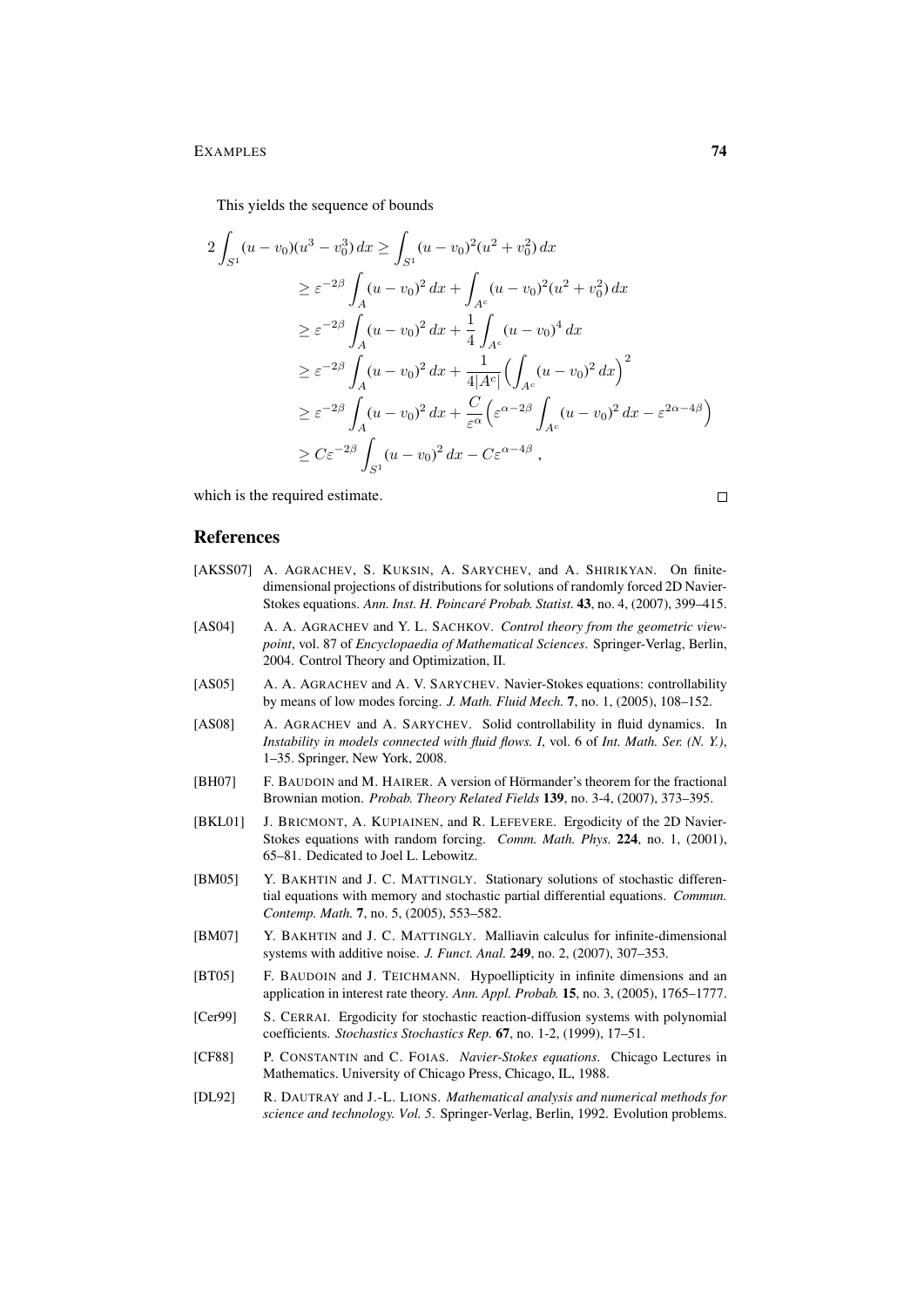I, With the collaboration of Michel Artola, Michel Cessenat and Hélène Lanchon, Translated from the French by Alan Craig.

- [DPEZ95] G. DA PRATO, K. D. ELWORTHY, and J. ZABCZYK. Strong Feller property for stochastic semilinear equations. *Stochastic Anal. Appl.* 13, no. 1, (1995), 35–45.
- [DPZ92] G. DA PRATO and J. ZABCZYK. *Stochastic Equations in Infinite Dimensions*. University Press, Cambridge, 1992.
- [DPZ96] G. DA PRATO and J. ZABCZYK. *Ergodicity for Infinite Dimensional Systems*, vol. 229 of *London Mathematical Society Lecture Note Series*. University Press, Cambridge, 1996.
- [EH01] J.-P. ECKMANN and M. HAIRER. Uniqueness of the invariant measure for a stochastic PDE driven by degenerate noise. *Commun. Math. Phys.* 219, no. 3, (2001), 523–565.
- [EMS01] W. E, J. C. MATTINGLY, and Y. SINAI. Gibbsian dynamics and ergodicity for the stochastically forced Navier-Stokes equation. *Comm. Math. Phys.* 224, no. 1, (2001), 83–106. Dedicated to Joel L. Lebowitz.
- [Fla95] F. FLANDOLI. *Regularity theory and stochastic flows for parabolic SPDEs*, vol. 9 of *Stochastics Monographs*. Gordon and Breach Science Publishers, Yverdon, 1995.
- [FM95] F. FLANDOLI and B. MASLOWSKI. Ergodicity of the 2-d Navier-Stokes equation under random perturbations. *Commun. Math. Phys.* 172, no. 1, (1995), 119–141.
- [GM06] B. GOLDYS and B. MASLOWSKI. Lower estimates of transition densities and bounds on exponential ergodicity for stochastic PDE's. *Ann. Probab.* 34, no. 4, (2006), 1451–1496.
- [Hai02] M. HAIRER. Exponential mixing properties of stochastic PDEs through asymptotic coupling. *Probab. Theory Related Fields* 124, no. 3, (2002), 345–380.
- [Hai08] M. HAIRER. An introduction to stochastic PDEs, 2008. URL http://www.hairer.org/Teaching.html. Unpublished lecture notes.
- [HM06] M. HAIRER and J. C. MATTINGLY. Ergodicity of the 2D Navier-Stokes equations with degenerate stochastic forcing. *Ann. of Math. (2)* 164, no. 3, (2006), 993–1032.
- [HM08] M. HAIRER and J. C. MATTINGLY. Spectral gaps in Wasserstein distances and the 2D stochastic Navier-Stokes equations. *Ann. Probab.* 36, no. 6, (2008), 2050–2091.
- [HM10] M. HAIRER and A. J. MAJDA. A simple framework to justify linear response theory. *Nonlinearity* 23, (2010), 909–922.
- [HMS10] M. HAIRER, J. MATTINGLY, and M. SCHEUTZOW. Asymptotic coupling and a general form of harris theorem with applications to stochastic delay equations. *Probab. Theory Related Fields* ??, no. ??, (2010), ???
- [Hör67] L. HÖRMANDER. Hypoelliptic second order differential equations. *Acta Math.* 119, (1967), 147–171.
- [Hör85] L. HÖRMANDER. *The Analysis of Linear Partial Differential Operators I–IV*. Springer, New York, 1985.
- [ITM50] C. T. IONESCU TULCEA and G. MARINESCU. Theorie ergodique pour des classes ´ d'opérations non complètement continues. Ann. of Math. (2) **52**, (1950), 140–147.
- [Jur97] V. JURDJEVIC. *Geometric control theory*, vol. 52 of *Cambridge Studies in Advanced Mathematics*. Cambridge University Press, Cambridge, 1997.
- [Kat80] T. KATO. *Perturbation Theory for Linear Operators*. Springer, New York, 1980.
- [KS84] S. KUSUOKA and D. STROOCK. Applications of the Malliavin calculus. I. In *Stochastic analysis (Katata/Kyoto, 1982)*, vol. 32 of *North-Holland Math. Library*, 271–306. North-Holland, Amsterdam, 1984.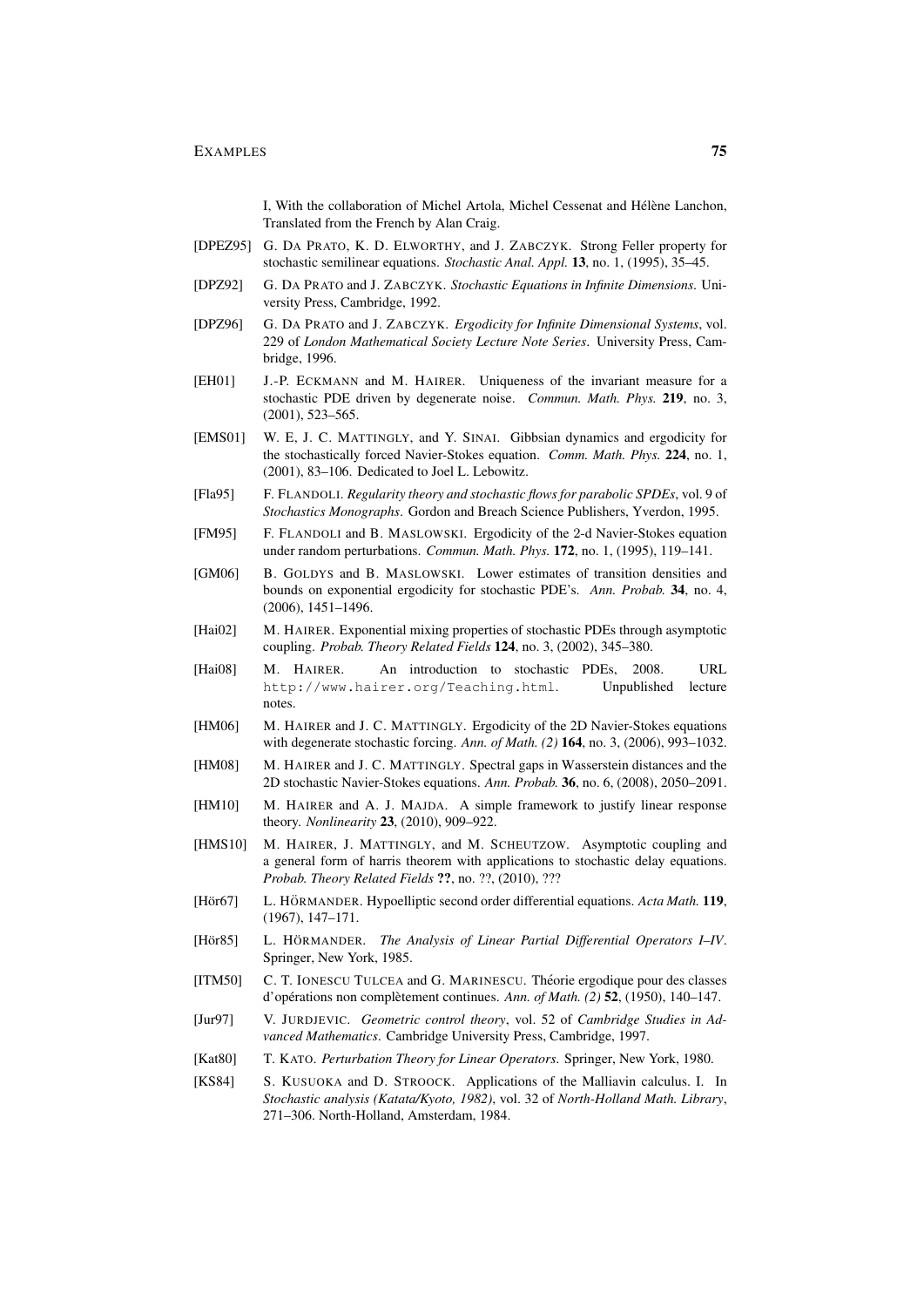- [KS85a] S. KUSUOKA and D. STROOCK. Applications of the Malliavin calculus. II. *J. Fac. Sci. Univ. Tokyo Sect. IA Math.* 32, no. 1, (1985), 1–76.
- [KS85b] S. KUSUOKA and D. STROOCK. Applications of the Malliavin calculus. II. *J. Fac. Sci. Univ. Tokyo Sect. IA Math.* 32, no. 1, (1985), 1–76.
- [KS00] S. B. KUKSIN and A. SHIRIKYAN. Stochastic dissipative PDE's and Gibbs measures. *Commun. Math. Phys.* 213, (2000), 291–330.
- [Liv03] C. LIVERANI. Invariant measures and their properties. A functional analytic point of view. In *Dynamical systems. Part II*, Pubbl. Cent. Ric. Mat. Ennio Giorgi, 185– 237. Scuola Norm. Sup., Pisa, 2003.
- [LY73] A. LASOTA and J. A. YORKE. On the existence of invariant measures for piecewise monotonic transformations. *Trans. Amer. Math. Soc.* 186, (1973), 481–488 (1974).
- [Mal78] P. MALLIAVIN. Stochastic calculus of variation and hypoelliptic operators. In *Proceedings of the International Symposium on Stochastic Differential Equations (Res. Inst. Math. Sci., Kyoto Univ., Kyoto, 1976)*, 195–263. Wiley, New York, 1978.
- [Mal97] P. MALLIAVIN. *Stochastic analysis*, vol. 313 of *Grundlehren der Mathematischen Wissenschaften [Fundamental Principles of Mathematical Sciences]*. Springer-Verlag, Berlin, 1997.
- [Mas89] B. MASLOWSKI. Strong Feller property for semilinear stochastic evolution equations and applications. In *Stochastic systems and optimization (Warsaw, 1988)*, vol. 136 of *Lecture Notes in Control and Inform. Sci.*, 210–224. Springer, Berlin, 1989.
- [Mat02] J. C. MATTINGLY. Exponential convergence for the stochastically forced Navier-Stokes equations and other partially dissipative dynamics. *Commun. Math. Phys.* 230, no. 3, (2002), 421–462.
- [Mat08] J. C. MATTINGLY. *Saint Flour Lectures*. Springer, 2008. In preparation.
- [MP06] J. C. MATTINGLY and É. PARDOUX. Malliavin calculus for the stochastic 2D Navier-Stokes equation. *Comm. Pure Appl. Math.* 59, no. 12, (2006), 1742–1790.
- [MSVE07] J. C. MATTINGLY, T. SUIDAN, and E. VANDEN-EIJNDEN. Simple systems with anomalous dissipation and energy cascade. *Comm. Math. Phys.* 276, no. 1, (2007), 189–220.
- [MT93] S. P. MEYN and R. L. TWEEDIE. *Markov Chains and Stochastic Stability*. Springer-Verlag, 1993.
- [MY02] N. MASMOUDI and L.-S. YOUNG. Ergodic theory of infinite dimensional systems with applications to dissipative parabolic PDEs. *Comm. Math. Phys.* 227, no. 3, (2002), 461–481.
- [Nag97] T. NAGASAWA. Navier-Stokes flow on Riemannian manifolds. In *Proceedings of the Second World Congress of Nonlinear Analysts, Part 2 (Athens, 1996)*, vol. 30, 825–832. 1997.
- [Nor86] J. NORRIS. *Simplified Malliavin Calculus*, vol. 1204 of *Lecture Notes in Mathematics*. Springer, New York, 1986.
- [Nua95] D. NUALART. *The Malliavin calculus and related topics*. Probability and its Applications (New York). Springer-Verlag, New York, 1995.
- [Oco88] D. OCONE. Stochastic calculus of variations for stochastic partial differential equations. *J. Funct. Anal.* 79, no. 2, (1988), 288–331.
- [RR04] M. RENARDY and R. C. ROGERS. *An introduction to partial differential equations*, vol. 13 of *Texts in Applied Mathematics*. Springer-Verlag, New York, second ed., 2004.
- [RS80] M. REED and B. SIMON. *Methods of Modern Mathematical Physics I–IV*. Academic Press, San Diego, California, 1980.